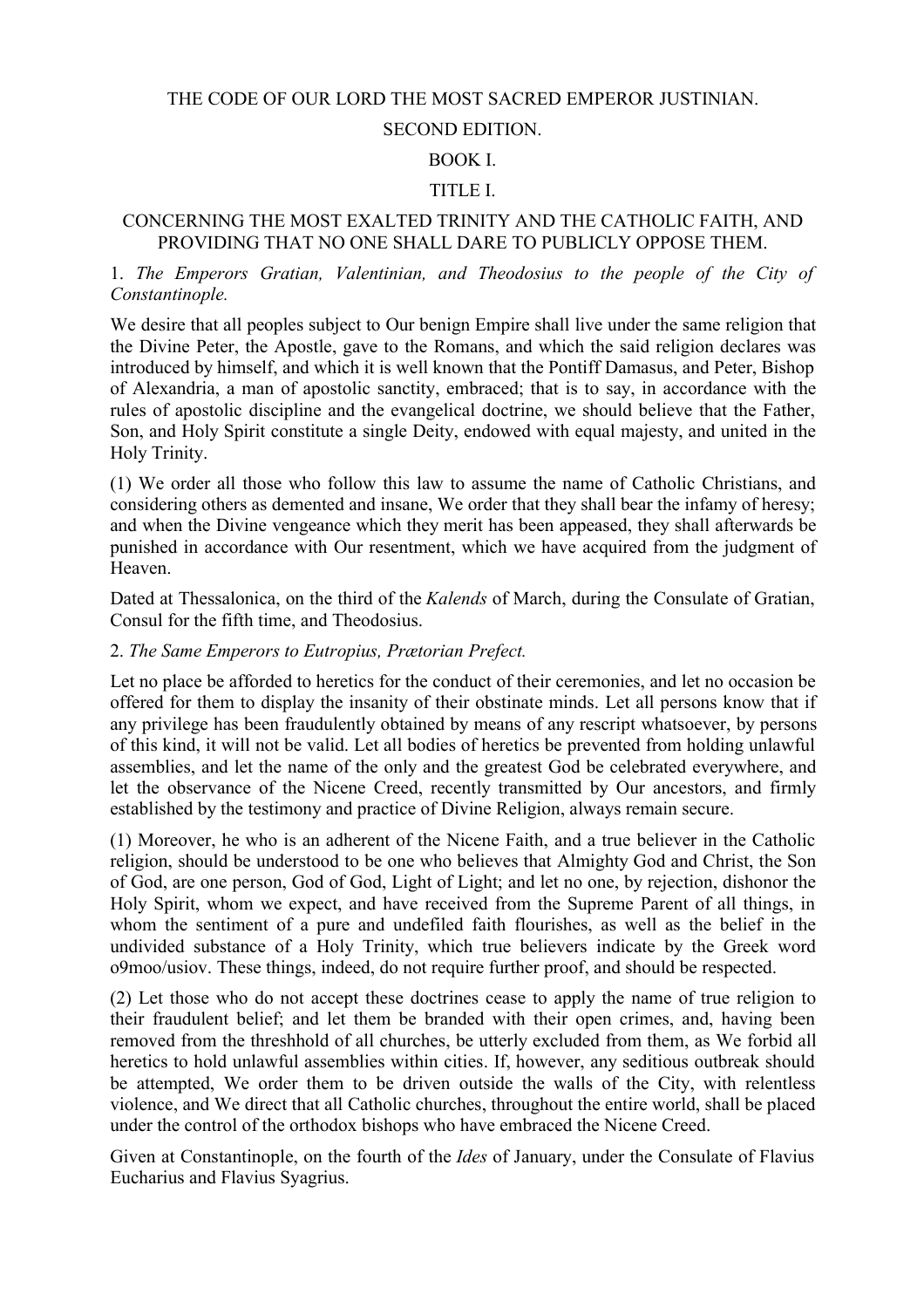### 3. *The Emperor Martian to Palladius, Prætorian Prefect.*

No one, whether he belongs to the clergy, the army, or to any other condition of men, shall, with a view to causing a tumult and giving occasion to treachery, attempt to discuss the Christian religion publicly in the presence of an assembled and listening crowd; for he commits an injury against the most reverend Synod who publicly contradicts what has once been decided and properly established; as those matters relative to the Christian Faith have been settled by the priests who met at Chalcedony by Our order, and are known to be in conformity with the apostolic explanations and conclusions of the three hundred and eight Holy Fathers assembled in Nicea, and the hundred and fifty who met in this Imperial City; for the violators of this law shall not go unpunished, because they not only oppose the true faith, but they also profane its venerated mysteries by engaging in contests of this kind with Jews and Pagans. Therefore, if any person who has ventured to publicly discuss religious matters is a member of the clergy, he shall be removed from his order; if he is a member of the army, he shall be degraded; and any others who are guilty of this offence, who are freemen, shall be banished from this most Sacred City, and shall be subjected to the punishment prescribed by law according to the power of the court; and if they are slaves, they shall undergo the severest penalty.

Given at Constantinople, on the eighth of the *Ides* of February, under the consulship of Patricius.

### 4. *John, Bishop of the City of Rome, to his most Illustrious and Merciful Son Justinian.*

Among the conspicuous reasons for praising your wisdom and gentleness, Most Christian of Emperors, and one which radiates light as a star, is the fact that through love of the Faith, and actuated by zeal for charity, you, learned in ecclesiastical discipline, have preserved reverence for the See of Rome, and have subjected all things to its authority, and have given it unity. The following precept was communicated to its founder, that is to say, the first of the Apostles, by the mouth of the Lord, namely: "Feed my lambs."

This See is indeed the head of all churches, as the rules of the Fathers and the decrees of Emperors assert, and the words of your most reverend piety testify. It is therefore claimed that what the Scriptures state, namely, "By Me Kings reign, and the Powers dispense justice;" will be accomplished in you. For there is nothing which shines with a more brilliant lustre than genuine faith when displayed by a prince, since there is nothing which prevents destruction as true religion does, for as both of them have reference to the Author of Life and Light, they disperse darkness and prevent apostasy. Wherefore, Most Glorious of Princes, the Divine Power is implored by the prayers of all to preserve your piety in this ardor for the Faith, in this devotion of your mind, and in this zeal for true religion, without failure, during your entire existence. For we believe that this is for the benefit of the Holy Churches, as it was written, "The king rules with his lips," and again, "The heart of the King is in the hand of God, and it will incline to whatever side God wishes"; that is to say, that He may confirm your empire, and maintain your kingdoms for the peace of the Church and the unity of religion; guard their authority, and preserve him in that sublime tranquillity which is so grateful to him; and no small change is granted by the Divine Power through whose agency a divided church is not afflicted by any griefs or subject to any reproaches. For it is written, "A just king, who is upon his throne, has no reason to apprehend any misfortune."

We have received with all due respect the evidences of your serenity, through Hypatius and Demetrius, most holy men, my brothers and fellow-bishops, from whose statements we have learned that you have promulgated an Edict addressed to your faithful people, and dictated by your love of the Faith, for the purpose of overthrowing the designs of heretics, which is in accordance with the evangelical tenets, and which we have confirmed by our authority with the consent of our brethren and fellow bishops, for the reason that it is in conformity with the apostolic doctrine.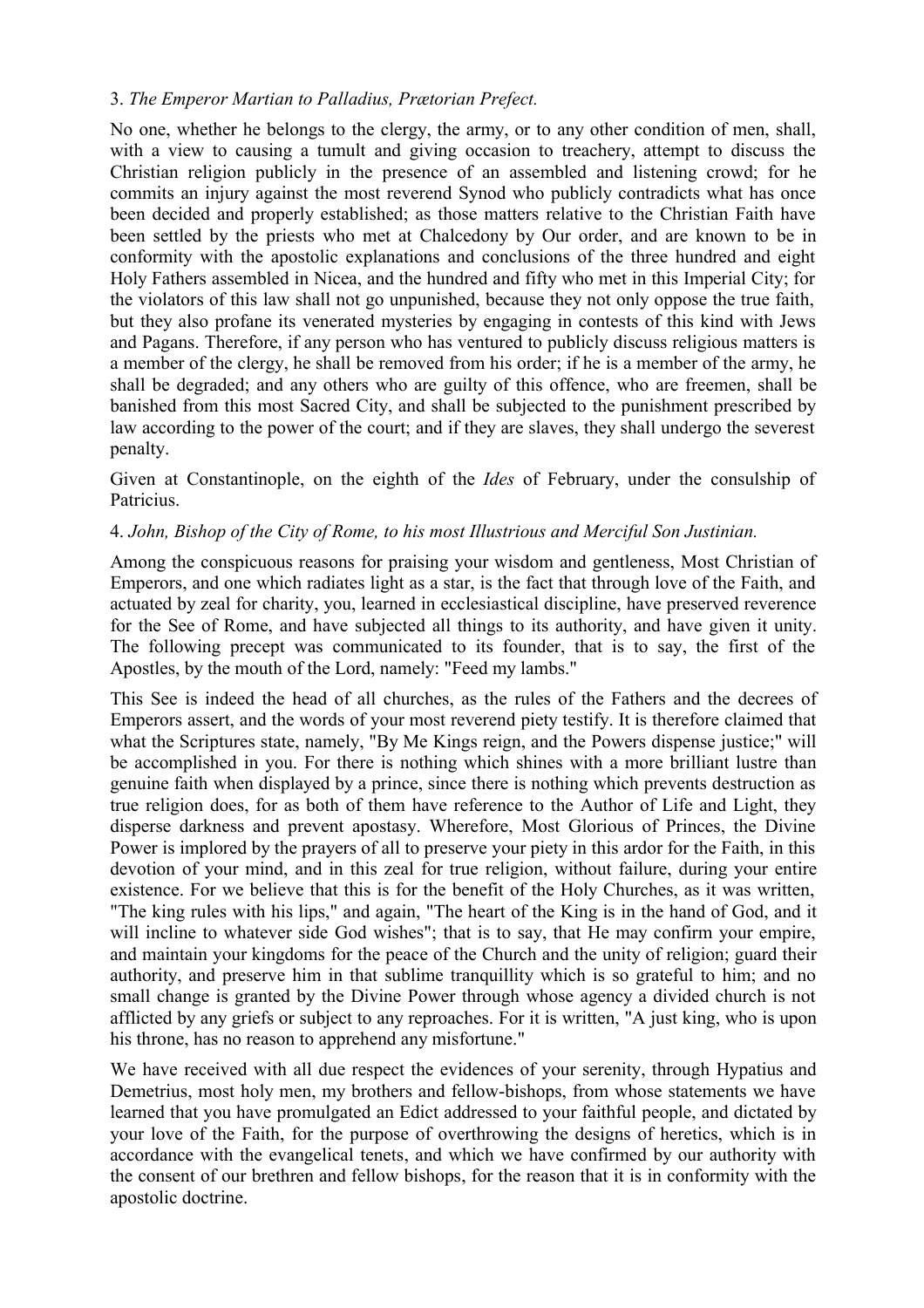The following is the text of the letter of the Emperor Justinian, Victorious, Pious, Happy, Renowned, Triumphant, always Augustus, to John, Patriarch, and most Holy Archbishop of the fair City of Rome:

With honor to the Apostolic See, and to Your Holiness, which is, and always has been remembered in Our prayers, both now and formerly, and honoring your happiness, as is proper in the case of one who is considered as a father, We hasten to bring to the knowledge of Your Holiness everything relating to the condition of the Church, as We have always had the greatest desire to preserve the unity of your Apostolic See, and the condition of the Holy Churches of God, as they exist at the present time, that they may remain without disturbance or opposition. Therefore, We have exerted Ourselves to unite all the priests of the East and subject them to the See of Your Holiness, and hence the questions which have at present arisen, although they are manifest and free from doubt, and, according to the doctrine of your Apostolic See, are constantly firmly observed and preached by all priests, We have still considered it necessary that they should be brought to the attention of Your Holiness. For we do not suffer anything which has reference to the state of the Church, even though what causes the difficulty may be clear and free from doubt, to be discussed without being brought to the notice of Your Holiness, because you are the head of all the Holy Churches, for We shall exert Ourselves in every way (as has already been stated), to increase the honor and authority of your See.

(1) Therefore, We present to Your Holiness the fact that certain infidels and persons who do not belong to the Holy Catholic and Apostolic Church of God have, like Jews and apostates, dared to dispute matters which are properly accepted, glorified, and preached by all priests in accordance with your doctrines, denying that Our Lord Jesus Christ is the only begotten Son of God, and that Our Lord was born of the Holy Spirit and of the Holy, Glorious, and always Virgin Mary, the Mother of God, and became a man and was crucified, and that he is one of the persons of the Holy Trinity, who are all of one substance, and who should be adored and exalted along with the Father and the Holy Spirit, and that he is consubstantial with the Father according to divinity, and consubstantial with ourselves according to humanity, and susceptible of. the sufferings of the flesh, but not susceptible of the same as a deity. For these persons refusing to acknowledge Our Lord Jesus Christ as the only begotten Son of God, and Our Lord as one of the Holy Trinity, and of the same substance with the other persons composing it, appear to follow the evil doctrine of Nestor, who asserts that there is one Son of God according to grace, whom he styles the Word of God, and another Son whom he calls Christ.

(2) All the priests of the Holy Catholic and Apostolic Church and the most Reverend Abbots of the Holy Monasteries, acknowledging Your Holiness, and solicitous for the prosperity and unity of the Holy Churches of God, which they receive from the Apostolic See of Your Holiness, making no changes in the ecclesiastical condition which has existed up to this time, and still exists; with one voice, confess, glorify, and preach that Our Lord Jesus Christ is the only begotten Son and the Word of God, and that Our Lord, born of His Father before all centuries and times, Who descended from Heaven in the last days, was born of the Holy Spirit and the Holy and Glorious Virgin Mary, the Mother of God; became a man and was crucified; is of the same substance as the Holy Trinity to be adored and glorified with the Father and the Holy Spirit; for we do not acknowledge any other God, Word or Christ, but one alone, and the same of like substance with the Father, in accordance with divinity, and of like substance with us in accordance with humanity, Who could suffer in the flesh, but could not suffer as a deity; and Whom, Himself perfect in divinity as well as humanity, we receive and confess as being what the Greeks call o9moo/usiov. And, as the only begotten Son and Word of God was born of His Father before centuries and times existed, and as He, in later times, descended from Heaven, was born of the Holy Spirit and the Holy ever Virgin Mary, the Mother of God, Our Lord Jesus Christ having become a man, is properly and truly God. Hence we say that the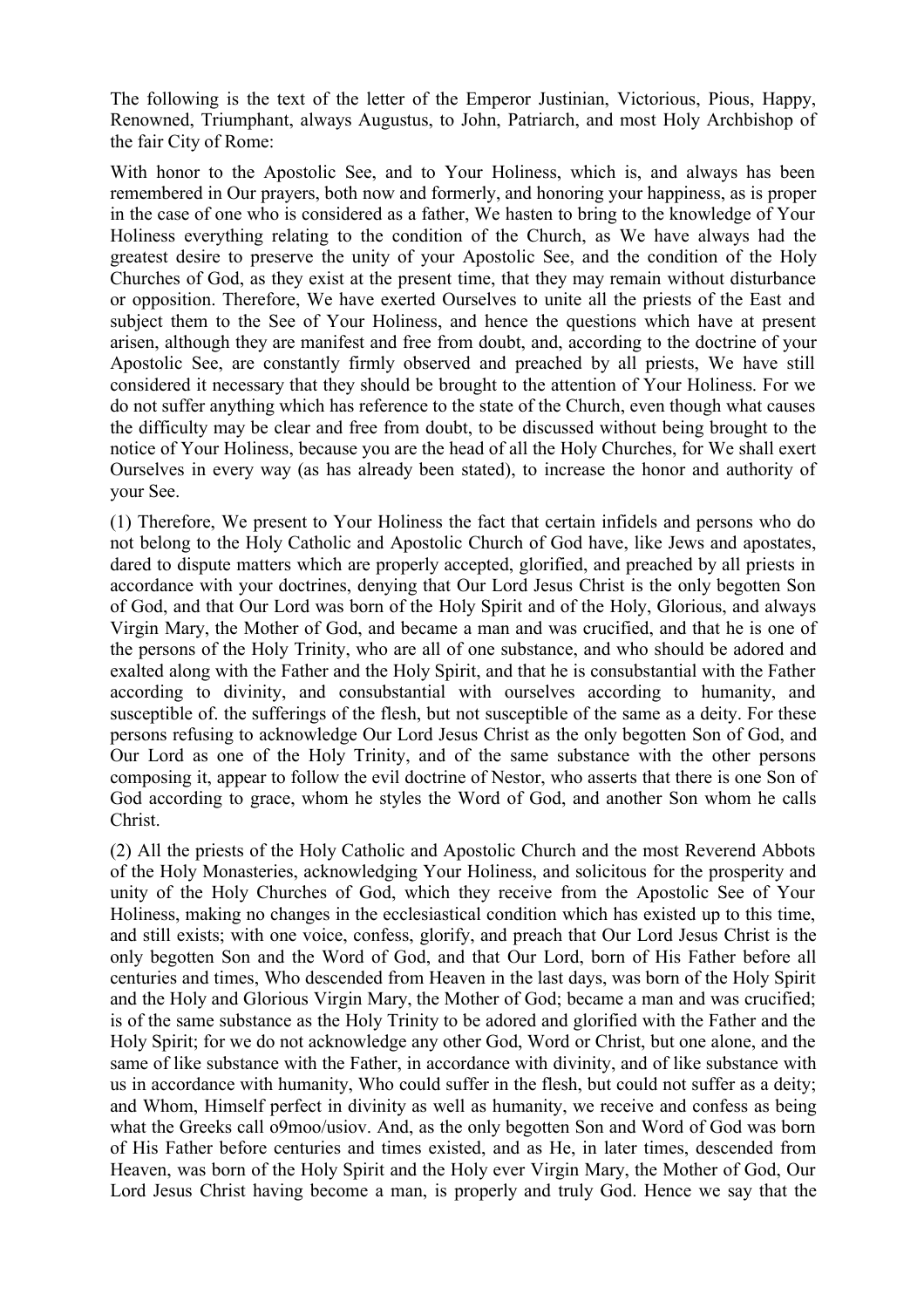Holy and Glorious Virgin Mary is properly and truly the Mother of God, not for the reason that God obtained speech and origin from her, but because in the last days He descended from Heaven, and, incarnated through Her, became a man, and was born; whom we confess and believe (as has already been stated), to be of the same substance with the Father according to deity, and of the same substance with ourselves according to humanity, whose miracles and sufferings voluntarily sustained by Him while in the flesh we acknowledge.

(3) Moreover, we recognize four Sacred Councils, that is to say, the one composed of three hundred and eighteen Holy Fathers who assembled in the City of Nicea; and that of the hundred and fifty Holy Fathers who met in this Imperial City; and that of the Holy Fathers who first congregated at Ephesus; and that of the Holy Fathers who met at Chalcedony, as your Apostolic See teaches and proclaims. Hence, all priests who follow the doctrine of your Apostolic See believe, confess, and preach these things.

(4) Wherefore We have hastened to bring to the notice of Your Holiness, through the most blessed Bishops Hypatius and Demetrius (so it may not be concealed from Your Holiness), that these tenets are denied by some few wicked and judaizing monks, who have adopted the perfidious doctrines of Nestor.

(5) Therefore We request your paternal affection, that you, by your letters, inform Us and the Most Holy Bishop of this Fair City, and your brother the Patriarch, who himself has written by the same messengers to Your Holiness, eager in all things to follow the Apostolic See of Your Blessedness, in order that you may make it clear to Us that Your Holiness acknowledges all the matters which have been set forth above, and condemns the perfidy of those who, in the manner of Jews, have dared to deny the true Faith. For in this way the love of all persons for you, and the authority of your See will increase, and the unity of the Holy Church will be preserved unimpaired, when all the most blessed bishops learn through you and from those who have been dispatched by you, the true doctrines of Your Holiness. Moreover, We beg Your Blessedness to pray for Us, and to obtain the beneficence of God in Our behalf.

The subscription was as follows: "May God preserve you for many years, Most Holy and Religious Father."

## HERE FOLLOWS THE REMAINDER OF THE LETTER OP THE POPE.

It is then clear, Most Glorious Emperor (as the tenor of your message and the statements of your envoys disclose), that you have devoted Yourself to the study of apostolic learning, as You are familiar with, have written, proposed and published to believers among the people, those matters having reference to the faith of the Catholic religion, which (as we have already stated), both the tenets of the Apostolic See and the venerated authority of the Holy Fathers have established, and which, in all respects, we have confirmed. Therefore, it is opportune to cry out with a prophetic voice, "Heaven will rejoice with You, and pour out its blessings upon You, and the mountains will rejoice, and the hills be glad with exceeding joy." Hence, you should write these things upon the tablets of Your heart, and preserve them as the apples of your eyes, for there is no one animated by the charity of Christ who will appear to impugn this confession of the just and true faith; as it is evident that You condemn the impiety of Nestor and Eutyches, and all other heretics, and that You firmly and inviolably, with devotion to God and reverent mind acknowledge the single, true, and Catholic Faith of Our Lord God, as revealed by the agency of Our Savior Jesus Christ; diffused everywhere by the preaching of the Prophets and Apostles; confirmed by the confessions of saints throughout the entire world, and united with the opinions of the Fathers and Doctors conformably to our doctrine.

Those alone who are opposed to your professions are they of whom the Holy Scriptures speak as follows: "They have based their hope on lying, and have expected to remain concealed through falsehood." And also those who, according to the prophet, say to the Lord, "Depart from us, we are unwilling to follow your ways"; on account of which Solomon said, "They have wandered through the paths of their own cultivation and gathered unfruitful things with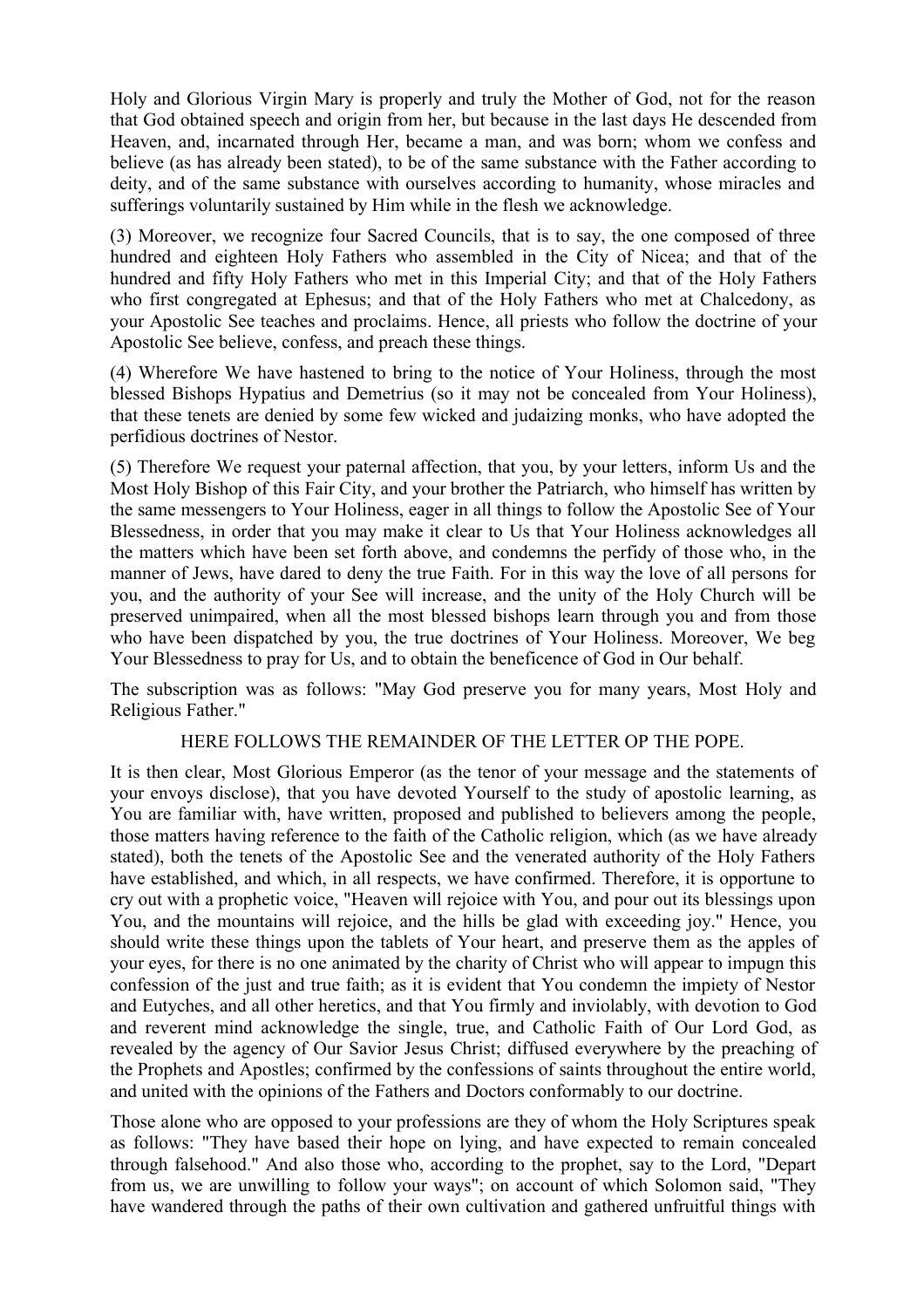their hands." This, then, is your true faith, this your true religion, which all the Fathers and heads of the Roman Church of happy memory (as we have already stated) and whom we follow in all things, have embraced; this is what the Apostolic See has preached up to this time, and has preserved inviolate, and if anyone should appear to oppose this confession, and this Faith, he must show himself to be outside of the communion and the Catholic Church. We have found Cyrus and his followers in the City of Rome, who came from the Cumitensian monastery, and whom we have attempted by our apostolic arguments to recall to the true faith, as sheep who are about to perish and are wandering, should be brought back to the fold of the owner. In order that, according to the prophet, stammering tongues may know how to speak matters which have reference to peace, the first of our apostles quotes the words of Isaiah, the prophet, through us to unbelievers, namely: "Continue in the light of the fire and the flame which you yourselves have kindled, but their heart is so hardened (as has been written), that they do not recognize the voice of the Shepherd, and the sheep which were not mine are unwilling to hear." With reference to such persons, we, observing what was established by the Pontiff on this point, do not receive them in our communion, and we order them to be excluded from every Catholic Church, unless, having renounced their errors, they adopt our doctrine, and announce their adherence to it, after having made a regular profession of the same. For it is just that those who do not show obedience to the laws which we have established should be banished from the churches. But as the Church never closes her heart to those who return to her, I beseech Your Clemency, if they, having renounced their errors and abandoned their wicked designs, should wish to return to the bosom of the Church, to receive them in your communion, and abandon your feelings of indignation, and that through our intercession you pardon them, and grant them your indulgence.

Moreover, we pray God and Our Saviour Jesus Christ, that he may preserve you long in peace in this true religion and in the unity and veneration of the Apostolic See, and that your most Christian and pious Empire may, in all respects, long be maintained. Moreover, 0 most Serene of Princes, we praise Hypatius and Demetrius, your envoys, and our brothers and fellowbishops, whose selection has shown that they are acceptable to Your Clemency; for the importance of such an embassy indicates that it could not be entrusted to anyone who is not perfect in Christ, and that You would not have deemed them worthy of a mission involving so much piety and reverence, unless they have been very dear to You.

The favor of Our Lord Jesus Christ, the love of God the Father, and the Communion of the Holy Spirit, remain forever with you, Most Pious son. Amen."

The subscription was as follows, "Most Glorious and Clement Son of the Emperor Augustus, may Almighty God guard your kingdom and your health with His eternal protection."

Given at Rome, on the eighth of the *Kalends* of April, during the Consulate of the Emperor Justinian, Consul for the fourth time, and of Paulinus, Consul for the fifth time.

## TITLE II.

### CONCERNING THE MOST SACRED CHURCHES, THEIR PROPERTY AND THEIR PRIVILEGES.

#### 1. *The Emperor Constantine to the People.*

Let everyone, at the time of his death, have the liberty to leave any portion of his property that he chooses to a most holy and venerable Catholic congregation, and let his dispositions not be set aside; for there is nothing to which men are more entitled than to have free power to exert their last will, as afterwards they cannot do so, and let them be unrestrained, for the right exercised then does not return.

Given at Rome, on the fifth of the *Nones* of July during the Consulate of Crispus and Constantine-Cæsar, each Consul for the second time, 321.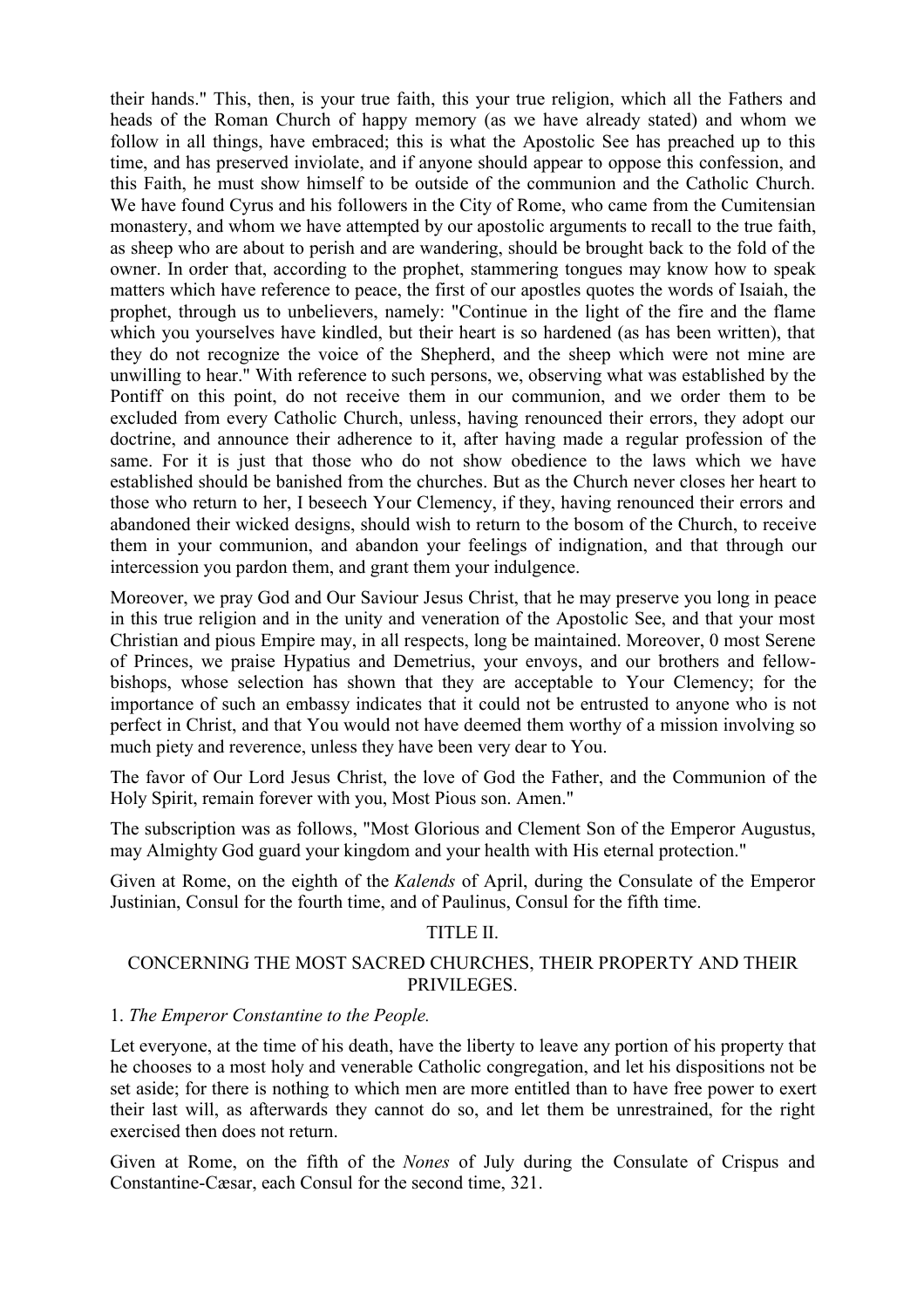### 2. *The Emperors Gratian, Valentinian, and Theodosius to Pancratius, Urban Prefect.*

Let no one think that he has permission to bury human bodies in churches consecrated to the apostles or martyrs.

Given at Heraclea, on the third of the *Kalends* of August, during the Consulate of Eucharius and Syagrius, 381.

#### 3. *The Emperors Honorius and Theodosius.*

Let no one sell or purchase the relics of martyrs. Given at Constantinople, on the fourth of the *Kalends* of March, during the Consulate of the Prince Honorius, and Evodius, 386.

#### 4. *The Same, to Nicenus, Prætorian Prefect.*

Let no more than nine hundred and fifty canons be appointed for the Church of this great City, and let no one have the power to add to their number, or to change it, or to substitute others for those who may die; and let none of those of this body who exceed the abovementioned number and have been appointed through patronage, and have been denied the right of innovation, claim those things which have been bestowed upon the Holy Church by way of honor, or as necessary privileges.

Given at Eudoxiopolis, on the seventh of the *Kalends* of September, during the Consulate of Honorius, Consul for the eighth time, and Theodosius Junior, Consul for the third time, 409.

### 5. *The Same, to Melitius, Prætorian Prefect.*

It is decided, after proper consideration, to severely restrict the charges from which churches of different cities shall be held especially exempt; and, in the first place, no injury shall be inflicted by usurpation, and no lands dedicated to the uses of the secrets of Heaven shall be soiled with the filth of base exaction. Nor shall any extraordinary tax be levied, nor a supplementary one be imposed; nor shall any desire for their transfer to the Treasury in default of taxes be manifested. And, finally, no burden shall be imposed upon its functions, beyond that payable under the Canon Law, and such as sudden necessities or contingencies demand.

If anyone violates this law, he shall be condemned to perpetual exile or deportation, after having undergone the punishment prescribed for sacrilege.

Given at Ravenna, on the eighth of the *Kalends* of June, during the Consulate of Honorius, Consul for the ninth time, and Theodosius, Consul for the fifth time, 412.

#### 6. *The Same, to Philip, Prefect of Illyria.*

All innovation having been abolished, We command that ancient custom and the former ecclesiastical canons which have been in force up to this time shall be observed through all the provinces of Illyria; and if any doubt should arise with reference to them, it must be removed by the knowledge of the Holy Law possessed by that most reverend man, the Patriarch of the Church of the City of Constantinople (which enjoys the prerogatives of Ancient Rome), and the judgment of the ecclesiastical assembly of that City.

Given on the day before the *Ides* of July, during the Consulate of Eustachius and Agricola, 421.

#### 7. *The Same to Asclepiodotus, Prætorian Prefect.*

We freely place the care of the Divine Houses and Venerable Churches in the same honorable class with that of highways and bridges, because these are not included among base employments.

Given at Constantinople, on the fifteenth of the *Kalends* of March, during the Consulate of Asclepiodotus and Marinian, 423.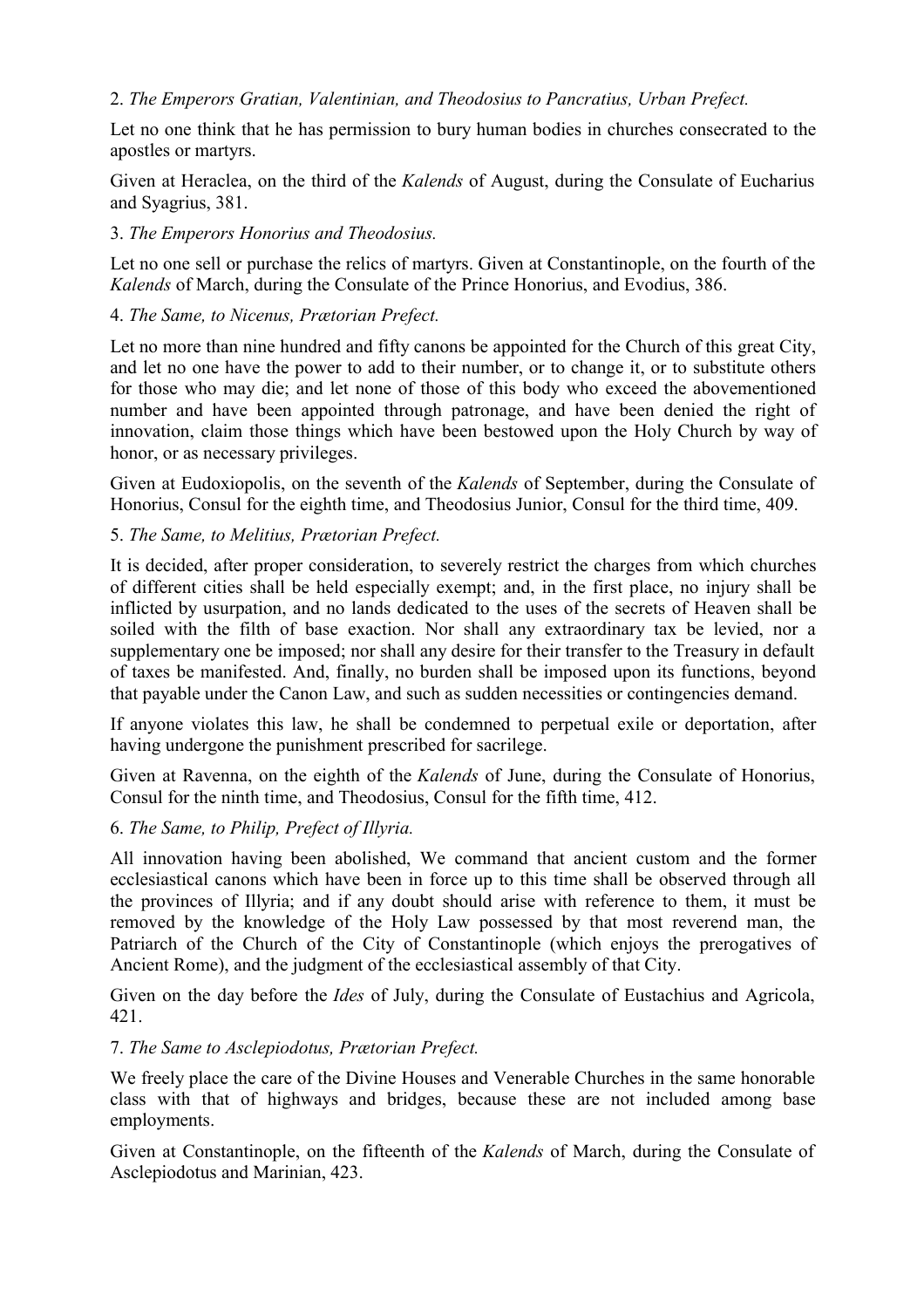## 8. *The Emperor Cams to Præsidorus, Prætorian Prefect.*

Let the Sacred Church of the City of Thessalonica know clearly that it is, through Our indulgence, released from the payment of its own capitation tax; but that it should not injure the State by abusing the ecclesiastical name, in order to prevent the payment of taxes due from others.

Given at Constantinople, on the sixth of the *Ides* of October, during the fifth consulate of Victor, 424.

### 9. *The Emperors Theodosius and Valentinum to Cyrus, Prefect of the City.*

We believe that the frauds of those who, under the pretext of their official position as canons, or members of other religious bodies, whose duties they do not perform, attempt to evade the charges imposed upon them, should be prevented; therefore, let no one be excused from other duties, under the pretext of some employment which he does not discharge, in order that bankers or money brokers may not refuse to perform the functions of their calling by representing themselves as members of ecclesiastical bodies, or canons. Therefore, if any such person gives himself the mere appellation of the member of an ecclesiastical body, or a canon, let him know that another will be appointed in his place, who will be qualified to discharge the aforesaid employment; and that the substitution of those previously mentioned, or of any who may die, cannot be made except with the consent of the superior of him who is substituted; and that from this date, no one can be excused through reverence for the Holy Church.

Given on the tenth of the *Kalends* of April, during the Consulate of Theodosius, Consul for the seventeenth time, and Festus, 439.

#### 10. *The Same, to Florentius, Prætorian Prefect.*

We order that no ship having more than the capacity of two thousand measures of grain shall be excused from the transport of public property, or be released from the public service, either through the privilege of rank enjoyed by the owner, or on account of some personal privilege, or through respect for religion; nor any Imperial decree be cited, or any rescript or pragmatic sanction be put forward as an excuse for not obeying this most wise law.

This rule We desire to be observed in all cases, so that, generally speaking, if anything of this kind is advanced against the law or the public welfare, in any matter whatsoever, it shall not be valid. When any attempt whatever to evade this law is made, We shall punish it with the confiscation of the ship whose owner was excused.

Given under the Consulate of Theodosius, Consul for the seventeenth time, and Festus, 439.

#### 11. *The Same, to Taurus, Prætorian Prefect.*

We order that no one shall be excused from furnishing couriers, horses, and vehicles, or from any other duty, when it is usual for similar service to be furnished during Our journey through all Our provinces, wherever We may stop, even though these possessions may belong to the Holy Churches.

Given at Constantinople, on the thirteenth day of the *Kalends* of March, during the Consulate of the Emperor Valentinian, Consul for the fifth time, and Anatolius, 440.

#### 12. *The Emperors Valentinian and Martian to Palladius, Prætorian Prefect.*

We decree that the privileges conceded by former Emperors under the general terms of constitutions, to all the Holy Churches of the orthodox religion, shall be observed, and remain firm and unimpaired for all time.

(1) We command that all pragmatic sanctions which are contrary to ecclesiastical canons and have been obtained through favor or political intrigue, shall be deprived of all their force and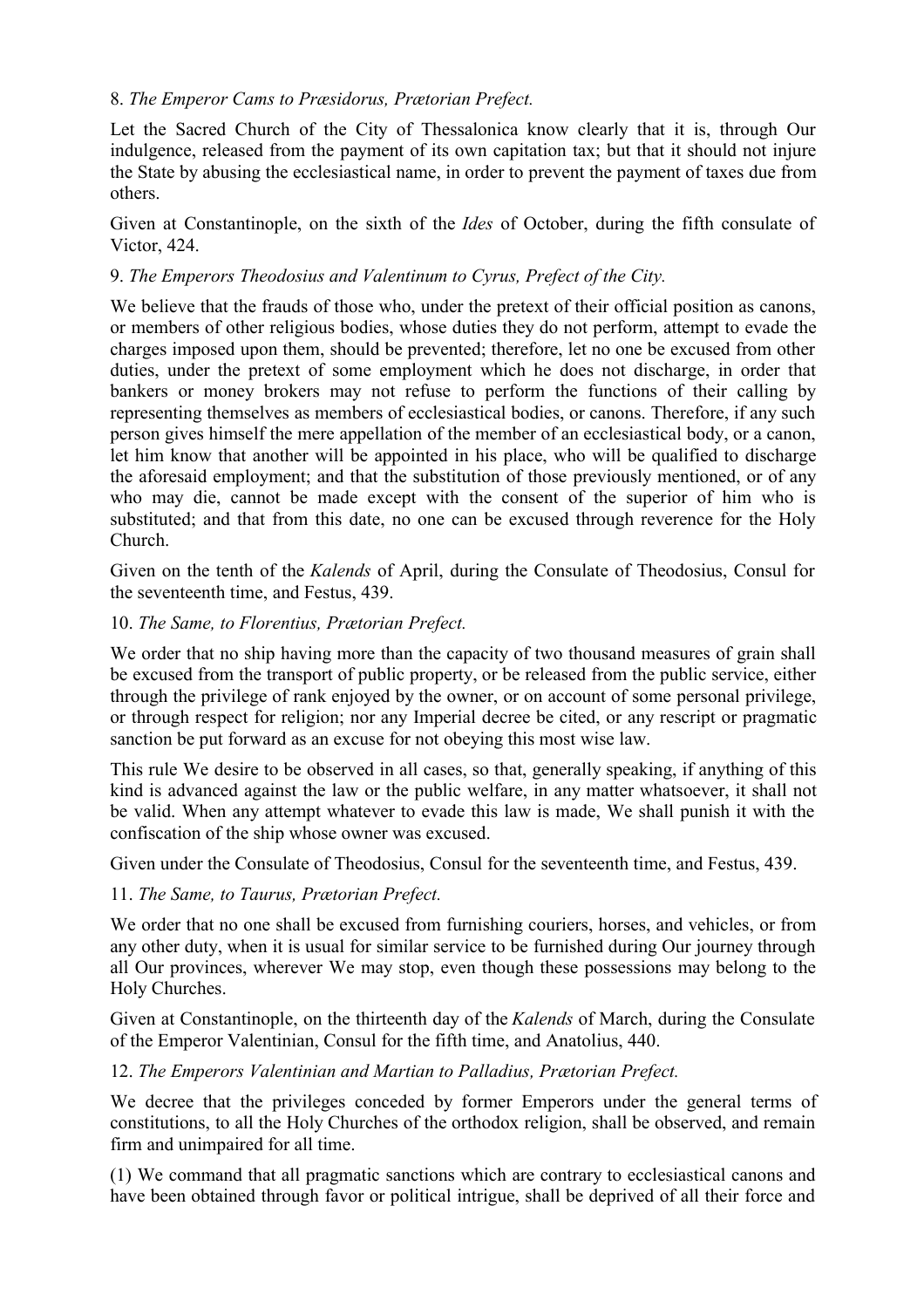authority.

(2) And, for the reason that it becomes Our humanity to provide for those who are poor, and to use Our efforts to prevent indigent persons from wanting food; We order that those things of different kinds which up to this time have been furnished the Holy Churches but of the public property shall remain unaltered, and shall not hereafter be diminished; and We hereby confirm this liberality for all time.

Given during the consulate of Aêtius and Studius, 454.

# *The New Constitution of The Emperor Frederick.*

We order that it shall be promulgated throughout Italy that all laws and customs which are contrary to the liberties of the Church and its ministers, as well as such as are opposed to the Canon and Imperial laws, shall be null and void; and this New Constitution directs that they be entirely removed from the capitularies, and it decrees besides that similar enactments shall not be valid in law. When anything is done in violation of this, the parties shall incur the penalties prescribed. If, however, during the year following the publication of this new Constitution, anyone should violate it, their property throughout our entire Empire may be seized by anyone with impunity.

## 13. *The Same, to Palladius, Prætorian Prefect.*

We decree by the following general law, that if a widow, a deaconess, or a virgin consecrated to God, or any other good woman, or one mentioned under any other title of religious honor or dignity, believes that she has left either by her will or codicil (which, however, should be executed with all legal formalities), anything either entirely or in part to a church, or a shrine dedicated to a martyr, or to a clerk, a monk, or to the poor, her bequest shall, under all circumstances, remain valid and permanent, whether it was left by the appointment of an heir, or by a substitution, or as a legacy, or under a general or a special trust, or by a nuncupative or written will, in order that no doubt may hereafter arise with reference to matters of this kind.

Given at Constantinople, on the tenth of the *Kalends* of May, during the Consulate of Athemius and Valentinian, 455.

*Extracts from Novel 5, Chapter V. Latin Text.*

Persons who enter monasteries, at the time of their entrance consecrate themselves and their property to God, and therefore they cannot dispose of it by will, for the reason that they are no longer its owners.

## *Extracts from Novel 123, Chapter XXXVIII. Latin Text.*

When any man or woman without children chooses a monastic life, and enters a monastery, We order that the monastery into which they enter shall be entitled to his or her property.

If any such person has children, and enters a monastery before dividing his property among them, he can do so afterwards, without diminishing their lawful shares, and anything which he does not bestow upon them shall belong to the monastery. If, however, he should wish to divide his entire estate among his children, he should include himself with them, and retain as their father the share to which the monastery would be entitled. But if he should die after having entered the monastery, and before he has divided his property among his children, they shall be entitled to their lawful shares, and the remainder of the estate shall belong to the monastery.

## 14. *The Emperors Leo and Anthemius to Armasius, Prætorian Prefect.*

We order that no archbishop who may hereafter preside over the Holy Orthodox Church in this Imperial City, or any official to whom the administration of ecclesiastical property has been entrusted, shall have the power, by any kind of alienation whatsoever, to transfer to any person any lands or real estate (either in the city or the country), in short, any immovable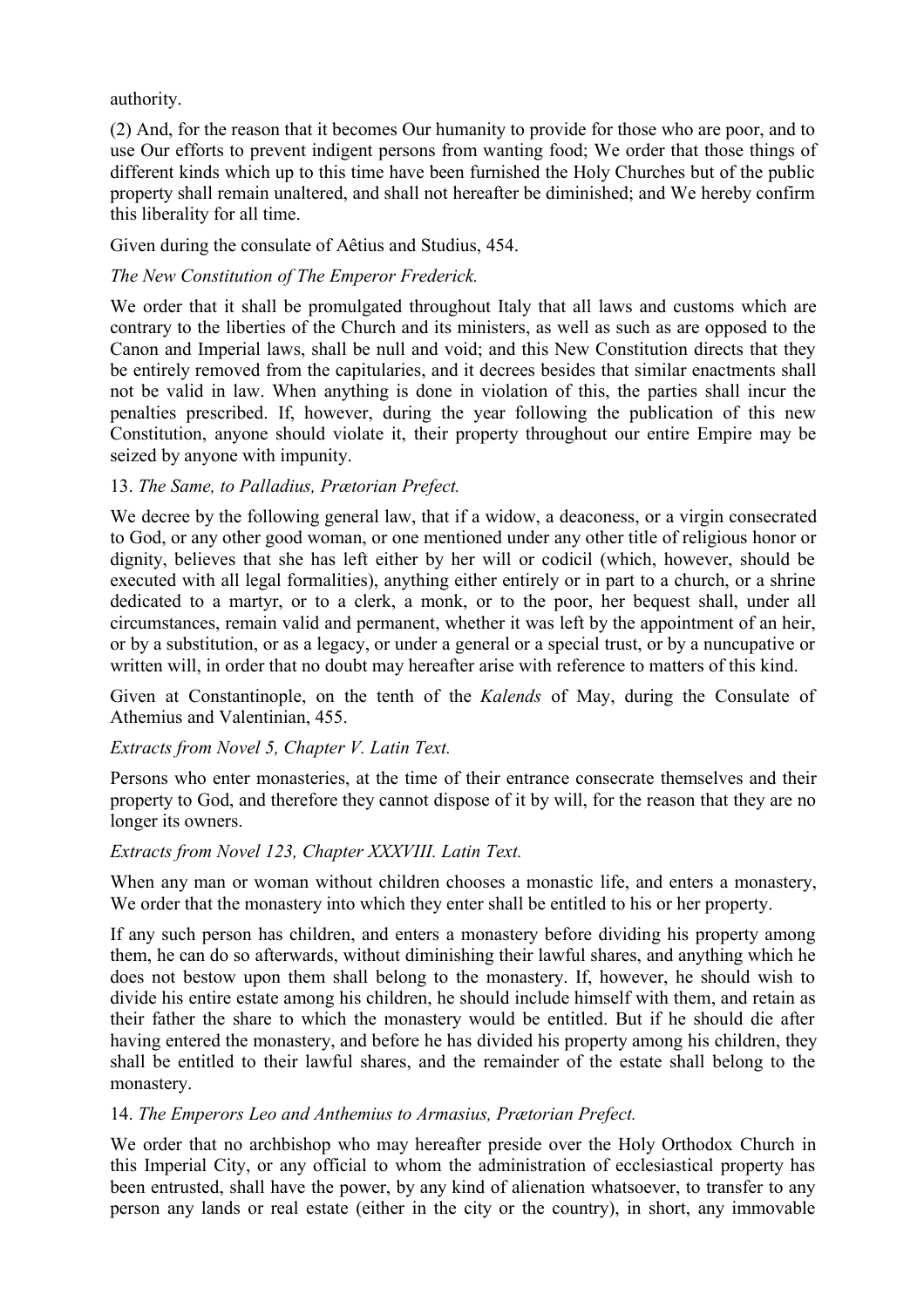property, or any serfs attached to said lands, or any slaves, or any testamentary annuities, or any donations made by a living person to a church. The said lands, however, can be divided, cultivated, increased and amplified, but no one can convey to another any interest in them.

If, however, anyone should desire that his patrimony, or any portion of the same, which consists of land with or without houses, or of revenues, slaves, tenants, and the *peculium* of the latter, shall belong to the above-mentioned venerable church, and manifest his intention either by a will or a codicil, executed according to law, or by a nuncupative will, or by a legacy, a trust, a donation *mortis causa,* or any other final disposition of the property, or by means of a donation *inter vivos,* or by a contract of sale, gift, or other title, his disposition of the same shall be valid, and remain unaltered.

Let them know that, under no circumstances, and at no time, shall they be prevented from disposing of their property under the pretext of liberality or gratitude, or from alienating it to persons who are willing to purchase the same, provided all members of the clergy, including the bishop and the steward, consent to the alienation of said property; for it is proper to preserve reverently and intact all rights which now or may hereafter belong to the Most Blessed Church, just as religiously as the Holy Church itself, for as the mother of religion and faith is herself perpetual, so her patrimony should remain entire and uninjured for all time.

(1) It is clear that if any steward of the Church or other person should, with audacious spirit and sacrilegious intent, venture to violate this law of Ours, and attempt to acquire or hold with shameless insolence any ecclesiastical lands acquired under the title of donation, purchase, exchange, or any other contract (unless in the manner which We have now established), he shall lose all the fruit of his own boldness, and any price or privilege which, for the sake of favor, may have been given to the said official, or to any other person whomsoever; and it shall be acquired for the profit and the advantage of the Church. Again, any lands which have been obtained in any of these ways by clerks themselves, or temporal stewards, along with their profits, shall be demanded with their rents or accessories for the entire intermediate time, just as if the property had not been purchased or sold; for the reason that whatever is done contrary to law is considered as not having been done at all.

(2) Any steward who has done anything of this kind, or, indeed, permitted it to be done, whether by sale, donation, or exchange (except in the way which we have permitted by the present law), or, finally, who has given his consent to any kind of an alienation, shall be deprived of the administration which has been entrusted to him; and any loss which the Church has sustained shall be repaired out of his property, and his heirs, successors, and descendants shall be liable to an action brought by a competent person appointed by ecclesiastics, whether the damage was caused by his own act, or merely by his acquiescence.

(3) Notaries, who have dared to draw up instruments containing forbidden contracts of this kind, shall be punished with the penalty of perpetual exile.

(4) Judges who have jurisdiction of such matters, and who confirm donations or forbidden contracts of this kind, shall be condemned to lose their office and their property.

(5) And that it may not appear that every method and opportunity of obtaining benefits for the Church have been taken away from religious stewards, We give them permission to proceed cautiously with reference to things which, for the most part, are considered to be useful. Therefore, when a steward belonging to the clergy has a view to the interest of the Church of this Imperial City, and wishes that the temporal usufruct of certain possessions and estates, either urban or rustic, which are the property of the Church, shall be granted to someone who desires it, possession shall be given the latter in accordance with his request; even if the time agreed upon between the parties shall be for the entire life of the person making it, and the steward shall become a party to the contract, and shall sign it, along with the person who has made the choice, and the time for which it is agreed that the usufruct shall be granted shall be mentioned therein, and it shall clearly be stated that whoever has obtained the usufruct of the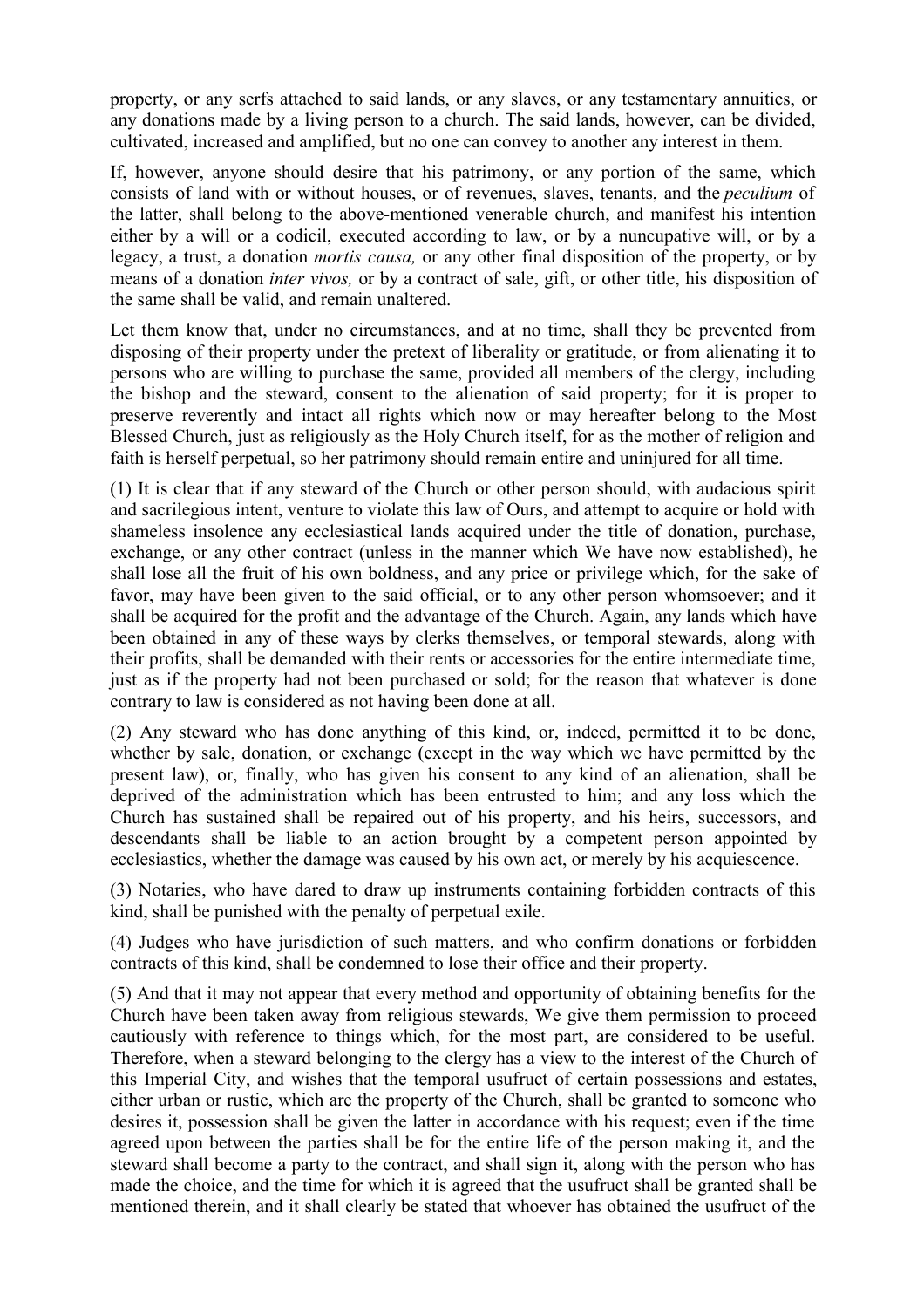said ecclesiastical land has received it as a favor; and that, after the time settled and specified has elapsed, the property shall revert to the ownership enjoyed by the Church; so that the term which had been prescribed having expired, or the date of the death of the usufructuary having arrived (if this also should have been agreed upon), he who had acquired the usufruct of any ecclesiastical property and revenues for the purpose of holding the same under the said agreement must, none the less, relinquish to the Church what he had received, including the control of the land itself, and all other immovable property, tenants, and slaves attached to the same.

Where, however, agreements had not been entered into in the first place under this condition, We decree that the grant shall not be valid, and that the ecclesiastical property, not having been legally transferred, shall remain with the ownership, and can be claimed by the clergy or the stewards.

Given at Constantinople, during the Consulate of Jordanus and Severus, 470.

## *Extracts from Novel 7, Chapter I, and 120, Chapters VI, and VII. Latin Text.*

This right having been conceded to all religious places and all ecclesiastical congregations established for pious purposes, in order that none of their property may be encumbered, this rule shall be perpetually observed, even with reference to such immovable property as has been added by the Imperial House to the religious places aforesaid. With reference to others, the exception only applies where the debt is urgent. When, however, the indebtedness cannot be paid out of the movable property, that which is immovable should be specially given in pledge, of which the creditor can take for himself the principal and interest to the amount of four per cent. If the creditor does not consent to this, then the ecclesiastic having charge of the house shall swear before him by whom he was ordered, without expense, and with the consent of the majority of those subject to him, that the debt actually exists, and cannot be paid out of the movable property. This having been done, notice of the sale of the Church property shall publicly be given for twenty days, and it shall then be sold to the person who offers the most; and the price must, by all means, be employed for the payment of the debt by the purchaser, otherwise, the property shall not be transferred to him, and in the instrument of sale it must be inserted that nothing has been done in the matter to the prejudice of the Divine House.

If, however, a purchaser should not be found, an appraisement shall be made of the property, and it shall be delivered to the creditor in payment of the debt, the tenth part of the entire appraisement being added to the price; this having been done with the consent of the ecclesiastic in charge, and the majority of those subject to his authority; but property of inferior value, as compared with the remainder, either with reference to quality, quantity, or weight, must first be disposed of.

In cases of this kind, the creditor is understood to be one who can prove that what he lent was destined for the benefit of the Divine House.

*Extracts from Novel 12, Chapter VII. Latin Text.*

Just as the alienation of ecclesiastical property is prohibited, so it is also prohibited that any barren or onerous property, or such as is encumbered with any right or claim in favor of the Treasury, should be bestowed upon it.

## *Extracts from Novel 7, Chapter XI, and 120, Chapter VII. Latin Text.*

With much more reason is the alienation of the monastery itself forbidden, by which it may return to its former condition and to secular uses.

## *Extract from Novel 120, Chapter V. Latin Text.*

This right is granted to others under specified conditions, and certain persons are forbidden to acquire property in this manner, as, for instance, the steward and his relatives. Otherwise, their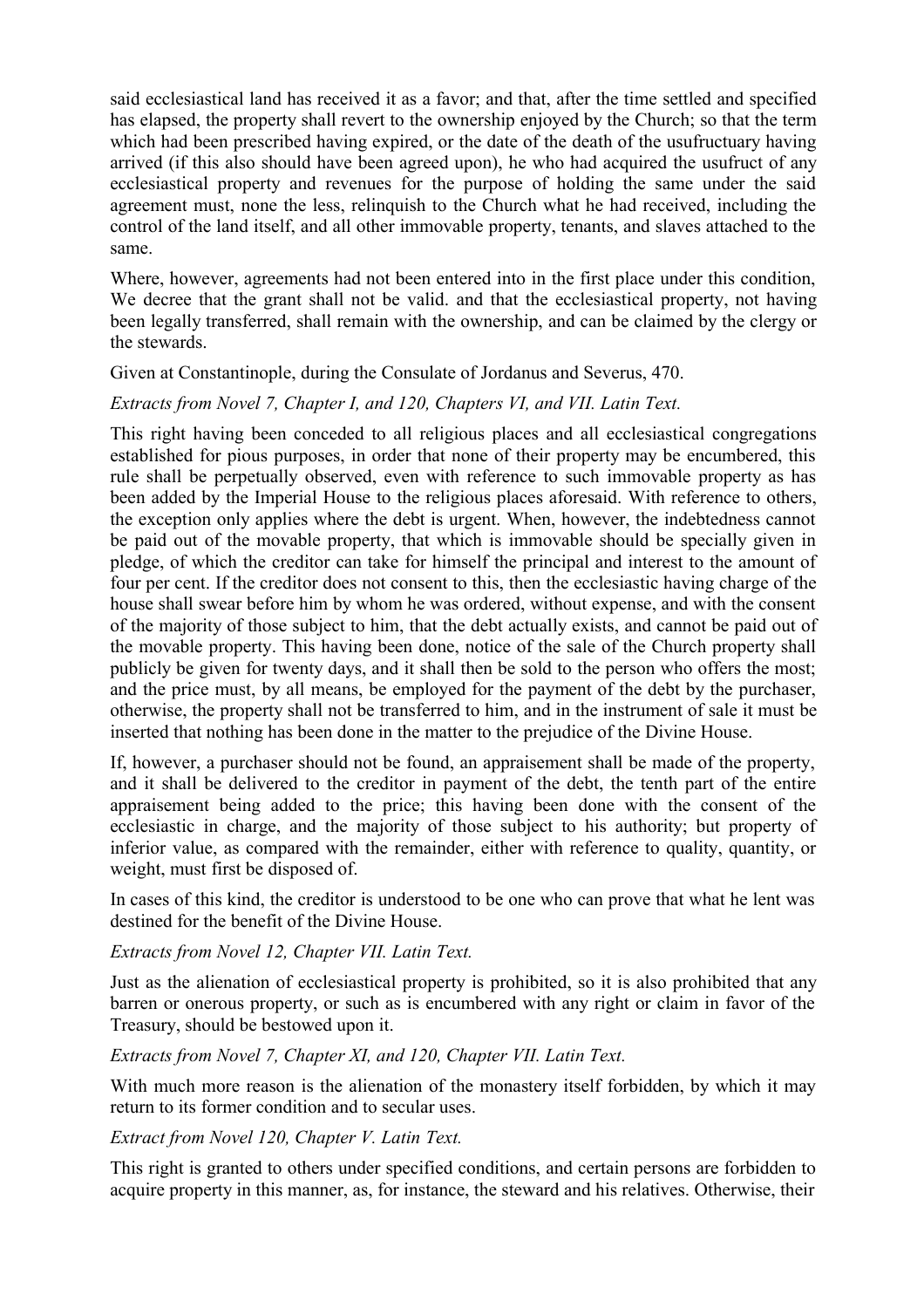property and that of the stewards and the superiors with whom they are joined would, after their death, go to the church from whom they received it.

## *Extracts from Novel 7, Chapter V, and 120, Chapter XL Latin Text.*

Anyone who has not received the above-mentioned property by a gratuitous title of alienation, according to law, must restore it, with all its increase during the intermediate time; and he will be entitled to no action against the sacred place to which he gave it, but one will lie in his favor against the party who alienated it. The donee must restore the property unimpaired, with all its profits and as much more. The creditor, having restored the property pledged to him, will be entitled to an action only against him who gave it to him in pledge. The lessee under emphyteusis cannot recover what he gave although the lease is void, and he must also pay at once what he would have paid every year, if the contract had been legal; but it is better to hold that all actions should be refused to anyone making a contract of this kind.

### *Extract from Novel 120, Chapter I. Latin Text.*

If the religious house previously mentioned has buildings which have become dilapidated and are not worth repairing, they should be leased perpetually by emphyteusis, and the rent which the lessee should pay for the house which had fallen into ruin shall be the third part of what would have been collected when it was still in good condition;, or if he has rebuilt it before paying any of the rent, he shall give to the religious house half the value of the new appraisement which has been made; for, in the first instance, the rent under the emphyteutical lease would have been payable from the beginning.

### *Extract from Novel 7, Chapter HI; and 120, Chapter VI. Latin Text.*

It is also permitted to grant a perpetual emphyteutical lease of property of this kind, provided the contract is executed in the presence of persons authorized by law, those who are interested in the contract making oath that no injury shall be caused to the Divine House. It is customary for the same rent to be paid which the property ordinarily brought when it was dedicated to sacred purposes, diminished only by one sixth. If, however, it should be diminished on account of some misfortune, it should be leased by emphyteusis for the rent which it yields at the present time. But where the property is of great value, and still yields little or no return, its appraisement should be carefully made in order that a just rent for the same may be established, and only such property should be granted by emphyteusis as appears to the steward and other ecclesiastics in authority to be suitable for this purpose.

#### *Extract from Novel 7, Chapter II. Latin Text.*

It is even lawful to exchange property with the Emperor for something greater, better, or of equal value, if the public welfare demands it, and specific regulations upon this subject exist.

#### *Extract from Novel 34, Chapter II. Latin Text.*

Churches can exchange property with one another according to law, without either of them incurring liability, provided they obtain the consent of the authorities hereinbefore mentioned.

#### *Extract from Novel 120, Chapter III. Latin Text.*

Likewise, a tract of land which has become useless on account of some claim owned by the Treasury can be alienated, but the requirements previously stated must be complied with, and the same oath taken, that is to say, one setting forth that the property is not alienated for any other reason than for the benefit of the said religious house.

#### *Extract from Novel 7, Chapter III, 120 Chapter VIII. Latin Text.*

Any person who has leased property of this kind in the ordinary way, or by emphyteusis, and allows it to deteriorate, or does not pay the rent for two years, according to the established rule, can be dispossessed under this law, and still be compelled to pay the rent for the entire term, as well as repair the damage which he has caused to the property, without having the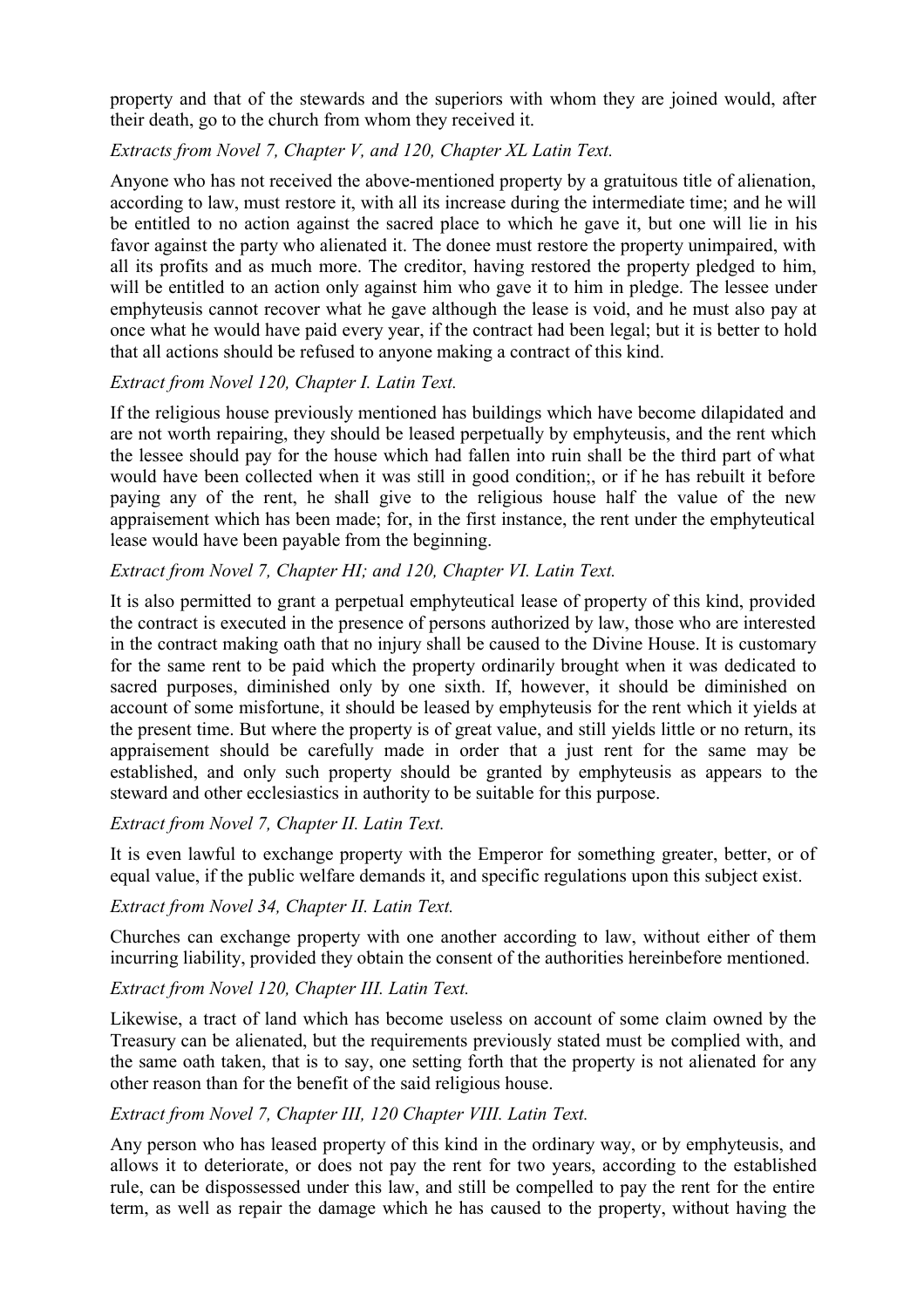right to recover any expenses which he may have incurred for the purpose of improving it.

## *Extracts from Novel 120, Chapter II. Latin Text.*

This manner of leasing property is granted to every religious house, and the lease having terminated, the land will again come into the hands of the said religious house; and where other property is given instead of it, neither it nor its revenues shall be burdened with greater charges.

## 15. *The Same Emperors to Sebastian, Prætorian Prefect.*

We decree that whatever has been done which is in any respect contrary to the ancient and established principles of the orthodox religion shall be absolutely void; and that whatever relates to the orthodox religion and the faith of the most holy churches and martyrs, shall be firmly established and restored to the condition in which it was before the accession of Our Majesty. With reference to the innovations which took place during the time of the tyranny, not only against the sacred churches whose supervision belongs to the most blessed and reverend Bishop Acacius, Patriarch of Our piety, but also against others situated in different provinces, and their most reverend prelates, whether they were appointed by virtue of a sacerdotal right or obtained their offices through the expulsion of other incumbents during those times, or through the prerogative of the bishop having precedence over others, in or out of the Councils, or by virtue of the privileges of a metropolitan during the former evil days, We declare that these wicked orders, pragmatic sanctions, and impious constitutions, even though they may have been executed with the ordinary legal formalities, are hereby annulled, and rescinded; and We direct that such as were granted or established by the Emperors of Divine Memory who have preceded Our reign, and those which have been afterwards promulgated by Us with reference to holy churches, martyrs, bishops, clerks, or monks shall be preserved inviolate.

Moreover, We order and decree that the Holy Church of this most religious community, the mother of our piety, the source of the orthodox religion of all Christians, and the most Sacred See of this Imperial Metropolis, shall legally enjoy all privileges and honors relating to the creation of bishops, in preference to all others, and that it shall be acknowledged to possess and to perpetually and firmly hold, by virtue of this Royal City, all other rights which it possessed before Our reign, or during its existence.

Given on the sixteenth of the *Kalends* of January, during the Consulate of Armatius, Consul for the fifth time, 476.

## 16. *The Emperor Justinian to Menna, Prætorian Prefect.*

The principle set forth in the ancient laws, although obscurely stated, that donations made for pious purposes were valid, even though they had not been inserted into written instruments, We plainly and clearly direct shall stand; just as in other cases, where ancient rights remain intact if they have reference to gifts of this description. When, however, anyone makes a donation of property up to the value of fifty *solidi,* either to a holy church, to a house for the entertainment of strangers, an infirmary, an orphan asylum, an establishment where indigent persons are sheltered, an old men's home, a foundling hospital to the poor themselves or to some city; such donations shall be valid, if the necessary legal formalities have been complied with.

If, however, the donation should be for a larger sum than that above mentioned (except, of course, where one is made by the Emperor), it will be void unless it is set forth in a proper instrument, for no one shall have the right for any reason, and under the pretext of piety, to change the rules established by the ancients concerning such donations, with the exception of those which We have expressly mentioned.

Given 528.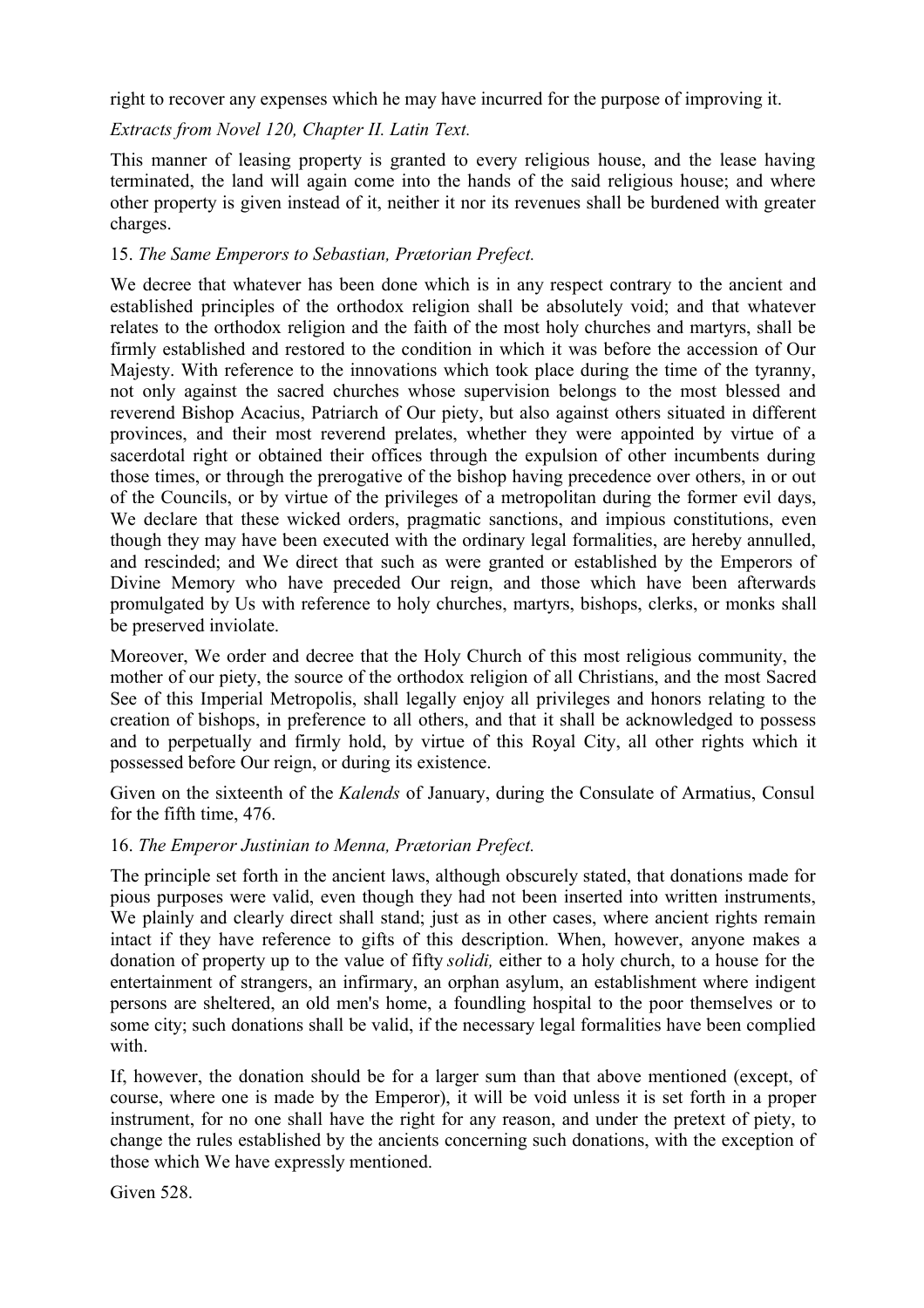## 17. *The Same to Demosthenes, Prætorian Prefect.*

We order that no one shall be permitted to sell, hypothecate, or pledge any of the most sacred and mysterious vessels, clothing, and other articles which have been donated, and are necessary for the services of the Divine Religion; as even the ancient laws did not sanction that things employed in the celebration of Divine rites should be affected by human liens.

We also order that such property can, under all circumstances, be recovered from those who have been so bold as to take it, not only by the most reverend bishops, but also by the ecclesiastical stewards, as well as by the custodians of the sacred vessels; nor shall any actions be granted to the parties in possession of the same, for the recovery of the price received for the said property, or for the collection of interest where it has been pledged, but they shall be refused every action of this kind, and shall, by all means, be required to make restitution.

Where, however, the vessels have been melted, or changed in any way, or disposed of, still an action either *in rem, in conditionem,* or *in factum* will lie for their recovery, or for their value; a fact which is repeatedly stated in many different sections of the law.

An exception, however, is made in instances where any of these events has occurred on account of captivity (which we detest); for if it was necessary for a sale, an hypothecation, or a pledge of the aforesaid sacred property to be made for the purpose of redeeming captives, We permit this to be done; as it is praiseworthy for the souls of men to be preferred to any vessels or vestments whatsoever. We direct that this rule shall apply not only to cases which may occur hereafter, but also to those that are now pending.

## *Extract from Novel 120, Chapter X. Latin Text.*

Moreover, if a church is in debt, and has vessels for which it has no use, and cannot otherwise pay its indebtedness without the alienation or sale of its immovable property, the said vessels may be offered intact to some other religious house, after the transaction has been authorized by the ecclesiastic in charge, or, after the vessels have been melted, they may be sold to anyone else to provide for the payment of the debt.

He, however, who receives property in violation of this law, shall suffer the same penalty prescribed for those who acquire lands belonging to the church.

## 18. *The Same, to Demosthenes, Prætorian Prefect.*

We order that property that comes into the hands of churches, hospitals, monasteries, orphan asylums, old men's homes, foundling hospitals, insane asylums, or any other establishments of this kind, whether it is derived from the liberality of the people, or from donations *inter vivos* or *mortis causa,* or from a last will, or has been acquired by any other lucrative title, shall be free and immune from interference; for although the law enacted on this subject exerts all its force with reference to other persons, still, in consideration of piety, its vigor should be relaxed so far as the Church or any other institutions which have been set apart for pious uses are concerned. For why should we not make a distinction between Divine and human things? And why should not the privileges to which it is entitled be reserved in favor of Heaven?

(1) This law shall not only be observed in cases which may arise hereafter, but also in those which are at present pending, and which have not yet been determined, either by a judicial decision or by amicable compromise.

Published at the seventh military of this renowned City, in the new Consistory of the Palace of Justinian.

## 19. *The Same to Julian, Prætorian Prefect.*

Although a proper distinction exists between Divine and public law and private convenience, We decree that where anyone leaves an estate, a legacy, a trust, or anything under the title of a donation, or sells anything, either to the Holy Church, or to houses of charity, hospitals,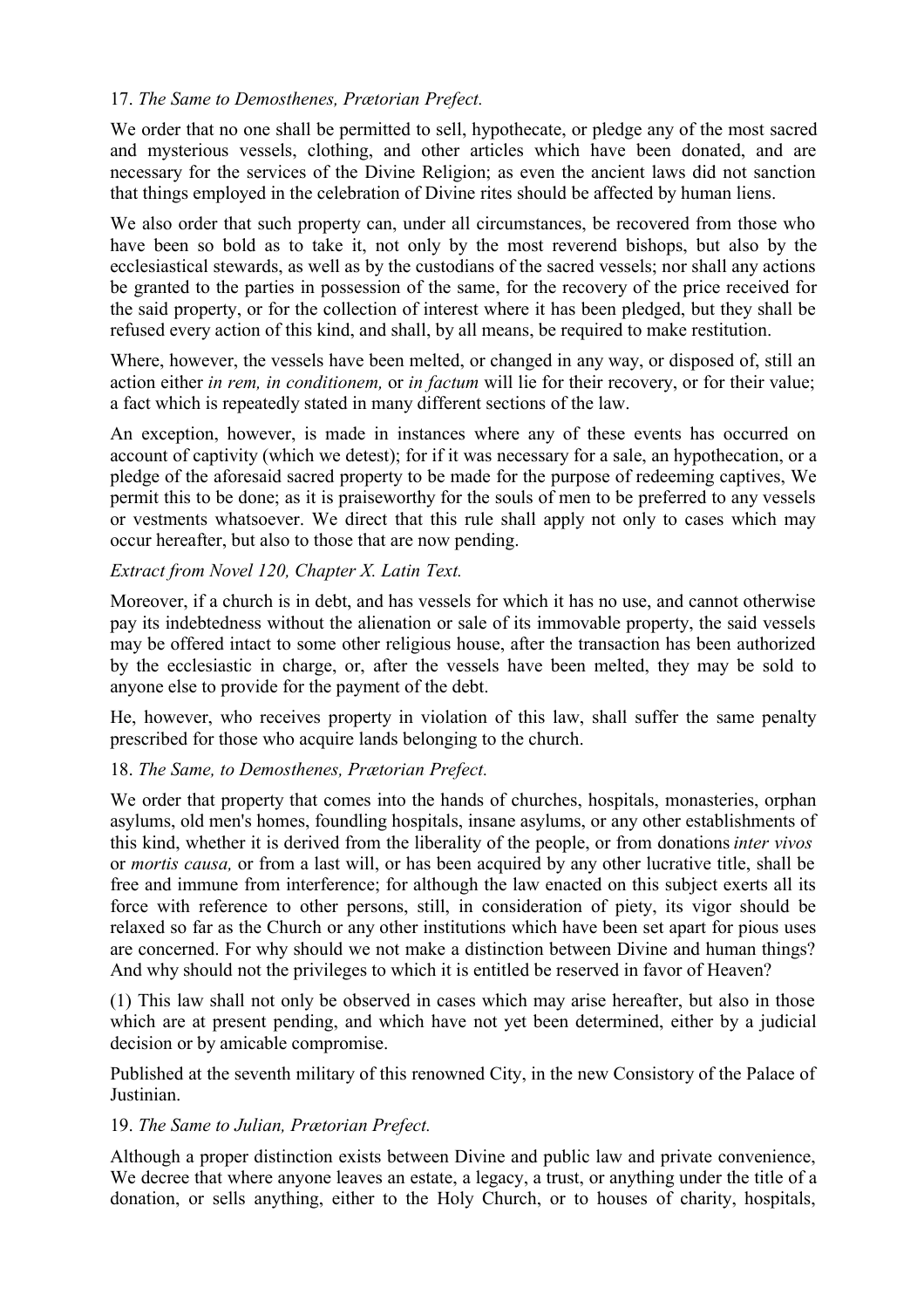monasteries of men and women, orphan asylums, insane asylums, old men's homes or cities, a long time shall be granted them to recover what has been donated, sold, or bequeathed, and they shall not be barred by ordinary prescription. But where any money or property is bequeathed for the redemption of captives, or for any other lawful object, We decree that a very long time shall be granted for its recovery. And, indeed, according to the dictates of Our heart, actions of this kind should not be barred by the lapse of any length of time; but, in order that it may not be prolonged indefinitely, We have chosen to limit it to the longest period to which the life of man may extend, and have consented that the right to bring this action shall not be barred until after the term of a hundred years shall have elapsed, for only then do We permit the right of recovery of this kind to be extinguished.

Therefore, whether an estate, a legacy, or a trust has been left to the above-mentioned most sacred places, or to cities, or whether a donation or a sale of any property movable, immovable, or which can move itself has been negotiated; or whether a bequest has been made for the redemption of captives, or funds donated for that purpose; there shall be an almost perpetual right to recover them, and that right shall be extended for the term of a hundred years (as has already been stated), without any other prescription being allowed, either against the original parties themselves, or their heirs or successors. (1) In all these cases, We not only grant personal actions but also real and hypothecary ones, in accordance with the terms of Our Constitution which concedes the hypothecary action to legatees and the beneficiaries of trusts; and with reference to all the matters above mentioned We only impose the term of human life, that is to say a hundred years. Again, We order all these things to be observed not only in such cases as may hereafter arise, but also in those which are now pending in court.

Given under the Consulate of Our Lord Justinian, 528.

#### *Extract from Novel 131, Chapter VI. Latin Text.*

.Prescription prevents some actions from being brought after ten years; others after twenty years; and others still after thirty years; but if these lie in favor of some religious house, they will only be barred after forty years. Usucaption for three years, or prescription after four, remaining in all their force, the Roman Church alone enjoys the term or privilege of a hundred years.

#### TITLE III.

### CONCERNING BISHOPS AND OTHER MEMBERS OF THE CLERGY, SUPERINTENDENTS OF ORPHAN ASYLUMS, OF HOSPITALS AND OF CHARITABLE FOUNDATIONS, MONASTERIES OF ASCETICS AND MONKS AND THEIR PRIVILEGES; CASTRENSE PECULIUM; THE REDEMPTION OF CAPTIVES; AND FORBIDDEN OR PERMITTED MARRIAGES OF ECCLESIASTICS.

#### 1. *The Emperor Constantine to the Clergy, Greeting:*

In accordance with the law enacted some time since for your benefit, on account of your deserts, by the terms of which law no one can compel you or your slaves to pay any new taxes, you will enjoy the privilege of exemption from them; and, moreover, you shall not be required to entertain guests.

Given on the sixth of the *Kalends* of September, during the Consulate of Placidus and Romulus, 343.

#### 2. *The Emperor Constantine and Julian-Cæsar to Felix, Bishop.*

Let all ecclesiastics be free from the imposition of taxes which are not due, and from the wickedness of unjust exactions; for no agreement having reference to base employments shall be required of them; and while traders are liable to certain contributions, all ecclesiastics shall be exempt from the noise and bustle incident to transactions of this kind. For when they have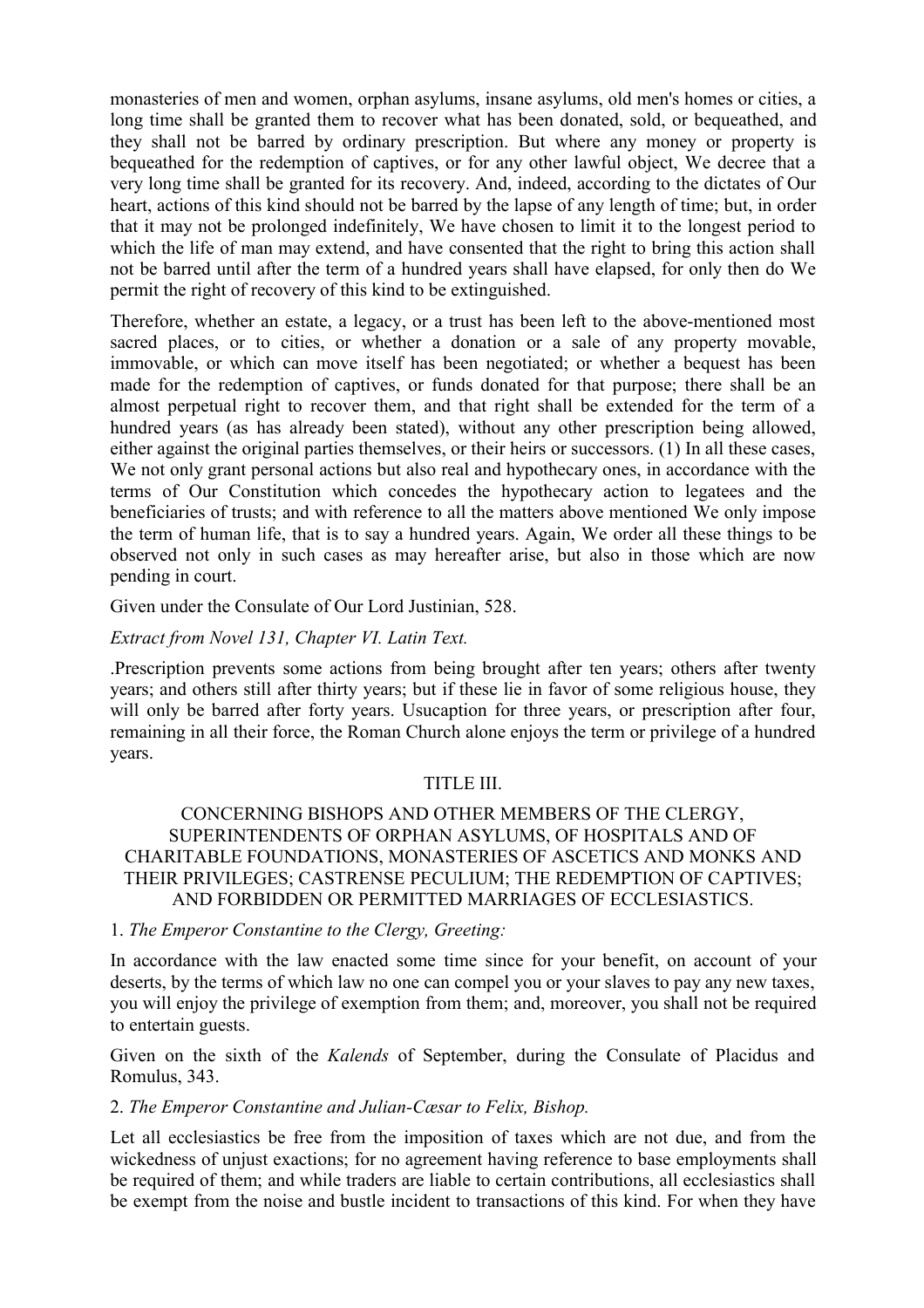accumulated anything, either through economy, foresight, or trade (if they know their conduct to have been honorable), they are obliged to devote it to the relief of the poor and needy. Anything which can be acquired or accumulated by the said ecclesiastics in factories or shops, they must consider to have been obtained for the benefit of religion.

(1) The laws of the Divine Emperor, My Father, provide that their employees who are engaged with them in the same occupation, shall also enjoy the same privileges as the clergy themselves.

(2) Hence the aforesaid persons shall be exempt from the necessity and the annoyance of extraordinary burdens.

(3) Nor shall they, or their property, be liable to contribution for travelling expenses.

(4) This privilege is granted to all ecclesiastics, so that their wives, children, and servants, both male and female, and their sons and daughters, shall always remain exempt from impositions of this kind.

Given on the ninth of the *Ides* of December, during the Consulate of Constantine, Consul for the ninth time, and Julian-Cæsar, Consul for the second time, 357.

*A New Constitution of the Emperor Frederick, Concerning the Laws and Customs having Reference to the Privileges of the Clergy, Compendium 10.*

Moreover, no community or public or private person shall presume to impose upon any church or other sacred place, or ecclesiastic,

any collections, exactions, expenses for couriers, or travelling expenses; or seize property belonging to the Church. If they should do so, and refuse to make amends after having been notified by the Church or the Emperor, they shall be liable to triple damages, and their property shall be confiscated by the government, and shall not be returned until the satisfaction due has been rendered.

## 3. *The Same Emperor and Cæsar to Taunts, Prætorian Prefect.*

In order that your authority may not permit such of the clergy as have lands not only to be released from other liabilities, but also that they may be required to pay the taxes to the Treasury on the lands which are possessed by them, We order that all ecclesiastics possessed of real estate in the provinces shall pay the claims due to the Treasury, otherwise it shall be transferred.

Given on the day before the *Kalends* of July, during the Consulate of Constantius, Consul for the tenth time, and Julian-Cæsar, Consul for the third time, 360.

## 4. *The Same to Taurus, Prætorian Prefect.*

Where officials, charged with the collection of the public funds, have not rendered an account of their last or preceding administration, or have appropriated money belonging to the Treasury, and aspire the honors of the Church, they shall be reduced to their previous condition. If, however, after their accounts have been rendered and proper investigation has been made, they are found not to be liable for anything (if their demand has been made with sincerity), this favor shall be granted them with the consent of their superiors, and they need not apprehend the loss of their possessions. But where they have attempted to become members of the clergy by the practice of clandestine arts, two-thirds of their estates shall be granted to their children, or if they have no offspring, to their next of kin, and they can retain the third part of their own property for themselves. But if they have no near relatives, twothirds of it shall go to those officials with whom they have served, and only the remaining third shall be reserved for themselves.

Given on the fourth of the *Kalends* of September, during the Consulate of Taurus and Florentius, 361.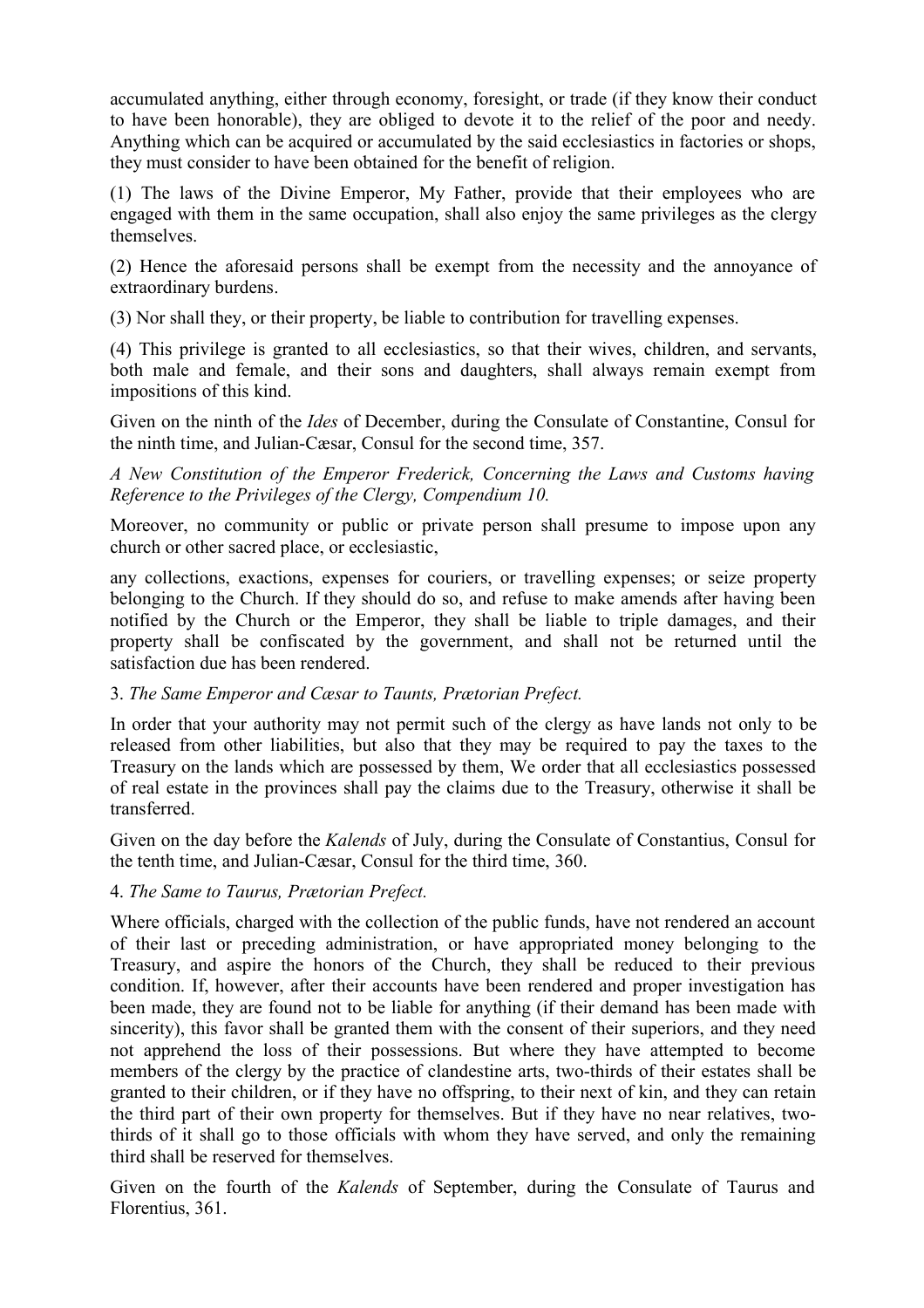## *Extract from Novel 123, Chapter XV. Latin Text.*

We do not permit a member of the *curia,* or any other official, to become an ecclesiastic, lest injury be done to the sacred body of the clergy; for if persons of this kind are admitted to the clerical order they shall be considered as never having received ordination, and shall be restored to their former condition, unless some of them should happen to have lived a monastic life for not less than fifteen years; as We order that such persons shall be ordained, and that they shall retain for themselves the fourth part of their own property, and that the remaining three-fourths shall belong to the *curia* and the Treasury; and this shall be done where the person who aspires to become a member of the clergy has led a respectable and monastic life.

(1) If, however, anyone should have obtained the honor of admission to the clergy and afterwards marries, or takes a concubine, he shall be restored to his original condition, even though he held a position in a branch of the ecclesiastical order whose members are not forbidden to marry.

The same rule applies to all other monks, even though they may not previously have been members of a *curia.* And, generally speaking, anyone who is admitted to any rank in the clergy, and returns to a secular life, shall be deprived of his honors and restored to his former status as a citizen.

### 5. *The Emperor Jovinian to Secundus, Prætorian Prefect.*

If anyone should merely attempt to, I do not say ravish, but marry a consecrated virgin, he shall suffer the penalty of death.

Given on the eleventh of the *Kalends* of March, during the Consulate of Gratian, Consul for the third time, and Merobaudus.

#### 6. *The Emperors Valentinian, Valens, and Gratian to Cataphronius.*

We order that priests, deacons, sub-deacons, exorcists, altar attendants, and acolytes shall be exempt from personal employments.

Given the third of the *Nones* of March, during the Consulate of Gratian, Consul for the third time, and Merobaudus, 377.

#### 7. *The Emperor Theodosius said:*

"No bishop shall be compelled to give testimony either under the prætorian or the civil law." He also said that it is not fitting for a bishop to be permitted to testify, for this would be a personal hardship for him, and would compromise his sacerdotal dignity, which is exempt from such obligations.

#### *Extract from Novel 123, Chapter VII. Latin Text.*

But let the judge send some of his officials to them, in order that they may tell what they know on the Holy Scriptures, as is proper for priests to do, but they shall not be sworn.

#### 8. *The Same, to Paulinus, Augustal Prætorian Prefect.*

Priests can give their testimony without subjecting them to the injury of torture, but in such a way that they may not testify falsely. Where other members of the clergy who belong to lower degrees or orders are called to give their evidence, they shall be heard in accordance with what the laws direct; so that litigants may be entitled to the action for deceit against priests who, on account of their superior rank, cannot by the infliction of any corporeal penalty, be compelled to testify, and who, for the reason that they fear nothing, have suppressed the truth. For those are much more worthy of punishment upon whom higher honors have been bestowed by Our command, when they are found guilty of the crime of concealing the facts.

Given on the eighth of the *Kalends* of August, during the Consulate of Arcadius and Bauto,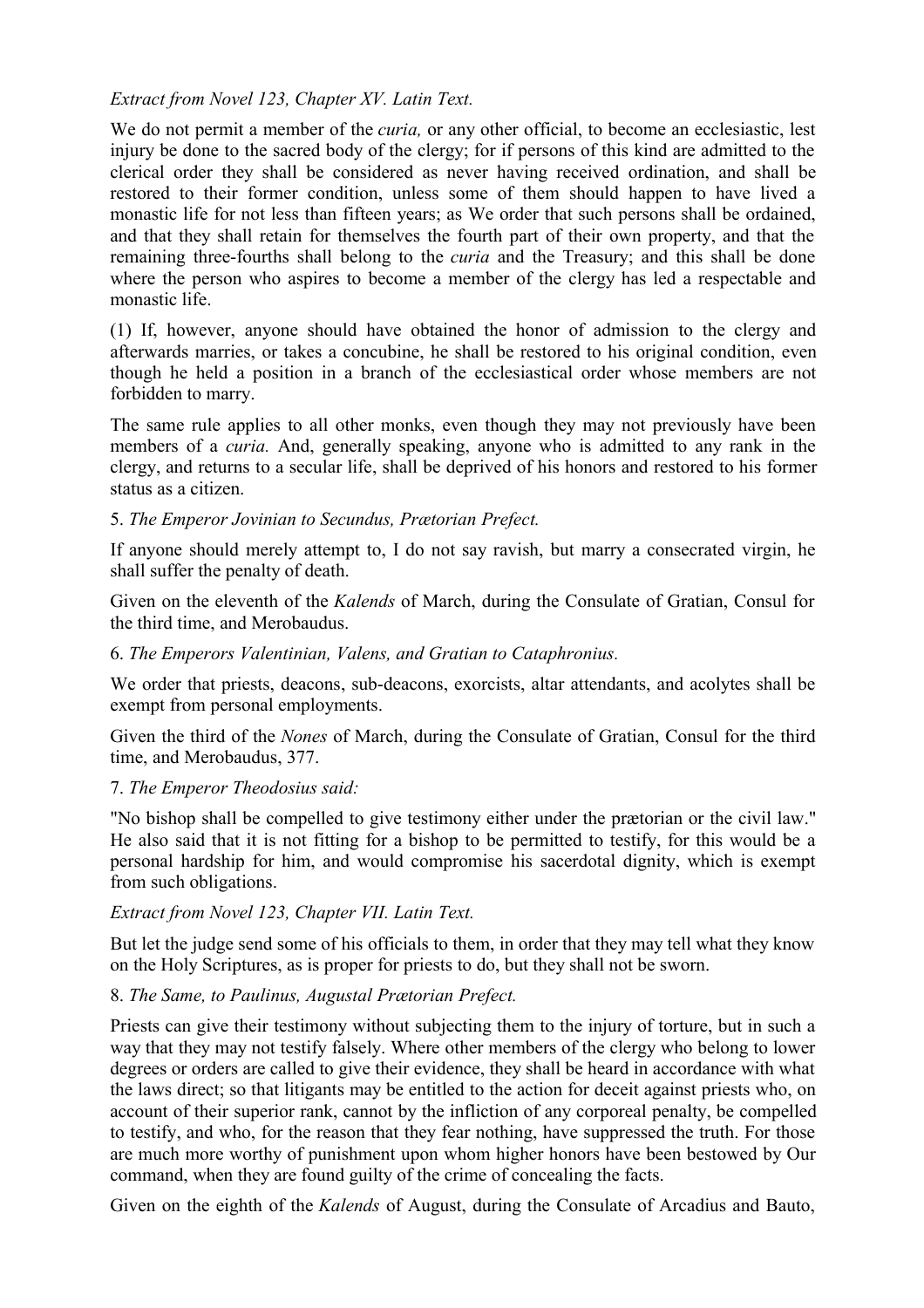385.

## *Extracts from Novel 123, Chapter XX. Latin Text.*

When either priests or deacons have been convicted of giving false testimony, and the case is one in which the payment of money is involved, they shall be excluded from their Divine Ministry for the term of three years, and shall be confined in a monastery by way of punishment. In criminal cases, however, they shall be deprived of their clerical honors, and punished with the penalties prescribed by law.

Other members of the clergy shall, under similar circumstances, be expelled from their ecclesiastical offices without distinction of cases, and be punished with blows.

### 9. *The Emperors Valentinian, Theodosius, and Arcadius to Tatian, Prætorian Prefect.*

Let no woman, unless she has reached the age of fifty years, in accordance with the precept of the apostle, be admitted to the association of the order of deaconesses.

Given at Milan on the eleventh of the *Kalends* of July, during the Consulate of Valentinian, Consul for the fourth time, and Neotherius, 390.

### *Extract from Novel 13, Chapter 123. Latin Text.*

We do not permit anyone to become a priest under the age of thirty-five years, nor to become a deacon or subdeacon under twenty-five years, nor a reader under eighteen years. We also forbid anyone to be ordained a bishop under the age of thirty-five years.

### *Extract from Novel 13, Chapter 123. Latin Text.*

We direct that no woman who is under forty years of age, or who has been married twice, shall be ordained a deaconess in the Holy Church.

#### 10. *The Emperors Arcadius and Honorius to Theodore, Prætorian Prefect.*

If anyone should be guilty of the sacrilege of forcing his way into a Catholic Church, or doing any injury to the priests and ministers, to the service, or to the place itself, he shall be punished by the provincial authorities, so that the head of the priests of the province and of the ministers of the Catholic Church may know that the culprit has received a capital sentence, whether he has been convicted, or confessed that he was guilty of committing an offence against the place itself, or the worship of God, without waiting for the bishop to demand punishment for the injury inflicted upon him, as his sanctity does not allow him to take notice of it; and it shall be praiseworthy for all persons to prosecute any atrocious injuries committed against priests or ministers of religion as public crimes, and their perpetrators as deserving of punishment. If the number of those guilty of violence is so great that they cannot be arrested by the civil authorities, with the assistance of the people, for the reason that they defend themselves by arms, or are protected by the difficulty of access to the place, the Governors of the provinces shall not hesitate to call for military assistance by public proclamation, and inflict suitable punishment for an offence of this description.

Given at Milan, on the seventh of the *Kalends* of May, during the Consulate of Honorius, Consul for the third time, and Eutychianus, 398.

## *Extract from Novel 123, Chapter XXXI. Latin Text.*

According to the new law, a crime of this kind is punished with scourging or exile, but if the culprit interferes with the sacred rites, or prevents them from being celebrated, he shall be put to death.

The same rule applies to the litanies, for the offender is scourged and sent into exile for an ordinary offence, but if he interferes with them, he is punished with death. We forbid members of the laity from conducting the service of litanies without ecclesiastics, because this should not be done without prayers and the presence of the cross.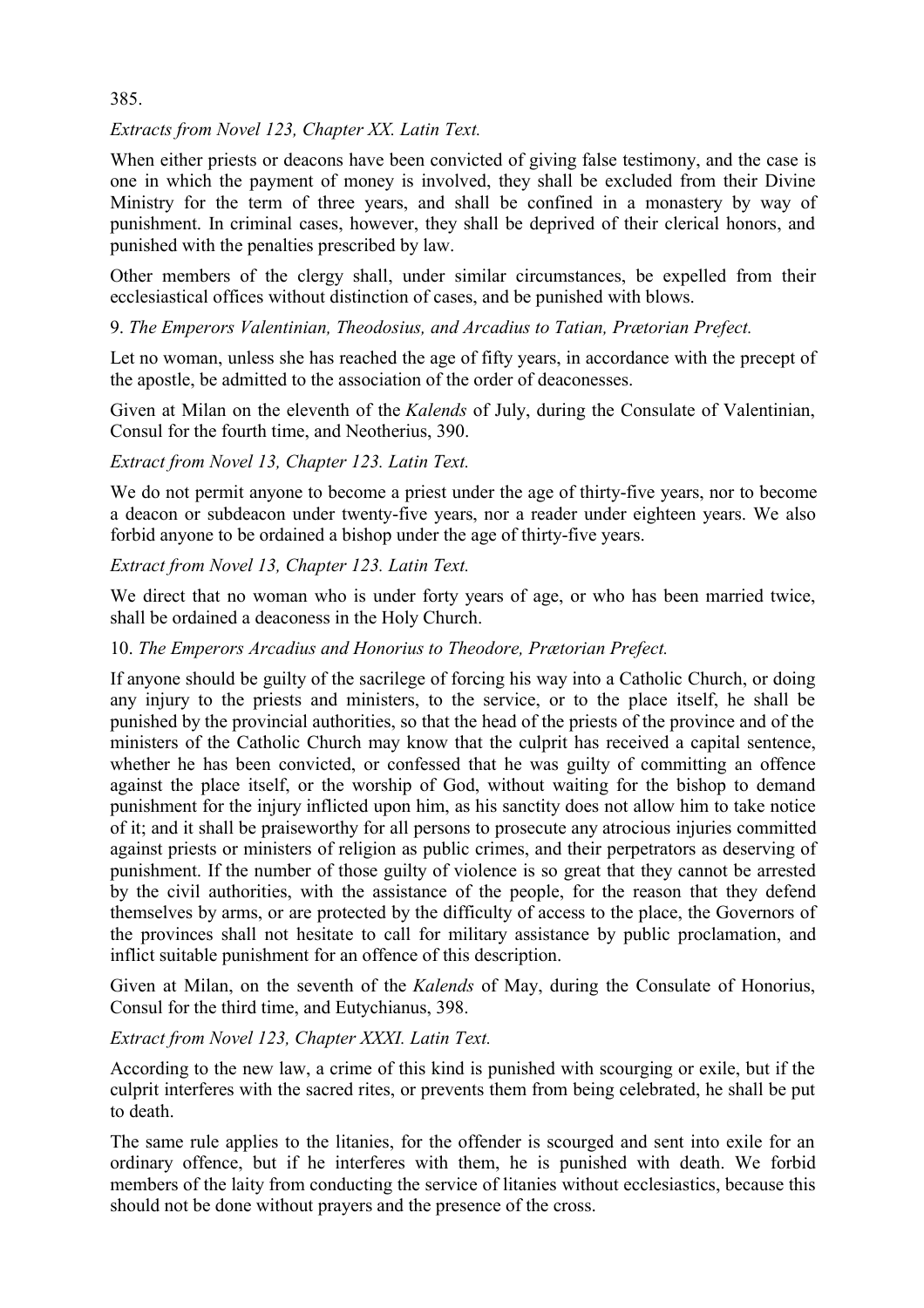## 11. *The Same to Eutychianus, Prætorian Prefect.*

In churches which are in the possession of different persons (as is customary), or which have been established in villages or any other places whatsoever, members of the clergy are not ordained who belong to any other parish or village than that where the church is situated, so that they may assume the burden and responsibility of their own establishment; and only a certain number of the clergy can be ordained by the bishop, according to the size and means of each parish.

Given on the third of the *Kalends* of August, during the Consulate of Honorius, Consul for the fourth time, and Eutychianus, 398.

#### 12. *The Same to Eutychianus, Prætorian Prefect.*

When any member of a *curia* receives holy orders, and, after having been warned, is not returned to his former condition, he can immediately be reduced to it by the power and authority of the judges, through the employment of force; for we do not permit the clergy to profit by the former law which did not forbid decurions to become ecclesiastics, provided they had given up their property.

Given on the sixth of the *Kalends* of August, during the Consulate of Honorius, Consul for the fourth time, and Eutychianus, 398.

### 13. *The Same to Fidianus, Vicegerent.*

If the privileges of a holy church have been violated by the rashness of simulated ignorance of anyone, he shall be punished with a fine of five pounds of gold.

### *New Constitution of the Emperor Frederick, Concerning the Laws and Customs providing against the Infringement of the Liberties of the Church. Coll. 10.*

Moreover, let any community or person that has been excommunicated, and has persevered for more than a year in the offence of having infringed or violated the liberties of the Church, be placed under the ban of the empire; from which he or it shall by no means be relieved, without having previously obtained from the Church the benefit of absolution.

#### 14. *The Same to Adrian, Prætorian Prefect.*

If anyone who has been removed from the office, and deprived of the title of bishop by a convocation of ecclesiastics, should be convicted of having plotted against the public order and tranquillity, and again seek the sacerdotal position from which he was deposed, he shall be compelled to pass the remainder of his life a hundred miles from the city whose peace he disturbed; shall not have access to Us, nor hope to obtain a rescript for his benefit; but he shall be deprived of even such as he may have obtained, and those who defend him shall be the objects of Our indignation.

Given at Ravenna, on the day before the *Nones* of February, during the Consulate of Stilicho and Aurelian, 400.

#### *Extract from Novel 123, Chapter XL Latin Text.*

If a bishop, who has been deposed from the priesthood, having left the place in which he was ordered to remain, should presume to enter the city from which he was expelled, We command that he shall be confined in a monastery situated in some other country, so that, while there, he may expiate the offences which he committed while a member of the clergy.

#### 15. *The Same to Studius, Urban Prefect.*

We forbid persons to hold religious assemblies in private houses, even outside the Church, under the penalty of confiscation of the house, if the owner of the same permitted ecclesiastics to hold new and tumultuous meetings therein outside the church.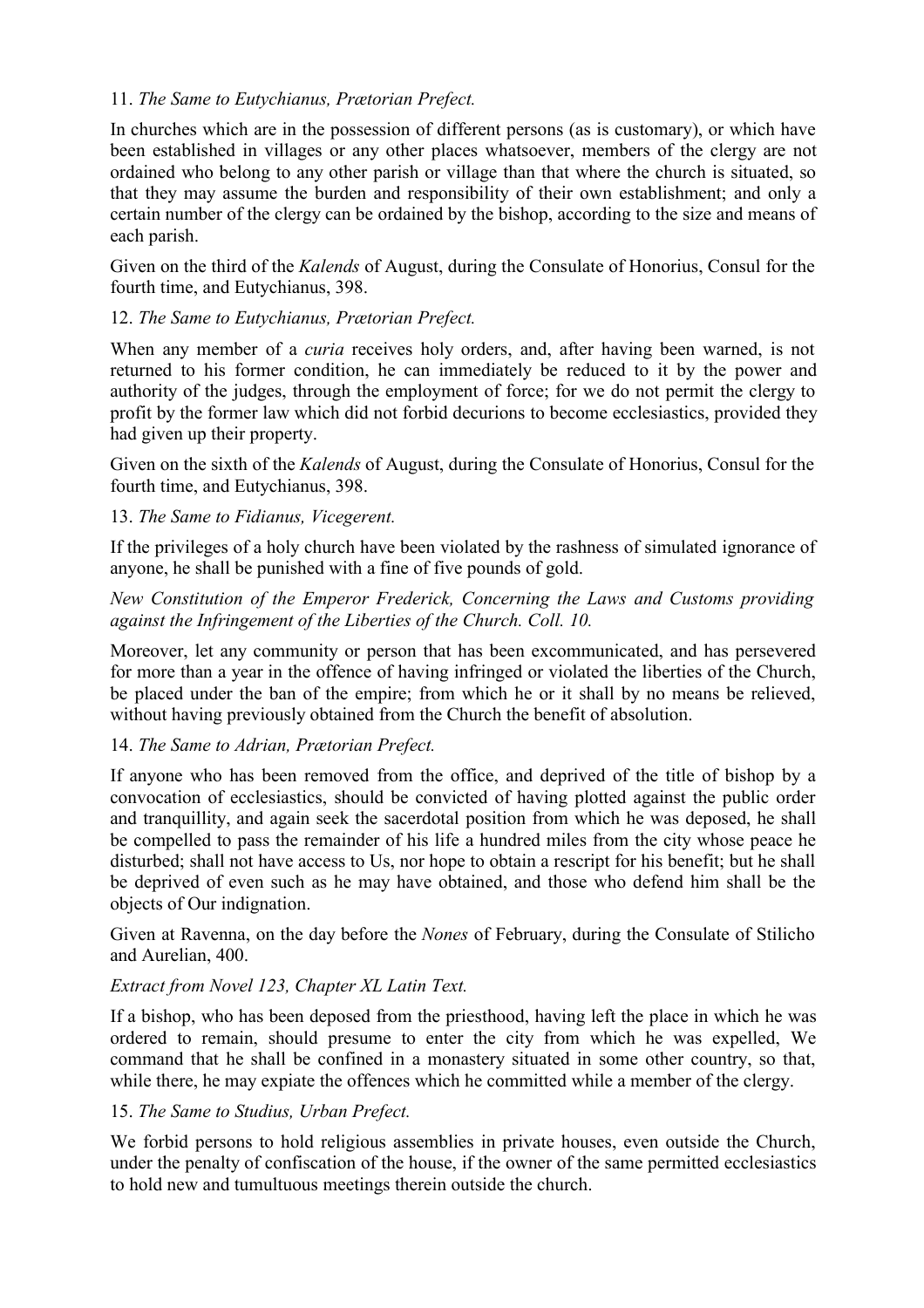Given at Constantinople, on the fourth of the *Kalends* of September, during the Consulate of Honorius, Consul for the seventh time, and Aristenetus, 404.

# 16. *The Emperors Honorius and Theodosius to Anthenius, Prætorian Prefect.*

Let any serf attached to the glebe abstain from every ecclesiastical office, if the owner of the land does not give his consent; so that if he has been ordained in the place where he was born, he can assume the duties of the priesthood under the condition that his master will agree to pay the taxes to which he is liable, and is willing for someone to be appointed in his stead to perform his duties; with the understanding that immunity shall be granted from any taxes from which churches are exempt. No rescript promulgated against this law shall be valid.

Given during the Consulate of Honorius, Consul for the eighth time, and Theodosius, Consul for the third time, 409.

## 17. *The Same to Maximus, Prætorian Prefect.*

It pleases Our Majesty that members of the ecclesiastical order shall not interfere in any way with public acts or political affairs with which their profession has no concern.

(1) Moreover, We do not give permission to those who are called *parabolani* to be present at any public exhibition, or at assemblies of the people, or in court, unless they do so in cases of their own when they are required to appear, either for the purpose of bringing an action against someone, or where they themselves are sued, or where one has been appointed as the representative of their entire body. If anyone violates this regulation, he shall be expelled from the *parabolani,* be subjected to suitable punishment, and never be restored to his former position.

Given at Constantinople, on the third of the *Kalends* of October, during the Consulate of Theodosius, Consul for the seventh time, and Palladius, 416.

## *Extract from Novel 123, Chapter X. Latin Text.*

We forbid the reverend bishops, priests, deacons, sub-deacons, readers, and all other members of any religious organization, who have been regularly appointed, to play backgammon, or to participate in, or be present at any other games, or at any exhibition merely for the pleasure of witnessing it.

(1) Moreover, We order that anyone who violates this law shall be suspended from his sacred functions for the term of three years, and be confined in a monastery. If, however, in the meantime, he should show that he is penitent, the bishop to whose authority he is subject can shorten the time, and reinstate him in his former office.

## 18. *The Same to Monaxius, Prætorian Prefect.*

We order that the *parabolani,* who are appointed to take charge of the sick, shall be limited to six hundred in number, and that the said six hundred *parabolani* selected for duties of this kind shall be appointed by the most reverend Bishop of Alexandria from among those who formerly acted as such, and who, in consequence, are experienced in the care of persons who are ill; those, of course, being excepted who have been invested with office, and are members of the *curiæ.* If, however, any of these should die, another shall be appointed in his place by the above-mentioned bishop, with the exception of those who have held office and belong to the *curiæ;* so that the said six hundred shall be subject to the orders and at the disposal of the Most Reverend Bishop, and shall act under his supervision. All other provisions which have formerly been established under the law previously enacted with reference to *parabolani,* whether they relate to exhibitions or proceedings in court, shall be observed (as has already been established).

Given at Constantinople, on the third of the *Nones* of February, during the Consulate of Honorius, Consul for the twelfth time, and Theodosius, Consul for the tenth time, 418.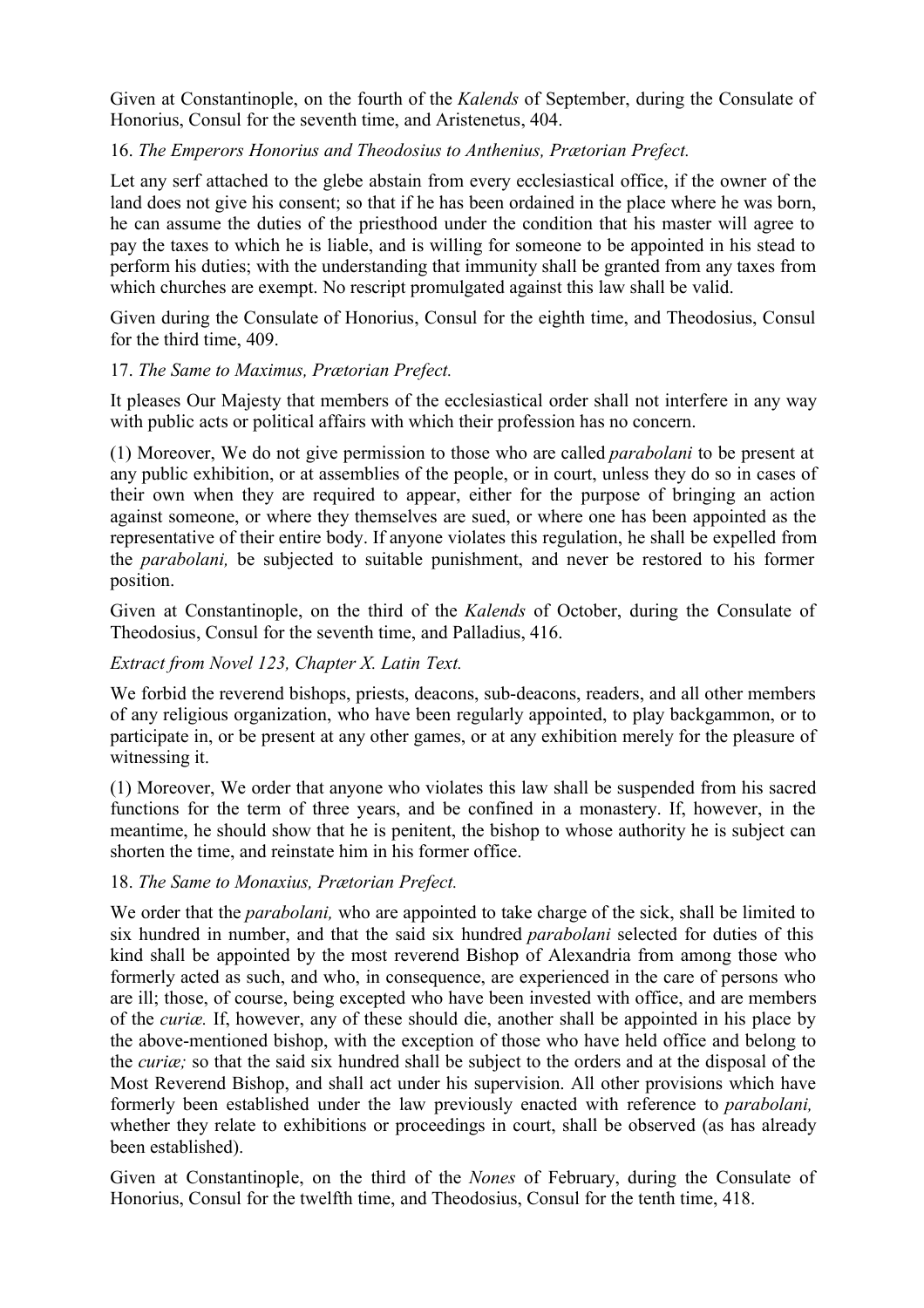### 19. *The Same to Palladius, Urban Prefect.*

He who pursues a proper course of conduct in the world should not have his reputation tarnished by intimacy with a woman whom he calls his sister. Therefore everyone, no matter what rank in the priesthood he may hold, or what ecclesiastical distinction may have been conferred upon him, must take notice that association with strange women is forbidden him, and that permission is only granted to have his mother, his daughter, or his sister occupy his house with him; for natural relationship prevents anything criminal from being suspected in cases of this kind. The love of chastity induces Us not to exclude any who, before the ordination of their husbands, were worthy of lawful marriage, for those may not improperly be permitted to associate with members of the clergy, who, by their companionship, have rendered their husbands worthy of the priesthood.

Given at Ravenna, on the eighth of the *Ides* of May, during the Consulate of Theodosius, Consul for the ninth time, and Constantius, Consul for the fifth time, 420.

### *Extract from Novel 22, Chapter XLII. Latin Text.*

Much more reason exists why they should not retain their wives, as only choristers and readers are allowed to marry, for We absolutely forbid all others to do so, and if either of the latter marry a second time, they shall not be eligible to the high office of the priesthood.

### *Extract from Novel 6, Chapter V. Latin Text.*

A bishop is not permitted to have a wife, and if he is proved to have one, he shall be degraded from the rank of which he has rendered himself unworthy.

### 20. *The Emperors Theodosius and Valentinian to Taurus, Prætorian Prefect.*

Whenever a priest, deacon, deaconess, sub-deacon, or member of any other ecclesiastical order, monk, or woman consecrated to a solitary life, dies intestate without leaving any relatives of either sex, children, or connections by affinity or cognation, or a wife; any property that the said ecclesiastic, or conobite of either sex left, and which would have belonged to him or her, shall pass to the church or monastery to which they were appointed; with the exception of anything that may be due as taxes, or liable under the right of patronage, or for which the said persons were responsible on account of his membership in a *curia.* For it is not just that property forming part of a *peculium* and to which a patron has a legal right, or the owner to whom the person in question was subjected is entitled to possession of; or which is known to belong to the *curia* under certain conditions, in accordance with the tenor of the constitution formerly promulgated, should be retained by churches or monasteries; still, the churches or monasteries retain the rights of action vested in them, where anyone is liable under the aforesaid conditions, or dies bound on account of any transaction, or any ecclesiastical matter whatsoever.

Given on the eighteenth of the *Kalends* of January, during the Consulate of Ariovindus and Asper, 434.

#### *Extract from Novel 5, Chapter V. Latin Text.*

Now, however, when a man becomes a monk, by this very act he is understood to have offered all his property to the monastery, if he has not previously made a will; and hence, as he cannot dispose of it himself, the law disposes of it for him; so that if he leaves children to whom he gave nothing, or a smaller portion than that to which they were entitled, a sufficient sum should be deducted from the property intended for the monastery to prevent injustice from being done to them. The rights of the wife and other creditors should also be protected.

#### 21. *The Same Emperors to Thomas, Prætorian Prefect.*

As in the case of bishops of the orthodox faith, so in that of priests and deacons, those who have obtained illustrious rank by means of an honorable title are not forbidden to discharge,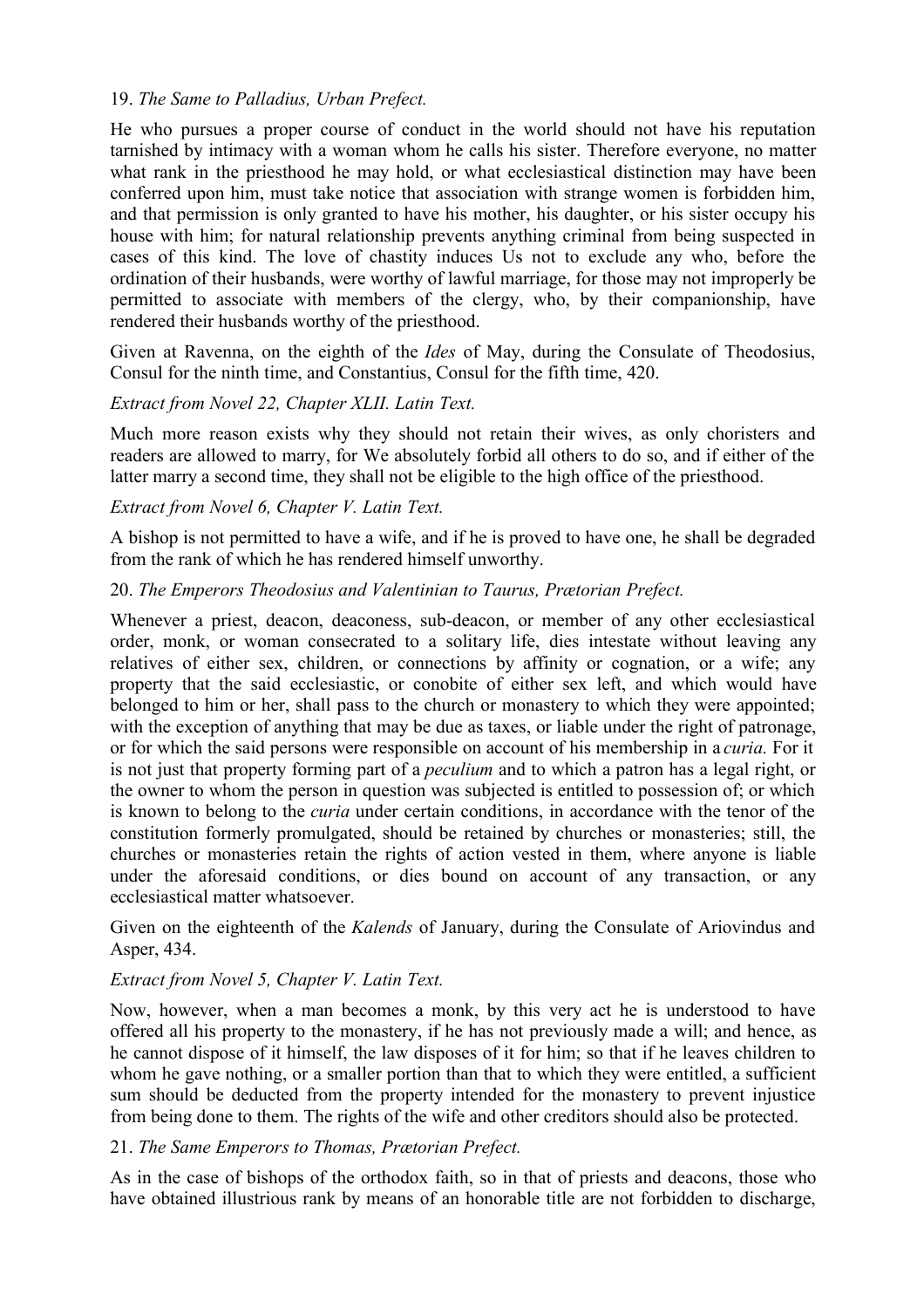by means of substitutes and at their own risk, the official duties imposed upon them by *curiæ.*

Given at Constantinople, on the fourth of the *Nones* of April, during the Consulate of Isidor and Senator, 436.

# 22. *The Same Emperors to Florentinus, Prætorian Prefect.*

If any malicious accusation of a criminal offence should be brought before a competent judge against a bishop of the Holy Religion, and the case should be dismissed, We order that the accuser shall be condemned to pay a fine of thirty pounds of gold to the Treasury.

(1) Moreover, We order that all privileges which have been granted by the laws to the holy churches for the benefit of refugees, clerks, deans, or any other ecclesiastics, shall remain intact and unimpaired.

(2) We also order that all members of the clergy and monks who, for the purpose of transacting ecclesiastical business, or on account of religion, have travelled from their own country to this Fair City, shall be furnished with letters of the bishop to whom each of them who makes the journey owes obedience; and they are hereby notified that if they do not comply with this rule, they alone will be to blame if they are not considered clerks or monks.

Given under the Consulate of Theodosius, Consul for the seventeenth time, and Festus, 439.

# *Extracts from Novel 123, Chapter VIII. Latin Text.*

No bishop shall be produced or compelled to appear in court before a civil or military judge in any case whatsoever against his consent, unless the Emperor orders him to do so. Any judge who commands him to be produced or appear shall, after having been deprived of his office, pay twenty pounds of gold to the church to which the bishop belongs; and the bailiff, after having been deprived of his office, shall be scourged and sentenced to deportation.

# 23. *The Emperors Valentinian and Martian to Palladius, Prætorian Prefect.*

As Fabianus, of venerable memory, Bishop of this Fair City, was held in such high esteem by the almost innumerable ecclesiastics assembled at Chalcedon, that Eutyches, who held contrary religious opinions, was, with all his wicked doctrines, unanimously condemned, let the impious memory of Eutyches be consigned to oblivion, and the praiseworthy memory of Fabianus be exalted.

Given at Constantinople, the day before the *Nones* of July, during the Consulate of Asporatius.

## 24. *The Same to Palladius, Prætorian Prefect.*

*A* bequest left by a will or a codicil to the poor, shall not be considered void, as having been bequeathed to uncertain persons; but in every respect shall stand as valid and unimpaired.

## 25. *The Emperor Martian to Constantine, Prætorian Prefect.*

When members of the clergy are summoned to court, they have a right to take their cases before the tribunals of the bishop, provided the plaintiff consents. If, however, he should be unwilling to submit the matter to the decision of the Most Reverend Archbishop, or to bring it before your most eminent tribunal, the investigation against the Catholic clerks appointed by the Most Reverend Archbishop of this City, or against the Most Reverend Steward, not only with reference to their own private affairs, but also those in which the Church is concerned, he must not attempt, either in a civil or a criminal proceeding, to cite the said clerk into any other court, or before any other judge.

(1) Moreover, when the most reverend clergy of the orthodox churches previously mentioned — which churches are under the jurisdiction of the Most Religious Archbishop of this Illustrious City — appear before the tribunal, either in person or by attorneys appointed by themselves, they shall be punished by your authority; and they must present to the bailiffs, by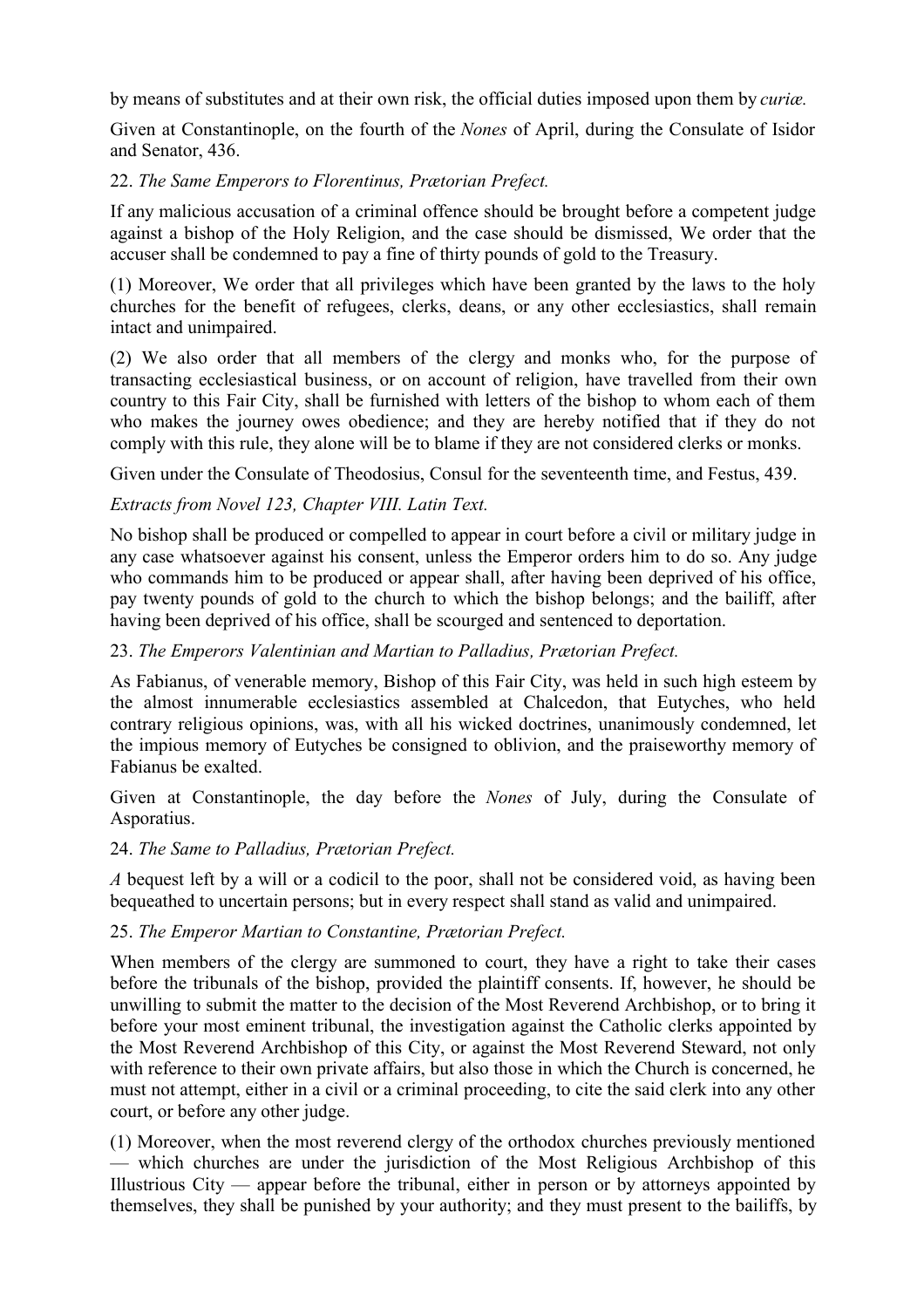whom they have been summoned, the steward or defender of the Most Holy Church of this City, who shall become liable for them as surety, to the amount of fifty pounds of gold.

The Most Reverend Steward of the Church of this Fair City, when summoned to court, shall not provide a surety for himself, inasmuch as he is expected to appear as surety for other members of the clergy; but reliance should be placed upon his good faith. Where, however, several of the clergy are involved in litigation (with the exception of the Most Reverend Steward) and the amount in dispute appears to exceed that which We have mentioned, each clerk who is summoned shall furnish the bailiff with a bond for the amount in excess; but no oath shall be required, for the reason that clerks are, in compliance with the ecclesiastical regulations and canons established in ancient times by the most blessed bishops, forbidden to be sworn.

(2) We, however, have decided that the Most Reverend Steward, or the other members of the clergy who are subject to the jurisdiction of the Most Blessed Bishop of this Most Splendid City, relying upon the authority of your decision, shall only pay two *solidi* to the bailiffs for their citation, and for the appointment of an attorney, if they desire to try the case by his agency. We order that whatever is usually done in other cases with reference to the various attendants of your eminent tribunal shall be observed in those of the aforesaid members of the clergy; and that the costs and expenses of the suit paid by members of the clergy shall be smaller in amount, and imposed with greater indulgence than those to which others are subjected.

Given on the eighth of April, during the Consulate of Vararius and John, 456.

## *Extract from Novel 123, Chapter XXVIII. Latin Text.*

At present, however, no person who holds an ecclesiastical office is permitted to pay any more than four *siliquæ* in a criminal case, or one involving a sum of money, whether the party be a deaconess, a monk, a hermit, or a nun; unless when he or she is summoned by order of the Emperor to other provinces, and in this instance, a bailiff cannot collect more than one *solidus.*

*A* bishop should not pay anything under the name of a contribution, in matters in which his church is involved; as actions which are brought against churches are either directed against the stewards thereof, or persons who are appointed for that purpose.

Anyone who violates this law, shall pay double the amount which he collected, and be degraded, if he is a soldier; or expelled from the body of the clergy, if he is a member of it.

#### *Extracts from Novel 112, Chapter II. Latin Text.*

Generally speaking, however, the judge provides that a party who has been summoned shall not be compelled to appear, or pay the ordinary contribution, unless the plaintiff (whether he himself conducts his case or employs an attorney), has signed the complaint with his own hand, or by that of a notary; and, after having filed the papers, provides a solvent surety who will remain until the case has been decided, which security shall be at the risk of him to whom it is given; and if he should be convicted of having unjustly brought the action, he must pay the defendant, to indemnify him for his costs and expenses, the tenth part of the amount claimed in the petition.

If, however, he is unable to furnish a surety, he must give security by his oath with reference to the matters above mentioned, and must state, with his hands upon the Holy Gospels, that he cannot give a surety; and if he does not do so, the judge shall be liable to lose his office, and to pay a fine of ten pounds of gold. The property of the bailiff shall be confiscated, and he shall be condemned to exile, unless these formalities have been dispensd with by the consent of both parties.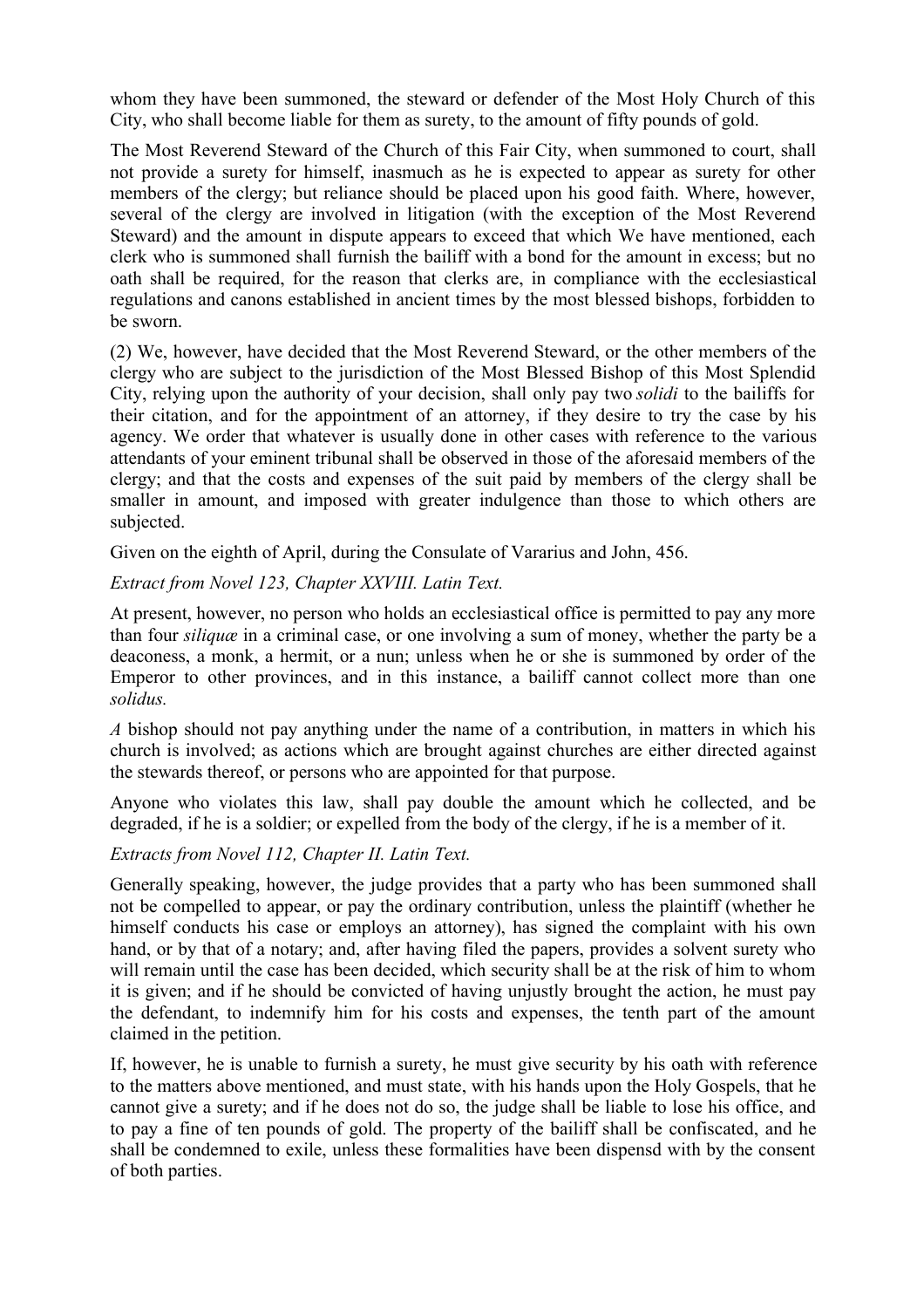### 26. *The Emperor Leo to Julian, Prætorian Prefect.*

We decree that, hereafter, no monk, nor anyone else, no matter what his station or rank, shall unlawfully attempt to carry the Holy Cross, or the relics of the martyrs into any public house or place of any description, which has been set apart for the pleasure of the people; or shall venture to take possession of any building which has been erected for public purposes, or popular amusement. For, as religious houses are not lacking, after the episcopal authorities have been consulted, as is necessary, the relics of the holy martyrs can be placed therein, not by the arbitrary action of anyone, but by the authority of the Most Reverend Bishops. Hence Our laws, public discipline, and the reputation of the monks themselves, demand the exercise of patience and moderation, and each monk, as well as every member of other orders, should zealously attempt always to practice these virtues.

### 27. *The Same to Eutychius, Prætorian Prefect.*

Anyone who, after having been discharged from the army, or having completed his term of office, has been released from the public duties to which he was liable by his condition, by custom, or by law, associates with members of the clergy, and prefers and desires to be included among the ministers of the true orthodox faith, cannot be restored to his former status, by the severe terms of any decision; nor shall he be removed with evil intent from the temples of God to which he has consecrated himself, but he shall remain secure and quiet in those most blessed employments to which, with the best resolutions, he has devoted himself for the purpose of obtaining rest during his remaining years, after the weariness of a long, laborious life. If, however, any actions should with lawful intention be brought against himself or his property, he must answer as required by law; with the exception of members of the first company of the *triarii,* whom the provisions of the most Sacred Constitutions have declared shall always be subjected to the precepts of your authority, as well as to the requirements of the public welfare.

## 28. *The Emperors Leo and Anthenius to Nicostratus, Prætorian Prefect.*

We decree that no one, whether he has been appointed an heir by will or obtained succession *ab intestato,* or is the beneficiary of a trust, or a legatee, shall be permitted, with malicious intent, to infringe or violate the dispositions of a pious testator by alleging that a legacy or a trust is uncertain, when a bequest has been left for the redemption of captives; but We command that the money shall, by all means, be collected and employed for the benevolent purpose designated by the will of the testator.

(1) If, indeed, a testator should indicate the person by whom he desires the redemption of the captives to be accomplished, he who was especially appointed for that purpose shall have the right to collect the legacy or the money left in trust, and carry out the wishes of the testator, in accordance with the dictates of his conscience. But when no person has been designated with this end in view, and the testator has merely fixed the amount of the legacy or the trust, which is to be used as above mentioned, the Most Reverend Bishop of this City, where the testator was born, shall have the power to collect the money which was left, and shall, without any delay (as is proper), carry out the pious intentions of the deceased.

(2) Moreover, as soon as the Most Reverend Bishop shall have obtained the money left for this benevolent purpose, after having complied with the proper formalities, he must immediately inform the Governor of the province of the amount, and of the date when he received it. We order that, after the expiration of a year, he shall render an account of the number of captives ransomed, as well as of the sums paid out for this purpose, so that the pious wishes of deceased persons may, in every respect be complied with; but the Most Sacred Bishops must perform the acts above mentioned gratuitously, and without any expense, in order that the money left with a charitable object may not be wasted in litigation.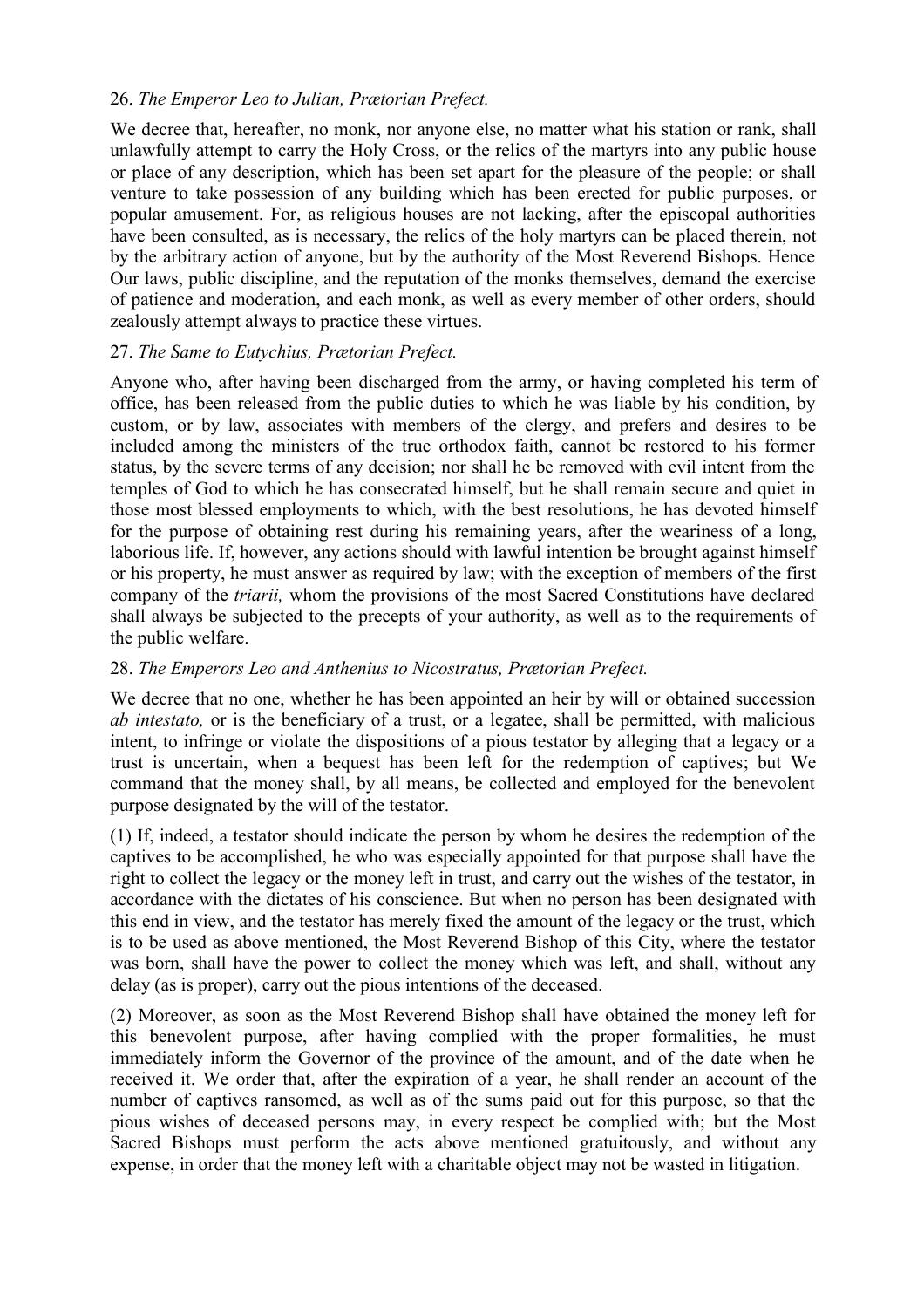(3) Where the testator who left a legacy or a trust of this kind, without designating anyone to have charge of it, belongs to a barbarous nation, and any doubt arises with reference to his country, the Most Reverend Bishop of the town in which the said testator died, shall have the right to demand the legacy, or the trust, and shall carry out the intentions of the deceased in every respect.

(4) When a testator dies in a village or in the country, the Most Reyerend Bishop having jurisdiction over the said village or district shall be entitled to claim the bequest.

(5) And, in order that the pious intentions of the deceased may not be circumvented by malicious cunning or fraud, We permit all persons who know that any property was left by the testator for this purpose to notify the illustrious Governor of the province, or the bishop of the city. Nor shall they have any reason to fear that the name of informer will be applied to them, as not only their fidelity and industry but also their piety is worthy of praise and honor, as they have brought truth and valuable information to the ears of public officials.

## *Extract of Novel 131, Chapter XI. Latin Text.*

Even if a testator or a donor may have forbidden the bishop to have any share in the execution of his bequest, he, nevertheless, can do so; and the same rule applies to a steward.

(1) When, however, those who are ordered to act, neglect to carry out the wishes of the deceased, after having been notified once or twice by the bishop, or the steward through public officials, they shall forfeit any benefits to which they are entitled under the will, and the bishop shall have the right to claim them, and to distribute anything else which should be distributed, and if he does not do so, he should be held accountable.

## 29. *The Same to Armasius, Prætorian Prefect.*

Where anyone, by the grace of God, is raised to the dignity of bishop, either in this Imperial City, or in any other of the provinces of the Empire scattered over the entire world, this should be done with the purest human intentions, with a consciousness of merit in the choice, and with sincere approval of all. No one shall purchase any office in the priesthood by the use of money, for each one must be estimated according to his deserts, and it is not sufficient to calculate how much he can pay; for, indeed, what place will be secure, and what excuse will be valid, if the holy temples of God are obtained by the use of money? What protection can we provide for integrity, or what defence for the Faith, if the thirst for gold creeps into our sacred places? And, finally, what precaution or security will avail, if the holiness which should be incorruptible is corrupted? Let the profane ardor of avarice cease to threaten our altars, and let this disgraceful crime be banished from our holy sanctuaries.

Therefore, in our times, chaste and humble bishops are selected, so that, wherever they may go, they will purify everything with the morality of their own lives. An archbishop is ordained not with money but with prayers, and he should also be so destitute of ambition as to be compelled to take the office tendered him, and, having been re.quested, he should decline, and having been invited, he should flee; so that necessity alone may be an excuse for acceptance. For surely he is unworthy of the priesthood unless he is ordained against his consent; since, if anyone should be convicted of having obtained this Holy and Venerated Archipiscopal See by the employment of money, or of having ordained another, or chosen him for some valuable consideration, he ought to be punished just as a person who has committed high treason, and be degraded from his rank in the priesthood. We decree that he shall not only be ineligible to this honor hereafter, but be condemned to perpetual infamy, so that the same penalty may be inflicted upon those who are defiled by the same crime.

Given at Constantinople on the eighth of the *Ides* of March, during the Consulate of Martian and Zeno.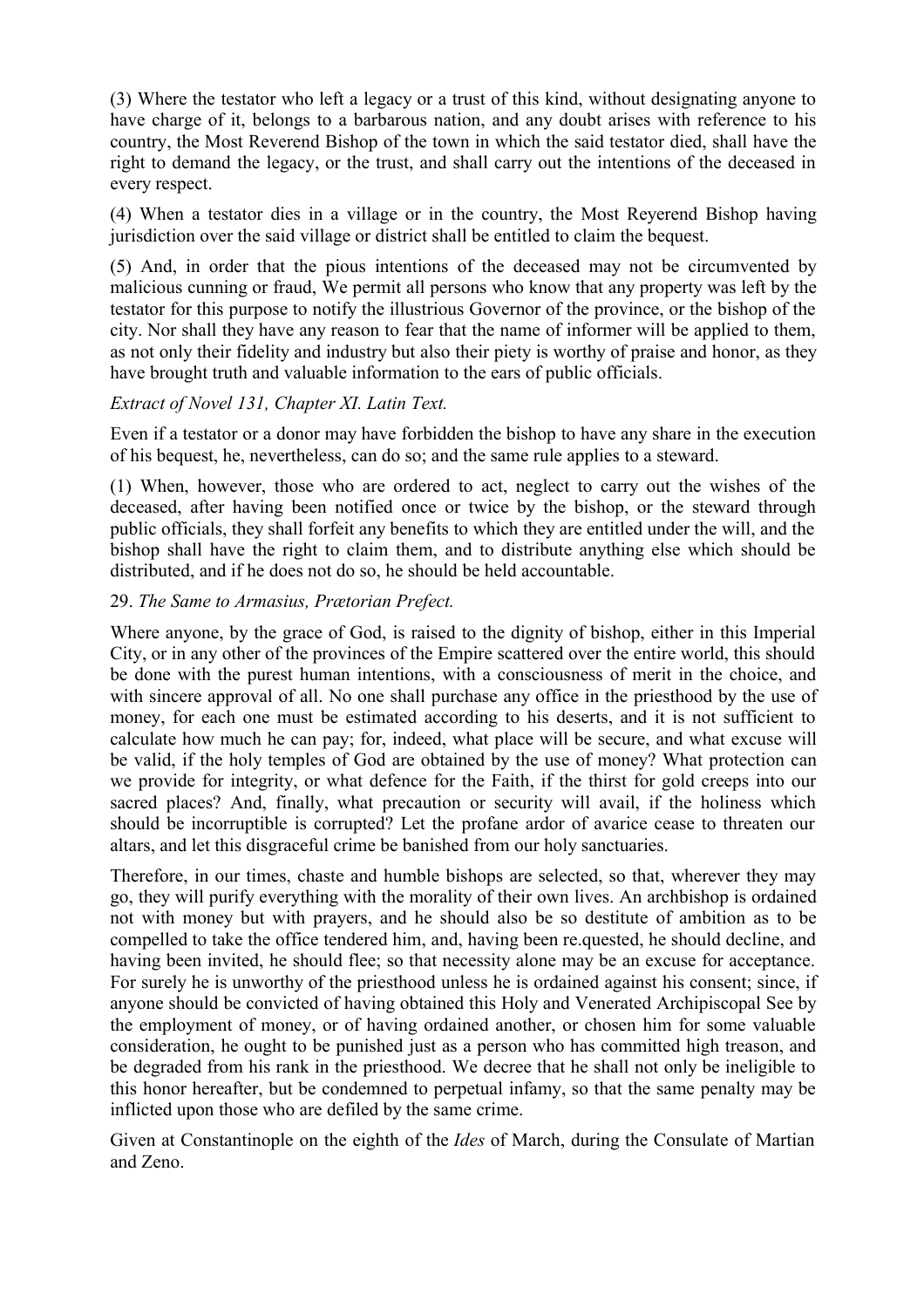### 30. *The Same to Dioscorus, Prætorian Prefect.*

We order that the superintendents of orphan asylums in this Renowned City (where no provision of the law prevents), who are, as it were, the guardians of wards and the curators of minors, shall have the right to act as plaintiffs or defendants, without being compelled to furnish security with reference to persons and their business (if they have any), both in and out of court, as necessity may require, just as guardians and curators do; so that the property of the persons aforesaid may be transferred to them by those having charge of the same, in the presence of public officials, that is to say, notaries; or an inventory shall be made in this Renowned City, before the master of the census; or in the provinces, before the Governor, or the defender of the district, and if they ascertain that any of said property should be sold, for instance, to pay interest or for some other urgent reason, they shall be permitted to make a contract to alienate the same, after an appraisement has been made; and the price of the said property obtained from this source shall be placed in the hands of the same persons.

It is proper for superintendents of orphan asylums to discharge their benevolent and religious duty for the time, without being obliged to render accounts as guardians or curators; for it is hard, and even unjust that those who, through fear of God, have supported minors without parents or property, and have exerted themselves to rear them with parental affection, should be annoyed by the cunning machinations of others (if this should take place).

## 31. *The Same to Eutropius, Prætorian Prefect.*

All priests and members of the clerical order, wherever they are, or who may hereafter be ordained in the orthodox faith, no matter what their rank, as well as all monks, shall not be compelled to appear in civil cases through the rulings or citations of superior or inferior magistrates; nor shall be forced to leave any province, district, or region, in which they live; and none of them shall be ordered, through unfortunate necessity, to abandon the churches or monasteries, in which they reside through devotion to religion; but they shall appear before the ordinary judges, that is to say, the Governors of the provinces, in which they reside, where they may perform their duties to their churches, and defend all actions brought against them; so that, during the hours and time when men devoted to a religious life ought to be free from the turbulent proceedings of the courts, or when the malicious intent of their adversaries leaves them at rest, betaking themselves to their monasteries and sacred churches, by their self-reliance and the employment of their earnest prayers they may, the more readily, perform the services of the sacred altars where they have their domiciles.

(1) If anyone for some reason should wish to institute legal proceedings in this Royal City against a bishop, a priest, or other ecclesiastic attached to the Holy Churches, or against any monks, no matter in what provinces they may be found; he shall not be permitted to summon them before any other tribunal than yours, where the honor due to Your Blessedness must be paid by them, and a proper number of advocates shall be furnished them for their defence.

(2) Moreover, when the priests themselves, or any other members of the clerical order, are called together in a province by a sentence or decree of the Governor of the same (provided they are approved as orthodox), they who are brought into court in their own cases and on account of their own contracts shall not provide any other sureties than the defenders of the Church itself, or those who are styled stewards; lest the pertinacious and grasping avarice of the bailiff may exact other and solvent sureties, and the greatest hardship be inflicted upon innocent poverty.

(3) If any priests of the Holy Orthodox Faith, or stewards or defenders of the Church, or other clergy should be found in this Illustrious City who have come from any other province, and are summoned before your tribunal (which is the only one before which We permit them to be summoned), they shall not be subjected to the trouble of furnishing sureties, but they can either become sureties for one another (which should be done in the solemn way in which stipulations are entered into), or their bonds or declarations can be given as security, or their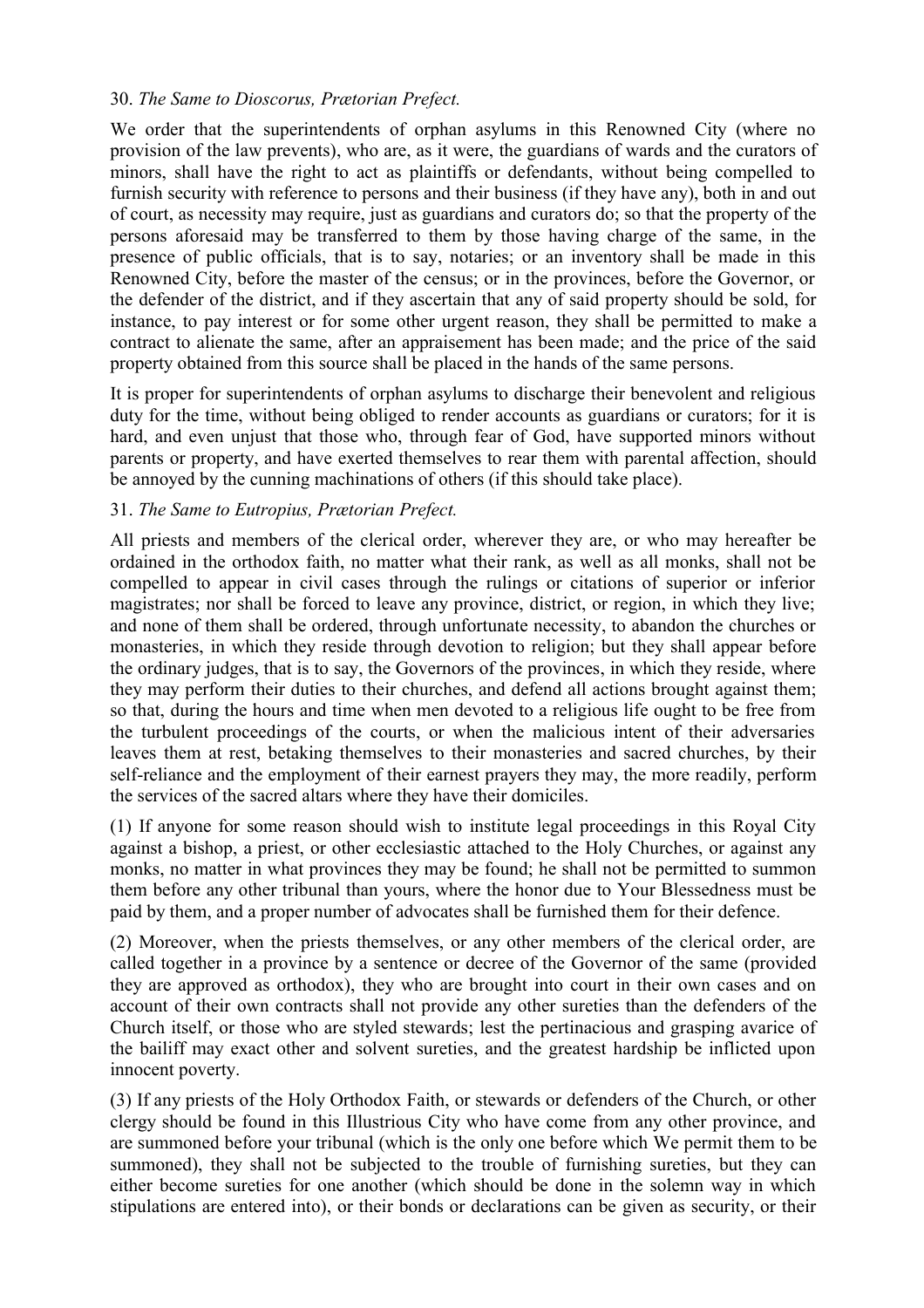property may be encumbered for that purpose.

(4) It must, nevertheless, be observed that no one should be sued in an ecclesiastical case, except he who has charge of the poor, that is to say, the steward of the Church, who has been appointed by the bishop; for there is no doubt that he should be appointed by him. We, however, order that he who has been sued shall furnish the defender of the Church as surety.

(5) The officials of inferior tribunals, in all cases where priests or other members of the clergy are sued, shall not be entitled to receive more than half of an *as,* whether the case is tried or not. If, however, an officer of your tribunal should serve notice upon persons who reside in a province, We order that he shall not receive more than two *solidi,* as his fee. In this Magnificent City, however, the said officials of your tribunal shall be content with an *aureus* paid by residents of a province, by way of fee, no matter for what sum the defendant may have been sued.

(6) Again, no bailiff shall attempt to annoy members of the clergy with insults, or abuse, or outrages, or with corporeal injury; and those who do anything of this kind, after having been deprived of their offices and patrimony, shall be punished with the greatest severity.

(7) Where, indeed, any privileges granted to a Holy Church of the orthodox faith, or to those charged with the entertainment of strangers, or *ptochotrophei,* whether generally, or specially conferred, shall be perpetually observed; and We order that none of them, either priests, or other members of the clergy (no matter of what rank they may be), nor any monks or *ptochotrophei*, or those appointed for the entertainment of strangers who belong to the orthodox faith, shall be subjected to extraordinary charges; for We think that it is improper in our century for burdens from which We have released many persons for a different reason should be imposed upon the most blessed members of the clergy.

(8) Moreover, in order that no one may profit by his rashness, and that the impudent audacity of calumniators may be restrained, We order that, when those who have brought suit against priests, clerks, monks, or the other persons hereinbefore mentioned, either before your august tribunal, or before that of the province, and they are proved to have done so without just cause, and lawful intention, they shall be compelled to refund to the said parties all lawful expenses and costs which they are found to have incurred on account of the improperly brought action, from the very beginning; in order that those who are in the habit of employing their time in bringing unjust lawsuits may be restrained by the fear of proper censure, and remain quiet, and the clamor of controversy having been silenced, they may, through necessity, become accustomed to restrain themselves hereafter.

## *Extract from Novel 9, Chapter I. Latin Text.*

Where legal proceedings are instituted against a monk, or any female inmate of a monastery, the case shall not be heard before the civil judge but before the bishop, who will decide concerning the representation of the person against whom the action is brought; and whether this is done by the abbot, the superior, or someone else, he shall dispose of the matter according to law and the sacred rules of the Church; consideration always being had to the respect due to the party in question.

If this law should be violated, the prescribed penalties shall be inflicted. Any judge who presumes to render a decision in a case of this kind, shall, with his attendants, be removed from office, and fined the sum of ten pounds of gold for having been guilty of any insult to divinity, which amount shall be paid to Our Most Sacred Treasury. The bailiffs, who have dared to serve the summons in such an action, shall be imprisoned by the Most Holy Bishops, in some ecclesiastical building, but they shall not be permitted to exact anything from them.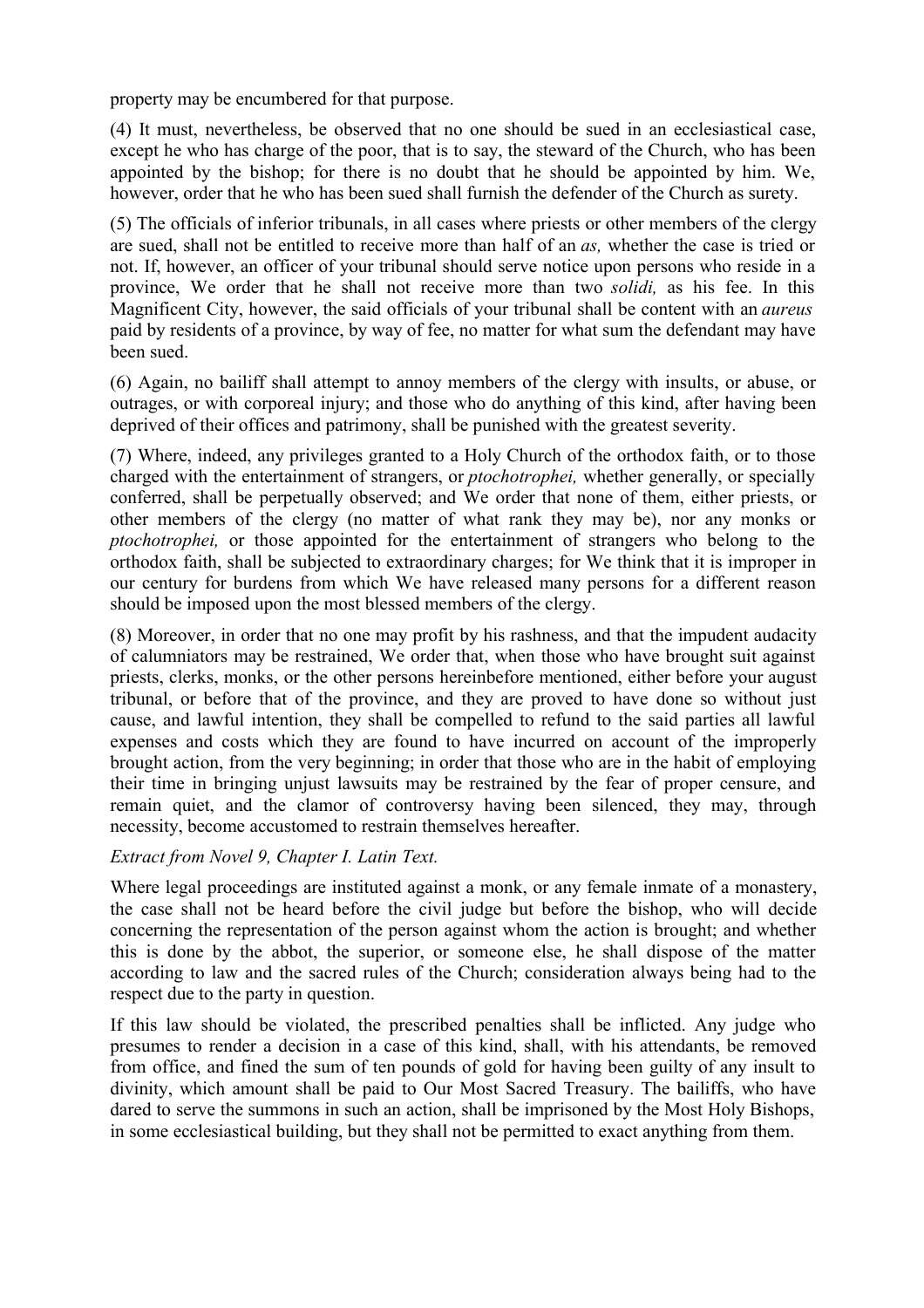## *Extract from the Beginning of Novel 83. Latin Text.*

Where a member of the clergy is sued in a pecuniary case, this must be done before the bishop, by whom a decision shall be rendered without costs. If, however, the nature of the case, or some other reason prevents him from rendering a decision, proceedings should be instituted before a civil judge, with due observance of the privileges of the clergy, and no delay in such matters shall take place.

(1) When a civil judge presides in a criminal case, it shall not be protracted beyond two months, nor shall the defendant be punished, even if found guilty, before he has been degraded from the priesthood by the bishop.

(2) Where, however, the crime is an ecclesiastical one, the bishop shall hear the trial and inflict the punishment.

## *New Constitution of the Emperor Frederick, Concerning Laws and Customs infringing the Rights of Ecclesiastics, Coll. 10.*

We have decided that no one shall, in violation of the Imperial Constitution and canonical decrees, presume to summon an ecclesiastical person before a secular tribunal, either in a criminal or a civil case. He who does so shall forfeit his rights; the judgment shall not stand; and the judge shall be deprived of his authority.

(1) We also order that if anyone, after having been notified three times, should presume to refuse justice to clerks, or other ecclesiastical persons, he shall lose his office.

## 32. *The Same to Eutropius, Prætorian Prefect.*

The bishops, priests and deacons of the holy orthodox faith, who are deserving of this honor, and whose morals have been approved by perfect chastity, can acquire and hold as their own everything which they could have acquired and held at any time while occupying the rank and place of members of the clerical order, even though they may be under the control of their father, grandfather, or greatgrandfather, who is still living; just as they have a right to claim as their own any property which they are permitted to dispose of either by will, gift, or any other method of alienation; and such property shall never, at any time, be divided or descend to their brothers or sisters, or the successors of the latter, but shall go to their children, their descendants, and any foreign heirs, and shall not be claimed by their fathers, grandfathers, or great-grandfathers, but by their own offspring through preference. And, indeed this *peculium* shall belong to those who are entitled to it, either by alienation during the lifetime of the parties, or by their last will at the time of their death.

Given on the fifth of the *Kalends* of April.

## *Extract from Novel 81. Latin Text.*

The episcopal dignity, however, like the consular dignity, the prætorian prefecture, the urban prefecture, and military office, releases a person from paternal authority, and every honor which causes liberation from the *curice* frees one from paternal control, just as the episcopal rank, although merely an honorary one, has the same effect. Still, the children of bishops again come under the control of the latter, after the death of their grandfather, in the same way as they would become their own masters through the death of their parents, and not by the present law.

## *Extract from Novel 131, Chapter XIII. Latin Text.*

Every bishop shall have the right to dispose of everything which he had before he received his bishopric, and also whatever has come into his hands by the right of relationship, as far as the fourth degree, by his last will, to whomever he may wish; but any other property acquired by him in any other way shall be reserved for the Church, to be used for its benefit, or employed in works of piety. The same distinction shall be observed in the case of those having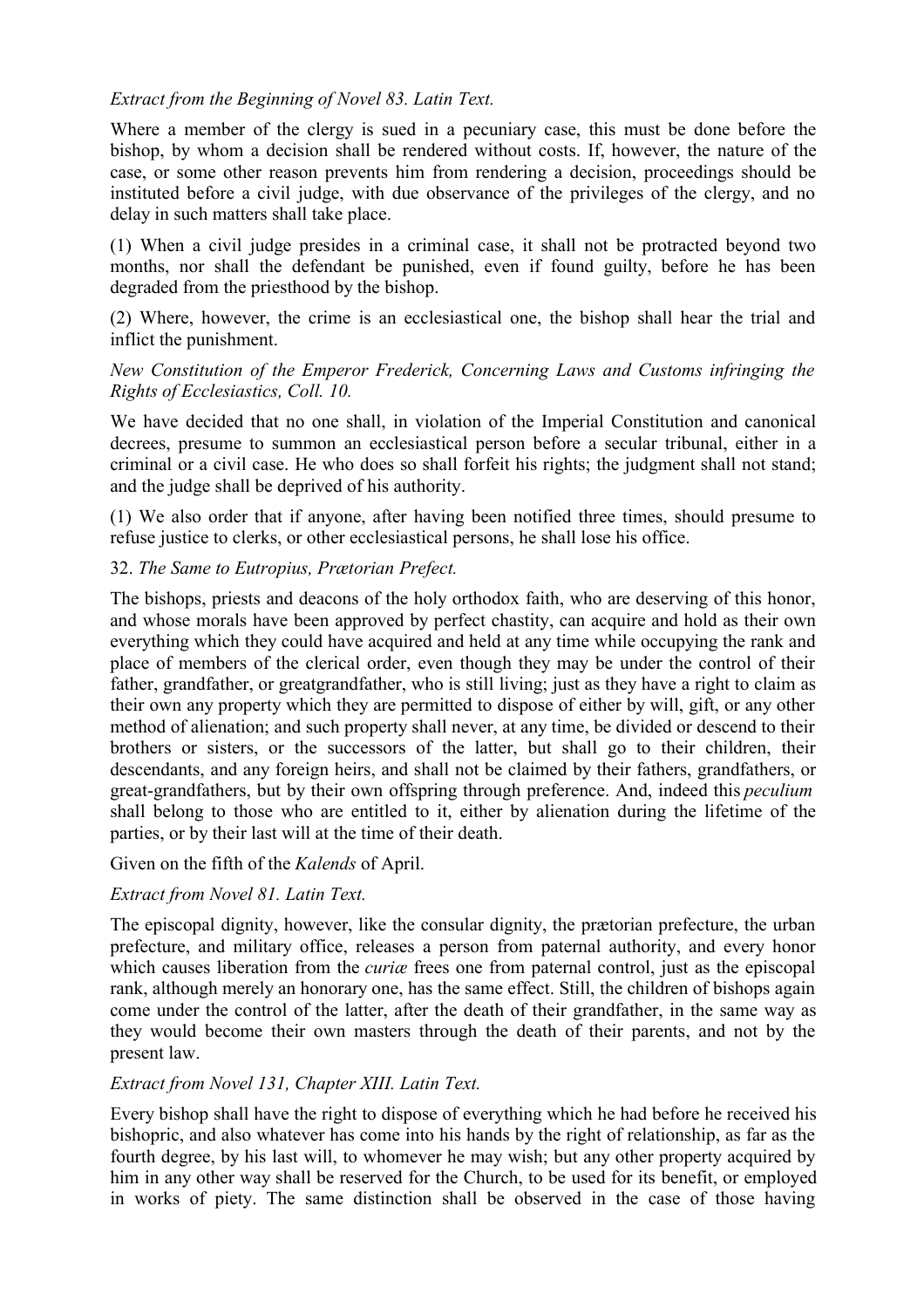supervision of any religious establishment.

(1) Likewise, if any bishop or minister of the church should die intestate, and without leaving a lawful heir of either sex, the church to which he is attached shall be entitled to his estate.

# *Extract from Novel 123, Chapter XIX. Latin Text.*

We order that priests, deacons, sub-deacons, choristers, and readers, all of whom we designate as "clerks," who may acquire the ownership of property in any way whatsoever, shall have the power, as in the case of *castrense peculium,* to donate it to anyone whom they may wish, and to dispose of the same by will in conformity to the laws, even though they may be under the control of their parents; provided they reserve the lawful portion to which their children are entitled, and when they have none, to reserve it for their parents.

## 33. *The Same, to Dioscorus, Prætorian Prefect.*

We decree that all the privileges which have been granted by the Emperor who preceded Us, or by Our Own Majesty; or by judicial decisions, or by any liberalities bestowed at any time; or by custom or by a constitution; or by surveyors; or which are derived from any other source whatever, for the benefit of orphan asylums, hermitages, churches, homes for old men, houses of entertainment for strangers, or monasteries, or which have reference to other men or property which are under the care of the steward Nicon, a most pious priest and superintendent of orphans, or his successors, as in the case of Zodicus of blessed memory, who is said to have been the first one to have founded an establishment of this kind for charitable purposes, shall always be observed unaltered and unimpaired by virtue of this formal Decree. For this, indeed, seems to be necessary, as the support and education of boys and poor persons depend upon these grants, and they are destined for ecclesiastical uses, and for the support of old men's homes and hermitages.

We also decree that the houses and other property above mentioned as being under the care of the man aforesaid, or which may hereafter, in any way, come under his supervision, or that of those who may be summoned after him to take charge of the said orphan asylums, as in the case of the Holy Church of this Renowned City, shall in consideration of their piety, forever enjoy all the privileges which are now granted, or may hereafter be conferred upon the said Holy Church.

# 34. *The Same Emperors to Sebastian, .Prætorian Prefect.*

In accordance with an ancient constitution, We order that any ordination of serfs shall be of no validity, unless the consent of the owners of the land to which said serfs are attached shall previously have been obtained; and We order that the said owners shall have power to exercise all their rights over the said serfs to whose ordination it is evident they have not given their consent (as has been stated) as in the case of their other tenants, just as if they had not been created members of the clergy.

We decree that the same rule shall be observed with reference to serfs who, desirous of a monastic life, have applied to any monasteries for admission, against the consent of the owners of the land to which they are attached.

(1) We forbid slaves to join assemblies of the clergy under all circumstances, even if their owners are willing, and give their consent; as the latter have a right, after having previously liberated their slaves, to open the way for them to receive the honors of the Church if they desire to do so.

(2) Moreover, We decree that all members of the clerical order, whether bishops, clergy, monks, or ecclesiastics of any rank whatsoever, shall obey the decisions of the illustrious

authorities of the provinces, without availing themselves of any privilege (provided they are subject to their jurisdiction); and that, hereafter, the eminent Governors of the provinces shall not be compelled to go to those places where the accused persons live; as it is not only in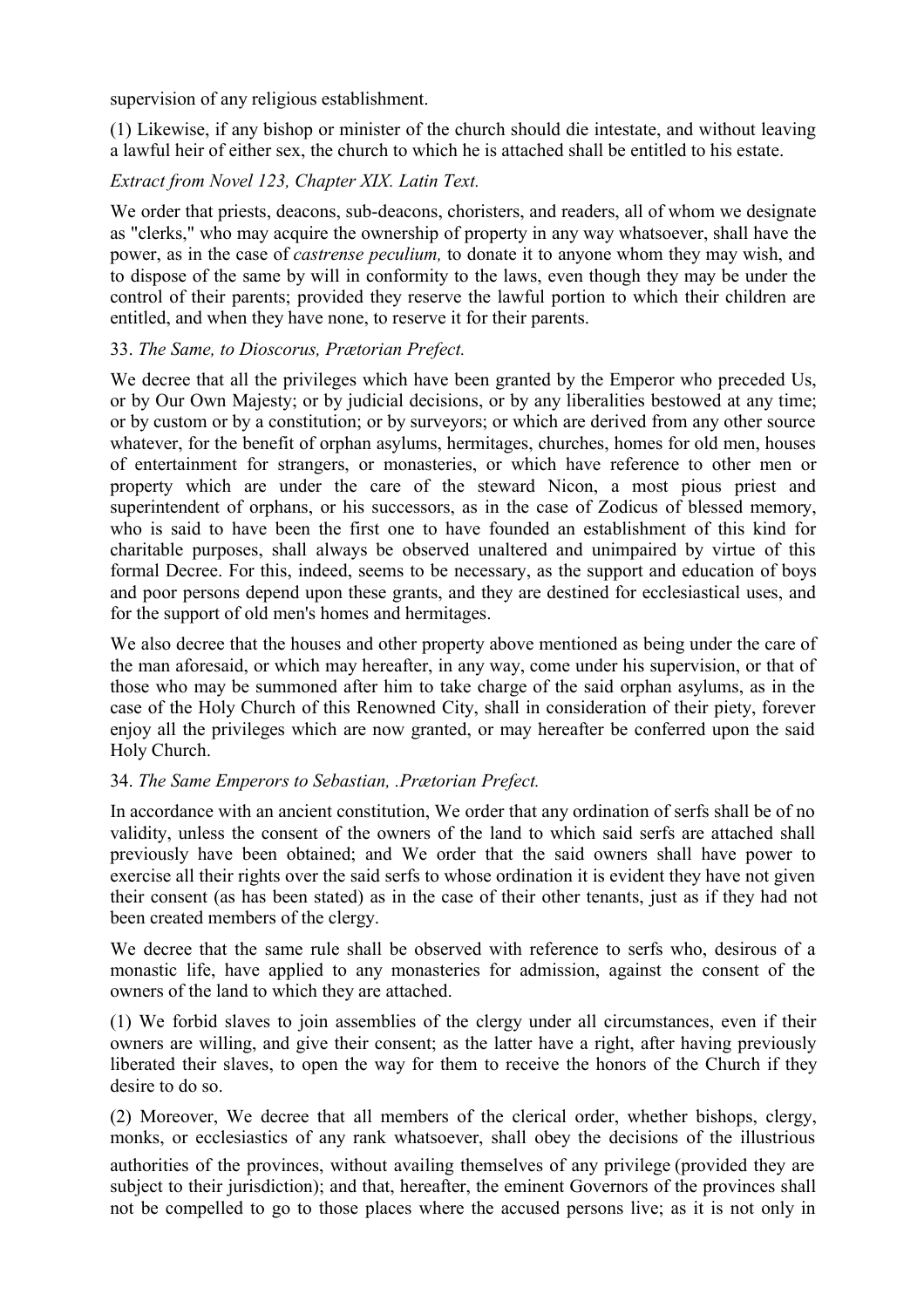conformity with the ordinary laws, but also with natural law, that those who are summoned to court by judicial citation should present themselves there, and not that the magistrates in person should repair to them (which indeed would be improper); but they must order the trial of their cases to proceed before judges appointed by them, in the places where the accused parties reside.

### *Extract from Novel 123, Chapter XVII. Latin Text.*

We permit serfs to be appointed members of the clerical order on the same lands to which they are attached, even against the consent of their masters, under the condition that, after having been made clerks, they will supply their places by the appointment of others; whom they may select, for the discharge of their duties as tillers of the soil.

### *Extract from Novel 123, Chapter XVII. Latin Text.*

If a slave, with the knowledge of his master and without the opposition of the latter, is ordained a clerk by the bishop, he becomes free . and freeborn by the mere act of his appointment. When, however, he is ordained without the knowledge of his master, the latter has a right, within the space of a year, to establish his servile condition, and claim him as his slave. But where the slave, with or without the knowledge of his master (as We have already stated), after having become free by being ordained a member of the clergy, abandons his ecclesiastical ministry, and returns to a secular life, he shall be given up to his master to again be reduced to servitude.

## 35. *The Same Emperors to Sebastian, Prætorian Prefect.*

The permission to embrace a monastic life is not refused to slaves who have obtained the consent of their masters, provided the latter are not ignorant of this fact. Where, however, they have given their slaves the power to enter a monastery, We think that they should be deprived of their ownership of said slaves, so long as they remain in the monachal condition. It is otherwise if they have abandoned a monastic life, and assumed any other condition, as it is certain that, under such circumstances, they must be returned to the yoke of slavery which they escaped by their adoption of the monastic profession.

#### Given on the *Nones* of February.

## *Extracts from Novel 123, Chapter IV. Latin Text.*

The episcopal rank releases a person from slavery or attachment to the soil, but does not release him from his duties as a citizen, or a civil official, for both of these continue to exist after ordination; so that he must either perform their functions by the agency of someone introduced in his place, or be restored to his *curia,* or office.

## *Extract from Novel 3, Chapter II. Latin Text.*

Where, however, after proper probation, a slave becomes a monk, he will be free from the yoke of servitude, for novices must remain for the term of three years in monasteries before becoming monks. And if they are made monks after that time they shall be free.

#### 36. *The Emperor Justin to Archelaus, Prætorian Prefect.*

We think that the admonition should be renewed, and notice should not only be given to the judges of all tribunals, but also to the defenders of the churches of this Fair City, among whom has crept the base practice of dictating the last will of dying persons, that they should be warned not to interfere in such matters, as no one, in accordance with the precepts of the constitutions, is authorized to do so, except the official having charge of the census; and, indeed, it is absurd, and even reprehensible for the clergy to desire to show themselves learned in legal matters.

Those who venture to disobey this decree shall have a fine of fifty pounds of gold imposed upon them.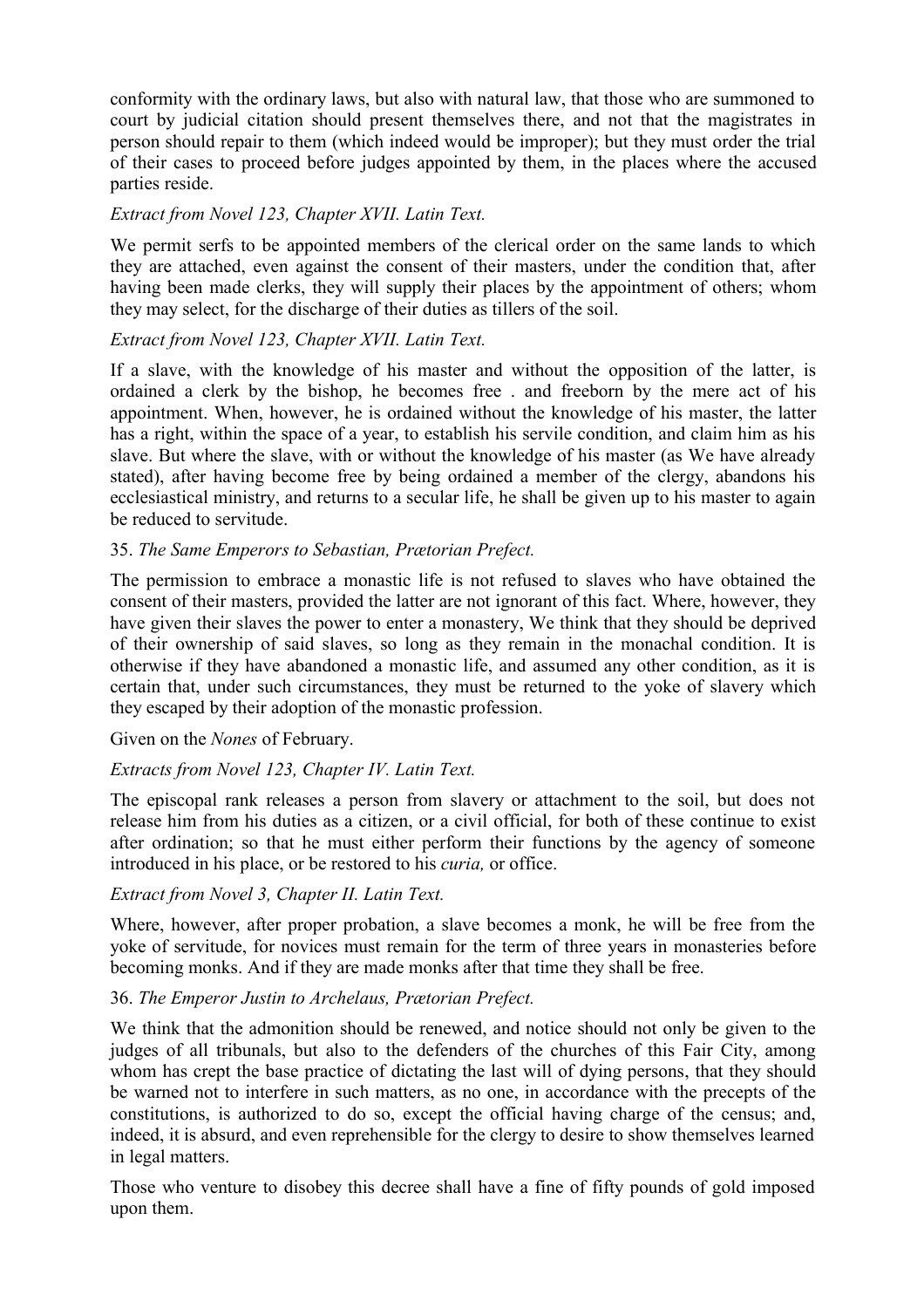Dated at Constantinople, on the thirteenth of the *Kalends* of December, during the Consulate of Justin, Consul for the eleventh time, and Opilio.

### 37. *The Emperor Justinian, to John, Prætorian Prefect.*

If anyone, desiring to evade the Falcidian Law, should attempt to leave his entire estate for the ransom of captives, by appointing them his heirs, in order that it may not appear that uncertain persons have been appointed heirs, and the will which he left may not be attacked, We decree that an appointment made in this manner shall be valid through considerations of piety, and shall not be rejected.

(1) But when a testator appoints the poor his heirs, and no asylum for the poor exists, and the poor of a certain church whom the testator may have had in his mind are not mentioned, but the poor under an indefinite designation are appointed his heirs, We decree that an appointment of this kind shall likewise be valid.

(2) If, indeed, he should appoint as his heirs the captives belonging to a town in which the testator had his residence, and passed his life; the bishop and the steward shall receive the estate, and it shall, by all means, be employed for the ransom of captives whether by means of its annual income, or by the sale of personal property, or of property which can move itself; but, under no circumstances, shall either the steward, the bishop, or the church profit in any way on this account.

Where, however, a special heir has been charged with this duty, under the condition that he shall not claim the Falcidian portion, he will be entitled to the estate; for why should it be tolerated that what has been left for a charitable purpose should be diminished by the Falcidian portion, or in any other way?

(3) When the poor have been indiscriminately appointed heirs, the hospital of the city shall, by all means, obtain the estate; and a distribution of the same shall be made among the invalids by the superintendent, according to the rule which We established with reference to captives, whether the annual income distributed among them be obtained by the sale of movable property or by that of property which can move itself, so that land may be purchased, and their support for the year be provided. For, who is any more indigent than persons who are oppressed with want, confined in a hospital, afflicted with bodily ailments, and unable to obtain the food necessary for their subsistence?

(4) Permission to institute proceedings and collect debts should, by all means, be granted in both these instances, in order that the money obtained may be employed for the benefit of captives and persons who are ill; for if We have given them the rights and name of heirs, without, however, the benefit of the Falcidian Law, they must still collect debts and satisfy creditors.

(5) When, however, there are several hospitals or asylums for the poor in the place, in order that a pecuniary bequest may not appear to be uncertain, We decree that the money or the property shall be given to the one which is known to be the most needy, and this should be decided by the bishop of the diocese and the clergy subject to his authority.

(6) But if there is no hospital in the city, then, in accordance with the Decree which We have rendered with reference to captives, the steward of the Holy Church, or the bishop, may accept the estate; and the money shall be distributed to the poor who are in the city, or to mendicants, or to persons needing support without reference to the Falcidian Law.

(7) We order that all these things shall take place whenever no specified hospital, asylum for the poor, or church has been mentioned by the testator, and his intention is ambiguous. If, however, he had in mind any certain person, or any particular religious establishment, We direct that he or it, only, shall be entitled to the estate or the legacy, without, in this instance, any consideration being paid to the Falcidian Law.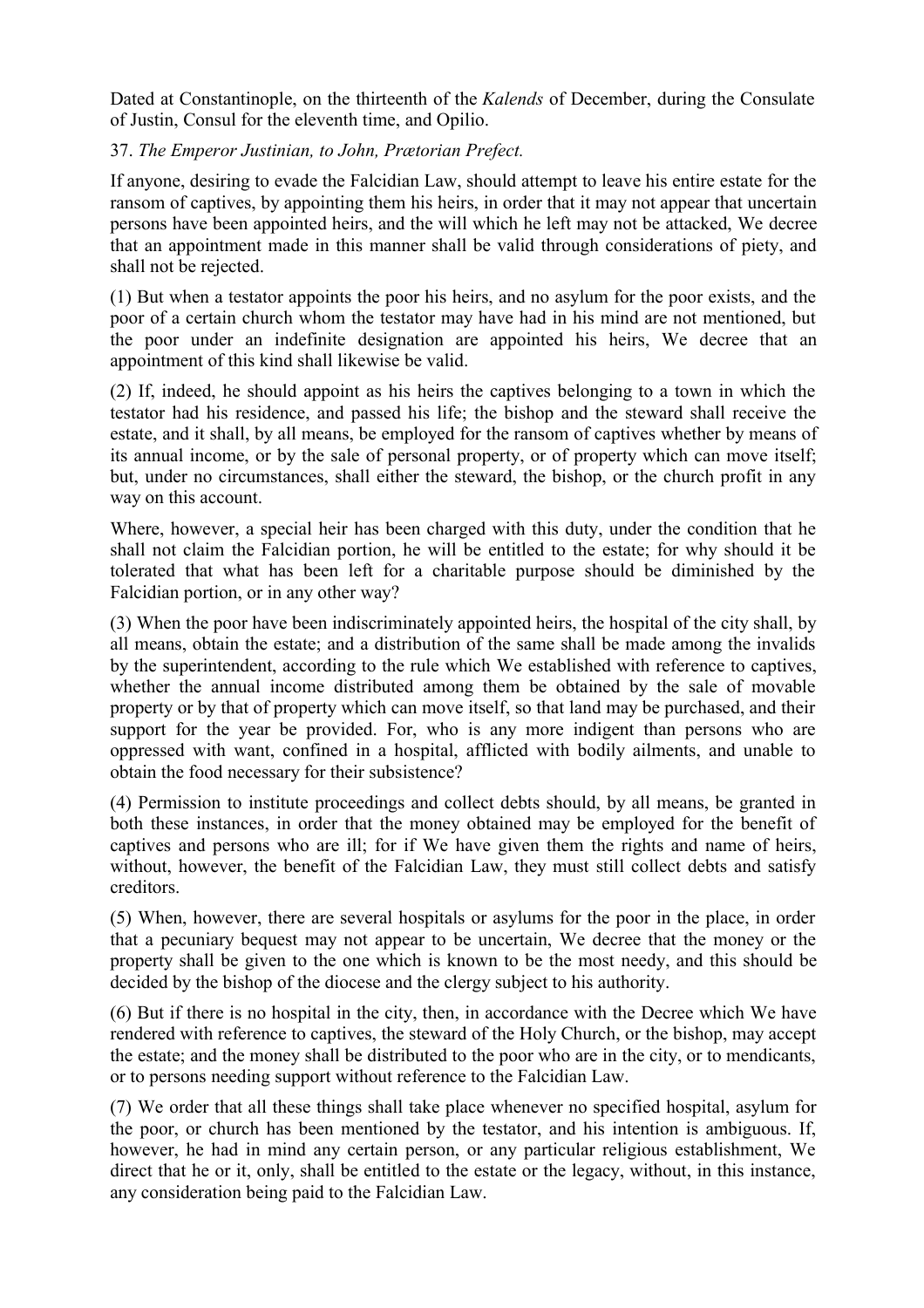(8) But in all cases of this kind, the administrators of sacred property must expect the anger of Heaven if they acquire for themselves any pecuniary benefit from services of this kind, or if they consent, that others may profit by them; and do not endeavor to punish with the severest penalty and warning what has been wrongfully done.

# *Extract from Novel 115, Chapter V. Latin Text.*

Where the children or the relatives of a captive neglect to ransom him, they can not only be disinherited, but can also be refused succession by law; and if they have been appointed heirs, the will will only be valid so far as other items are concerned. Therefore this succession is granted to the church of his city, and should be expended in the ransom of captives; and there is much more reason for this if the testator appointed strangers who have neglected to redeem the said captives; minors under eighteen years of age are, however, excepted. Those who are desirous of ransoming a captive, and have not funds of their own with which to do so, but have employed property belonging to the captive himself for that purpose, can legally act; and even if they are minors under twenty-five years of age, but over eighteen, they shall, in a case of this kind, be considered to have attained their majority, and if the captives should return, they will be compelled to ratify the contract. The same penalty shall be imposed upon parents, if they neglect to ransom their children.

## 38. *The Same to John, Prætorian Prefect.*

As the most pious bishops, priests, and deacons, were permitted under the Leonine Law to have a *quasi-castrense peculium* as well as to dispose of property by will; it was doubted whether such wills should be attacked by a complaint as inofficious; and the same question arose with reference to all those persons who are entitled to a *peculium* of this description. Therefore, We order that the most reverend bishops, priests, and deacons, who possess *quasicastrense peculium* of this kind, can not only dispose of it by a last will (which is established by the Leonine Constitution), but also that their last wills disposing Of property of this kind shall, under no circumstances, be subject to a complaint on the ground of inofficiousness.

Given at Constantinople, on the *Nones* of February, after the Consulate of Lampadius and Orestes, 352.

## 39. *The Same to John, Prætorian Prefect.*

If anyone, when signing a document, should state that he will not make use of the exception to which he is entitled on account of his calling as a priest, We decree that he shall not be permitted to violate his contract and deceive those with whom he made it; as it is an ancient rule of law that all persons have the right to renounce any provision made in their favor.

We order that this general law shall obtain in all cases which have not yet been settled by judicial decision or amicable agreement.

Given at Constantinople, on the seventh of the *Kalends* of September, after the Consulate of Lampadius and Orestes, 352.

## 40. *The Same to John, Prætorian Prefect.*

We decree, generally, that all Most Reverend Bishops as well as priests, deacons, and subdeacons, and especially monks (although they are not clerks), shall be exempt by law from administering every kind of guardianship, whether testamentary, legal, or appointive; and that they shall not only be exempt from guardianship, but also from the curatorship of wards, minors, and the insane, the dumb and deaf, and all other persons to whom guardians or curators were assigned by the ancient laws.

(1) We permit clerks and monks who are attached to the holy churches or monasteries to enjoy this privilege, and do not wander about, or are negligent in the performance of their religious duties; for We have granted it to them in order that, having renounced everything else, they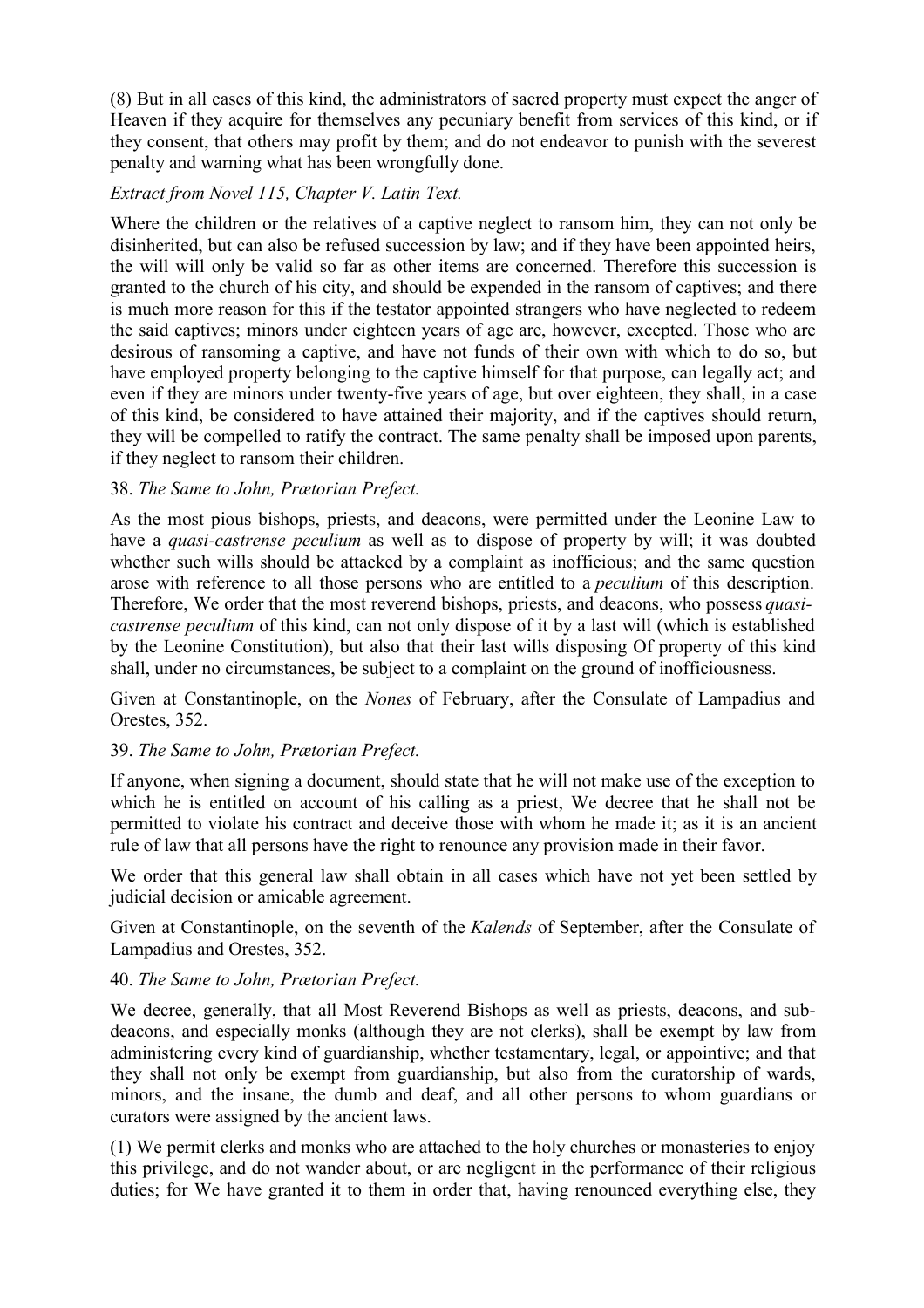may devote themselves to the service of Almighty God.

(2) We order that this law shall be observed not only in ancient Rome, but also in this Imperial City, and in every country where the name of Christian is honored.

# *Extract from Novel 123, Chapter V. Latin Text.*

We permit priests, deacons, and sub-deacons, who are called by the right of kindred to the administration of guardianship or curatorship to assume it, if within four months from the time when they are called they state in writing before a competent judge that they have undertaken the administration voluntarily.

When anyone does do this, he shall not, for this reason, be subjected to any prejudice, so far as any other guardianship or curatorship is concerned.

(1) We do not permit bishops or monks to assume the guardianship of any person.

### 41. *The Same to Hermogenus, Master of the Offices.*

We decree that ravishers of virgins, widows, or deaconesses, consecrated to God, shall suffer the penalty of death, as having committed the worst of crimes, which is not only an injury to man, but also displays a want of reverence for Almighty God himself. Therefore, those who commit an offence of this kind, as well as those who give assistance at the time of the attack, and are caught in the act by the parents of the holy virgins, widows, or deaconesses aforesaid, or by their relatives, guardians, or curators, if convicted, shall be put to death. Where, however, after having committed such a detestable crime, the ravisher is able to defend himself by force, or to escape by flight, the illustrious Prætorian Prefects in this Imperial City, as well as the most eminent Urban Prefect, and the distinguished Prætorian Prefects of the provinces of Ullyria and Africa, all military commanders throughout the regions of Our Empire, the distinguished Prefect of Egypt, the deputies and the proconsuls, the eminent officers of the army, the illustrious Governors of provinces, together with the judges of every rank who are in those places, shall exert equal zeal and the greatest care of which they are capable, to seize the guilty parties, and after they have been arrested for such a crime, and been convicted by evidence recognized by the law, they shall, without granting them the right to plead an exception, subject them to the most severe penalties, and condemn them to the punishment of death. If this offence has been committed against a consecrated virgin who is residing either in an hermitage or a monastery, whether she has been appointed a deaconess or not, the property of the culprit shall be transferred to the monastery or hermitage to which she was consecrated, and out of said property a sufficient portion shall be given to her for life, by way of consolation; but the sacred hermitage or monastery shall have the complete ownership of all of said property. Where, however, the deaconess is attached to the Church, and does not belong to any monastery or hermitage, but lives by herself, the property of her ravisher shall be assigned to the church in which she is a deaconess, and she shall enjoy the usufruct of said property through the said church as long as she lives; but the church shall have the entire ownership and possession of the same by virtue of the grant due to Our indulgence.

No judge or any other person whosoever shall dare to violate this law. The penalties which We have mentioned above, that is to say, death and confiscation, We establish not only against the ravishers themselves, but also against those who accompanied them in the attack and rape. We also subject to capital punishment any others who may be convicted of having guilty knowledge of, and of acting as accomplices in this crime, whether they concealed the culprits, or gave them any assistance, no matter whether they are male or female, or what may be their condition, rank, or dignity, in order that all may undergo this penalty whether the consecrated virgin or other women above mentioned did or did not consent to the perpetration of such an atrocious deed.

Given at Constantinople, on the fifteenth of December, during the Consulate of Our Lord Justinian, Consul for the second time.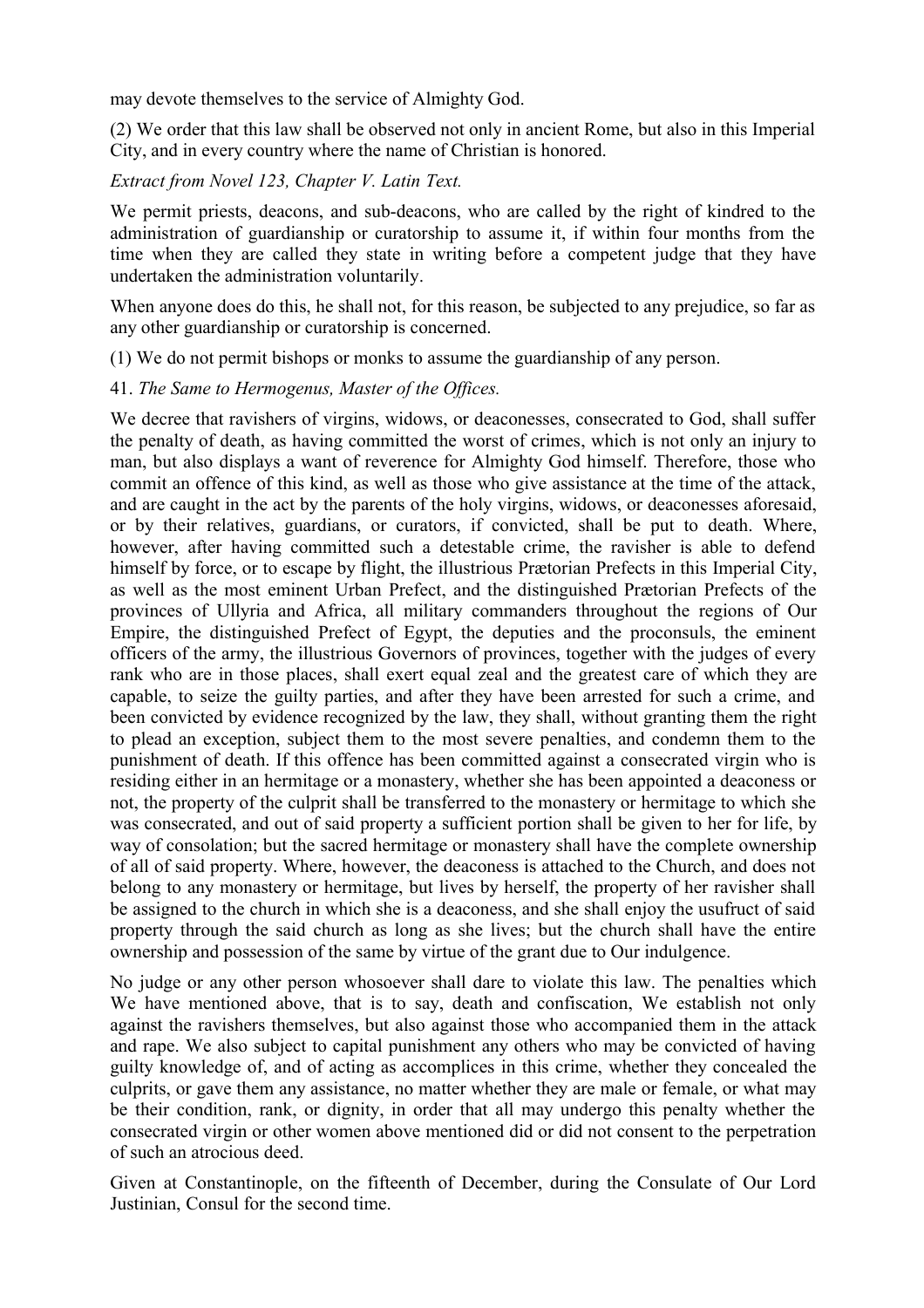#### 42. *The Same to John, Prætorian Prefect.*

We desire that, with Divine aid, everything which is for the honor of the Holy Catholic Church, and is pleasing to God may be done, and We wish to establish this by law, and accomplish it by Our own acts. With His assistance We have already sanctioned many regulations which were in agreement with the doctrines of the Church, and, at present, after pious deliberation, We intend to correct whatever, up to this time, has been committed against the fear of God.

It is well known to Us that if either a betrothed man or woman, after the customary gifts had been bestowed and accepted, should wish to consecrate himself or herself to the service of religion, and retire from intercourse with the world to lead a holy life, and continue in the fear of God, the man will be compelled to lose the property which he bestowed as a gift, and the woman will be forced to restore double the amount which she received; which seems to be contrary to the benign spirit of our religious belief. Wherefore by the present law, which shall remain forever valid, We order that whenever any betrothed man or woman desires hereafter to renounce the life of the world, and dwell in association with the righteous, the betrothed man shall receive all the property which he bestowed as a gift upon his intended wife, without any diminution whatsoever; and the betrothed woman shall not surrender double the amount (as has been the case up to this time), to her betrothed husband, but only what she received as the gift of betrothal, and she shall be compelled to restore no more than what she is proved to have obtained.

Provision has already been made by Us under a former law, with reference to husbands and wives who renounce the world, so that if either a husband or a wife withdraws from marriage on account of religion, and chooses a solitary life, both of them shall receive the property which was given as a dowry, or as an antenuptial donation, and only that shall be obtained by way of profit from the one who embraced the solitary life, which he or she could have lawfully acquired under the agreement in case of death.

(1) We have determined that the following matters of which We were aware shall be corrected; that is, if any person of either sex still subject to paternal authority, or, after having been released from it, should choose to enter a monastery or become a member of the clergy, and desire to pass the remainder of his or her life in a religious manner; it shall not be lawful for the parents of the party in question to prevent him or her in any way from doing so, or for this reason to exclude him or her from their inheritance or succession, under the pretext of their being ungrateful; but all persons, when they make their last will either in writing or in any other legal way, shall be required to leave them the fourth part of their estates, in compliance with Our laws. If, however, they should desire to leave them any more, We grant them permission to do so. But when their parents are not shown to have manifested their last wishes, either by will or by any other final disposition of their property, their heirs shall obtain the entire estate of their parents, to which they are entitled in case of intestacy, according to Our laws; and their adoption of a religious life shall present no impediment to this, whether they are called to the succession alone, or along with others.

(2) We wish those to enjoy the benefits of Our perpetual law who have continued to remain in a monastery, or in the priesthood; for if any of those with reference to whom We have established the present regulation, should choose a religious life, and should afterwards renounce it for a secular one, We order that all their property shall belong to the church or the monastery from which they have withdrawn.

(3) These matters having been disposed of in this way, We order that the law shall be repeated which provides that no Jew, Pagan, or heretic shall hold Christian slaves; and if any should be found to have done so, We direct that all such slaves shall become absolutely free, in accordance with the tenor of Our former laws.

Moreover, We now further decree that, if anyone of the abovementioned Jews, Pagans or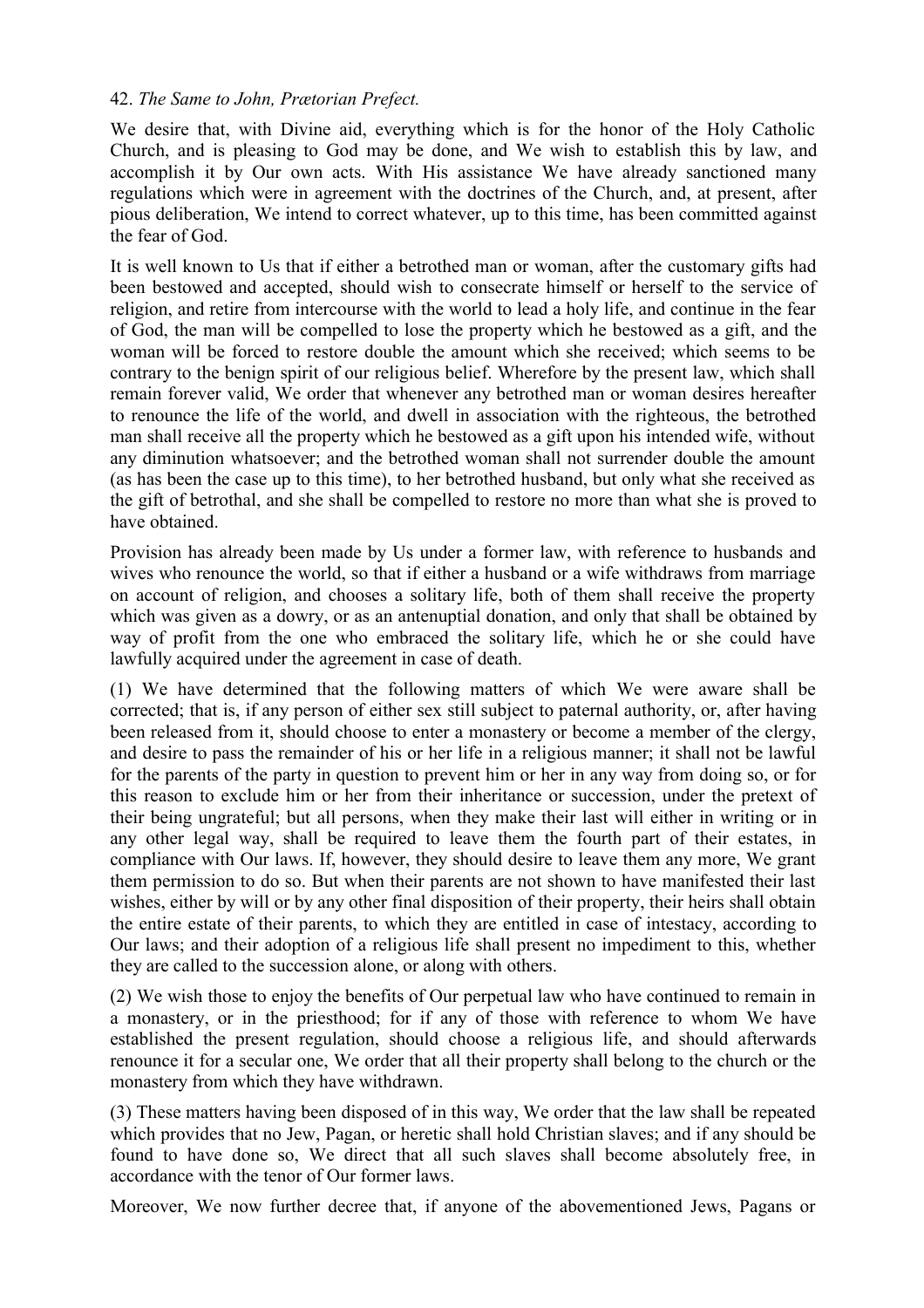heretics should have slaves who have not yet been initiated into the most holy mysteries of the Catholic faith, and the aforesaid slaves desire to embrace the orthodox religion, they shall, by this law, become absolutely free, after having united with the Catholic Church; and that the judges of the provinces, the defenders of the Holy Church, as well as the most blessed bishops, shall prevent anything being received by their masters as the price of the said slaves.

If, after this, their masters should be converted to the orthodox faith, they shall not be permitted to reduce those to slavery who preceded them in this respect, and anyone who usurps rights of this kind shall be subjected to the severest penalties. Therefore all judges and reverend archbishops, not only in the dioceses of Africa (in which We have ascertained that abuses of this kind are frequent), or in any other provinces, shall see that all these things which We have ordered for the sake of piety shall be rigidly and zealously observed.

Violators of this law shall not only be punished with a pecuniary fine, but also with the penalty of death.

### TITLE IV.

#### CONCERNING THE EPISCOPAL TRIBUNAL AND THE DIFFERENT CHARTERS WHICH RELATE TO PONTIFICAL SUPERVISION.

#### 1. *The Emperors Valentinian and Valens to Julianus, Count of the East.*

Even when merchants belong to Our Palace, they must not appear to violate the laws of trade, and Christian bishops who prefer the true faith must provide for the assistance of the poor and of those who are reduced to necessity.

Given at Constantinople, on the fifteenth of the *Kalends* of March, during the Consulate of Valentinian and Valens.

#### 2. *The Same, to Claudius, Prætorian Prefect.*

If a clerk should have recourse to an appeal for the purpose of causing fruitless delay, before final judgment has been rendered in a case, he shall be compelled to pay a fine of fifty pounds of silver, which the general law imposes upon appellants of this description. We do not wish this fine to be paid into Our Treasury, but faithfully to be expended for the benefit of the poor.

Given on the sixth of the *Ides* of July, under the Consulate of Our Emperor Valentinian, and Victor.

#### 3. *The Emperors Valentinian, Theodosius and Arcadius, to Neotherius, Prætorian Prefect.*

Let no one hereafter expect other decrees from Our Majesty, but the judges must execute what We are in the habit of granting. Thus when the first day of Easter arrives, let no prison have an occupant, and let the chains of all be broken, but We except those persons by whom the common joy and rejoicing may be contaminated, and if such are released, We shall punish those who do so; for who will pardon a sacrilegious person upon a holy day? Who can remain ignorant of the crime of an adulterer, or of a person guilty of fornication or incest, when chastity is generally practiced? Who will not vehemently pursue the ravisher of a virgin during a time of general repose and common rejoicing? Let no one obtain release from his chains who, by an act of criminal atrocity, did not leave the dead in peace. Let the poisoner, the malefactor, the adulterer, and the counterfeiter be subjected to torture, and a homicide or parricide always expect the fate which he has caused; and let the traitor not hope that the offence which he has plotted against his master will be pardoned.

We, therefore, limit the number of those who can profit by Our indulgence, so that they will not have remission of their penalties, except where they have committed an offence for the first time; nor does the grace of Our august liberality extend to those who, having received immunity for a former offence, do not think of reform, but rather of repeating what they have done.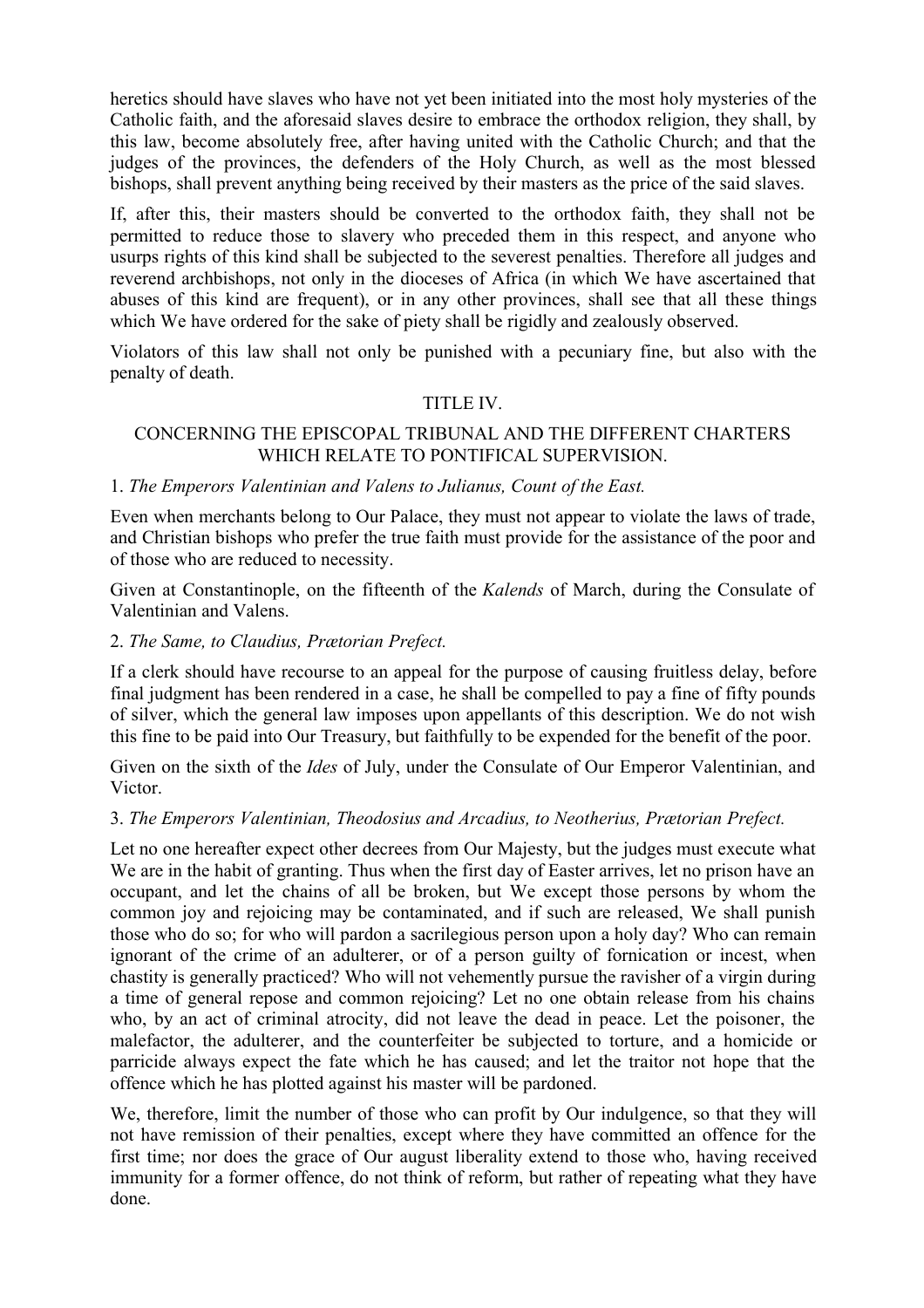Given, on the *Kalends* of May, during the Consulship of Arcadius and Bauto.

# 4. *The Emperor* ....

We order that only three Prætors shall be elected each year in this City by the Senate, who shall hear and decide such cases and matters as belong to their jurisdiction.

5. *The Emperors Theodosius, Arcadius, and Honorius to Rufinus, Prætorian Prefect.*

Female comedians, and women who make a living by the exhibition of their bodies, shall not assume the habit of virgins dedicated to God.

6. *The Emperors Arcadius and Honorius to Gennadius, Augustal Prætorian Prefect.*

Only Christians can be appointed superintendents of revenue, and of the tillage of lands, and it is a part of your duty to see that this law is executed.

Given at Constantinople, on the *Nones* of February, during the Consulate of Arcadius, Consul for the fourth time, and Honorius, Consul for the third time.

### 7. *The Same to Eutychianus.*

No clerk, monk, or any of those called *synodites* shall, by the use of force or usurpation, be permitted to claim or hold any offenders condemned on account of the enormity of their crimes. Moreover, let no one hold or defend any persons who are being taken to the place of punishment, after having been sentenced; and he who has jurisdiction of the case, as well as other persons high in authority, are hereby notified that they will be liable to a fine of thirty pounds of gold, and the punishment of death, if such an unlawful act is not punished; but if the audacity of clerks or monks is so great that it is thought preferable to make war rather than to render judgment, let the guilty parties be brought before Us, in order that the most severe vengeance may be inflicted according to Our will. The bishops will be to blame (as in other cases), if they are aware that anything which We have forbidden by this law has been committed by monks in that part of the country in which they themselves govern the people, under the doctrines of the Christian religion, and do not punish it; and in criminal cases, through considerations of humanity, We do not deny such persons the opportunity of taking an appeal, if time permits.

Given on the sixth of the *Kalends* of August, during the Consulate of the Emperor Honorius, Consul for the fourth time, and Eutychianus.

## 8. *The Same Emperors to Eutychianus, Prætorian Prefect.*

If, by common consent, any persons should desire to institute proceedings before the bishop of the Sacred Law, they shall not be forbidden to do so; but such proceedings shall only be instituted in civil matters before an arbiter who voluntarily presides, and a decision of the bishop cannot and should not prejudice those who have been summoned to the trial, instead of having voluntarily appeared.

Given at Milan on the sixth of the *Kalends* of August, during the Consulate of the Emperor Honorius, Consul for the fourth time, and Eutychianus.

## 9. *The Emperors Arcadius, Honorius, and Theodosius, to Theodore, Prætorian Prefect.*

We order that the decision of a bishop shall be accepted by all those who have chosen to be heard by ecclesiastics, and that the same respect shall be paid to his judgment as should be shown to your tribunal, from which an appeal is not allowed. When the case has been decided, execution shall be ordered by the judges, in order that the inquiry by the bishop may not be without effect.

Given on the *Ides* of December, during the Consulate of Bassus and Philip.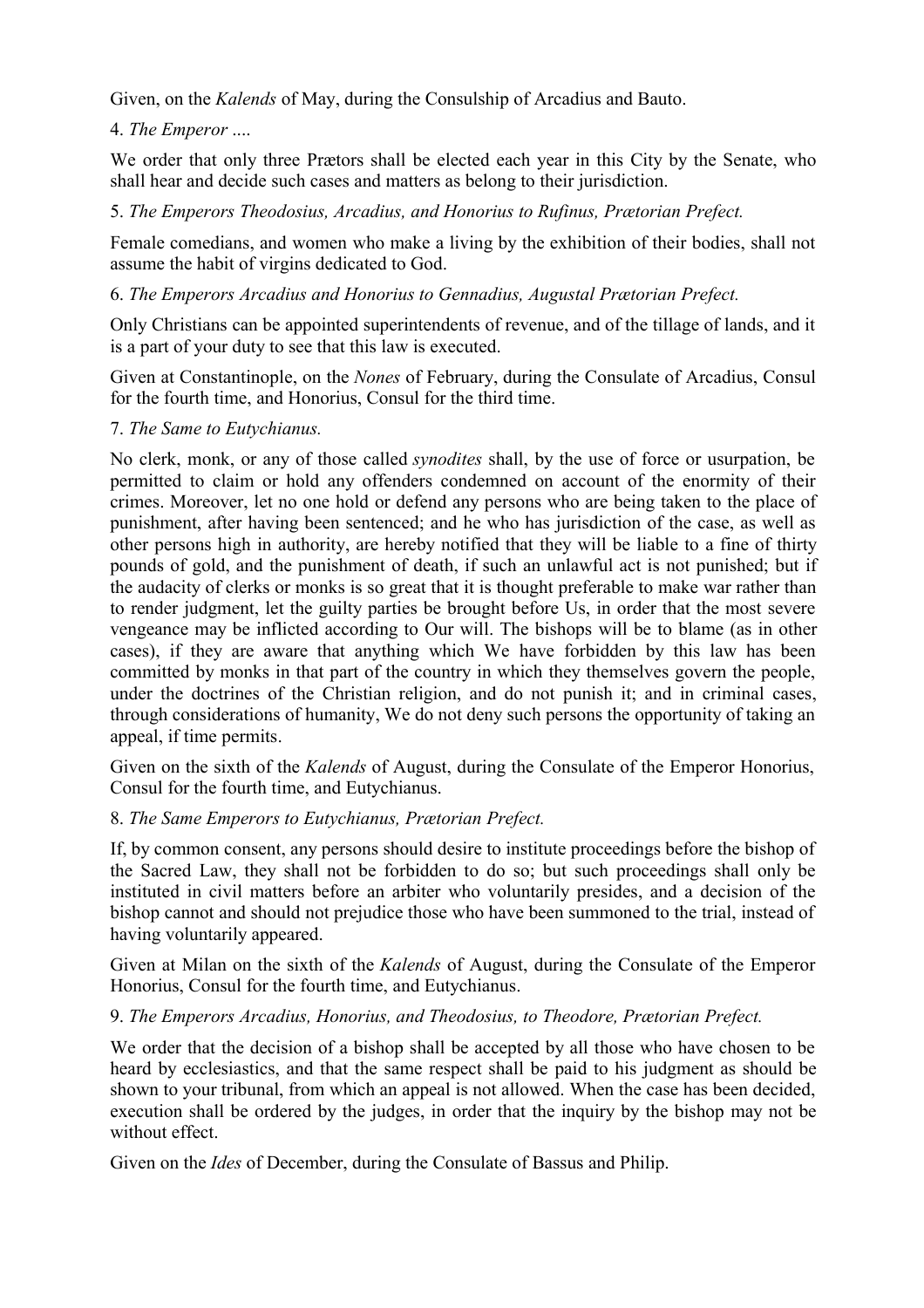# *Extract from Novel 123, Chapter XXI. Latin Text.*

If any one of the litigants should, within ten days, manifest opposition to the decision, the judge of the district shall then examine the case, and if he finds that the judgment has been properly rendered, he shall confirm it by his own decision, and shall cause it to be executed; and the defeated party shall not be permitted to appeal a second time. If, however, the decision of the judge should be opposed to that of the bishop, an appeal can be taken from the former. But where the bishop renders a decision between certain persons, in obedience to the command of the Emperor, or by an order of court, an appeal can be taken either to the Emperor, or to the magistrate who sent the matter to the bishop.

# 10. *The Emperors Honorius and Theodosius to Cæcilianus, Prætorian Prefect.*

Judges shall have prisoners brought before them from prison on Sunday, and they shall interrogate them, in order that humane treatment may not be denied them by corrupt jailers during their confinement. They must cause proper food to be furnished, if they do not have it, and shall assign them two or three pounds daily, or as much as those having charge of them consider necessary, which they may charge to the fund intended for the poor, and the prisoners ought also to be conducted to the baths under a trusty guard.

If the judges and their officers should disobey this most salutary law, they shall be liable to the fine of twenty pounds of gold which has been prescribed for this offence; and a fine of three pounds of gold shall be imposed upon the municipality, if it should treat this regulation with contempt; nor shall the bishop, induced by the praiseworthy solicitude for the Christian religion, neglect to observe its warning and cause the judge to observe the law.

Given at Revenna, on the eighth of the *Kalends* of February, during the Consulate of Honorius, Consul for the eighth time, and Theodosius, Consul for the sixth time.

## 11. *The Same Emperors to Cæcilianus, Prætorian Prefect.*

We decree that astrologers shall not only be banished from the City of Rome, but also from all other cities; unless, having burned all the books containing their errors under the eyes of the bishops, they are resolved to embrace the Christian religion, and never to return to their former errors. If, however, they should not do this, and should be found in any city, in opposition to Our Decree, or should teach the secrets of their false doctrines or profession, they shall be punished with deportation.

#### 12. *The Same to Theodore, Prætorian Prefect.*

We desire Christians of neighboring places to exert themselves to prevent anyone from retaining, injuring or insulting Romans who have returned from captivity.

Given on the third of the *Ides* of December, during the Consulate of the Emperors Honorius, Consul for the eighth time, and Theodosius, Consul for the third time.

#### 13. *The Emperors Theodosius and Valentinian to Florentius, Prætorian Prefect.*

If fathers and masters, acting as panders, should compel their daughters or female slaves to sin, the said daughters and female slaves, after having sought the aid of the bishop, shall have the right to be released from all necessity of suffering such misfortunes.

Given on the *Kalends* of May, during the Consulate of Felix and Taurus.

#### 14. *The Emperor Martian to Constantine, Prætorian Prefect.*

We decree that anyone who desires to bring suit with reference to any church matters, which are subject to the jurisdiction of the pious Archbishop of this Fair City, against the Most Reverend Steward (whether the question relates to ecclesiastical affairs, or to such as are private and connected with the case of the party himself), or against any other clerk attached to the said churches, he must state his case before the above-mentioned Most Blessed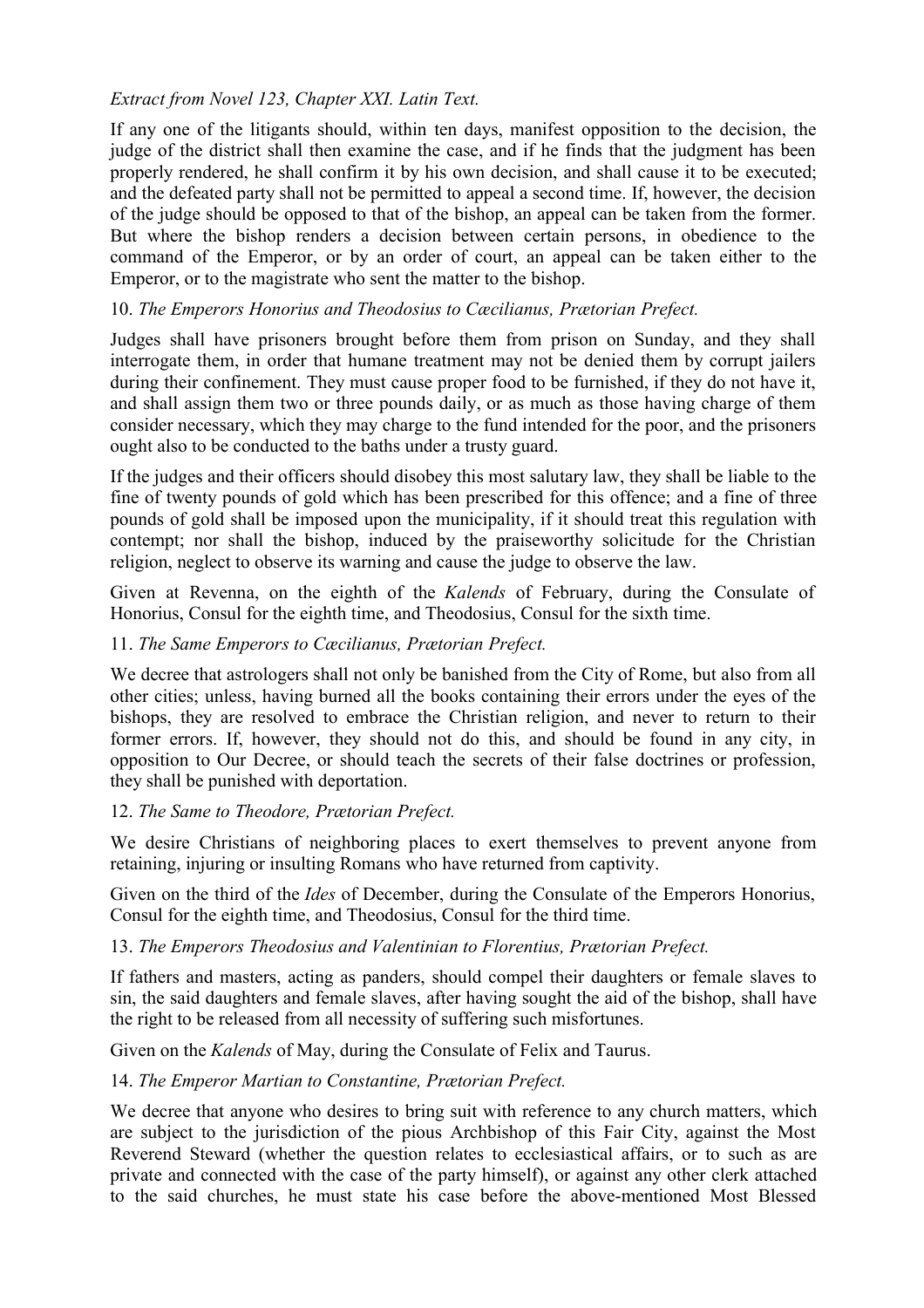Archbishop, who, in hearing it, shall bring to bear both the faith and sincerity which should characterize a priest and a judge, and his decision shall be rendered with the acquiescence of both the parties; but no one who institutes proceedings against the holy churches, or the aforesaid ecclesiastics, shall be brought against his will before the Most Pious Bishop.

Given on the eighth of April, during the Consulate of Vararus and John.

# 15. *The Emperors Leo and Anthemius to Nicostratus, Prætorian Prefect.*

Let no one be admitted to the body of advocates before your tribunal, or before that of any province, or before any judge, unless he has been initiated into the sacred mysteries of the Catholic religion.

If, however, he has either done or attempted anything, in any way contrary to law with evil intent, or otherwise, it shall be your duty to compel him to pay a fine of a hundred pounds of gold; and likewise, if anyone should venture surreptitiously to practice the profession of advocate, contrary to the Decree promulgated by Us, and should perform duties in court which are forbidden him; he shall be removed from the profession of advocate, and shall suffer the loss of his property, and be condemned to perpetual exile; and all Governors of provinces are hereby notified that anyone who, during his administration, permits anything of this kind, shall suffer the confiscation of half his property, and the penalty of exile for the term of five years.

### 16. *The Same Emperors to Erythrius, Prætorian Prefect.*

When a marriage is prohibited by law, and, after the betrothal present has been given the woman refuses to marry the man on account of a difference in religion, and it is proved that the woman or her parents knew this before the gift was bestowed, they must only blame themselves. If, however, they were ignorant of it and accepted the marriage gift, and afterwards repented of having done so, and the gift is returned, they will be released from any other penalty; and We order that this rule shall be observed with reference to men who are betrothed, provided the gift has been made.

Given on the *Kalends* of July, under the Consulate of Martian and Zeno.

# 17. *The Emperor Anastasius to Eustachius, Prætorian Prefect.*

We order that only those shall be selected for the office of defender who have been initiated into the mysteries of the orthodox religion, and have established this in the first place by the testimony of their acts, and by proclaiming their belief with the sanction of an oath, in the presence of a Most Reverend Bishop of the Catholic Church. We order that they shall be appointed in this manner, and that they shall be confirmed by a decree of the Most Reverend Bishop, clerks, nobles, proprietors, and members of the *curiæ.*

Given on the thirteenth of the *Kalends* of May, during the Consulate of Sabinian and Theodore.

### 18. *The Emperor Justinian to Menna, Prætorian Prefect.*

Where anyone who is stated in a written instrument to have paid money, or to have delivered other property, is present, and is charged with some administration in the provinces, as it will appear to be difficult to make the allegation that he has not paid the money, We grant permission to him who desires to avail himself of the abovementioned exception to appear before other judges, and, by means of them, to show to the other party why he wishes to make use of an exception of this kind, based upon the complaint that the money was not paid by him; but if there is no other civil or military official in the province, or, for some reason, it is difficult for the adversary who opposes the above-mentioned complaint, to appear before him, and do the things which have been mentioned, We grant permission for him to file his exception against his creditor before the Most Reverend Bishop, and, in this way, to interrupt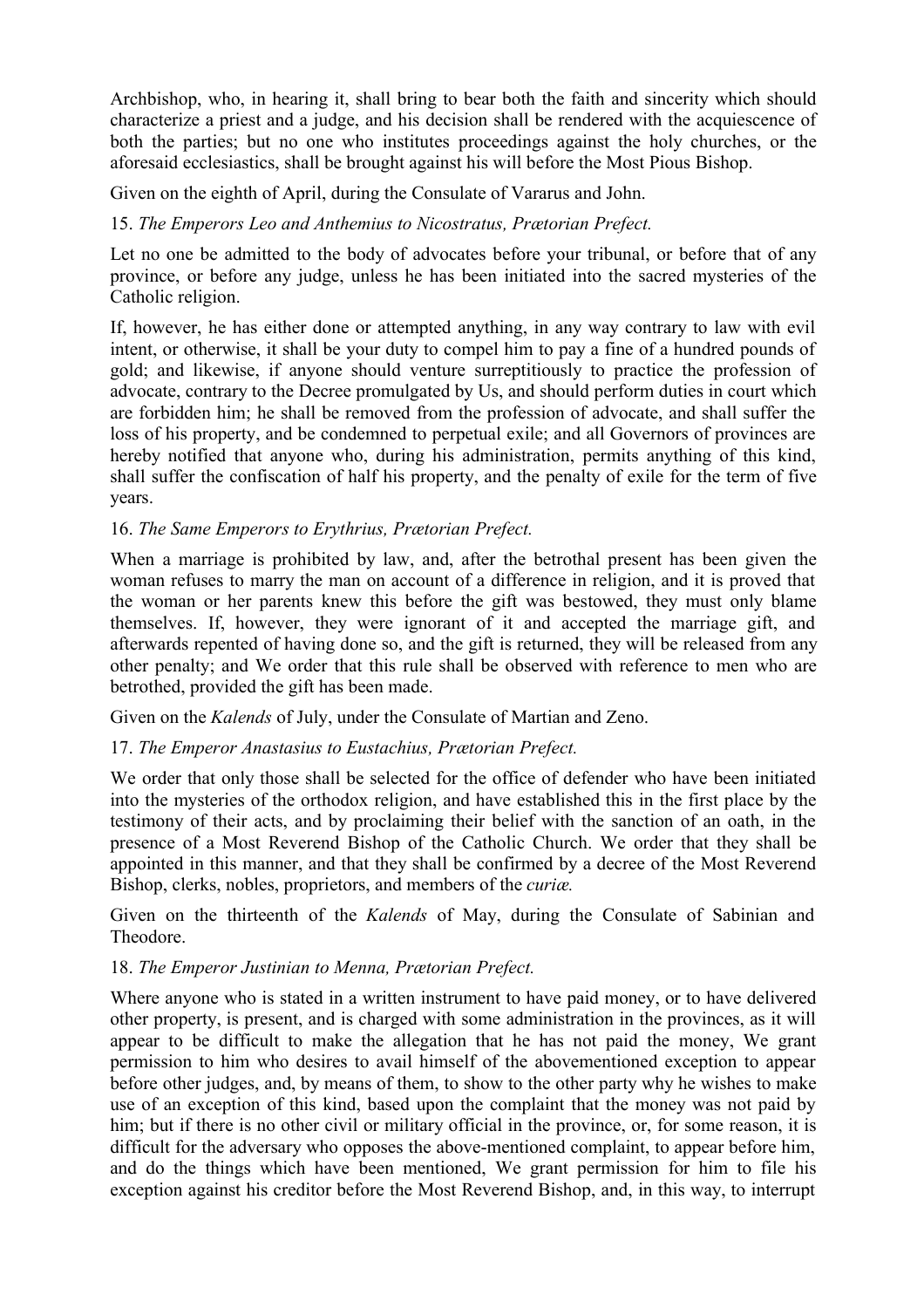the prescription established by law.

(1) It is also settled that this proceeding will be applicable in the case of an exception, on the ground that a dowry has not been paid.

Given at Constantinople on the *Kalends* of July, during the Consulate of Our Lord Justinian, Consul for the second time, 528.

# 19. *The Same, to Demosthenes, Prætorian Prefect.*

We desire that no one shall be permitted to claim either by absolute ownership as a serf, or as one belonging to the condition of a tenant, any child that has been exposed as a foundling, whether it was born of free parents, or to a freedwoman, or is branded with the reproach of a servile condition. We do not grant permission to those who have brought up children of this kind to appropriate them as their own property under any pretext; but children who have been reared by such persons, or nourished by them, or who have grown up under their care shall, without distinction, be considered as free and freeborn persons, and can acquire property for themselves, and transmit to their posterity, or to foreign heirs everything which they have, in any manner that they may desire.

Not only the Governors of provinces, but also the Most Reverend Bishops, are required to observe these regulations.

Given at Chalcedon, on the eighth of the *Kalends* of July, during the Consulate of Lampadius and Orestes, 530.

### 20. *The Same to Julianus, Prætorian Prefect.*

It has seemed necessary to Us to determine in what way rules should be established concerning the creation of curators for insane persons of both sexes. If, indeed, a father should appoint a curator for an insane child of either sex, by his last will, after having appointed or disinherited his heirs; it will not be necessary for a surety to be furnished, as the testimony of the father is sufficient security. He who has been appointed in this way shall obtain the curatorship, provided that, having complied with the other formalities in the provinces, he is sworn upon the Holy Scriptures before the Governor, and in the presence of the Most Reverend Bishop and three ecclesiastics of the highest rank, that he will administer everything justly and for the benefit of the said insane person, and that he will not omit anything which he may think may be advantageous to him, nor allow anything to be done which he may believe will not be for his benefit.

After an inventory has been publicly drawn up with all its details, he can undertake the trust, and transact its business as seems best to him, his own property being liable for his maladministration, just as in the case of the guardian or curator of a minor. When, however, the father did not make a will, the law will call an agnate as curator, or if there is none, or at least none that is suitable, it will be necessary for a curator to be appointed by the court; and, in this instance, this shall be done in the provinces before the Governor and the most Reverend Bishop of the City, and the three principal ecclesiastics of the diocese; so that, if the curator has sufficient property to be responsible for his administration, no other security shall be given. But where he is found not to have sufficient property, security shall be furnished by him to the extent of his ability, and his appointment, under all circumstances, shall be solemnized by his oath upon the Holy Scriptures; the curator himself, no matter what his wealth or dignity may be, having taken the aforesaid oath to manage the estate in a suitable way, and having signed the inventory publicly, and furnished security for his acts as curator, in accordance with all the legal formalities, so that the property of the insane person may be administered as advantageously as possible.

Given at Constantinople, on the *Kalends* of September, during the Consulate of Lampadius and Orestes, 530.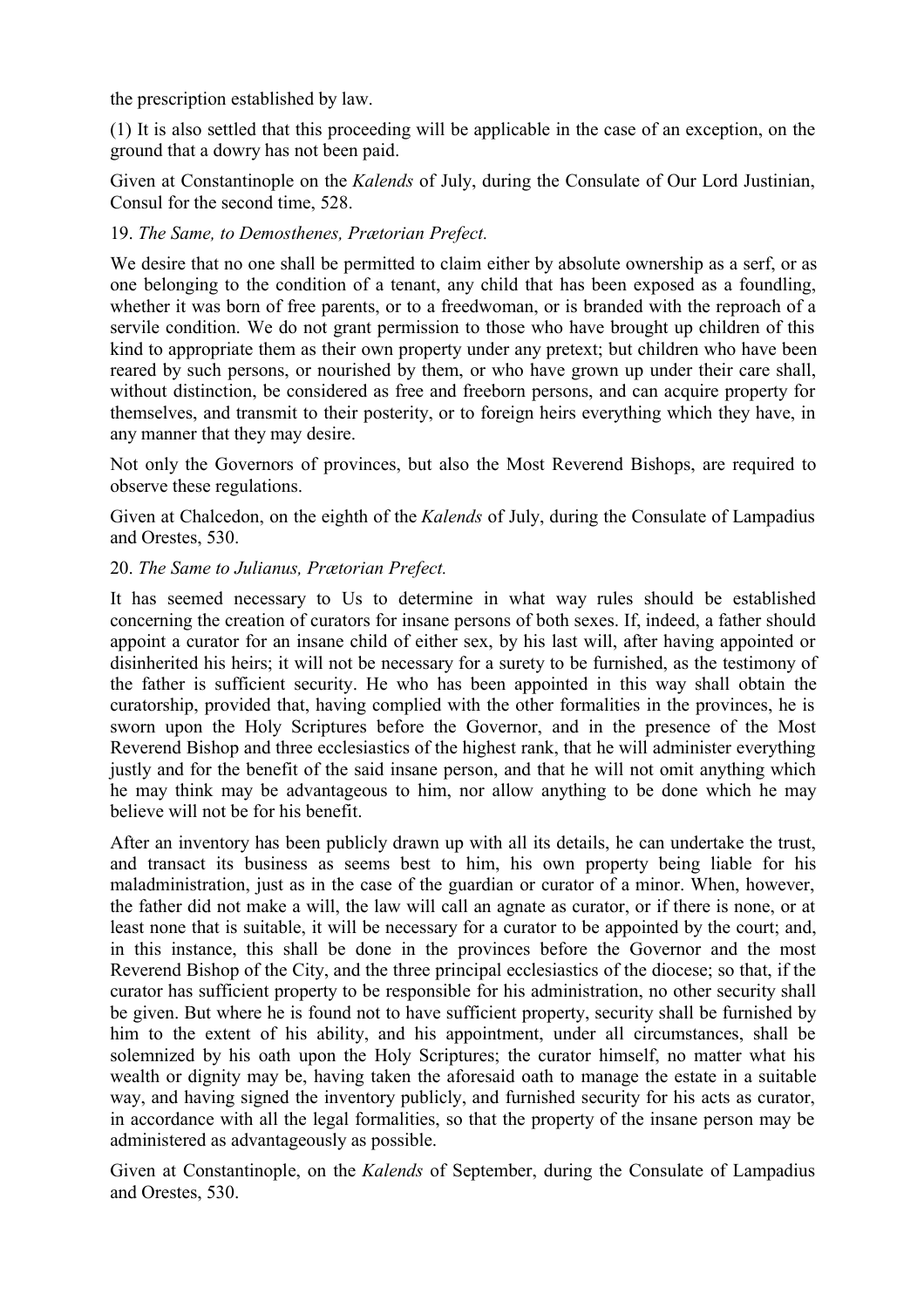# 21. *The Same to Julianus, Prætorian Prefect.*

The children of a demented, as well as those of an insane person, of both sexes, can contract lawful marriage, and their dowries as well as the betrothal gifts must be furnished by the curator of their father, and the amount of the same must be fixed in this Imperial City, by the most excellent Urban Prefect, and in the provinces, by the illustrious Governor, or the bishop of the diocese. This must be done according to the means of the person, in the presence of the demented or insane individual, and of those who are of the highest rank in the family of all the parties concerned; so that, on this account, no damage may result to the property of the said insane or demented person, either in this Imperial City, or in the provinces; and all this shall be done gratuitously, so that a misfortune of this kind may not be further aggravated by expense.

### *Extract of Novel 115, Chapter III. Latin Text.*

The children of an insane person who neglect to take care of him not only deserve to be disinherited, but also to suffer the other penalties prescribed by law. For if, after anyone has notified them, they continue to neglect their father, he can take him into his own house, and provide for him, and on this account he will become his lawful heir, although the insane person may have made a will in favor of his children. Any other provision of the will shall stand.

(1) The same penalty shall be imposed upon fathers who neglect to care for their insane children.

### 22. *The Same to John, Prætorian Prefect.*

We decree that where anyone holds the property of another, or any is pledged to a creditor who is absent, and the owner of the property, or the creditor desires to notify him of his intention to seize it; and he is not able to do so during the absence of his adversary, who has the property, or who is a minor or insane, and has neither a guardian nor a curator, or occupies some high office, and cannot take it by his own authority, permission shall be granted him to appear before the Governor of the province, and file his petition and complaint within the prescribed time, so as to interrupt the prescription. Where, however, he is unable to appear before the Governor, he can go before the bishop of the diocese, and proceed to acquaint him with his wishes, in writing.

Given at Constantinople, during the *Kalends* of October, after the Consulate of Lampadius and Orestes, 531.

# TITLE V.

### CONCERNING HERETICS, MANICHEANS, AND SAMARITANS.

### 1. *The Emperors Constantine, Constantius, and Constans, to Gracilianus, Prefect of the City.*

Privileges granted in consideration of religion should only benefit those who observe the rules of the Catholic Faith. We do not wish heretics to absolutely be excluded from these privileges, but that they should merely be restrained, and compelled to accept employment for which the said privileges afford exemption.

### *Extract from Novel 119, Chapter I. Latin Text.*

Again, the privilege of dowry by which a woman is preferred to first creditors, as well as tacit hypothecations, and all other privileges granted by law to women, are refused to those who are not members of the Catholic communion.

### 2. *The Emperors Gratian, Valentinian, and Theodosius to Hesperidus, Prætorian Prefect.*

Let all heresies forbidden by Divine Law and the Imperial Constitutions be forever suppressed. Let no one hereafter attempt either to teach or to learn any precepts which he has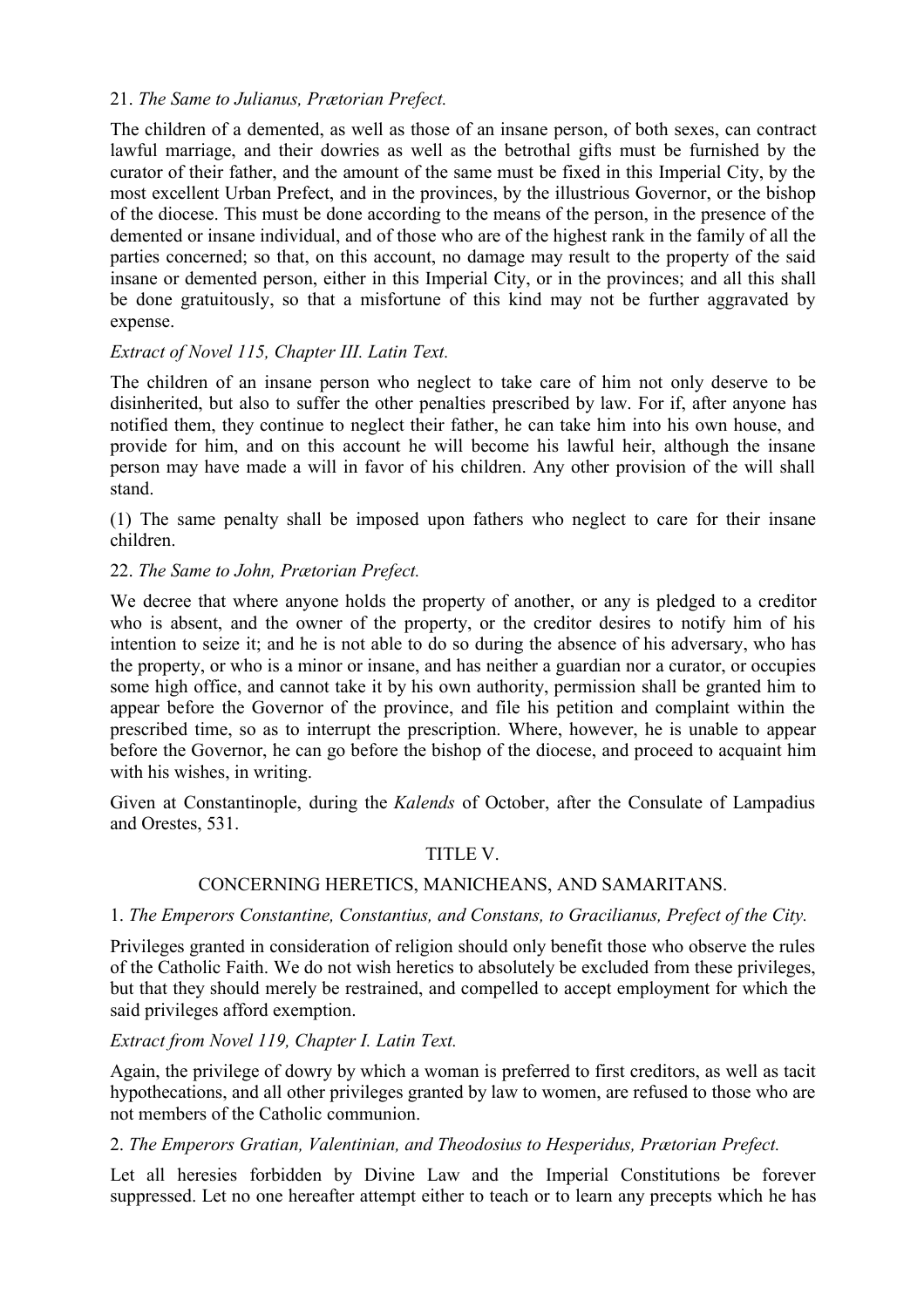ascertained to be profane, and let no bishops venture to teach the faith which they do not profess, and appoint ministers which are not such; and audacity of this description shall not be neglected and permitted to increase through the connivance of magistrates, and of all those who are directed to have charge of matters of this kind.

(1) Under the name of "heretics" are included those who ought to be convicted of having violated laws passed against them; or who, on frivolous grounds, have been found to have deviated from the judgment and principles of the Catholic religion.

Given at Milan, on the third of the *Nones* of August, during the Consulate of Ausonius and Olybrius, 379.

3. *The Emperors Arcadius and Honorius to Clearchus, Prefect of the City.*

Let all heretics know positively that their places of assembly shall be taken from them, whether these are designated under the name of churches, or are called deaconates, or deaneries, or whether meetings

of this kind are held in private houses; for all such private places or buildings shall be claimed by the Catholic Church.

(1) All persons are accordingly forbidden to assemble by day or night, in profane assemblies, for the purpose of conducting alleged religious services; and where anything of this kind is permitted to be done either in a public or a private house, the official who allows it, if he is the Prefect of the City, shall be fined a hundred pounds of gold, or if he is the Governor, shall be fined fifty pounds of gold.

Given on the fifth of the *Nones* of March, during the Consulate of Arcadius, Consul for the fourth time, and Honorius, Consul for the third time, 396.

4. *The Same Emperors and Theodosius to Senator, Prefect of the City.*

We pursue, with exemplary severity, Manicheans of both sexes, and Donatists. Therefore, they have nothing in common with the human race, so far as either customs or laws are concerned.

(1) We desire, in the first place, that their offence should be classed as a public crime, because whatever is committed against the divine religion is productive of injury to all persons.

(2) We punish them by the confiscation of all their property, and We wish them to be excluded from obtaining any gift or inheritance of any description whatsoever.

(3) In addition to this, We deprive anyone found guilty of these heresies of the power of giving, purchasing, selling, and finally, of making any contracts.

(4) An investigation of this kind shall also extend beyond death, for, as it is permitted to denounce the memory of the deceased in case of treason, it is not unreasonable that a heretic should undergo the same sentence.

(5) Therefore, the last will of a person convicted of having been a Manichean, whether it is manifested by a testament, a codicil, a letter, or in any other way whatsoever, shall be void.

(6) We do not permit their children to succeed them as heirs, or to enter upon their estates, unless they abandon the perverseness of their fathers, for We pardon those who repent.

(7) Our authority is also directed against those who, with solicitude worthy of condemnation, harbor them in their houses.

(8) We desire, moreover, that slaves should be free who, escaping from a sacrilegious master, pass with more faithful service into the Catholic church.

Given at Rome, on the eighth of the *Kalends* of March, during the Consulate of Honorius, Consul for the seventh time, and Theodosius, Consul for the second time, 407.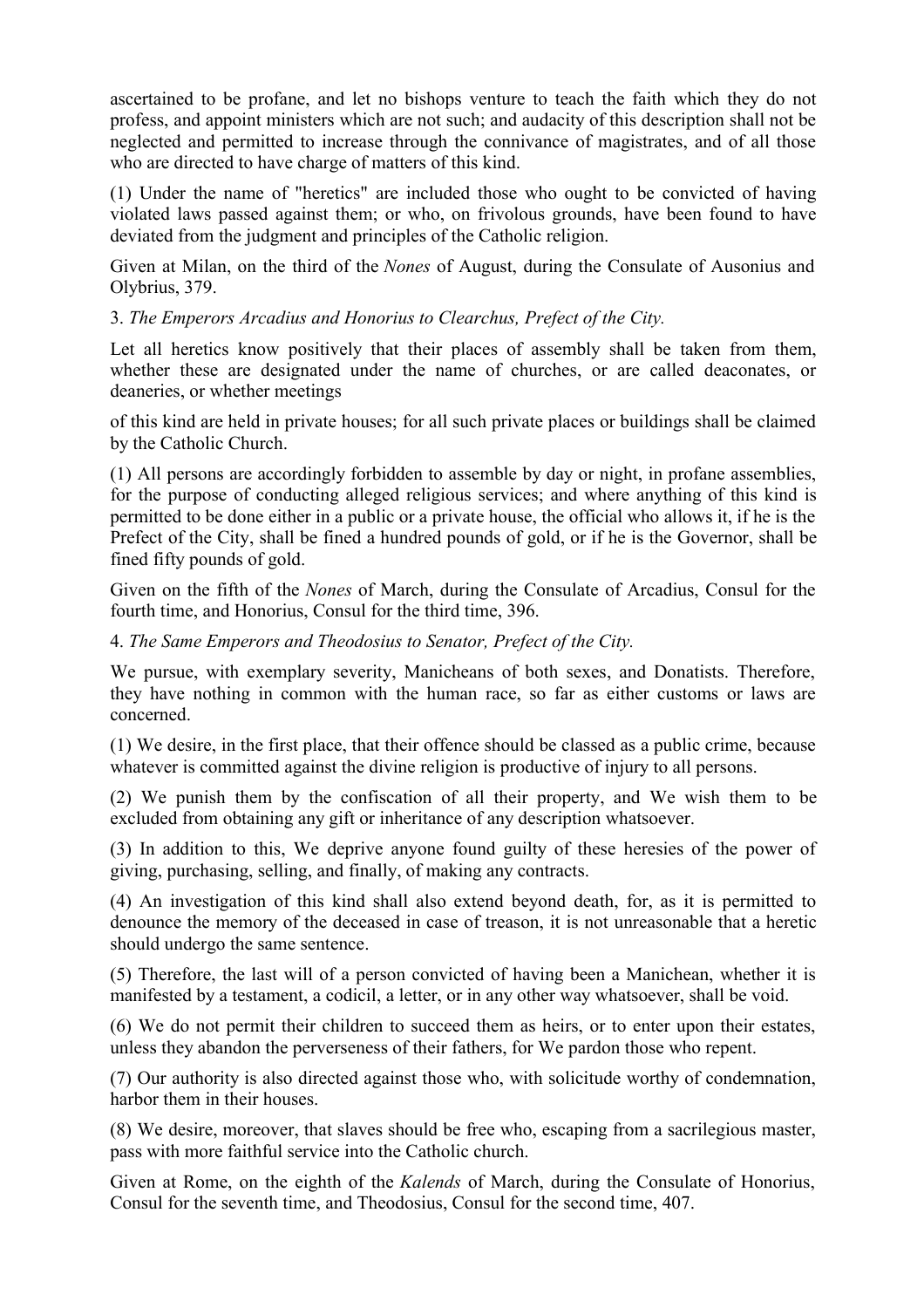*New Constitution of the Emperor Frederick, Concerning Laws and Customs. Section beginning, "If indeed God," Collection 10. Last Constitution.*

If a temporal lord, having been requested and warned by the Church to purge his lands of heretical depravity, should neglect to do so, We decree that, after a year has elapsed from the time of the warning, his land shall be occupied by Catholics who, after having exterminated the heretics, shall retain possession of it without any opposition, and shall preserve it in the purity of the faith, subject to the rights of the principal lord, provided he does not interpose any obstacle or impediment to their doing so.

This law should, nevertheless, be observed against those who are not principal lords.

### *New Constitution of the Emperor Frederick, Concerning Laws and Customs, Section beginning, "Believers," Collection 10, Last Constitution.*

In addition to the heretics themselves, We condemn those who conceal and defend them, and are their accomplices, firmly holding that if any such persons, after having been branded with excommunication, should fail to give satisfaction within a year, they will then become infamous by operation of law, and will not be permitted to perform the duties of any public office, or to attend any council, or to elect others for this purpose, and will also be incapable of appearing as witnesses, or have the power to make a will, or obtain the succession to an estate; nor can anyone be compelled to answer them in court, but they themselves can be compelled to answer others. If such a person is a judge, his decisions will have no validity, nor can any cases be brought before his tribunal. If he is an advocate, his services shall not be employed. If he is a notary, any documents drawn up by him shall be of no force or effect.

### 5. *The Emperors Theodosius and Valentinian to Cæsar Florentius, Prætorian Prefect.*

Arians, Macedonians, Pneumatomachians, Appollinarians, Novatians or Sabatians, Eunomians, Tetradites or Tessarecaidecadites, Valentinians, Paulians, Papianists, Montanints or Priscillians, Phrygians, Pepuzites, Marcionists, Borborites, Messalians, Euchites, or Enthusiasts, Donatists, Audians, Hydroparastetes, Tascodrogites, Batracites, Hermogenians, Photinians, Paulinists, Marcellians, Ophites, Encratitians, Carpocratitans, Saccophores, and Manicheans, who are to be classed as guilty of the worst of all heretical crimes, shall never have the power to assemble or reside in the Roman Empire. Moreover, Manicheans must be expelled from towns, and delivered up to extreme punishment, for no place should be left them in which they may cause any injury even to the elements.

Moreover, all laws which have formerly, at different times, been enacted against them and others who are opposed to our religion, shall always be observed in all their force, whether they have reference to donations made in assemblies of heretics, which they audaciously attempt to designate as churches, or to property left under any circumstances by a last will, or to private buildings in which they meet, either with the permission or connivance of the owner, and which should be claimed by us for the Holy Catholic Church; or whether they refer to an agent who has acted without the knowledge of his principal, who, if he is free born, shall be subject to a fine of ten pounds of gold, and if he is of a servile condition, shall be sentenced to the mines, after having been scourged; so that they can not assemble in any public place, or build their so-called churches, and can plan nothing for the evasion of the laws; and no assistance, either civil or military, shall be furnished them by either *curiæ,* defenders, or judges, under the penalty of twenty pounds of gold.

All laws which have been promulgated with reference to the army, to various penalties, and to different kinds of heretics, shall remain in full force, so that no special privilege shall be valid as against said laws.

Given at Constantinople, on the third of the *Kalends* of June, under the Consulate of Felix and Taurus, 428.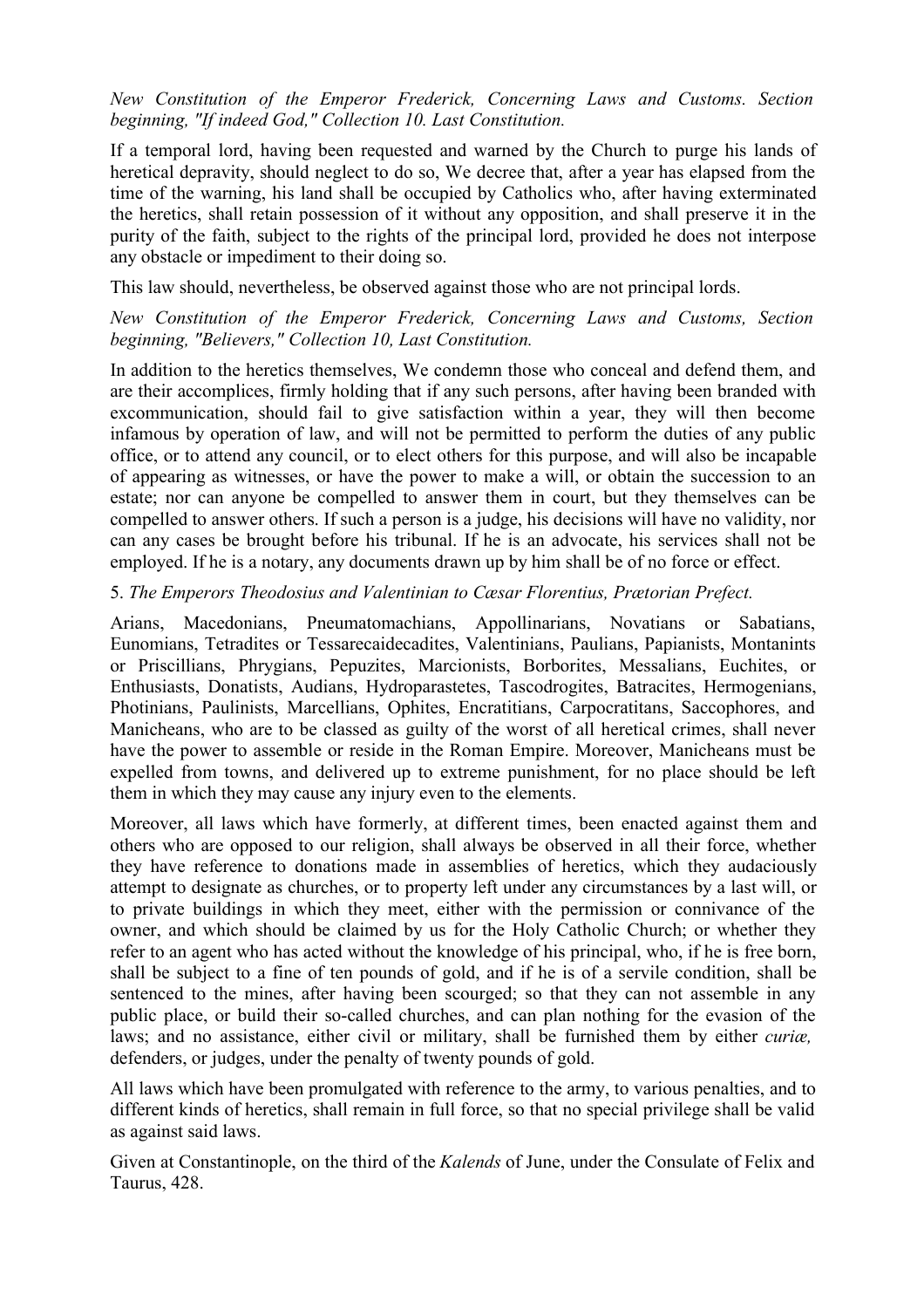# 6. *The Same Emperors to Leontius, Prefect of the City.*

Nestor, the founder of a monstrous superstition, having been condemned, remember that it is proper for his followers to be branded with his name, and not abuse the appellation of Christians; but just as Arians are so called from Arius, on account of similar impiety, by the law of Constantine of Divine memory, and Porphyrians, from Porphyry, so everywhere the members of the infamous sect of Nestor shall be styled Nestorians, as they seem legitimately to deserve this title, on account of having imitated his wickedness in deserting God.

(1) Let no one venture to either have in his possession, read, or copy, the impious books of the wicked and sacrilegious Nestor, written against the venerated sect of the orthodox, and the decrees of the Holy Convocation of bishops at Ephesus, and which We order shall be diligently sought out and publicly burned; so that no one may mention the above-stated name in any religious discussion, and these sectaries have any opportunity of holding any assembly in their city, country, or suburban houses, or anywhere else, either secretly or openly. We have determined to deprive all such persons of the right to hold assemblies, and they all are hereby notified that any violator of this law will be punished with the confiscation of his property.

Given on the third of the *Kalends* of August, during the Consulate of Theodosius, Consul for the fifteenth time, and Valentinian, Consul for the fourth time, 435.

### 7. *The Same Emperors to Florentius, Prætorian Prefect.*

We think that the *curiæ* of all cities, as well as persons in the army, and those ,who are obliged to perform various duties, either official or personal, should fulfill them (no matter to what sect they may belong), lest We should seem to have afforded the benefit of immunity to men who should be execrated on account of their infamous belief, and whom We wish to be condemned by the authority of this Constitution.

Given on the day before the *Kalends* of February, during the Consulate of Theodosius, Consul for the sixteenth time, and Faustus, 409.

### 8. *The Emperors Valentinian and Martian to Palladius, Prætorian*

# *Prefect.*

All those who, in this Imperial City, or in that of Alexandria, or in any of the dioceses of Egypt, or in any other provinces, follow the profane perversity of Eutyches, and hence do not acknowledge the Catholic faith, as established by the three hundred and eight Holy Fathers of Nicea, and the one hundred and fifty other reverend bishops who subsequently assembled in the fair city of Constantinople, and which Athanasius, Theophilus, and Cyril of holy memory, Bishops of the City of Alexandria, adopted, and whom also the Synod of Epheses (over which Cyril, of blessed memory presided, and in which the error of Nestor was rejected), unanimously followed, which recently the venerated Synod of Chalcedon approved, and which agrees in every respect with the decisions of former ecclesiastical councils, neither taking anything from, or adding anything to the Holy Symbol, but condemning the fatal dogmas of Eutyches, knowing that they are Apollinarian heretics, for Eutyches and Dioscorus, with sacrilegious intent, sanctioned the most infamous sect of Appollinaris.

(1) Therefore, these men who adopt the perverse doctrines of Apollinaris or Eutyches are hereby informed that they shall be punished with the penalties which have been decreed by the constitutions of preceding Emperors against the Apollinarians; or by the decrees which We have subsequently published against the Eutychians; or which have been promulgated against them by this most august law.

(2) Therefore, We forbid the Apollinarians, that is to say, the Eutychians, who only differ from the former in name, and are united with them in the wickedness of their heresy, their appellation being different, but their sacrilege the same, and who do not believe as the aforesaid venerable fathers believed, nor share the orthodox faith with Procerius, the most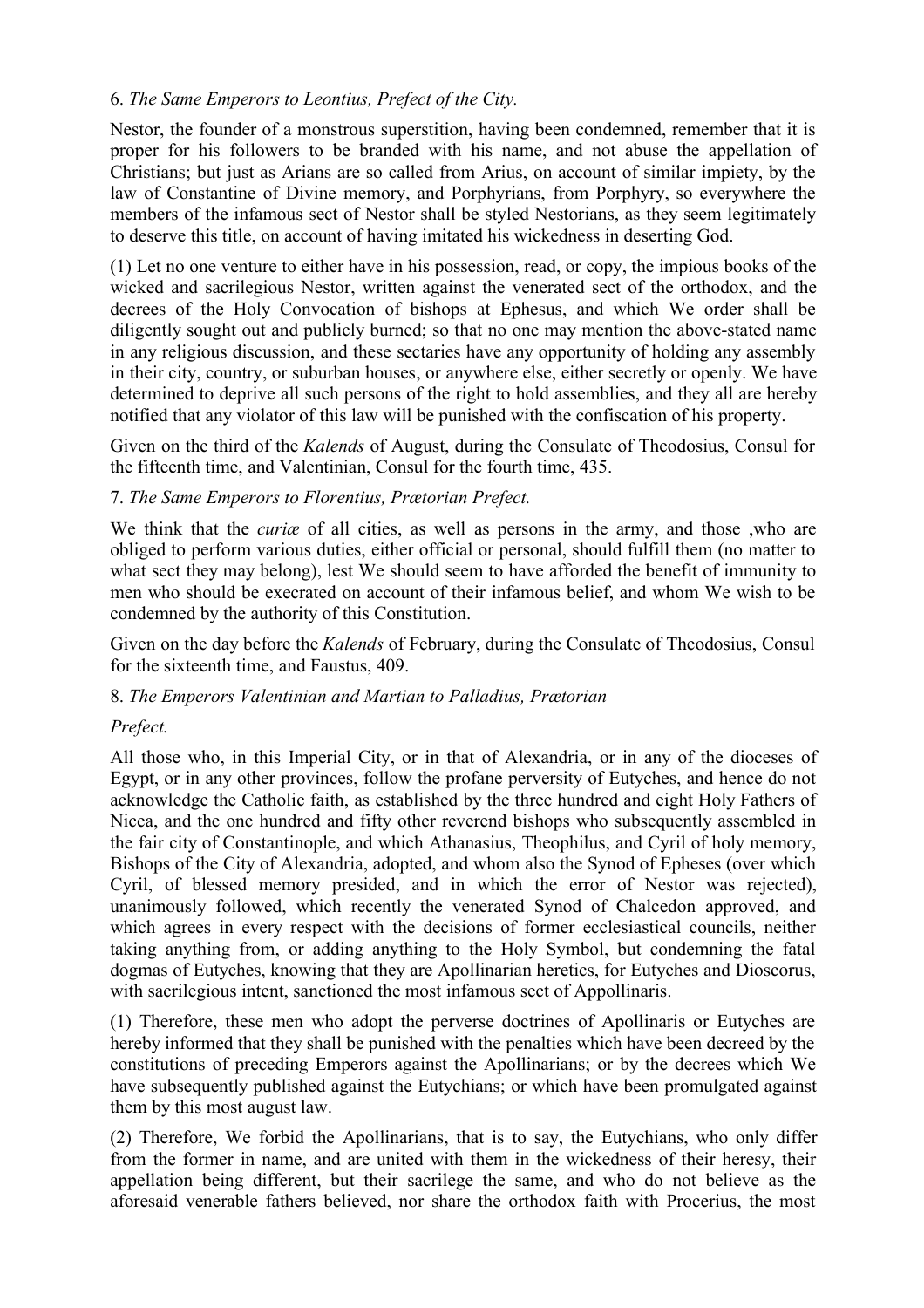reverend Bishop of the City of Alexandria, to create and have bishops, priests, or any other members of the clergy, either in this Fair City, in the different provinces, in the City of Alexandria, or in the dioceses of Egypt. Let the Eutychians and Apollinarians know that if any of them dare to apply the name of bishop, priest, or clerk to anyone, they, as well as those who have suffered such titles to be given them, and who have allowed themselves to retain a sacerdotal designation, shall suffer the penalty of exile and loss of their property.

(3) Moreover, no Apollinarians or Eutychians shall build churches or monasteries for their use, or hold any conventicles by day or by night, either in the house or on the premises of anyone, or in a monastery, or in any other place whatsoever, for the purpose of practicing the rites of their most dangerous sect. If they should do any of these things, and it should be established that they were done with the consent of the owner of the property, after the matter has been proved in court, We order the house or the property of the person where the meeting was held, or the monastery, to be adjudged to the orthodox church having jurisdiction over the territory.

If, however, the prohibited conventicles were held without the knowledge of the owner, but with the privity of the person who collected rent for the house, or of his agent, or of the lessee of the land, the lessee, or the attorney, or the agent, or anyone else who received the sectaries in the house or on the land, or in the monastery, and permitted them to hold their unlawful conventicles, if they are of low and abject condition, shall be punished publicly with stripes, both as a penalty and as an example to others; but if they are respectable, they shall be compelled to pay a fine of ten pounds of gold to Our Treasury.

(4) We also order that no Apollinarians or Eutychians shall aspire to any military rank. If they are young, they shall be deprived of the society of honorable men, and of access to the palace, and they shall not reside in any town, city, village, or neighborhood in which they were born. If, however, any of them were born in this Fair City, they shall be expelled from its most sacred precincts, as well as from all the metropolitan cities of the province.

(5) Moreover, opportunity shall not be afforded to any Eutychians or Apollinarians to hold assemblies either publicly or privately, or to form clubs, and discuss their heretical errors, or to assert the false claims of their wicked dogmas. Nor shall it be lawful for any of them either to say or write, publish or distribute anything against the Holy Synod of Chalcedon, or to repeat what has been said or written by others on this subject. No person of this kind shall dare to have the books, or preserve the sacrilegious memorials of writers, and if they are convicted of such crimes, they shall be condemned to perpetual deportation.

We order that those who, desiring to be informed of these unfortunate heresies, discuss them, shall be sentenced to pay a fine of ten pounds of gold to Our Treasury, and those who have attempted to teach them these unlawful doctrines shall be condemned to death. All treatises of this kind, and all books which contain the dangerous dogmas of Eutyches and Apollinaris, shall be committed to the flames, so that every trace of their wicked perversity may be destroyed by fire.

It is only just that a penalty of equal severity should be imposed for the commission of this monstrous sacrilege, therefore let the Governors of provinces and their officers, as well as the defenders of cities, know that, if they either fail to obey these rules which We, by the most religious sanction of this law, have decreed shall be observed; or if they permit them to be violated by a display of rashness, they will be compelled to pay a fine of ten pounds of gold to Our Treasury, and, in addition to this, will incur Our resentment.

Given at Constantinople, on the *Ides* of August, during the Consulship of Constantinus and Rufus, 457.

# 9. *The Emperor Anastasius to Erythrius, Prætorian Prefect.*

When anyone belonging to the orthodox religion, by means of either a true or a fictitious sale,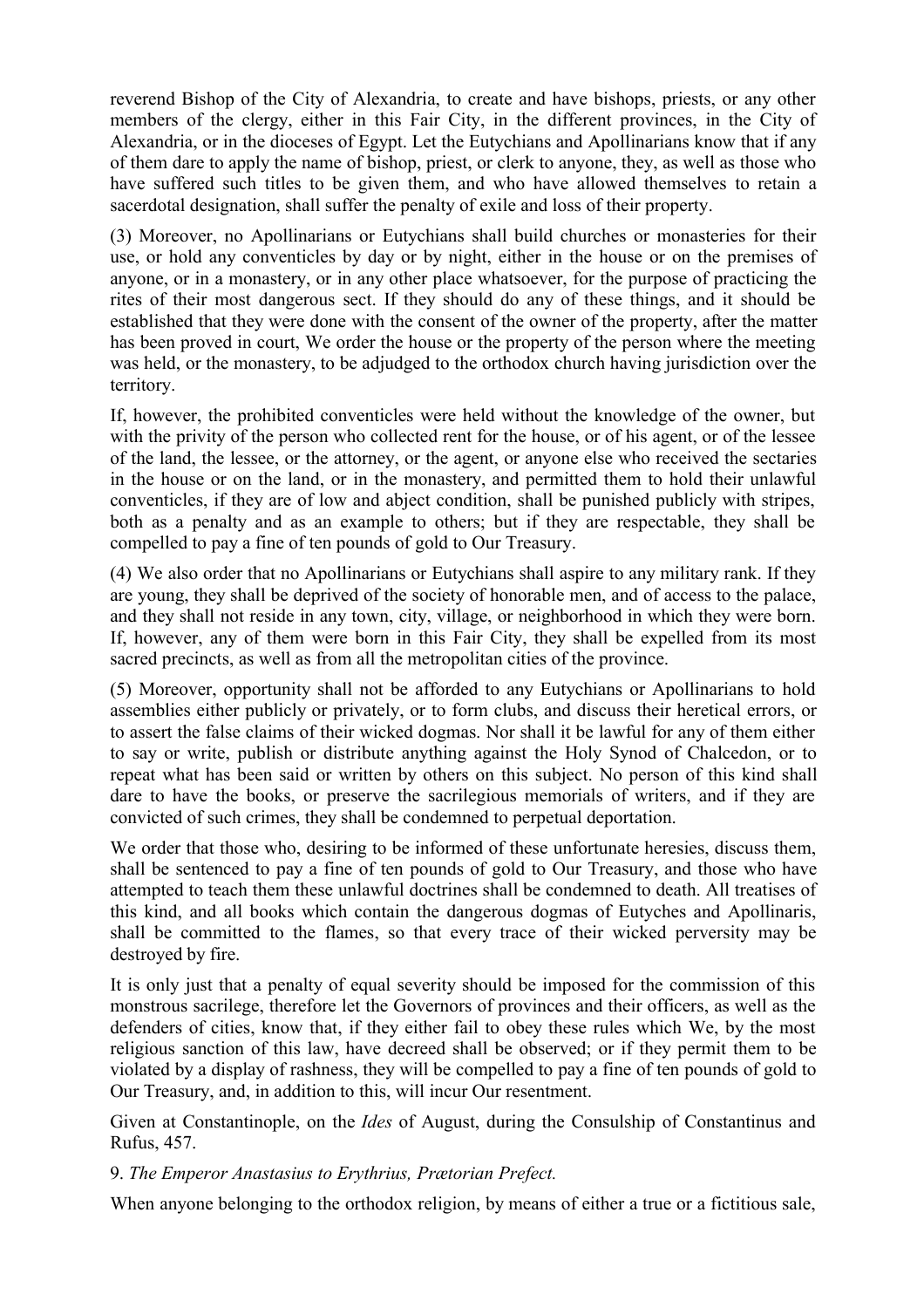or by any other right or title whatsoever, desires to transfer any lands, possessions, or other immovable property, on which have been built churches or chapters of the orthodox faith, to some person belonging to a heretical sect, or who entertains opinions contrary to the orthodox faith, We decree that any disposition of property of this kind between living persons, or which has been made in secret, shall not be valid, even if it was conveyed by a vendor of the orthodox faith, or by any other person under a fictitious title, or under any condition whatsoever, but that all instruments of this kind shall be void, just as if they had never been drawn up.

We also decree that all such lands and possessions which have been transferred or conveyed to heretics, in any way whatsoever, shall be claimed by our Treasury; and if the said lands should remain in the hands of orthodox owners or possessors, or should be acquired by Our Treasury, it will be necessary for the said churches and chapels to be diligently and carefully restored. The wisdom of Our Majesty intends to provide that the temples of Almighty God in which the institutions of our religion are destined to endure, having been restored shall be preserved with assiduous care through all coming centuries; for it cannot be doubted that if lands of this kind, on which churches and chapels of the true faith have been built, should fall into the hands of heretics, their integrity will remain unimpaired, but they will be deserted and forsaken, deprived of all worship, bereft of all their accustomed mysteries, and stripped of all their splendor. No assemblies of the people will take place in them, and no rites be celebrated there by the clergy; and, for this reason, the said churches will undoubtedly be destroyed, fall into ruin, and be levelled with the ground; for heretics will not, at any time, think of the restoration of structures which they do not wish to remain in existence.

Given on the fifth of the *Ides* of August, during the Consulate of Boëtius and Euthericus, 511.

# 10. *The Same to Julianus, Prætorian Prefect.*

We have ascertained that there are many orthodox children neither whose fathers nor mothers belong to the true faith; and therefore, We order that in cases where but one of the parents has embraced the orthodox religion, as well as in those where both parents are members of another sect, only such children as are included under the venerated title of orthodox shall be called to their succession, either under a will or *ab intestato,* and that they alone shall be entitled to receive donations and other liberalities. The other children of those persons who have followed, not the love of Almighty God, but the impious belief of their fathers or mothers, shall be excluded from all benefits. Where, however, no orthodox children are living, the property, or the succession, shall go to their agnates or cognates, provided they are orthodox. But if no such agnate or cognate can be found, then the estate shall be claimed by Our Treasury.

(1) In order that We may not seem to have failed to make provision for children at the death of their parents (a fact which has

been recognized by Us), We require such parents to support their orthodox children, in accordance with their means, and to furnish them everything which is necessary for their preservation, or their daily life; and also to give dowries for their daughters and granddaughters, and make antenuptial donations for their sons and grandsons, and in every instance, gifts of this kind should be in proportion to the value of their estates, in order to prevent children from being defrauded by the dispositions of their father or mother, on account of their choice of the Divine love. All Our Constitutions which have established penalties against Pagans, Manicheans, Borborites, Samaritans, Montanists, Tascodrogites, Ophytes, and other heretics, are confirmed by this Our law, and shall remain forever valid.

Given at Constantinople, on the tenth of the *Kalends* of December, during the Consulate of Lampadius and Orestes, 500.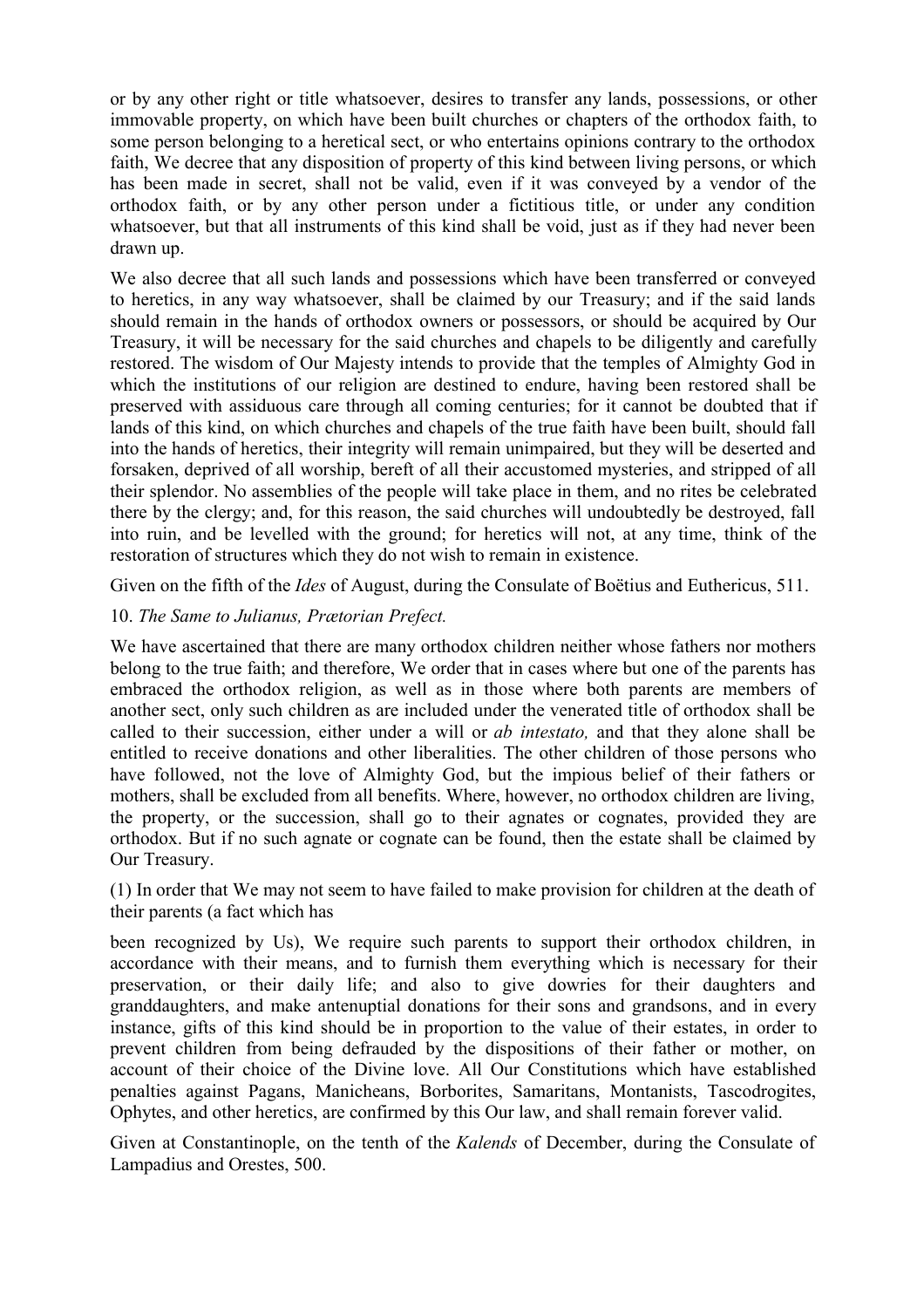# *Extract from Novel 115, Chapter III. Latin Text.*

The same rule applies to Nestorians and Acephalists, for if any one of them has children who are members of the true Church, he can transmit his estate to them alone, either by will or as heirs at law. If some of them are Christians and some are not, the shares of those who are unbelievers will remain for the time in the hands of those who are orthodox; and if the former should be converted, their shares shall be delivered to them, but without any account of the profits and administration of the same; and if they continue in their wickedness, their shares will remain permanently in the hands of those who are orthodox. When all the children are heretics, agnates of the true faith shall be called to the succession, and if none can be found, and the deceased was a member of the clergy, the Church will succeed to the estate after a year; and if the owner of the property was not a clerk, after the year has elapsed, the Treasury shall succeed to the estate.

# *Extract from the Novel, "Concerning Statutes and Customs." Section Beginning "Gazarists," Collection 10, Last Constitution.*

We condemn to infamy, set apart, and banish the Gazarists, the Patarians, the Leonists, the Spheronists, the Arnoldists, the Circumcised and all heretics of both sexes, and of every denomination; declaring that all the property of such persons shall be confiscated, and shall not be restored to them afterwards, so that their children cannot succeed to them; for it is much more serious to give offence to Eternal than to temporal majesty.

(1) Moreover, those who are found to be only liable to suspicion, unless they show by proper repentance that they are innocent, shall, according to the nature of the suspicion and the rank of the person, and in compliance with the orders of the Church, be considered as infamous and banished, so that if they remain in this condition for a year We shall condemn them as heretics.

# 11. *The Same to John, Prætorian Prefect.*

As many judges requiring Our advice have consulted Us as to the disposal of litigation, in order that they may be advised what to decide with reference to heretic witnesses, and whether their testimony should be accepted or rejected, We order that no testimony shall be given against orthodox litigants by a heretic, or by those who adhere to the Jewish superstition, whether one, or both parties to the suit are orthodox.

We grant permission to heretics or Jews, when they have litigation with one another, to introduce witnesses qualified to testify, with the exception, however, of those who are controlled by the Manichean insanity, which it is evident is also shared with the Borborites and those who believe in the Pagan superstition; and the Samaritans are also excepted, as well as those who are not unlike them, together with . the Montanists, the Tascodrogites, and the Ophytes, to whom all legal actions are forbidden on account of the similarity of their offences. We therefore order that the right to be a witness, along with all other lawful acts, shall be forbidden to the Manicheans, the Borborites, and the Pagans, as well as to the Samaritans, the Montanists, the Tascodrogites, and the Ophytes.

We desire that the privileges of giving testimony in court against orthodox persons shall only be forbidden to other heretics, in accordance with what has been already decided. We admit their evidence, however, with reference to wills and whatever relates to the final disposition of property or to contracts, without any distinction, on the ground of public utility and necessity, and in order that difficulty of proof may not be increased.

Given at Constantinople, on the third of the *Kalends* of August, after the Consulate of Lampadius and Orestes, 532.

### 12. *The Same to John, Prætorian Prefect.*

We order that Our Divine Decree by which We have ordered that no one who accepts the error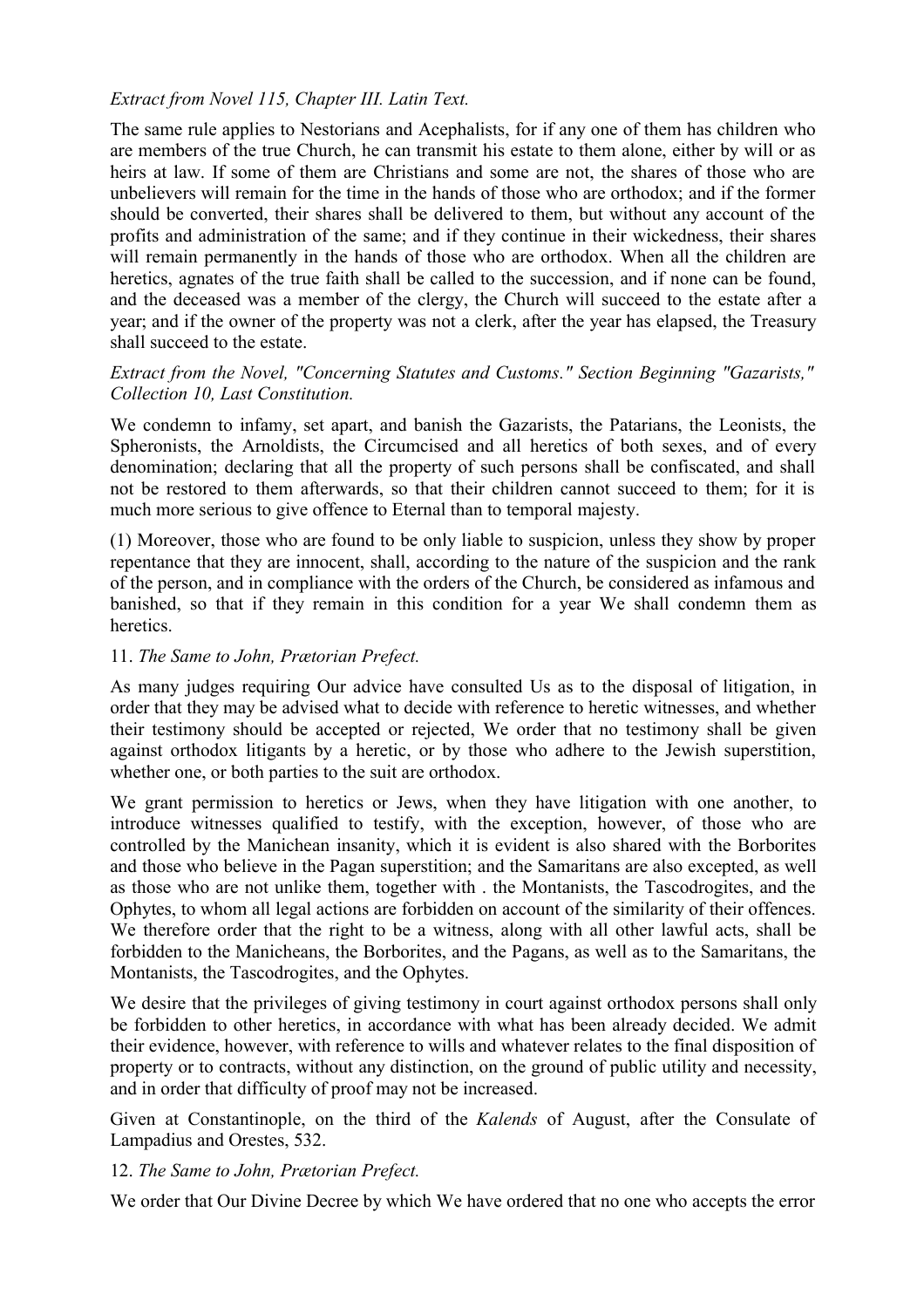of heretics can receive an estate, a legacy, or a trust, shall also apply to the last wills of soldiers, whether they are made under the Common, or military law.

Given, on the *Kalends* of September, after the Consulate of Lampadius and Orestes, during the second year of the reign of Justinian, 535.

### TITLE VI.

# TO AVOID THE REPETITION OF BAPTISM.

### 1. *The Emperors Valentinian, Valens, and Gratian to Florian, Lieutenant of Asia.*

We think that a bishop who, by unlawful usurpation, has repeated the sacred rite of baptism, is unworthy of the priesthood; for We condemn the error of those who, trampling under foot the precepts of the Apostles, do not purify those who have obtained the sacraments of the Christian denomination by a second baptism, but defile and pollute them under the pretext of cleansing them.

Given at Constantinople, on the sixteenth of the *Kalends* of November, during the Consulate of Gratian, Consul for the fourth time, and Merobaudus, 377.

### 2. *The Emperors Honorius and Theodosius to Anthemius, Prætorian Prefect.*

Where anyone belonging to the ministry of the Catholic sect, is convicted of having baptized the same person twice, he shall, along with him who induced him to commit the offence (provided he is of such an age as to be responsible), be condemned to death.

Given on the twelfth of the *Kalends* of April, during the Consulate of Lucius, 413.

### 3. *The Emperors Theodosius and Valentinian to Florentius, Prætorian Prefect.*

Permission should not be given to apostates to baptize, for the second time, freeborn persons or their own slaves who have been initiated into the mysteries of the orthodox faith, or to prohibit those whom they have purchased, or have control of in any way, but who have not yet embraced their own superstition, from accepting the doctrines of the Catholic Church.

Anyone who does this, or any freeborn person who permits it to be done to himself, or does not give information of it after it has been done, shall be sentenced to exile, and to pay a fine of ten pounds of gold, and shall be denied the right of either making a will or a donation.

We decree that all these rules shall be observed, so that no judge shall be permitted to punish a crime, when brought to his attention, with a smaller penalty than that prescribed by law, or not to punish it at all, unless he himself desires to undergo the same penalty from which, by his dissimulation, he has released others.

Given at Constantinople, on the third of the *Kalends* of June, during the Consulship of Felix and Taurus, 428.

### TITLE VII.

### CONCERNING APOSTATES.

### 1. *The Emperor Constantius and Julian-Cæsar to Thalassius, Prætorian Prefect.*

If anyone, after renouncing the venerated Christian faith, should become a Jew, and join their sacrilegious assemblies, We order that, after the accusation has been proved, his property shall be confiscated to the Treasury.

Given at Milan, on the fifth of the *Nones* of July, during the Consulate of Constantius, Consul for the ninth time, and Julian-Cæsar, Consul for the second time, 357.

2. *The Emperors Gratian, Valentinian, and Theodosius to Hypatius, Prætorian Prefect.*

Where anyone accuses a deceased person of having violated and abandoned the Christian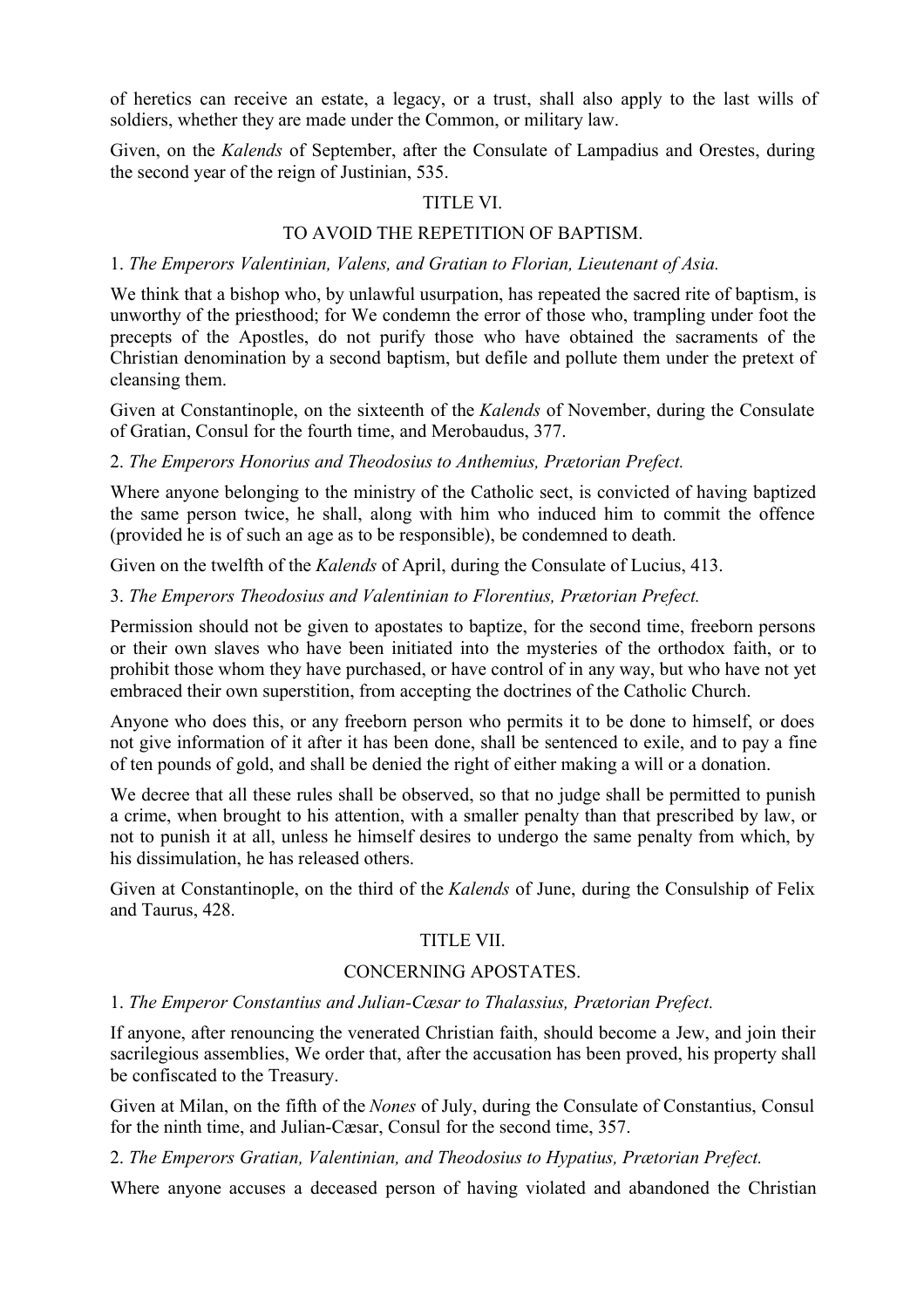religion, and denounces him for having given his adherence to the sacrileges of the temples, or the rites of the Jews, and maintains that, in consequence, he has no right to make a will; he must institute proceedings within five years, as has been decided in cases brought to declare a will inofficious.

Given on the fifteenth of the *Kalends* of January, during the Consulate of the Emperor Gratian, Consul for the fourth time, and Merobaudus, 383.

# 3. *The Emperors Theodosius, Valentinian, and Arcadius to Flavian, Prætorian Prefect.*

Those who have betrayed the Holy Faith, and have profaned the sacred rite of baptism by heretical superstition, shall be separated from association with all other persons, and shall not have the right to testify against anyone, or to make a will (as We have already decreed), nor shall they succeed to estates or be appointed heirs.

We would have also ordered them to be cast out and sent away to a distance, if it had not seemed to be a great punishment for them to live among men, and be deprived of intercourse with them. But they shall never be restored to their former condition, nor shall their crime be effaced by repentance, or their guilt removed by the shade of a skillful defence or excuse; as those who pollute the faith which they had consecrated to God, and, betraying the Divine mysteries, have adopted profane ones, cannot defend what is false and artificial. Assistance is given to those who have fallen and wandered, but no aid will be accorded to those who are lost; that is to say, those who profane the sacred rite of baptism, for they will find no remedy in repentance which usually is beneficial in other crimes.

Given on the fifth of the *Ides* of May, during the Consulate of Titianus and Symmachus, 391.

# 4. *The Emperors Theodosius and Valentinian to Bassus, Prætorian Prefect.*

Let the accusation of apostates continue without interruption, and let no protection of crime of this description be afforded by lapse of time; for although previous laws may be sufficient for the punishment of such offences, still, We repeat that after such persons have deviated from the Faith, they shall not have the power to make a will, or otherwise dispose of their property, and shall not be permitted to defraud the law by a fictitious sale; and rights of action with all their property shall pass *ab intestato,* to their next of kin, who have embraced Christianity.

We decree that the right of action against sacrilegious persons of this kind shall be perpetual, to such an extent that We do not deny their heirs permission to succeed to them on the ground of intestacy, even after the death of the guilty party; nor do we permit any opposition to be offered, even when no evidence of their profane belief was produced during their lifetime. But that the accusation of this crime may not be too readily brought in case of uncertainty; We, by the present law, declare those to be guilty who, invested with the name of Christian, either offer sacrilegious sacrifices, or direct this to be done, and the perfidy of such persons can be proved after their death. They shall also be punished by having their donations or their testamentary dispositions declared void, and those heirs who are entitled to the legitimate succession shall obtain the estates of persons of this description.

Given at Ravenna, on the seventh of the *Ides* of April, during the Consulate of Theodosius, Consul for the fourteenth time, and Valentinian, 426.

# 5. *The Same Emperors to Florentius, Prætorian Prefect.*

We direct that he who has induced a slave or a freeborn person, against his will or by means of threats, to renounce the Christian religion for any infamous sect or rite, shall be punished with the loss of his property and death.

Given on the day before the *Kalends* of February, during the Consulate of Theodosius, Consul for the fifteenth time, and Valentinian, Consul for the fourth time, 435.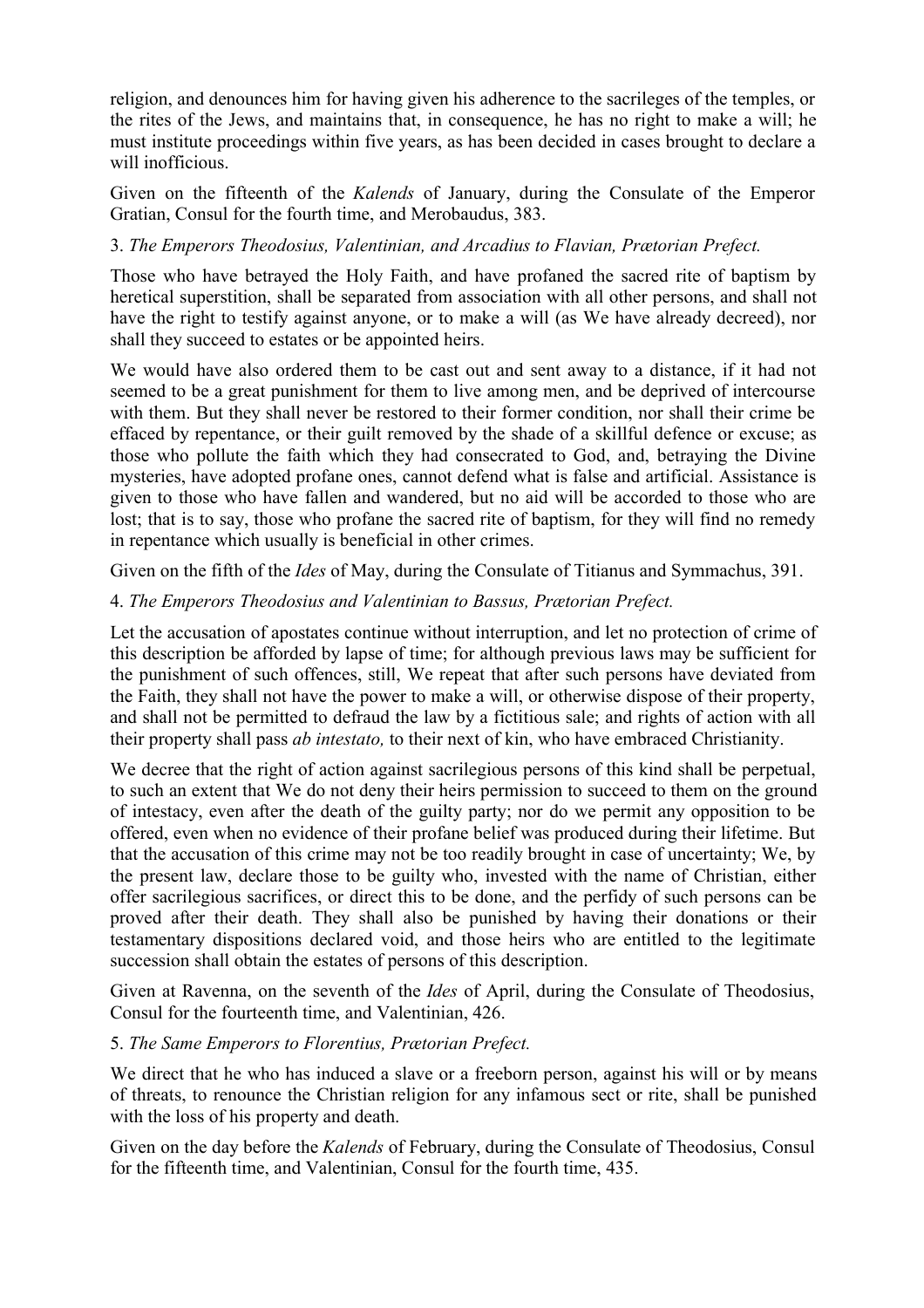### 6. *The Emperors Valentinian and Martian to Palladius, Prætorian Prefect.*

We order that those who are members of the clergy of Catholic churches, or are monks attached to the orthodox faith, and, having abandoned the worship of the true religion, follow the abominable dogmas and the heresy of Apollinaris or Eutyches, shall be liable to all the penalties which have been prescribed by previous laws against heretics, and that they shall also be banished from the soil of the Roman Empire, as has been provided by preceding laws with reference to Manicheans.

Given on the *Kalends* of August, during the Consulate of Valentinian, Consul for the seventh time, and Arian, 450.

### TITLE VIII.

# NO ONE SHALL BE PERMITTED TO CARVE OR PAINT THE IMAGE OF OUR SAVIOUR JESUS CHRIST UPON EARTH, STONE OR MARBLE.

### 1. *The Emperors Theodosius and Valentinian to Eudoxius, Prætorian Prefect.*

As it is Our diligent care to guard in every way the religion of the Celestial Divinity, We specially command that no one shall be permitted to trace, carve, or paint the image of Christ the Saviour either upon the earth, upon stone, or upon marble placed in the earth, but it shall be erased wherever found; and anyone who attempts to violate Our laws in this respect shall be subject to a heavy penalty.

Given on the twelfth of the *Kalends* of June, during the Consulate of Hierius and Ardaburius, 427.

### TITLE IX.

### CONCERNING JEWS AND THE WORSHIPPERS OF THE HEAVENS.

### 1. *The Emperor Antoninus to Claudius Triphoninus.*

What Cornelia Salvia bequeathed to all the Jews of the City of Antioch cannot be recovered.

Given on the day before the *Kalends* of July, during the Consulate of Antoninus, Consul for the fourth time, and Balbinus, 214.

### 2. *The Emperor Constantine to Evagrius, Prætorian Prefect.*

We desire all Jews and worshippers of the heavens, and their heads and patriarchs, to be notified that, if anyone, after the promulgation of this law, should dare to attack a person who has abandoned his odius sect and betake himself to the worship of God, with stones or with any other manifestation of rage (which We have ascertained has been done), he shall at once be given to the flames, and burned with all his accomplices.

Given on the fifteenth of the *Kalends* of November, during the Consulate of the Emperor Constantine, Consul for the eighth time, and Constantine-Ca3sar, Consul for the sixth time, 316.

3. *The Emperors Valentinian and Valens to Remigius, Master of the Offices.*

It is proper for you to order that soldiers who are lodged in the synagogue of the Jews, as in the house of a private person, shall leave it, for it is not reasonable that they should be quartered in religious places.

Given on the day before the *Nones* of March, during the Consulate of the Emperors Valentinian and Valens, 365.

### 4. *The Emperors Gratian, Valentinian, and Theodosius to Hypatius, Prætorian Prefect.*

Let the order, on account of which persons attached to the Jewish faith were gratified, and by which immunity was granted them from curial charges, be rescinded.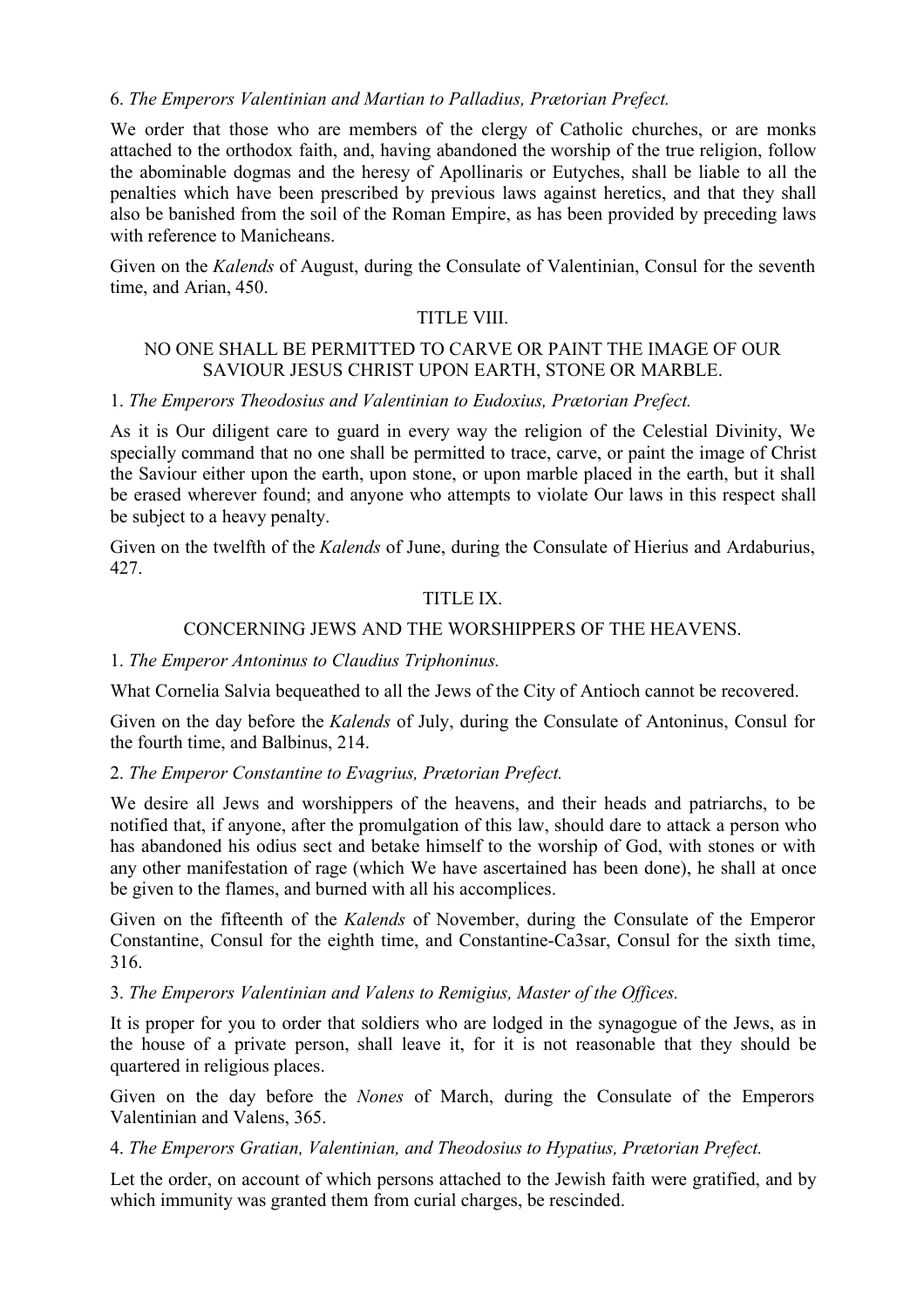Given at Milan, on the eighteenth of the *Kalends* of May, during the Consulate of Merobaudus, Consul for the second time, and Saturninus, 383.

5. *The Emperors Valentinian, Theodosiiis, and Arcadius to Cynegius, Prætorian Prefect.*

No Jew shall marry a Christian woman, nor shall any Christian man marry a Jewess; for if anyone should be guilty of an act of this

kind, he will be liable for having committed the crime of adultery, and permission is hereby granted to all persons to accuse him.

Given at Thessalonica, on the day before the *Ides* of March, during the Consulate of the Emperor Theodosius, Consul for the second time, and Cynegius, 388.

6. *The Emperors Theodosius, Arcadius, and Honorius to Infantius, Count of the East.*

No Jew shall retain the customs of his race relating to marriage; nor shall he marry in accordance with his religion; nor shall he contract several marriages at the same time.

Given on the third of the *Kalends* of January, during the Consulate of the Emperor Theodosius, Consul for the third time, and Habundantius, 393.

### 7. *The Emperors Arcadius and Honorius to Eutychianus.*

Jews who live under the common Roman law shall appear in court according to the usual custom, not only in those cases which relate to their own superstition, but also in such as have reference to the bar, the laws, and the rights of the people, and they shall bring and defend all actions in accordance with the Roman laws. If, however, any of them should, by common consent, prefer to have a case heard by Jews as arbiters, provided the action is a civil one, they are not forbidden by the public law to avail themselves of their award. The judges shall cause their decisions to be executed, just as if they had been rendered by arbiters having jurisdiction.

Given on the sixth of the *Nones* of February, during the Consulate of the Emperor Honorius, Consul for the fourth time, and Eutychianus, 298.

# 8. *The Same Emperors to the Jews.*

No person who does not acknowledge the religion of the Jews shall establish a price at which they shall sell their merchandise, for it is but just that this should be left to each one of them; therefore the Governors of provinces shall not permit any of you to fix or regulate the price at which your goods shall be sold. If anyone, except your chiefs, should venture to take upon himself to do this, let them hasten to punish him as one desirous of appropriating the property of others.

Given at Constantinople, on the third of the *Kalends* of March, during the Consulate of the Emperors Arcadius, Consul for the fourth time, and Honorius, Consul for the third time, 396.

9. *The Same Emperors and the Emperor Theodosius, to Eutychianus, Prætorian Prefect.*

Any Jews who are proved to be subject to a *curia* can be delivered up to the latter.

Given on the third of the *Kalends* of January, during the Consulate of the Emperor Theodosius and Rumoridius, 403.

# 10. *The Emperors Honorius and Theodosius to Anthemius, Prætorian Prefect.*

The Governors of provinces shall prohibit Jews from burning or exhibiting the representation of the Holy Cross, with the sacrilegious intention of bringing it into contempt, on the festival day when they celebrate the punishment of Haman; nor shall they place the emblem of our faith upon their own houses, but they can retain their rites without manifesting any scorn for the Christian religion; and unless they abstain from what was unlawful, they shall undoubtedly lose the privileges which they have hitherto enjoyed.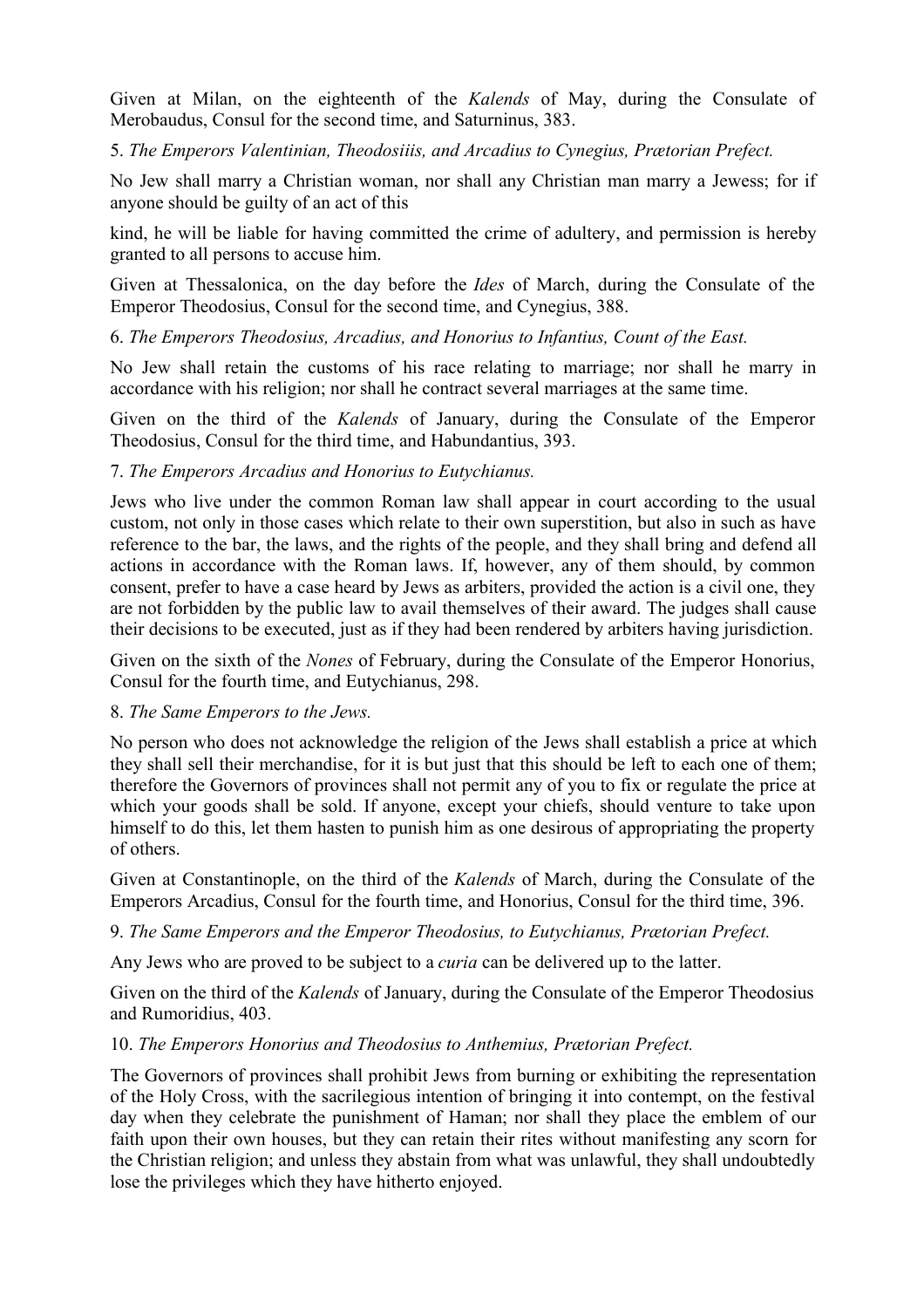Given at Constantinople, on the fourth of the *Kalends* of June, during the Consulate of Bassus and Philip, 408.

### 11. *The Same to Jovius, Prætorian Prefect.*

The unfamiliar name of "adorer of the heavens" denotes a new kind of superstition, and such persons are hereby warned that they will be liable to the laws under which We direct heretics to be punished, unless they are converted to the worship of God and the Christian faith, and that their buildings (in which they hold their assemblies for instruction in I do not know what new dogmas), shall be claimed by the churches, for it is certain that whatever differs from the Christian religion is opposed to the Christian law.

Given at Ravenna, on the *Kalends* of April, during the Consulate of the Emperors Honorius, Consul for the eighth time, and Theodosius, Consul for the third time, 409.

### 12. *The Same Emperors to Jovius, Prætorian Prefect.*

We order that, upon the Sabbath day, and at other times when the Jews observe the ceremonies of their worship, no one shall either do anything to them, or, under any circumstances, compel them to appear in court; and they themselves shall not be given permission to sue orthodox Christians upon those days, so that Christians may not suffer any inconvenience from being summoned by the officials upon the days aforesaid; for it is evident that the remaining days will be sufficient for the purposes of the Treasury, and the suits of private individuals.

Given at Ravenna, on the eighth of the *Kalends* of August, during the Consulate of the Emperors Honorius, Consul for the eighth time, and Theodosius, Consul for the third time, 409.

### 13. *The Same Emperors to Philip, Prætorian Prefect for Illyria.*

No Jew who is innocent shall be oppressed, nor shall any person of any creed cause him to be exposed to insult; nor shall their synagogues or habitations be burned; nor shall they be maliciously injured without reason; for when any one of them is implicated in crime, the authority of the judges and the protection afforded by the public law has been established to preclude anyone from taking vengeance for himself. But, as We desire that provision be made for the personal safety of the Jews, so We think that notice ought to be given to prevent them from becoming arrogant, and, elated by their security, rashly commit some act against the Christian religion, by way of revenge.

Given at Constantinople, on the eighth of the *Ides* of August, during the Consulate of the Emperors Honorius, Consul for the ninth time, and Theodosius, Consul for the fifth time, 412.

### 14. *The Same Emperors to Aurelian, Prætorian Prefect.*

When any dispute arises between Christians and Jews, it shall not be decided by the chiefs of the Jews, but by the ordinary judges.

Given on the thirteenth of the *Kalends* of November, during the Consulate of the Emperors Honorius, Consul for the twelfth time, and Theodosius, Consul for the eighth time, 418.

### 15. *The Same Emperors to Asclepiodotus, Prætorian Prefect.*

Jews who are proved to have circumcised any man belonging to our religion, or to have directed this to be done, shall be condemned to the confiscation of their property, and to perpetual exile.

Given on the day before the *Kalends* of February, during the Consulate of the Emperor Theodosius, Consul for the seventeenth time, and Festus, 439.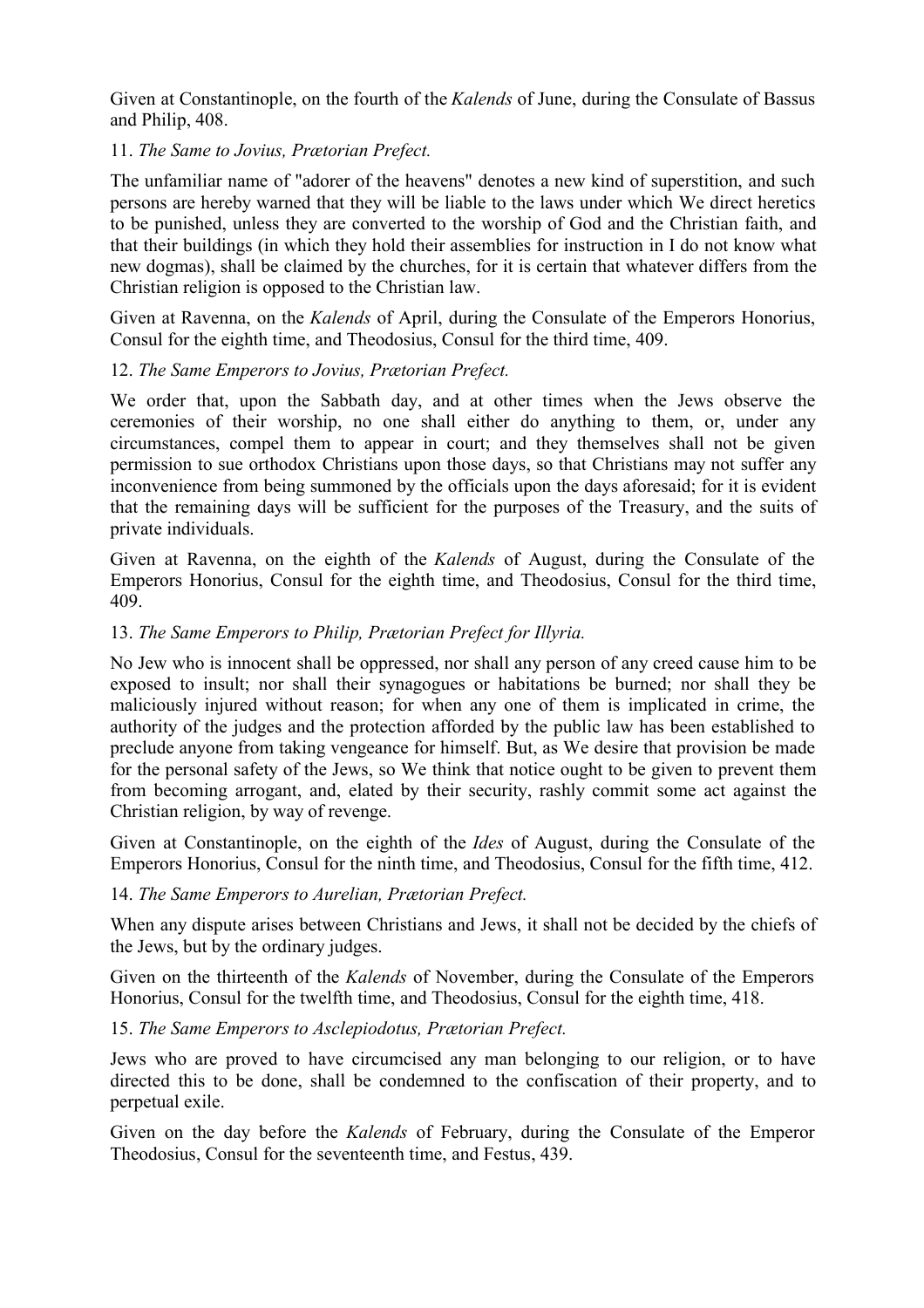# 16. *The Emperors Theodosius and Valentinian to John, Count of the Imperial Largesses.*

The chiefs of the Jews, who govern the Sanhedrim in both Palestines, or those who reside in other provinces, shall, at their own risk, be compelled by the officers of the palace to collect the annual tax due from all the synagogues, in the same manner as the patriarchs formerly collected tribute, under the name of "coronary gold," and what was accustomed to be paid to the western patriarchs shall be deposited in the Treasury of Our Largesses.

Given at Constantinople, on the third of the *Kalends* of June, during the Consulate of Florentius and Dionysius, 429.

### 17. *The Same Emperors to Florentius, Prætorian Prefect.*

We order by this law, which shall be valid for all time, that none of the Jews (to whom all administrations and dignities are forbidden), shall perform the duties of municipal defender, nor do We permit them to assume the honor of father of the city, lest, strengthened by the authority of the office which they have obtained, they may have the power of judging, or of promulgating decrees against Christians, as well as frequently against the bishops of our holy religion themselves, and, by so doing, insult our faith.

(1) We also, for the same reason, direct that no Jewish synagogue shall be constructed of new materials, but permission is given to repair such old ones as are threatened with ruin.

(2) Hence, any Jew who may have received an office cannot enjoy the dignity which he has acquired; or if he has surreptitiously obtained a public employment which is forbidden, he shall, by all means, be deprived of it; or if he should build a synagogue, he is hereby notified that he has labored for the benefit of the Catholic Church; and those who have, by craft, obtained honors and dignities, shall be considered to remain in the same condition in which they previously were, even though they may have been unlawfully promoted to an honorable rank.

He who has begun the construction of a new synagogue, not with the intention of repairing an old one, shall be condemned to pay fifty pounds of gold, and be deprived of the work which he is already presumed to do; and, moreover, it is hereby decreed that his property shall be confiscated, and that he shall be condemned to the penalty of death, as one who, by his false doctrine, has attacked the faith of others.

Given the day before the *Kalends* of February, during the Consulate of the Emperor Theodosius, Consul for the seventeenth time, and Festus.

### TITLE X.

### NO JEW OR PAGAN SHALL HOLD, POSSESS, OR CIRCUMCISE A CHRISTIAN SLAVE.

### 1. *The Emperors Honorius and Theodosius to Monoxius, Prætorian Prefect.*

A Jew shall not purchase a Christian, or acquire him as a gift, or under any other title. If any Jew should have a Christian slave, or a member of any other sect or nation should think that he had a right to the possession of one, for any reason whatsoever, and should circumcise him, he shall not only be condemned to the loss of the slave, but shall also be punished with death, and the slave shall be given his freedom as a reward.

Given at Constantinople, on the fourth of the *Ides* of April, during the Consulate of the Emperors Honorius, Consul for the eleventh time, and Constantius, Consul for the second time, 417.

# TITLE XI.

# CONCERNING THE PAGANS, THEIR SACRIFICES, AND THEIR TEMPLES.

1. *The Emperor Constantius to Taurus, Prætorian Prefect.*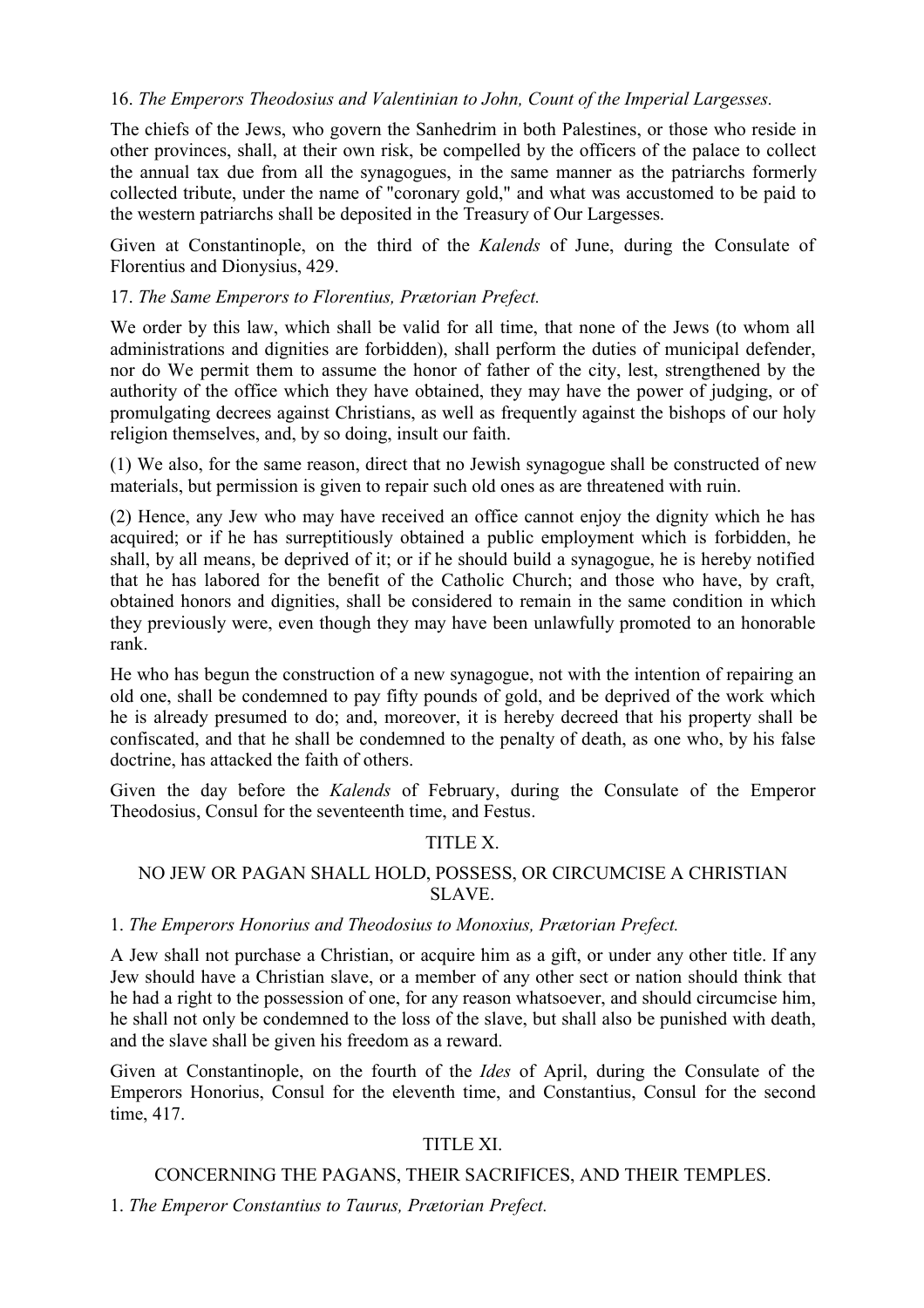We have determined that the temples shall be immediately closed in all cities, and access to them forbidden to all, so that permission for further offending may be refused to those who are lost. We also wish everyone to abstain from sacrifices, and if any person should do anything of this kind, he shall be laid low with the avenging sword; and We decree that his property, after having been taken from him, shall be confiscated to the Treasury, and that the Governors of provinces shall also be punished, if they have neglected to suppress these crimes.

# 2. *The Emperor Theodosius to Cynegius, Prætorian Prefect.*

Let no mortal have the audacity to make sacrifices, and by the inspection of the liver of the victim, and by presages, obtain the hope of vain promise, or (which is even worse), endeavor to ascertain the future by means of a detestable consultation; for he will be liable to even a more severe punishment who, in opposition to what has been forbidden, attempts to ascertain the truth of present or of future events.

Given on the seventh of the *Kalends* of June, during the Consulate of Arcadius and Bauto, 385.

# 3. *The Emperors Arcadius and Honorius to Macrobius, Prætorian Prefect and Proclianus Deputy.*

While We prohibit sacrifices in the temples, still We desire that the ornaments of all public works shall be preserved. Hence, in order that those who attempt to destroy them may not be supported by any authority, if any rescript or law should be produced by them, the document shall be taken from their hands and brought to Us.

Given at Ravenna, on the thirteenth of the *Kalends* of February, during the Consulate of Theodosius, 399.

# 4. *The Same Emperors to Apollodorus, Proconsul of Africa.*

As we have already abolished profane rites by a salutary law, We do not permit the common joy of all to be destroyed by abolishing the festive assemblies of the citizens; wherefore, We decree that the pleasures and convivial festivals of the people shall be conducted in accordance with the ancient customs, when the public wishes demand it, but that no sacrifices shall be offered, and no damnable superstition be observed.

Given on the thirteenth of the *Kalends* of September, during the Consulate of Paravius and Theodosius, 399.

# 5. *The Emperors Honorius and Theodosius to the People of Carthage.*

We order that all those places which the error of the ancients destined for sacred ceremonies shall be united with Our demesnes, and that such of them as, under any title whatsoever, the generosity of preceding Emperors or our Own Majesty has bestowed upon any private individuals, shall forever form part of their estates; but that any property which, by various Constitutions, We have decreed shall belong to our venerated Church, the Christian religion shall very properly claim for itself.

Given at Ravenna, on the third of the *Kalends* of September, during the Consulate of the Emperors Honorius, Consul for the tenth time, and Theodosius, Consul for the. sixth time, 415.

# 6. *The Same to Asclepiodotus, Prætorian Prefect.*

We especially direct those who are really Christians, or are said to be such, not to presume to employ any violence against Jews or

Pagans who live quietly, and do not attempt to cause trouble, or perform any illegal acts; for if, abusing the authority of religion, they should display any violence against them, or plunder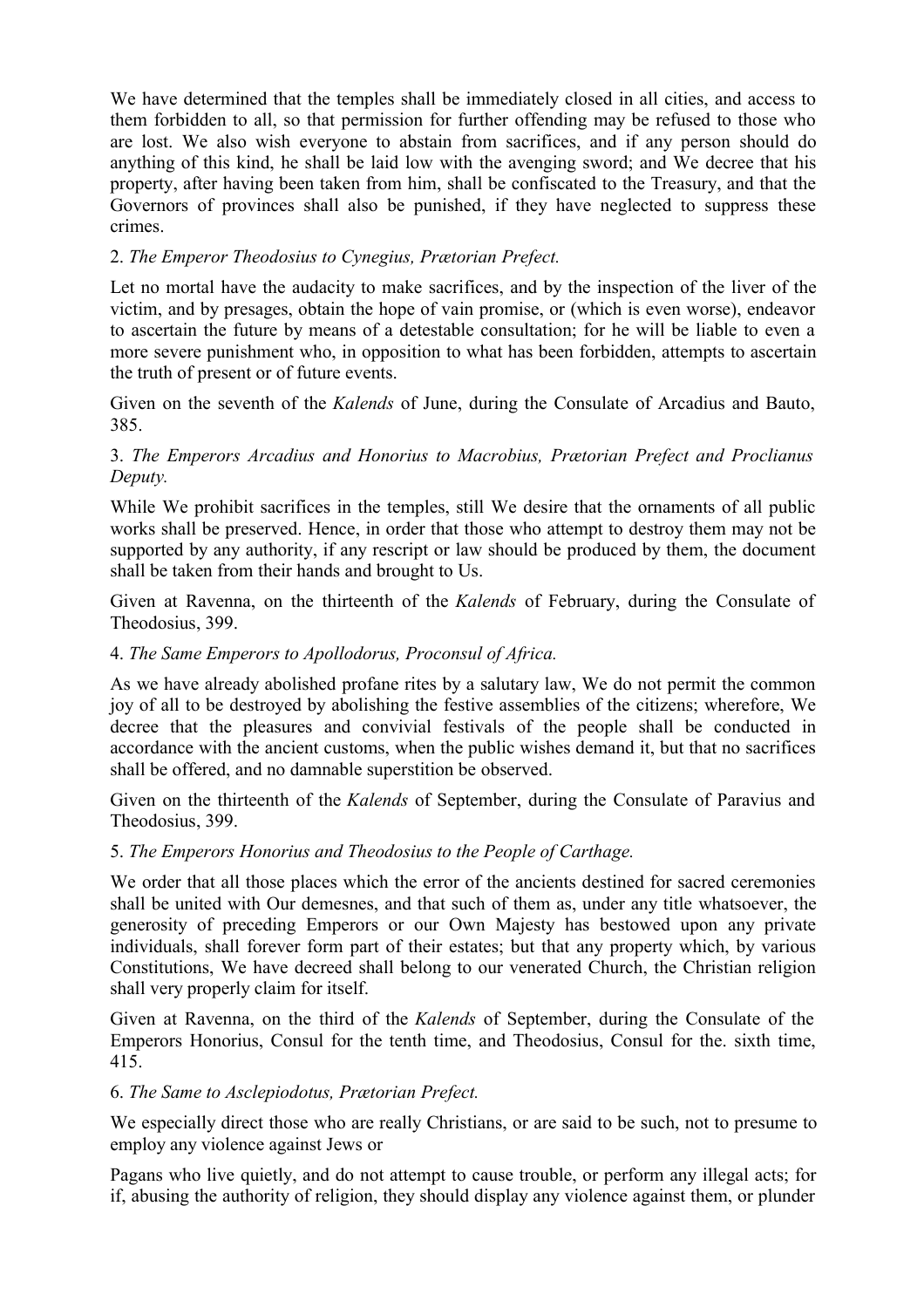them of their property, when convicted they shall be compelled to restore not only what they took, but also double the value of the same; and the Governors of provinces and other officials and principal authorities are hereby notified that (if they do not punish offences of this kind, but permit them to be committed by the populace), they themselves will be subjected to punishment.

Given at Constantinople, on the sixth of the *Ides* of June, during the Consulate of Asclepiodotus and Marinianus, 423.

### 7. *The Emperors Valentinian and Martian to Palladius, Prætorian Prefect.*

No one, for the purpose of reverence or worship, shall reopen the temples of the Pagans, which have already been closed, in order that the honor which was formerly shown to their idols and their infamous and execrable rites may be removed from our age; for it is held to be sacrilege instead of religion to adorn the impious portals of shrines with garlands; to kindle profane fires on the altars; to burn incense upon the same; to slaughter victims there, and to pour out libations of wine from bowls. Anyone who attempts to perform sacrifices contrary to this Our decree, and against the prohibition of the most sacred ancient constitutions, can be lawfully accused of the crime before any judge, and, if convicted, shall suffer the confiscation of all his property, and the extreme penalty, and the accomplices of the crime as well as the ministers of the sacrifices shall undergo the same penalty to which he was sentenced; so that, terrified by the severity of this Our law, they may desist from celebrating forbidden sacrifices through the fear of punishment. If, however, the most illustrious Governor of the province as well as the judge himself, when the accusation has been lawfully made and the crime established, should, after proper examination, neglect to punish an offence of such gravity, they shall each immediately be compelled to pay fifty pounds of gold into Our Treasury.

Given on the day before the *Ides* of November, during the Consulate of the Emperor Martian and Adelphius, 451.

### 8. *The Emperors Leo and Anthemius to Dioscorus, Prætorian Prefect.*

Let no one dare to examine those things which have been frequently forbidden to men attached to the pagan superstition, and let him who ventures to. perpetrate anything of this kind know that he is committing a public crime. Moreover, We wish such offences to be suppressed, so that, even if an offence of this description is committed on the land or in the house of another, and the owner of the same is aware of it, the said land or house shall be confiscated to Our Treasury. The owners of the property, from the mere fact that they knowingly have consented for it to be contaminated by such a crime, shall, if they have been invested with any civil office or military command, be punished with the loss of the same, as well as with the confiscation of their property; and if they are private persons, they shall, after having suffered corporeal punishment, be sentenced to labor in the mines, or sent into perpetual exile.

### TITLE XII.

# CONCERNING THOSE WHO TAKE REFUGE IN CHURCHES; OR WHO CRY OUT WHILE THERE; AND LET NO ONE REMOVE THEM THEREFROM.

### 1. *The Emperors Arcadius and Honorius to Archelaus, Augustal Prefect.*

Jews who are accused of any offence, or who are oppressed with debt, and pretend that they desire to unite with the Christian religion, and flee to churches in order to avoid the consequences of their crimes, or the payment of their debts, shall be prevented from doing so, and shall not be received there before they have paid all their debts, or have been discharged after their innocence has been established.

Given at Constantinople, on the fifteenth of the *Kalends* of July, during the Consulate of Cæsarius and Atticus, 397.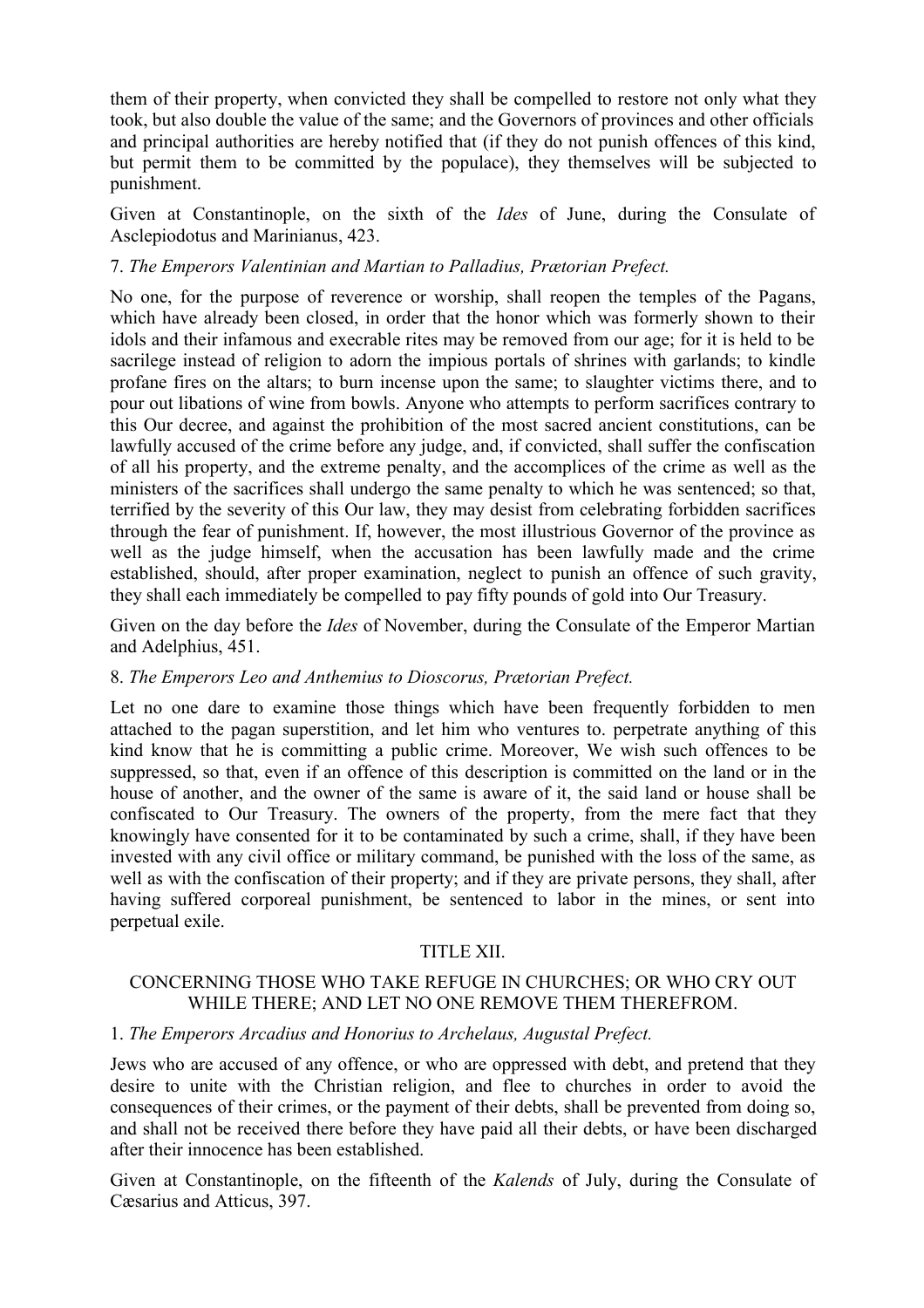# 2. *The Emperors Honorius and Theodosius to Jovius, Prætorian Prefect.*

For true and pious reasons, We direct that no one shall be permitted to remove from the holy churches persons who take refuge there, with the understanding that if anyone attempts to violate this law, he shall be considered guilty of the crime of treason.

Given on the tenth of the *Kalends* of April, during the Consulate of Constantine and Constans, 414.

# 3. *The Emperors Theodosius and Valentinian to Imperius, Prætorian Prefect.*

If a slave belonging to anyone, while armed, and without anyone observing it, suddenly takes refuge in a church, or at an altar, he shall immediately be removed therefrom, and his master or the person from whom he has escaped shall at once be notified; and the latter shall not be denied the opportunity of removing him without delay, but if, trusting in his weapons, the slave has conceived the insane idea of resistance to his master, the latter shall be granted the power to remove and take him away by the employment of any force with which this can be done. And if, in the course of the struggle, the slave should happen to be killed, no responsibility for damages will attach to the master, nor will there be any ground for accusing him of crime, where he who has passed from the servile condition to that of an enemy and a homicide loses his life.

Given on the Fifth of the *Kalends* of April, during the Consulate of Valerius and Ætius, 432.

# 4. *The Emperor Martian to the People.*

We notify all of you to abstain from every kind of sedition in the Holy Churches, and in all other venerated places, in which it is proper for you to offer your prayers in decent tranquillity, and let no one make use of loud cries, cause any tumult, commit any attack, or collect or hold any numerous assemblies in any part of a city or village, or in any other place whatsoever. For, if anyone thinks that the laws have been violated to his prejudice, he can go into court and demand the protection of the law; and all persons are hereby notified that if anyone disobeys, or contravenes the provisions of this Edict, or attempts to excite sedition, he shall be subjected to the extreme penalty.

Given on the third of the *Ides* of July, during the Consulate of the Emperor Martian, and Adelphius, 451.

# 5. *The Emperor Leo to Erythrius, Prætorian Prefect.*

We decree that the present law shall prevail everywhere (with the exception of this Royal City in which We Ourselves reside, and where, if consulted, We promulgate Constitutions with reference to different causes and persons whenever necessity requires), and that no one, of any condition whatsoever, shall either expel, drive out, or remove anyone who has fled from refuge to the holy churches of the orthodox faith; and that what is due from them to those who have taken refuge there shall be required of the reverend bishop or stewards; and persons who either attempt to plan or execute anything of this kind, or venture merely by thought or action to attempt it, shall undergo the capital and extreme penalty.

We do not permit anyone to be expelled or ejected, at any time, from these places or their boundaries, which the provisions of former laws have established; or that anyone shall be detained, or placed under restraint in any of the said holy churches, in such a way as to be prevented from obtaining either food, clothing, or rest.

(1) If, however, any refugees should appear publicly in a church, and offer to answer those who complain of them, in the said sacred places, they shall be permitted by the judges, who have jurisdiction, to answer there in such a way as each of them thinks suitable, the reverence due to the said sacred places always being maintained.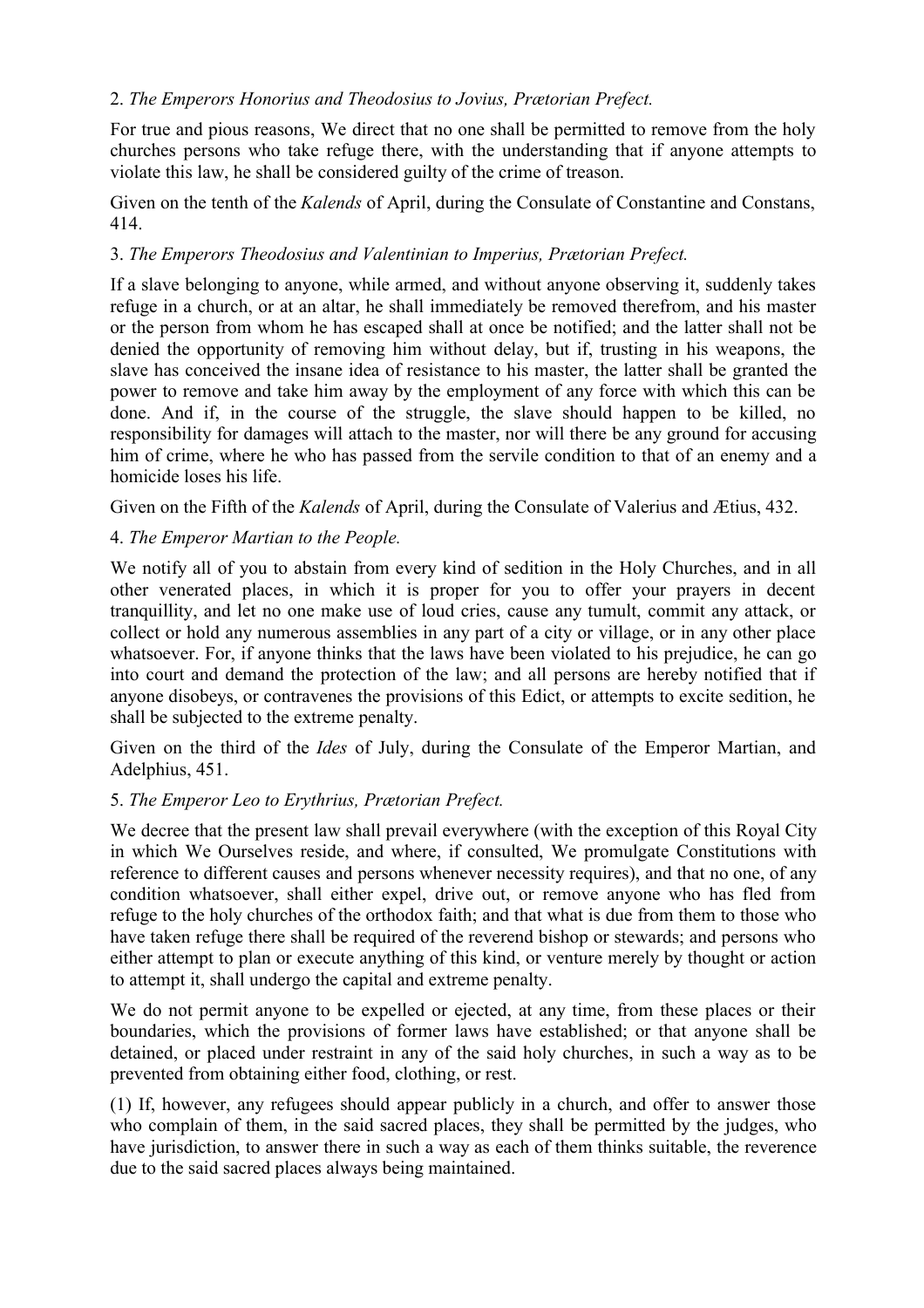(2) Let the steward, the defender of the church, or him to whom the episcopal authority has given charge of these matters, where anyone has concealed himself in property belonging to the church, decently, and without causing any annoyance, notify the person who has concealed himself on the said premises of the church, to present himself (if he should be found there).

(3) When anyone has been notified in a civil action based upon a public or private contract, he will have a right to answer, either by himself, or (if he prefers) by an attorney, regularly appointed before the judge who has jurisdiction of the case.

(4) If, however, he should refuse to do this, or delays, the usual procedure of the courts, or the law, should be observed. Therefore, if he has any immovable property, having been summoned in accordance with the solemn Edicts, the delivery or sale of his personal property or land shall be made, in compliance with the decision of the judge, to the extent of the indebtedness. If he has movable property, and has concealed the same beyond the boundaries of the church, it shall be sought for by virtue of the decision of the judge, and through the exertions of the bailiff, wherever said property may be hidden, and, after having been discovered, it must be applied to the payment of the debt in accordance with equity, in favor of the Treasury, if the indebtedness is due to the State, or in favor of private individuals, if they are entitled to it.

When the property is found on the premises of the church, or if it is proved to have been concealed or deposited with any member of the clergy, it must be sought out by the zeal and wisdom of the Most Reverend Steward, or by the diligence of the defender of the church; and in whatever way it may come into possession of the holy church measures must be taken for its disposition in an equitable manner, either by payment for the benefit of the Treasury, or the State, or creditors, or any just claimants whomsoever, in proportion to the amount of the indebtedness.

Where, however, the property is alleged to have been deposited, or loaned for use, We desire that caution should be exercised in making the inquiry, so that if it is alleged, solely upon suspicion, to have been concealed by anyone, the suspected person may be ordered by the authority of the reverend bishop to satisfy his conscience by making oath.

We also decree that whatever We have ordered with reference to the principal shall also be observed in the case of sureties, or mandataries, or of property belonging to them, or to their slaves, their partners, or joint-owners, and especially in the cases of all persons who are liable in the action; but if the refugees have taken the said persons with them on the premises belonging to the church, they must pay their debts with their property, whether they are due to the State or to private individuals, and the inquiry shall proceed by means of the church officials, wherever the property has been deposited. This rule also applies to freeborn and free persons. (5) But if a slave, a tenant, a serf, a member of a household, a freedman, or any other person of this kind who is subject to the authority of another, after having either broken or purloined property, or stolen himself, should take refuge in any holy place, he shall immediately be returned to his former residence and condition, as soon as the facts have been ascertained by the stewards or defenders of the church, whose duty it is to do this after he has been punished in the presence of the parties interested, in accordance with the rules of ecclesiastical discipline, or the nature of his offence; or after they have interposed their humane intercession in his behalf, or he has become secure through pardon, and taking an oath, as well as through having returned the stolen articles which he had in his possession; for it is not proper for him to remain any longer in the church, lest, on account of his absence, his legal rights may be denied him by his master, and he be supported to the inconvenience of the church, at the expense of persons who are needy and poor.

(6) The steward, or the defender of the church, must at once make diligent and careful inquiry with reference to the persons and circumstances of the individuals who take refuge in the churches, and notify the judges or magistrates having jurisdiction over their cases and persons,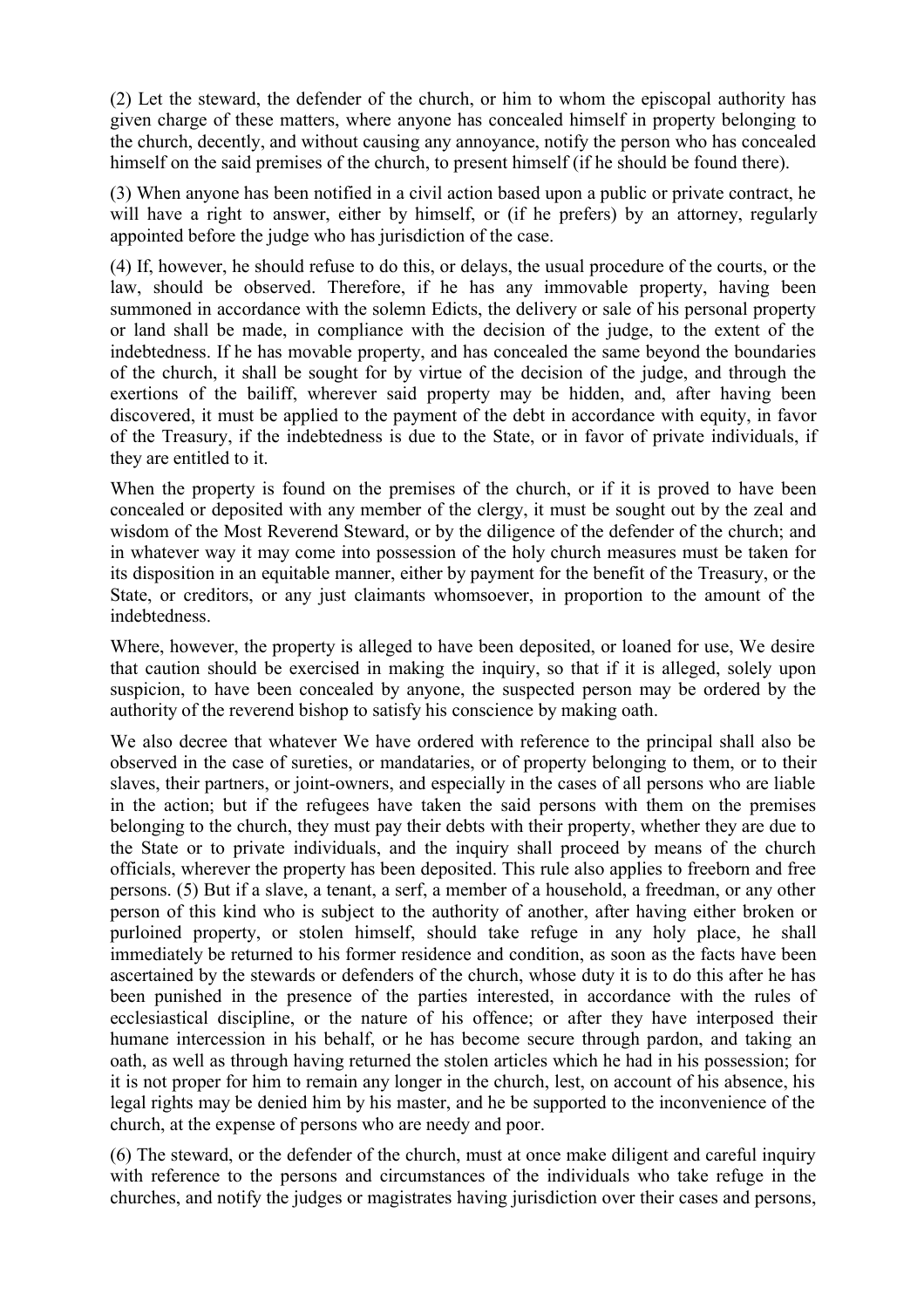in order that they may execute the requirements of justice.

### TITLE XIII.

### CONCERNING THOSE WHO ARE MANUMITTED IN CHURCHES.

### 1. *The Emperor Constantine to the Bishop Protogenes.*

It has already been decided that masters can confer freedom upon their slaves in the Catholic Church, provided they do so in the presence of the people and Christian bishops; and, in order to preserve the remembrance of the act, an instrument must be drawn up, which the masters shall sign as witnesses; hence freedom is not unreasonably granted and ownership relinquished by such an agreement as any one of you may choose to accept, provided the evidence of your consent is apparent.

Given on the sixth of the *Ides* of June, during the Consulate of Sabinus and Rufinus, 316.

### 2. *The Same to Osius*.

Persons who, with religious motives, have granted deserved freedom to their slaves in the bosom of the Church, are considered to have bestowed it in the same manner in which the Roman State formerly was accustomed to do with proper solemnity; but it was established that the rule was only relaxed in the case of those who liberated their slaves in the presence of bishops. We, however, make the additional concession to the clergy that, when they confer freedom upon their slaves, they may be said to have granted the full enjoyment of said freedom, not only in the sight of the Church and in the presence of religious persons, but also when they grant freedom under their last wills, or direct this to be done by any words whatsoever, so that absolute liberty will be conferred upon the slave from the day of the publication of the will, without the evidence of any judge or witness being required.

Given on the *Kalends* of May, under the Consulate of Crispus, Consul for the second time, and Constantine, Consul for the second time, 425.

### TITLE XIV.

### CONCERNING THE LAWS AND CONSTITUTIONS OF THE EMPERORS, AND EDICTS.

1. *The Emperor Constantine to Bassiis, Prefect of the City.* It is part of Our duty, and is lawful for Us alone to interpret questions involving equity and law.

Given on the third of the *Nones* of December, during the Consulate of Sabinus and Rufinus, 316.

### 2. *The Emperors Theodosius and Valentinian-Cæsar, to the Senate.*

The questions which We have decided in accordance with the reports and suggestions of judges, or after consultation with a council of the most distinguished nobles of Our Palace, and whatever concessions We have made to any corporate bodies, or to the envoys of a province, a city, or a *curia,* are not general laws, but only apply to those matters and persons on whose account they have been promulgated, and shall not be revoked by anyone; and he who desires to interpret them with excessive subtlety, or to annul them by means of a rescript which he himself may have obtained, shall be branded with infamy, and shall obtain no advantage through his deceitful conduct; and any judge who permits him to appear in court, or hears his case, or suffers him to make any allegations, or refers him to Us under the pretense of ambiguity, shall be punished with a fine of thirty pounds of gold.

Given on the eighth of the *Ides* of November, during the Consulate of the Emperor Theodosius, Consul for the eleventh time, and Valentinian-Cæsar, 425.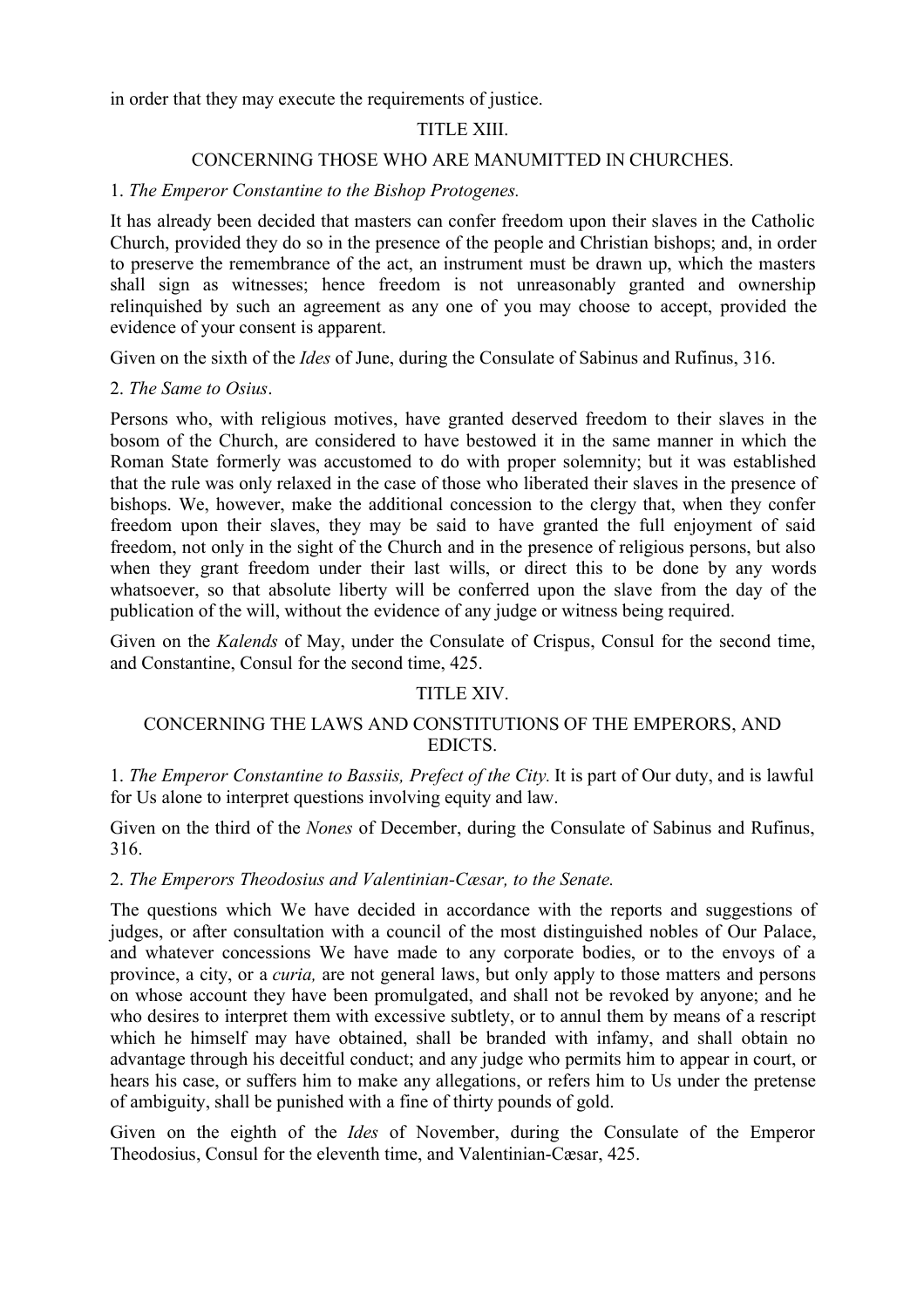### 3. *The Same to the Senate.*

Laws shall hereafter be observed by all persons as general ones, whether they have been communicated by Us in writing to your Venerated Assembly, or have been published in the form of Edicts; or have been requested either by petitions or reports which We have voluntarily issued; or where some suit has required the promulgation of the law. For it is sufficient for them to be known by the term edict, or be divulged to all peoples by the statements of the judges; or that they expressly contain whatever the Emperors decided had been determined in certain cases, and was also applicable to others of the same description. If, however, the law is styled a general one, or is ordered to apply to all persons, it shall obtain the force of an edict; and interlocutory decrees, which We, acting as judges, have rendered, or may render hereafter in any matter, shall not prejudice the Common Law. Anything which has been granted specially to certain cities, provinces, or corporate bodies, shall not be of general application.

Given at Ravenna, on the eighth of the *Ides* of November during the Consulate of the Emperors Theodosius, Consul for the twelfth time, and Valentinian, Consul for the second time, 426.

### 4. *The Same Emperors to Volusianus, Prætorian Prefect.*

It is a statement worthy of the majesty of a reigning prince for him to profess to be subject to the laws; for Our authority is dependent upon that of the law. And, indeed, it is the greatest attribute of imperial power for the sovereign to be subject to the laws and We forbid to others what We do not suffer Ourselves to do by the terms of the present Edict.

Given at Ravenna, on the third of the *Ides* of June, during the Consulate of Florentinus and Dionysius, 429.

### 5. *The Same to Florentinus, Prætorian Prefect.*

There is no doubt that he violates the law who, while obeying its letter attempts to destroy its spirit, for he will not escape the legal penalties prescribed, if, contrary to the intention of the law, he frequently and fraudulently takes advantage of its words; for We desire that no agreement, act, or convention shall take place between any contracting parties when the law forbids this to be done.

We order that this shall apply to all legal interpretations in general, whether they are old or new, so that it will be sufficient for a legislator merely to have prohibited what he did not wish to be done; and that it is permitted to ascertain other matters from the intention of the law, just as if they had been expressed, that is to say, that where anything is forbidden by law and is done, it shall not only be void, but be considered as if it had not been done at all; although the legislator may have only made the prohibition in general terms, and did not expressly state that what had been done should be considered void. If, however, any act should be performed on this account, or on account of what had been done after the law had forbidden it, We direct that it shall be void and of no effect. Hence, in accordance with the above-mentioned rule, by which We have decided that where any act done contrary to law shall not be observed, it is certain that a stipulation of this kind will not hold, nor a mandate be of any force, nor an oath be admitted.

Given at Constantinople, on the seventh of the *Ides* of April, during the Consulate of the Emperor Theodosius, Consul for the seventeenth time, and Festus, 439.

6. *The Same to Florentinus, Prætorian Prefect..* We do not wish that anything which has been decided in favor of anyone shall, under any circumstances, redound to his injury.

Given on the *Kalends* of August, during the Consulate of the Emperor Theodosius, Consul for the seventeenth time, and Festus, Consul for the fourteenth time, 439.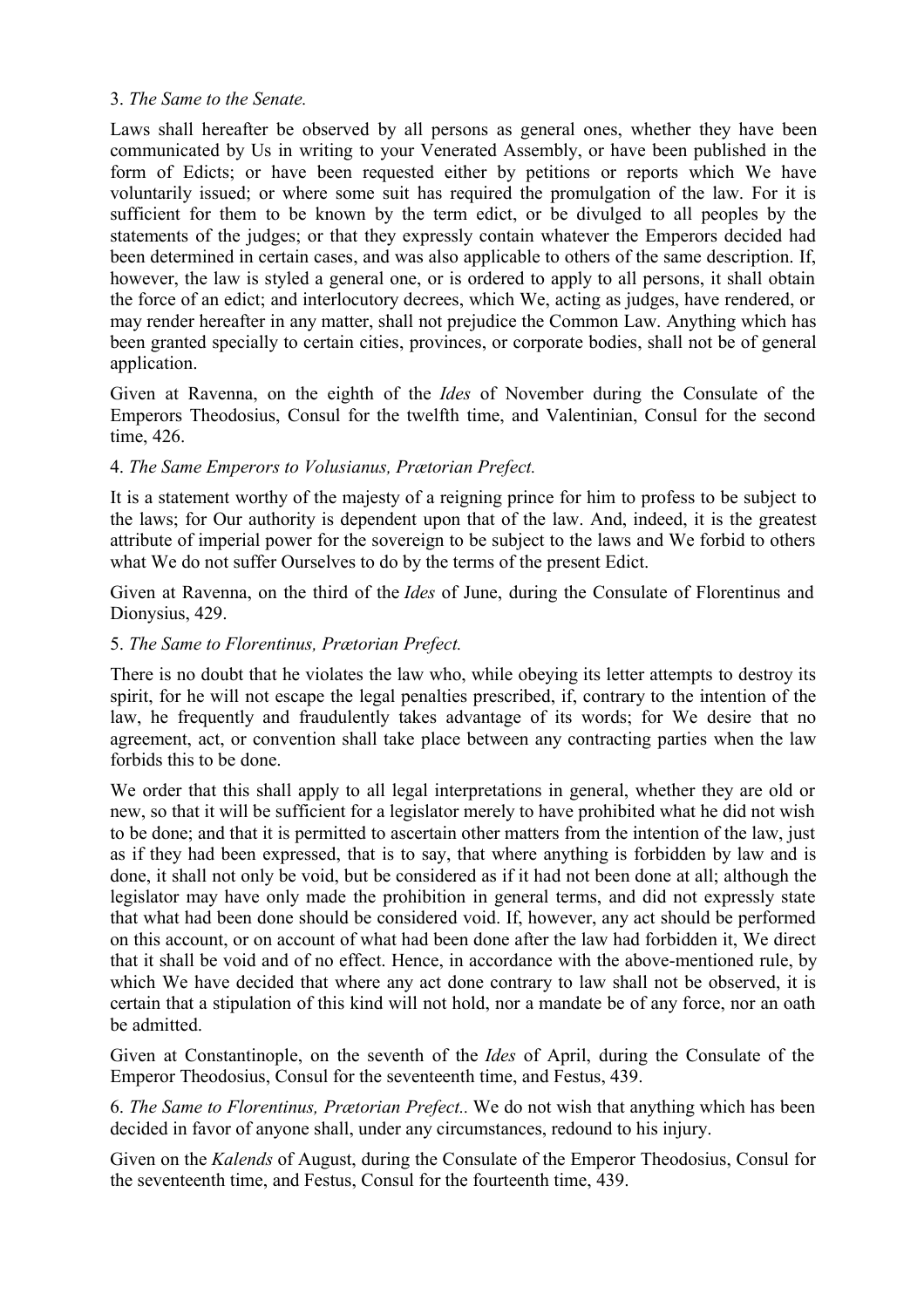# 7. *The Same to Cyrus, Prætorian Prefect and Appointed Consul.*

It is certain that the laws and constitutions regulate future matters, and have no reference to such as are past, unless express provision is made for past time, and for matters which are pending.

Given at Constantinople, on the *Nones* of April, during the Consulate of the Emperor Valentinian, Consul for the fifth time, and Anatolius, 440.

### 8. *The Same to the Senate.*

We think that it is proper, O Conscript Fathers, that where some exigency arises with reference to another matter, in either a public or a private case, which demands a general law, and one not included among those which are ancient, this should first be discussed by all the great nobles of Our Palace, as well as your Most Illustrious Assembly, and if it is approved by all of them, as well as by you, it should be then revised, and again examined by all met together, and if they agree to it, it should be read in the Consistory of Our Majesty and be confirmed by the consent of all as well as by Our authority. Therefore, 0 Conscript Fathers, know that no law shall hereafter be promulgated by Us, unless the above-mentioned formalities have been complied with, for We are well aware that whatever has been decided by your council will contribute to the happiness of Our Empire and to Our own glory.

Given on the sixteenth of the *Kalends* of November, during the Consulate of Aêtius, Consul for the third time, and Symmachus, 446.

### 9. *The Emperors Valentinian and Martian to Palladius, Prætorian Prefect.*

The most sacred laws which control the lives of men should be understood by all persons, so that their provisions being universally known, men may avoid what is forbidden, and observe what is permitted. If, however, anything should be found to be obscure in these laws, it must be explained by the interpretation of the Emperor and their severity and want of conformity with humanity be corrected.

Given on the sixth of the *Ides* of February, during the Consulate of Anthemius.

### 10. *The Emperors Leo and Zeno.*

When any doubt arises with reference to some new law, which has not yet been confirmed by long-continued use, the opinion of the judge is as necessary as the authority of the Emperor.

Given on the tenth of the *Kalends* of May, during the Consulate of Leo Junior, 446.

### 11. *The Emperor Justinian to Demosthenes, Prætorian Prefect.*

When His Imperial Majesty examines a case for the purpose of deciding it, and renders an opinion in the presence of the parties in interest, let all the judges in Our Empire know that this law will apply, not only to the case with reference to which it was promulgated, but also to all that are similar. For what is greater or more sacred than the Imperial Majesty? Or who is swollen with so much pride that he can despise the royal decisions, when the founders of the ancient law have decided that the constitutions which have emanated from the Imperial Throne have plainly and clearly the force of law?

(1) Therefore, as We have found that a doubt existed in the ancient laws as to whether a decision of the Emperor should be considered a law, We have come to the conclusion that this vain subtlety is not only contemptible, but should be suppressed.

For this reason We hold that every interpretation of the laws by the Emperor, whether in answer to requests made to him, or whether given in judgment, or in any other way whatsoever, shall be considered valid, and free from all ambiguity; for if, by the present enactment, the Emperor alone can make laws, it should also be the province of the Imperial Dignity alone to interpret them. For when any doubt arises in litigation on account of the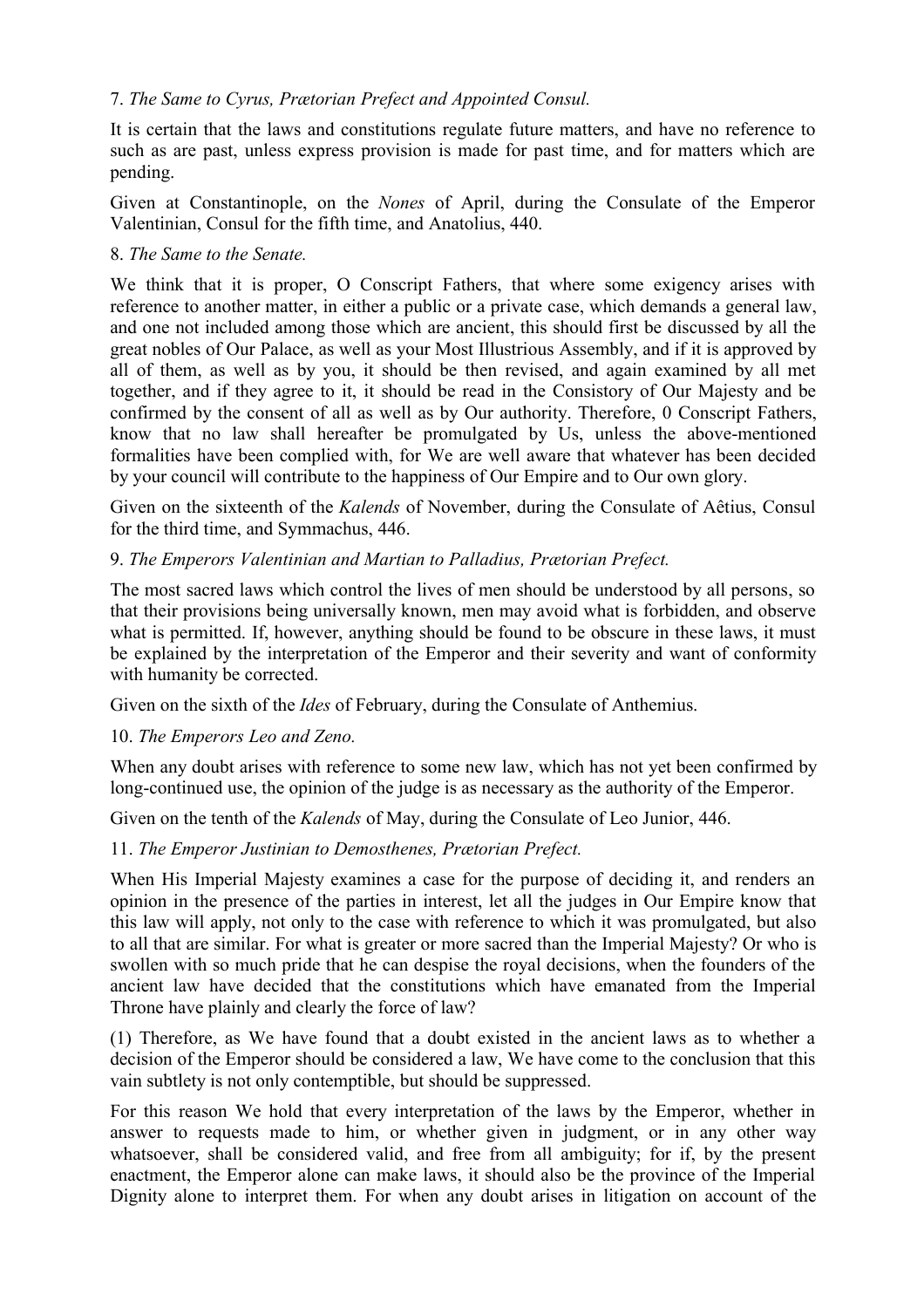conflicting opinions of the legal authorities, and they do not think that they are either qualified or able to decide the question, why should they have recourse to Us? And wherefore should all the ambiguities which may exist with reference to the laws be brought to Our ears, if the right to interpret them does not belong to Us? Or who appears to be capable of solving legal enigmas, and explaining them to all persons, unless he who alone is permitted to be legislator? Therefore, these ridiculous doubts having been cast aside, the Emperor shall justly be regarded as the sole maker and interpreter of the laws; and this provision shall in no way prejudice the founders of ancient jurisprudence, because the Imperial Majesty conferred this privilege upon them.

Given on the sixth of the *Kalends* of November, during the Consulate of Decius, 529.

# TITLE XV.

### CONCERNING THE IMPERIAL MANDATES.

### 1. *The Emperors Gratian, Valentinian, and Theodosius to Fusignius, Prætorian Prefect.*

Where anyone asserts that he comes with Our secret mandates, all persons are hereby notified that no one shall be believed unless he proves his statement by documentary evidence, nor let anyone be intimidated by his rank, whether he holds the office of tribune, notary, or count, but he must be required to produce our Sacred Letters.

Given at Heraclea, on the sixteenth of the *Kalends* of July, during the Consulate of Merobaudus, Consul for the second time, and Saturninus.

#### TITLE XVI.

### CONCERNING DECREES OF THE SENATE.

### 1. *The Emperors Gratian, Valentinian, and Theodosius to the Senate.*

Although a decree of the Senate has, of itself, perpetual force, We, nevertheless, support it by Our laws; adding that if anyone should attempt to obtain a rescript by some special petition, in order to be able to evade what has already been enacted, he shall be fined a third part of his property, and shall be considered infamous, as being guilty of the crime of corrupt solicitation of office.

Given at Heraclea, on the seventh of the *Kalends* of August, during the Consulate of Ricomer and Clearcus, 384.

### TITLE XVII.

### CONCERNING THE EXPLANATIONS OF THE ANCIENT LAW AND THE AUTHORITY OF THE JURISTS WHO ARE MENTIONED IN THE DIGEST.

1. *The Emperor Cæsar-Flavius-Justinianus, pious, fortunate, illustrious, victor and triumpher, always augustus, to Tribonian, the most eminent Quæstor of the Imperial Palace, Greeting.*

Under the protection of God, by whose Celestial Majesty Our Empire has been delivered to Us, We have been fortunate in war, have adorned peace, and maintained the welfare of the State; and We have committed Our soul to the care of Almighty God to such an extent that We do not confide in Our arms, Our soldiers, Our leaders, or Our own genius, but place all Our hopes in the wisdom of the Holy Trinity alone, from which the elements of the entire world have been derived, and their distribution made throughout the globe.

(1) Therefore, as nothing is to be found in all the affairs of men which is so worthy of attention as the authority of the laws, which happily disposes of divine and human matters, and drives away all iniquity, and having ascertained that the body of the laws which has descended to us from the foundation of the City of Rome, and the time of Romulus, is so confused that it is extended to infinity, and is beyond the capacity of human nature; it was Our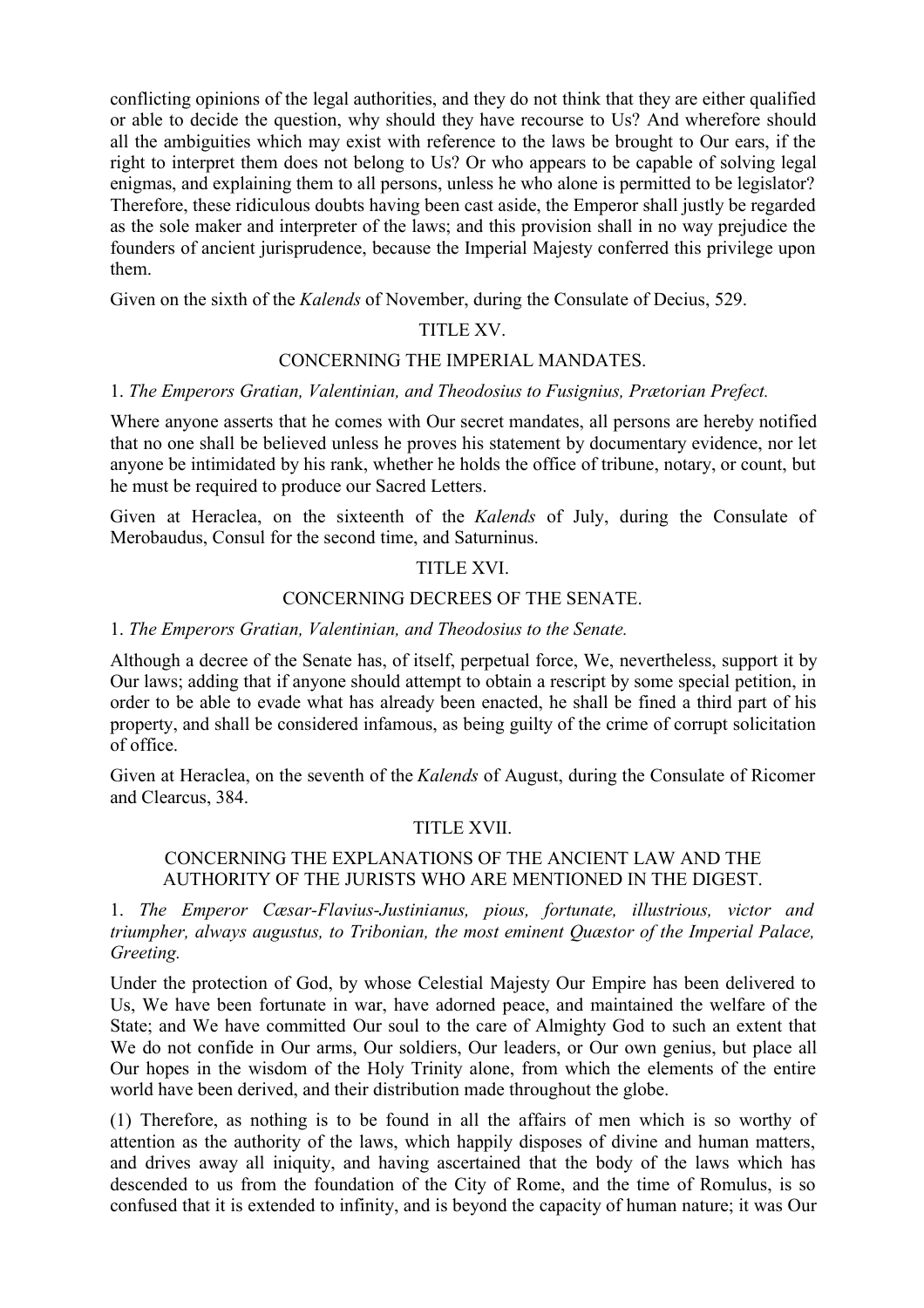earnest desire to begin with the Constitutions of Our Most Sacred Predecessors, and correct them, and render their meaning more clear, and therefore we have included them in a single code, after having removed from them all superfluous repetitions, and misleading discrepancies, in order that they may afford to all men the ready protection of their morality.

(2) This work having been finished, and condensed in a single volume, upon which We have conferred Our Illustrious Name, We have determined, from a small and imperfect undertaking, to accomplish the greatest and most complete correction of the laws, and to collect and amend the entire jurisprudence of Rome, and place in a single code the scattered volumes of so many authors (an undertaking which no one else has ventured to either hope, or desire), and which appeared to Us extremely difficult, nay, almost impossible. But with Our hands raised to Heaven, and having invoked the eternal aid of God, We impose this task upon Our soul, confiding in the Almighty who can grant the accomplishment of things which are absolutely desperate, and cause them to be completed by the greatness of His power. (3) We have also invoked the extraordinary aid of your integrity, and have first committed this work to your care, having already received the evidence of your genius through the arrangement of Our Code; and We have ordered that you should select as companions in your task such persons as you may approve of, not only from among the wisest instructors, but also from the most learned men of the bar of this Most Noble City. These, therefore, having been assembled and introduced into Our Palace, and We, having been pleased with your selection, have permitted them to compile the entire work, in such a way, however, that everything shall be subject to the supervision of your most discerning mind.

(4) Therefore, We order you to read and revise the books relating to the Roman law, composed by the ancient jurists, upon whom the Most Sacred Emperors conferred the authority of drawing up and interpreting the laws, so that from these works materials may be obtained without any repetition or disagreement (so far as this is possible) for a compilation which alone will be sufficient to take the place of all of them.

But, while others have composed books on the law, for the reason that their writings have not been accepted by any authorities, or have passed into common use, We do not consider these volumes worthy of Our attention.

(5) As these materials have been collected through Our liberality, it is necessary for them to be compiled in the very best manner; and in order to consecrate, as it were, the peculiar and most holy temple of justice, you will condense the entire body of the law into fifty books, embracing a certain number of titles, following, as far as may be convenient for you, not only the plan of Our Code, but also that of the Perpetual Edict, in such a way that nothing may be omitted from the above-mentioned compilation, but that in these fifty books the entire ancient law for almost fourteen hundred years shall be included, and, having been revised by Us, be, as it were, surrounded by a wall, beyond which nothing essential can be found; and that all the legal authorities shall be granted the same consideration, and no one of them be entitled to any advantage; because all are not superior or inferior to one another in every respect, but some are found to be of great weight in certain matters, and of less weight in others.

(6) You shall not, however, determine what is better and more equitable by taking into account the number of authors, as it may perhaps occur that the opinion of one, which on some points is inferior, may, on others, be preferable to that of a multitude of jurists who are of higher rank in their profession. Therefore, you will not immediately reject what was originally included in the notes of Æmilius Papinianus, derived from the works of Ulpianus, Paulus, and Martianus, whose treatises formerly had no authority, on account of the distinction of the most illustrious Papinianus; but if you should perceive that any of these is necessary as a supplement to, or for the interpretation of the labors of that great genius, Papinianus, you will not hesitate to give them the force of law, so that all the most learned men mentioned in this Code may have authority, just as if their researches on the Imperial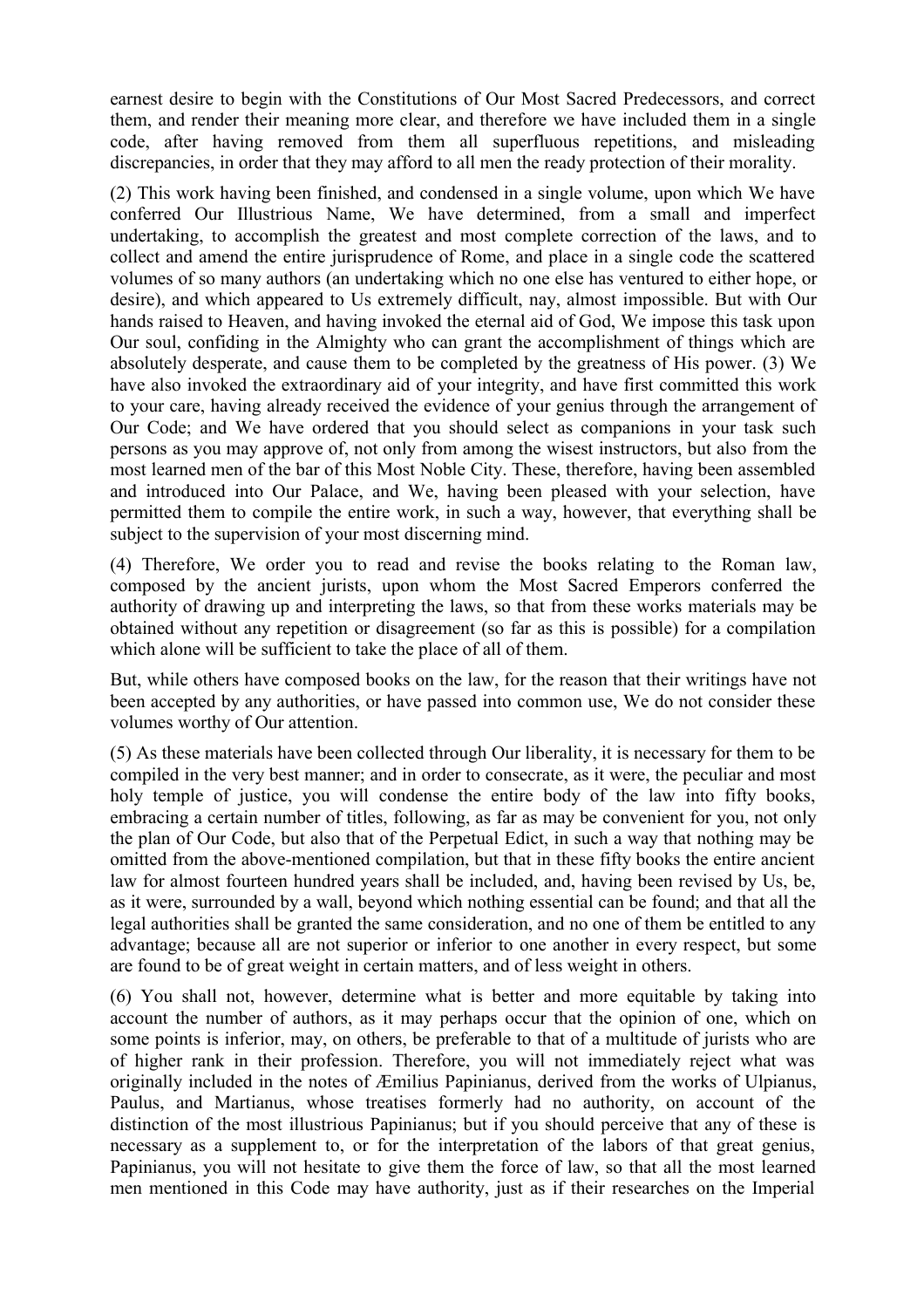Constitutions had proceeded from Our Divine lips. For We very justly regard these works as Ours, because all their weight has been derived from Us, since a sovereign who corrects something which is not properly done is more entitled to praise than he who composed it.

(7) Moreover, We desire you to exercise your zeal, so that if you should find anything out of place in the ancient books, or anything

that is superfluous or imperfect, whatever is too prolix should be condensed, and you must supply whatever is incomplete, and regulate the entire work in the very best manner possible, and if you should encounter anything in the old laws or constitutions that the ancients inserted in their books, which was not stated as it should have been, be careful to correct it, and arrange it in its proper order, so that what has been selected by you and inserted there may appear to be true and excellent, and, as it were, written in the first place, and no one will, by its comparison with the ancient works, venture to assert that the text is inaccurate. For as, by an ancient law which is designated "royal," all the rights and power of the Roman people were transferred to the Imperial authority, so We did not divide the entire law into different parts, according to authors, but We desired all of it to be Ours, so that the antiquity of their works could not, in any respect, have the effect of abrogating Our enactments.

We desire that all those things which are included in Our compilation shall have the same force as if they had been written in the time of the ancients, and any contradictions which may be found therein shall be attributed not to those who wrote the laws, but to Our own choice.

(8) Therefore, no opposition (or *antinomia,* as it is called, to use the ancient Greek term), should claim any place for itself in the abovementioned code, but perfect harmony and connection should exist without any contradiction.

(9) Again (as has already been stated), We wish you to remove from this compilation all rules which resemble one another, and We do not permit those matters provided by the Sacred Constitutions which We have inserted in Our Code to be placed there as derived from the ancient law, for the sanction of the Divine Constitutions is sufficient to establish their authority, unless this should happen to be done either for the purpose of making a division, or to render the work more complete, or to obtain greater exactness; this, however, should occur very seldom, lest, by such repetition, thorns may appear in this meadow.

(10) Where, however, any laws contained in the ancient books have already fallen into desuetude, We, under no circumstances, permit you to insert them; for We only wish those to remain in force which frequent decisions have established, or the long-continued custom of this Fair City has confirmed; in accordance with the statement of Salvius Julianus, which says that all cities should observe the customs and laws of Rome, which is the capital of the world, but that Rome should not observe the customs of other cities. We understand by Rome, not only the ancient City, but also our Imperial Capital, which, by the grace of God, was founded under the most fortunate auspices.

(11) Therefore, We order that everything shall be governed by these two codes, one that of the Constitutions, the other that of the revised law, which is about to be compiled in a Code; or if anything else should afterwards be promulgated by Us in the form of institutes, the mind of the student of the rudiments of the law, having absorbed its original principles, will the more easily be directed to the knowledge of the higher branches of jurisprudence.

(12) We order that Our compilation which is to be made by Us, God willing, shall have the name of the Digest or Pandects, and that hereafter no commentary shall be added to it by persons learned in the law, to confuse by their verbosity the compendium of the aforesaid code, as was done in ancient times, when almost the entire law was thrown into confusion by the conflicting opinions of those who interpreted it; but it will be sufficient, by means of abridgments and a division of titles, which are designated *paratitla,* to call attention to certain facts, without permitting any inconsistency to arise in their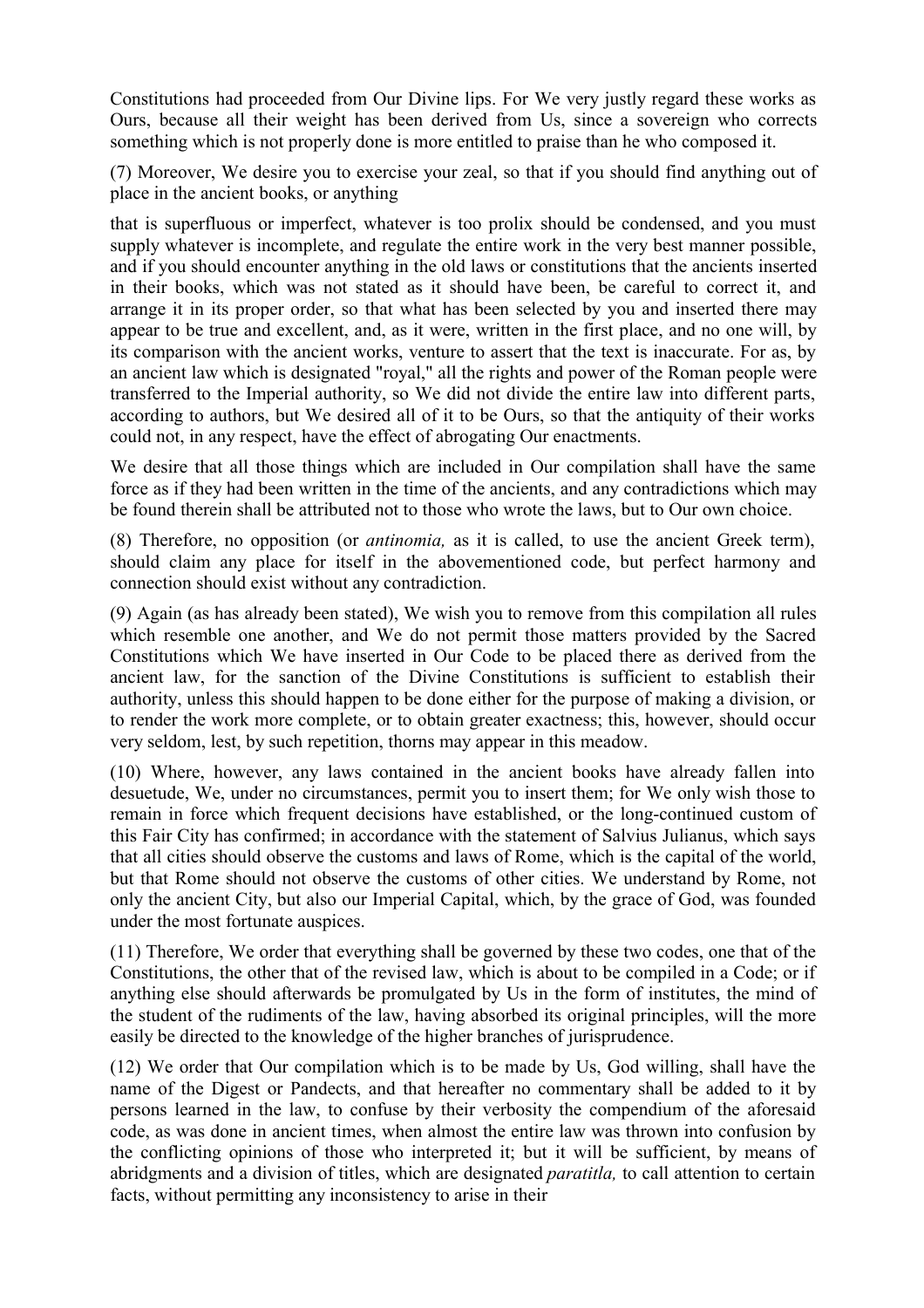interpretation.

(13) And, in order that no doubt may hereafter exist with reference to this compilation, We order that no words or headings shall be abbreviated, a practice which causes many contradictions through its own defects, but that the text of the code shall fully be written out, even where the number of the volume, or anything else is given; for We are not willing that these things shall be indicated by special initials or numerals, but they must be shown by fully writing them out in letters.

(14) Therefore, let all these matters be accomplished with the favor of God, your own wisdom, and the aid of that of the other most learned men as intelligently and rapidly as possible; so that the code, having been completed and divided into fifty books, shall be offered to Us as a great and eternal monument of the" work, *a* proof of the providence of Almighty God, and the glory of Our Empire and of your labors.

Given at Constantinople, on the eighteenth of the *Kalends* of January, during the Consulate of Lampadius and Orestes, 530.

2. *The Emperor Cæsar- Flavius- Justinianus- Alamannicus- Gothicus-Francicus-Germanicus- Anticus- Alanicus- Vandalicus- Africanus, pious, fortunate, illustrious, victor and triumpher, ever augustus, to Theophilus, Dorotheus, Theodore, Isidore, Anntolius, Thalleleus, and Cratinus, most illustrious professors of the law, and Salaminius, most accomplished legal scholar, Greeting.*

Who knows more thoroughly than you do that the jurisprudence of all Our Empire has already been revised and compiled, not only in the four Books of the Institutes or Elements, but also in the fifty Books of the Digest or Pandects, as well as in the twelve including the Imperial Constitutions? And, moreover, all those things which it was necessary to order in the beginning and after the completion of the work, and what We freely permitted to be done, have already been stated in Our Rescripts in the Greek as well as the Latin language, which We desire to endure for all time; but as you and all the other professors appointed to teach the science of the law should know what matters it is necessary in these times to bring to the notice of students, in order that they may become more accomplished and more learned,

We have decided that the present Divine Rescripts should be addressed to you, in order that your own wisdom, as well as that of other professors who have chosen to exercise the same profession in every age, having observed Our rules, may be able to pursue the honorable course of legal instruction. Therefore, there is no doubt whatever that the Institutes should claim for themselves the first place in all legal studies, because they impart in elementary terms the first principles of the science of the law. Out of the fifty books of Our Digest We think that only thirty-six will be sufficient, not only for your explanations, but also for the instruction of youth; but it seems to Us to be proper to indicate their order, and the course to be pursued in interpreting them, to recall to your minds the practice which you formerly observed, and to show the usefulness as well as the applicability of Our new compilation, so that nothing pertaining to the science of the law may be overlooked.

(1) And, in former times, as you are aware, out of this vast multitude of laws which were included in two thousand volumes, and more than three million paragraphs, students received instruction from their masters from only six books, which were confused, and contained very few laws which were useful, the others having already fallen into desuetude, and all of them being inaccessible. Among these six books were included the Institutes of Gaius, and four separate ones; the first concerning the ancient law of the rights of a wife; the second relating to guardianships; and the third and fourth having reference to wills and legacies; and these books students did not read consecutively, but omitted several portions of them as superfluous.

The work of the first year was not prescribed for those studying law, according to the plan laid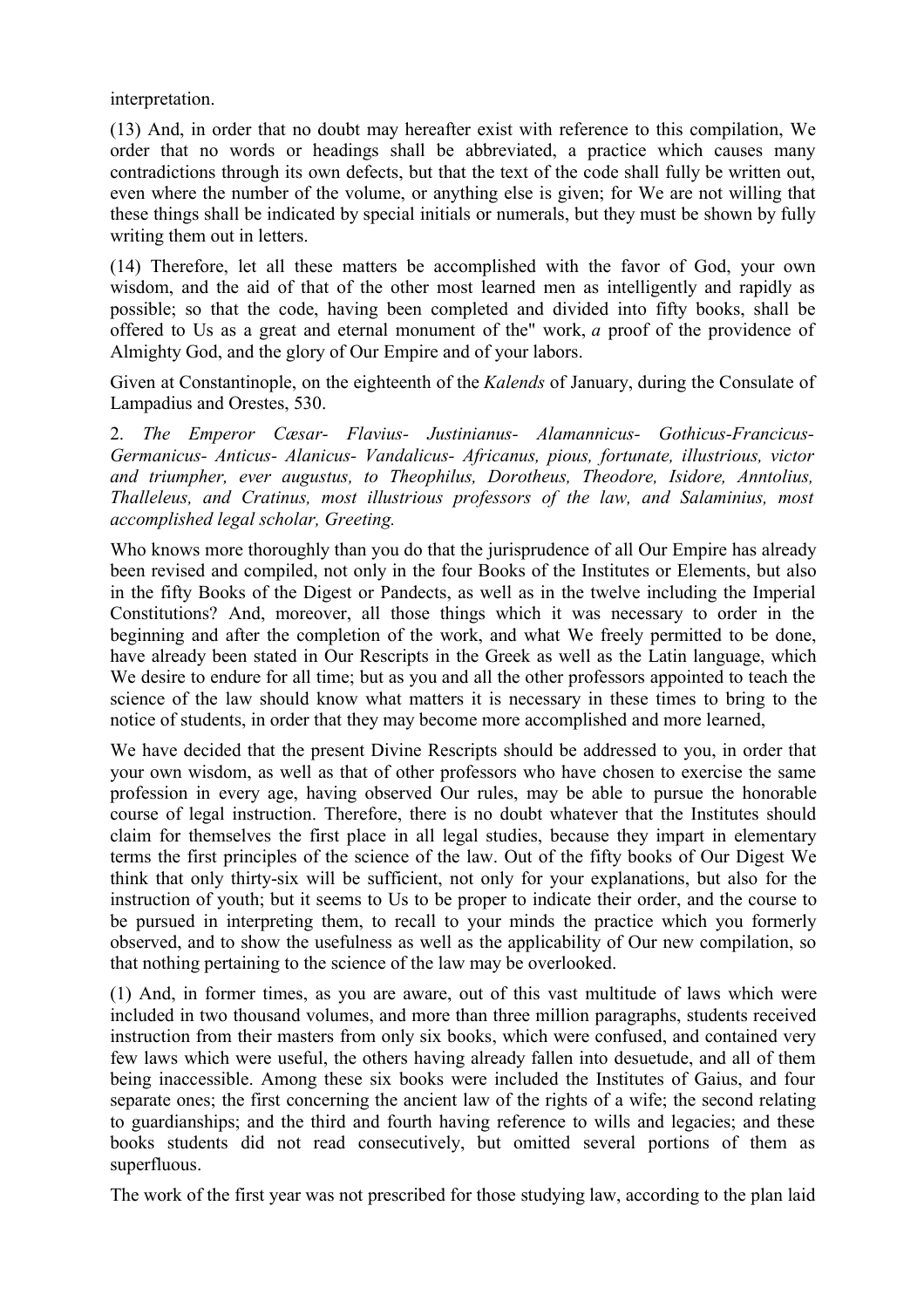down in the Perpetual Edict, but indiscriminately, and, as it were, collected at random, the serviceable being mingled with the useless, and the greater part being taken from what was of no value.

During the third year, the students read what they had not gone part of the laws being given to them, with the exception of certain titles; as, after studying the Institutes, it was irregular to read anything else but what was placed first among the laws, and deserved this name. After perusing these, which was not done continuously, but at random, a course which was for the most part fruitless, other titles were given to students from that division of the laws styled "On Judgments," and in these the reading was also not continuous, and the subjects were rarely useful, the rest of the volume being considered of no value.

Next, they were given certain portions of the treatise designated "On Things," from which seven books were omitted, and from those which were read, many portions were left out as not being suitable, or adapted to instruction.

During the third year, the students read what they had not gone over in both the other volumes, that is to say in the treatises "On Things" and "On Judgments," studied during the second year, and the way was open to them for the study of the most eminent Papinianus and his decisions. From the aforesaid compilation of opinions, which is contained in nineteen books, they received instruction in only eight, for the work was not given to them in its entirety, but only a few subjects out of many, and these the shortest ones, omitting those of greatest extent, so that the students, being still uninformed, laid them aside. Therefore, after having received only these works from their professors, they themselves studied the opinions of Paulus, and not the whole, but only a portion of them, in a very imperfect and badly arranged course.

In this way the study of all ancient jurisprudence ended with the fourth year, so that if anyone desired to enumerate those matters in which he had received instruction, after making a computation, he would find that, out of so great a number of laws scarcely sixty thousand paragraphs contained a little knowledge, and all the remainder were inapplicable, and unknown, and only a very small proportion of these were cited, whenever the requirements of judicial procedure compelled this to be done, or you teachers yourselves obtained some idea of these laws by reading them, in order that you might have a little more knowledge than your scholars.

Of this description were the monuments of ancient learning, which is confirmed by your own testimony.

(2) We, having found such a scarcity of laws to exist, and considering this to be deplorable, have opened the treasures of the law to those desiring to avail themselves of the same, and these being, as it were, distributed by your wisdom, scholars may become most learned expounders of jurisprudence.

During the first year, they will devote themselves to Our Institutes, which We have compiled from almost all the substance of the ancient rudiments, which, from all their turbid sources, We have brought them into one pure lake, through the efforts of the illustrious instructor Tribonian, former Quæstor of our Imperial Palace, and Ex-Consul, as well as by those of you two, that is to say, Theophilus and Dorotheus, most learned professors of the law.

We order that, during the remainder of the year, there shall be delivered to the students in their proper order the first part of the laws which are designated by the Greek term *prota,* and that nothing shall be taught before this, since what is first in order can have nothing to precede it; and We decree that these shall be the beginning and the end of legal instruction during the first year. We are unwilling that students of this kind should be called by the ancient frivolous and ridiculous name *"dupondios,"* but we order that they shall be known as "New Justinians;" and this designation shall hereafter be employed for all time, so that those who desire to learn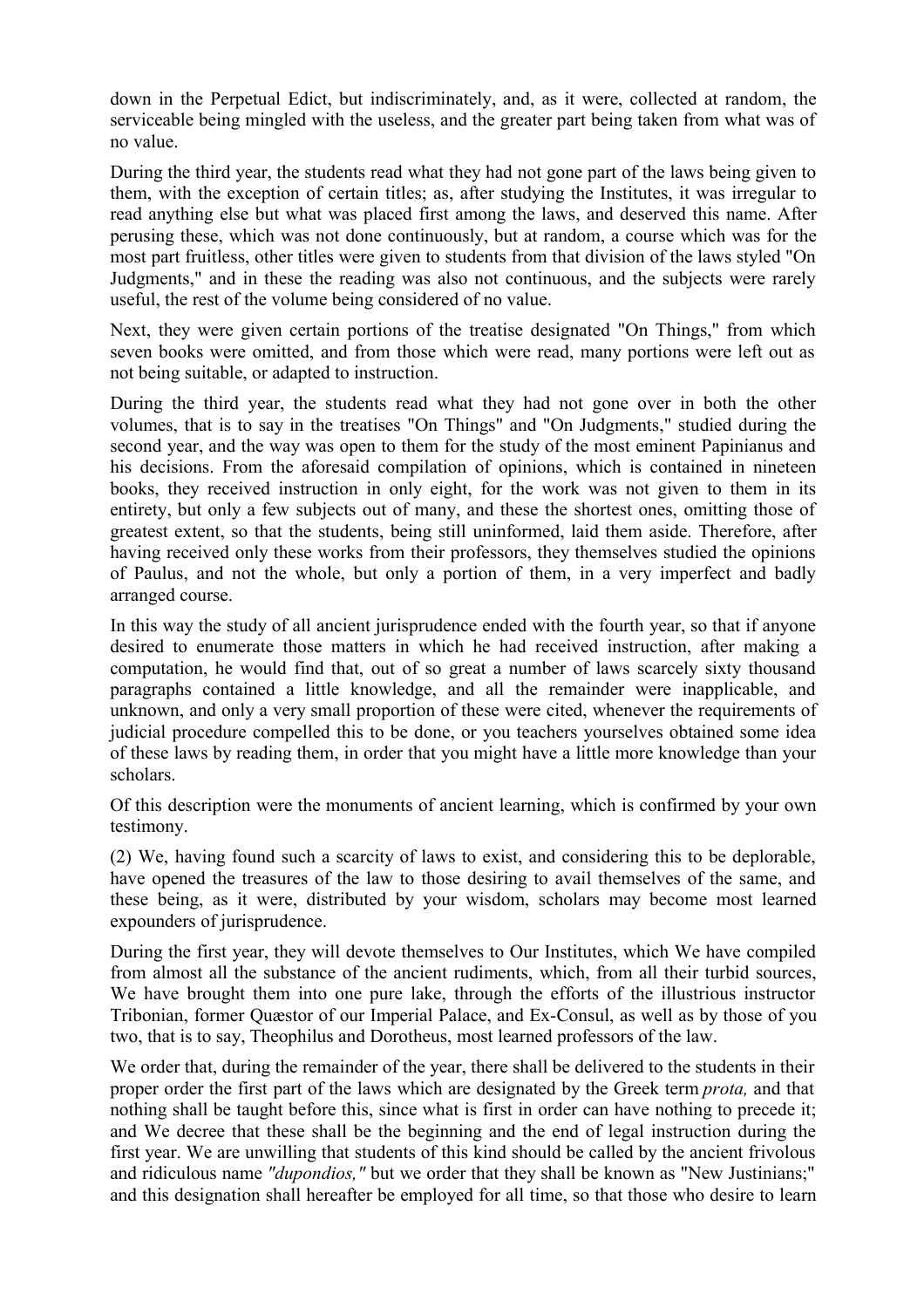the rudiments of the science, and wish to receive the instruction of the first year, shall be worthy of Our name, because the first volume which has emanated from Our compilers must immediately be given to them. For, while formerly they bore a name worthy of the ancient confusion of the law, now as the laws are presented clearly and intelligently to their minds, it is necessary for them to be distinguished by a different designation.

(3) In the second year, during which We direct students to be called by the name of the edict which was formerly conferred upon them, and is approved by Us, We direct that they shall be given either the seven books On Judgments, or the eight books On Things, alternately; but We order that the said books on both these subjects shall be studied in their entirety, and be read in their regular course, without omitting anything, because they are all now invested with new excellence, and nothing useless, or which has fallen into desuetude can be found in them. We desire to be added to these two treatises, that is to say, that on Judgments and that on Things, during the second year, four special books which we have selected from the fourteen following works, namely, one book of the collection of three which We have compiled on Dowries; one of two on Guardianships and Curatorships; one of two on Wills; and only one of seven on Legacies, Trusts, and matters relating to the same; and We direct that these books which have been placed first in order among the above-mentioned compilations shall only be given by you to your students, and that the other ten shall be preserved for a more suitable time; because it is not possible, nor is the second year sufficient for instruction in the contents of the entire said fourteen books to be imparted by a teacher.

(4) During the third year, the following order shall be observed; namely, students shall be given to read the books On Judgments or On Things, as may seem best, and the threefold treatise on special laws shall be added. In the first place, the special book on the Hypothecary Formula shall be explained, which We have placed in its proper position where We treat of hypothecations, and, as it greatly resembles actions arising from pledge which are included in the books On Things, the two subjects are not distinct, as the principles of both of them are almost identical. And, after this special book, another is given to students, which We have compiled on the Edict of the Ædiles, the action providing for the rescission of contracts, and that relating to evictions, with the one based on stipulations for double damages; for when provision is made in the laws with reference to sales and purchases, it appears in the books On Things; and as all the matters which We have mentioned were inserted in the last part of the first Edict, We have necessarily transferred them to a place nearer the beginning, lest they might seem to be too far separated from sales, upon which they are dependent.

We have included these three books with the treatise of the most learned Papinianus, which students were accustomed to study during the third year, not entirely, but reading them in a desultory way, selecting a few subjects out of many. The elegant and illustrious Papinianus will afford you material for study, not only in his Opinions, which have been composed in nineteen books, but also in the thirty-seven books of his Questions, and his two books of Definitions, as well as his Treatise on Adultery, for We have set forth all his explanations in the different parts of Our Digest, and in order that students of the third year, who are called Papinianists, may not lose their name and the festival celebrated in his honor, We have skilfully contrived to introduce it again in the third year.

We have filled the book on the Hypothecary Formula with maxims taken from the same great Papinianus, so that the students may derive their name from him, and be styled Papinianists, and be mindful of him, and celebrate his festival day, as they were accustomed to do when they first began to study his laws; in order that by this means the memory of the most distinguished Prefect Papinianus may continue forever to be known; and with this the study of the law for the third year is ended.

(5) For the reason that it is customary for students of the fourth year to be designated by the Greek term *litas,* if they should prefer to retain this name they can do so; but instead of the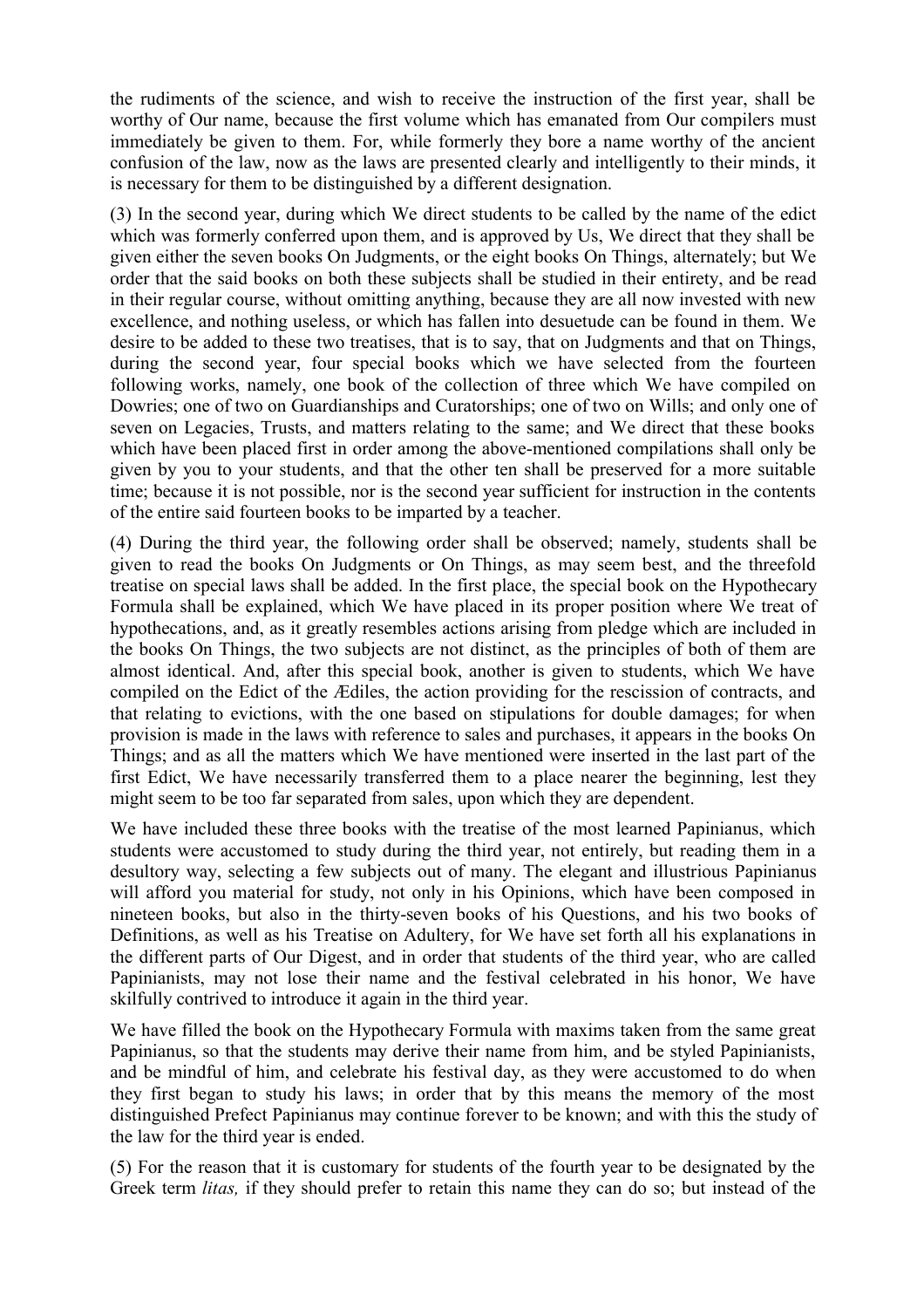Opinions of the most learned Paulus, of which they formerly read eighteen out of twenty books, doing so confusedly, as already stated, they must be sure to read repeatedly the ten books remaining out of the fourteen which We have previously enumerated, and they will obtain a greater and fuller fund of information from them than they formerly did from the Opinions of Paulus.

The entire order of particular subjects compiled by Us, and divided into seventeen books, they shall be required to read, and, in addition, those We have inserted in two parts of the Digest, that is to say, the Fourth and Fifth, according to the division of the work into Seven Parts; and because what We have stated in the first words of Our Rescript will be found to be true, namely, that young men will become perfect in the knowledge of jurisprudence by the study of the first thirty-six Books of the Digest, and will become learned in, and fitted for, every lawful undertaking, and will not be unworthy of our age.

With reference to the two other Parts, that is to say, the Sixth and Seventh of Our Digest which are composed of fourteen books, they have been inserted therein to enable persons afterwards to read them, and cite them in court. If, after they have absorbed them thoroughly, the students, during the fifth year, in which they are styled *prolitai,* endeavor to read as well as thoroughly to understand the last study of the course, the Code of Constitutions, they will not be deficient in any knowledge of the law, but will include the whole of it in their minds from beginning to end; and what almost never occurs in any other sciences,. which, although being inferior in importance, are almost infinite in number, has an extraordinary ending in this science alone, through what has been accomplished by Us at the present time.

(6) Therefore, all the secrets of the science of jurisprudence having been disclosed to students, nothing will remain hidden from them; but, having studied all those matters which have been compiled for Us through the agency of that most distinguished man Tribonian, and other jurists, they will become great orators and officers of justice, not only fitted to contend as athletes in court, but also capable of rendering decisions, and acting as leaders in their profession everywhere, as long as they live.

(7) We also desire that these three volumes which have been compiled by Us shall not only be taught in Our Imperial Cities, but also in the most magnificent City of Berytus, which anyone may well style the nurse of the law, for the reason that this has already been decided by former Emperors, and We do not wish that other places, which have not received this privilege from former sovereigns, should enjoy it; and as We have learned that certain men of little learning are teaching false legal doctrines to the students of the most polished City of Alexandria, as well as to those of Cæsarea and other places, We hereby notify them to desist from this undertaking, with the warning that if they should dare hereafter to commit such an offence, and give such instruction outside of the Imperial Cities and the metropolis of Berytus, they shall be punished with a fine of ten pounds of gold, and be expelled from the city in which they do not teach the laws, but violate them.

(8) We now repeat what We stated in Our Rescripts, when, in the beginning, We ordered this work to be performed, and which, after its completion, We mentioned in another of Our Constitutions, namely, that no one of those who write commentaries on books shall place any abbreviations in these, or by any compilation shall cause any difference to arise in the interpretation or composition of the laws; and all copyists who commit this offence hereafter, shall, after having undergone the penalty prescribed for the crime, pay double the value of the book to the owner of the same, if they sold it to him when he was ignorant of the fact; for anyone who buys a book of this kind cannot make use of it, because no judge will permit citations to be made from its pages, but will order that it shall be considered as not having been written.

(9) We decree that it is necessary to issue a warning to be enforced with severe penalties, in order that no one of those who are pursuing the study of the law, either in this Most Splendid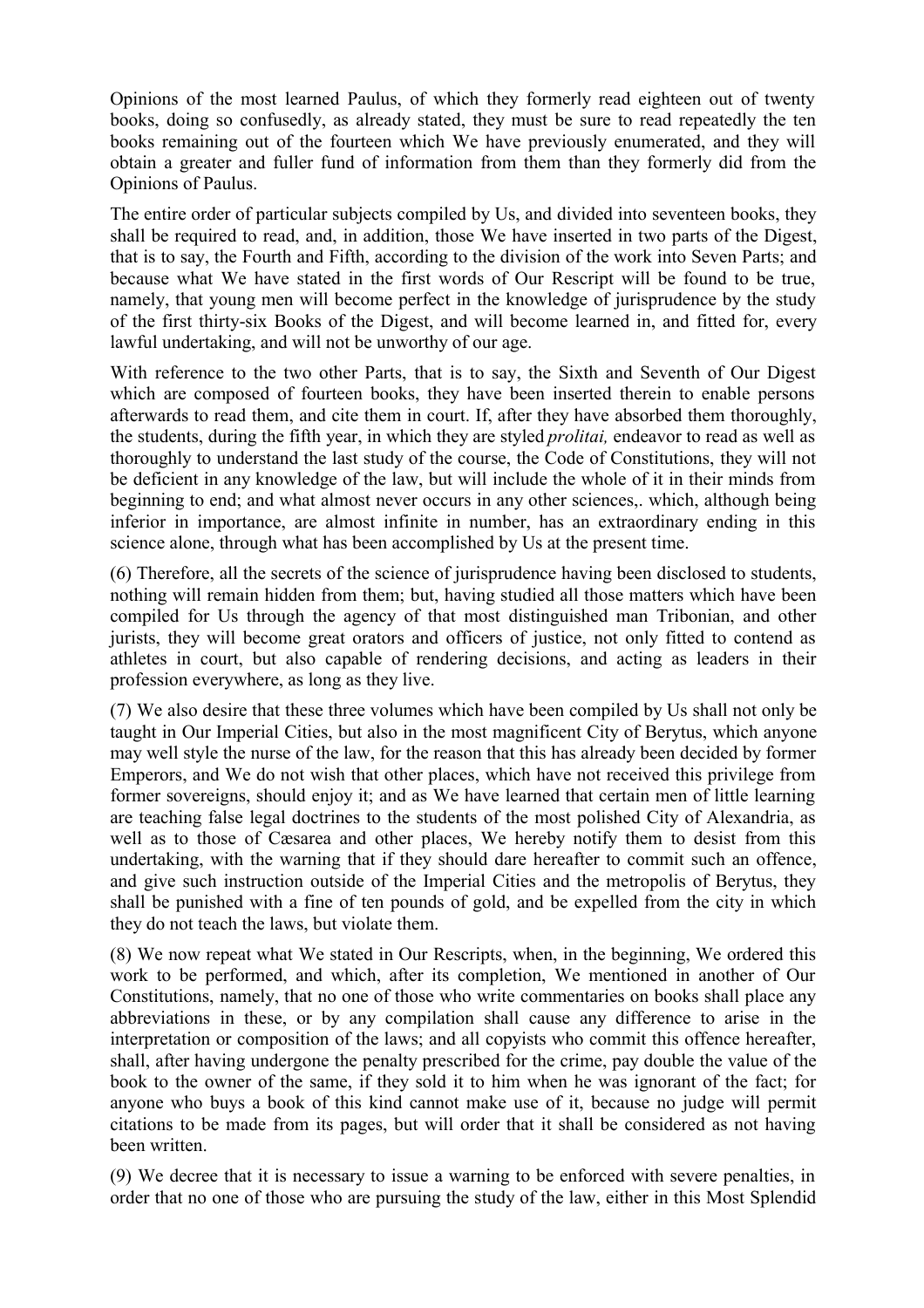City, or in the celebrated town of Berytus, shall presume to indulge in unworthy and contemptible sports, which in fact are more appropriate to the servile condition, and by means of which injury may be caused; or to commit any offence against their professors or fellowstudents, and especially against those who, being inexperienced, have come for the purpose of studying law. For who calls those acts sports from which crimes arise?

We do not, under any circumstances, permit things of this kind to be done, for We wish this part of the course to be pursued with the best order possible, during Our reign, and to have the minds of the students transmitted to posterity properly formed, and their tongues properly instructed.

(10) The distinguished Prefect of this Fair City shall see that all these rules are observed in this Most Magnificent Capital, and

that punishment for their violation is inflicted, so far as the nature of the offence, and the rank of the youths and copyists demand. In the City of Berytus, the most illustrious Governor of maritime Phoenicia, as well as the Most Blessed Bishop of that city, together with the professors of law, shall be charged with this responsibility.

(11) Therefore, begin to teach the science of jurisprudence under the guidance of God, and open the way which We have found, in order that the students may become excellent ministers of justice, and of the State, and great honor will be yours, for all time; because such a change has occurred in your age as Glaucus and Diomedes made with one another in Homer, the father of all excellence, by exchanging things that were dissimilar: "Gold for copper, and articles worth a hundred for others worth nine."

We order that these rules, without distinction, shall be observed in all ages, by professors and students of law, as well as by copyists, and the judges themselves.

Given at Constantinople, on the seventh of the *Kalends* of January, during the third Consulate of Our Lord Justinian, ever Augustus, 533.

# CONCERNING THE CONFIRMATION OF THE DIGEST.

### *In the name of Our Lord God Jesus Christ.*

3. *The Emperor Cæsar-Flavius-Justinianus, Alamanicus, Gothicus-Francicus, Germanicus, Anticus, Alanicus, Vandalicus, Africanus, pious, fortunate, illustrious, victor and triumpher, ever augustus, to the Senate and to all peoples.*

The providence of Divine Goodness with reference to Us is so great that it considers Us worthy to always be preserved by its eternal favors. For a lasting peace was secured after the Parthian War, and the defeat of the nation of the Vandals; Carthage, nay more, all Lybia, was united with the Roman Empire for the second time; and in addition to this, God has given Us the opportunity, through Our diligence of compiling into a new and fairer form the ancient laws already oppressed with age, a task which before Our reign no one ever expected to see accomplished, and one hardly considered possible of attainment by human power. For it was, indeed, a wonderful undertaking to reduce to harmony all the Roman laws existing from the foundation of the City to Our reign, a period embracing almost fourteen hundred years, and diversified with domestic contests, and to extend this compilation so as to include the Imperial Constitutions in such a way that no contradiction, repetition, or resemblance, can be found in it, and no two laws enacted with reference to the same matter shall ever appear; for this task, indeed, is one which belongs to Divine Providence, and could, under no circumstances, be accomplished by human weakness.

Hence We, as is customary, have had recourse to the protection of immortality, and having invoked the Holy name of God, We have chosen to constitute Him the author and head of the entire work; and have entrusted its execution to that illustrious man Tribonian, Master of the Offices, Ex-Quæstor of our Sacred Palace and Ex-Consul; and to him We have committed the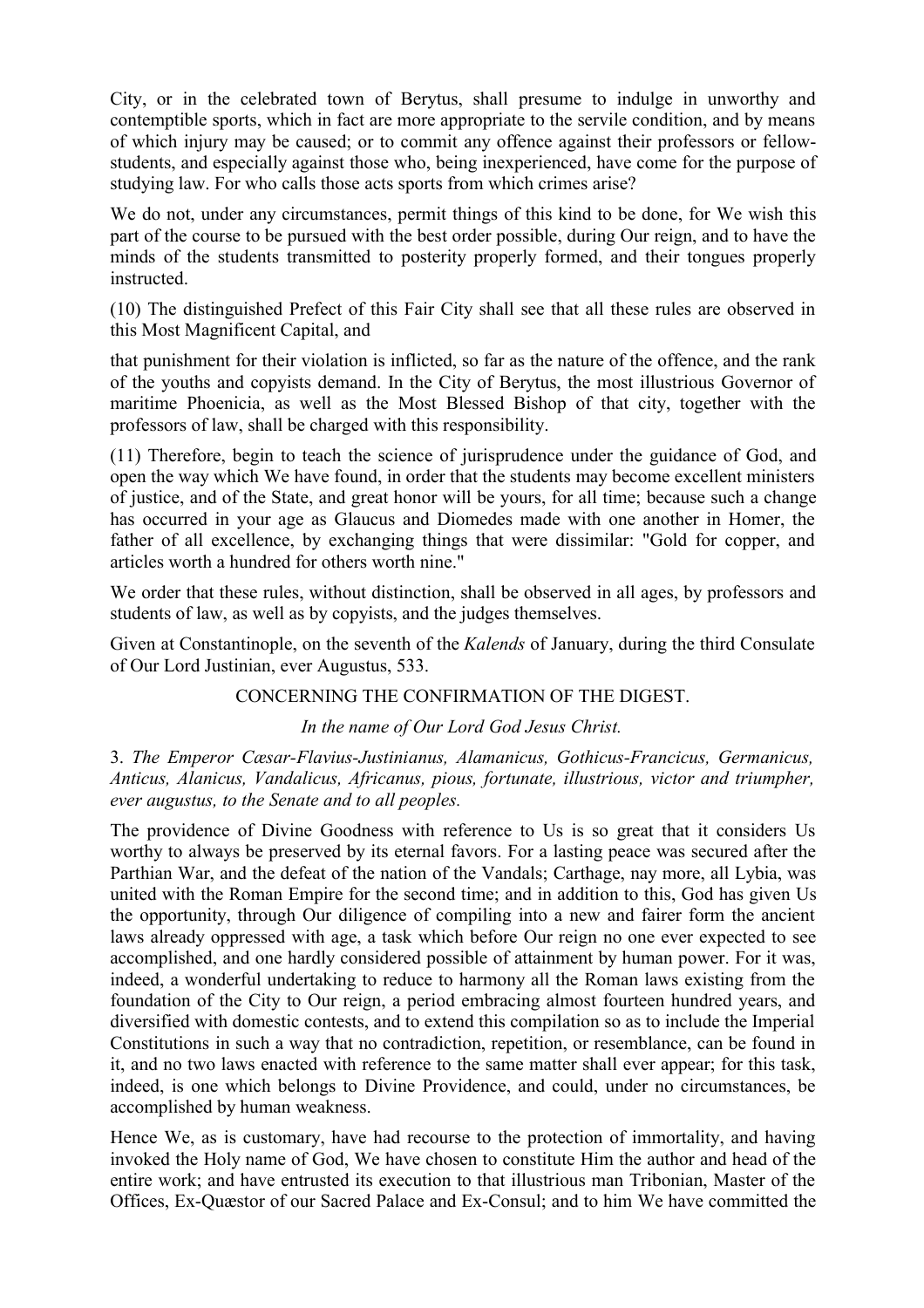supervision of this undertaking, so that he himself, together with other eminent and most learned men, may accomplish Our desire; and that Our Majesty, with the assistance of Heaven, by constantly investigating and carefully examining the compilations made by the persons above mentioned, can correct and place in proper form anything found to be ambiguous and uncertain.

(1) Therefore, everything having been completed, and Our Lord God Jesus Christ having bestowed upon Us and Our officers the possibility of success, We have collected the principal constitutions in twelve books, which had already been included in the Code under Our name. Afterwards, however, having planned a still greater work, We permitted the ancient learned treatises on the law, already confused and scattered, to be collected and revised by the same distinguished man. As, however, We require an exact account of all this labor, it was suggested by the above-named distinguished jurist, that as almost two thousand books had been written on this subject, and more than three millions of paragraphs had been promulgated by the ancient authorities, it would be necessary to read, and carefully examine all of them, in order to select whatever might be best. This finally has been accomplished by means of celestial light and the favor of the Holy Trinity, in accordance with Our orders, which, in the beginning, We gave the above-mentioned distinguished man; and everything which is useful has been collected in fifty books, all ambiguities have been removed, and nothing which could cause difficulty having been suffered to remain, the title of the Digest or Pandects, which contain the legal arguments and decisions, and everything which has been collected from all sources, has been given to them; the entire work including almost a hundred and fifty thousand paragraphs.

We have not incorrectly or unreasonably divided the work into seven parts, as We had in mind the nature and mysterious signification of these numbers, and have made a division of the different parts in conformity with them.

(2) Hence, the First Part of the series, which is called by the Greeks *prota,* is divided into four books.

(3) The second contains seven books, which are designated "Concerning Judgments."

(4) In the third collection We have placed all those matters which have reference to Things, and they are discussed in eight books.

(5) The fourth division, which is, as it were, the centre of the entire compilation, includes eight books, in which everything relating to hypothecation is embraced, so as not to be far from actions based upon pledge, which are treated of in the book On Things. Another book has been inserted in the same volume which includes the Edict of the Ædiles; the action for the rescission of contracts; and stipulations for double damages, in case of eviction; because all these things are included under the head of purchase and sale, and the aforesaid actions, so to speak, originate from them.

In the ancient arrangement of the Edict these subjects had been treated of in different places, and separated from one another, but now they have been collected and united through Our foresight; as it was necessary that matters which have reference to almost the same subjects should be placed in juxtaposition. Therefore, another book relating to interest, money advanced for the transportation of merchandise, documents, witnesses and evidence, as well as presumptions, has been added by Us to the first two, and the three special books above mentioned have been inserted near the Part treating of Things.

After these, We have placed whatever has been mentioned with reference to the laws regulating betrothals, marriages, or dowries, and these we have included in three books. We have, moreover, written two books on guardianships and curatorships, and have placed the above-mentioned Part, embracing eight books, in the centre of the work, as containing the most useful and best decisions collected from all sources.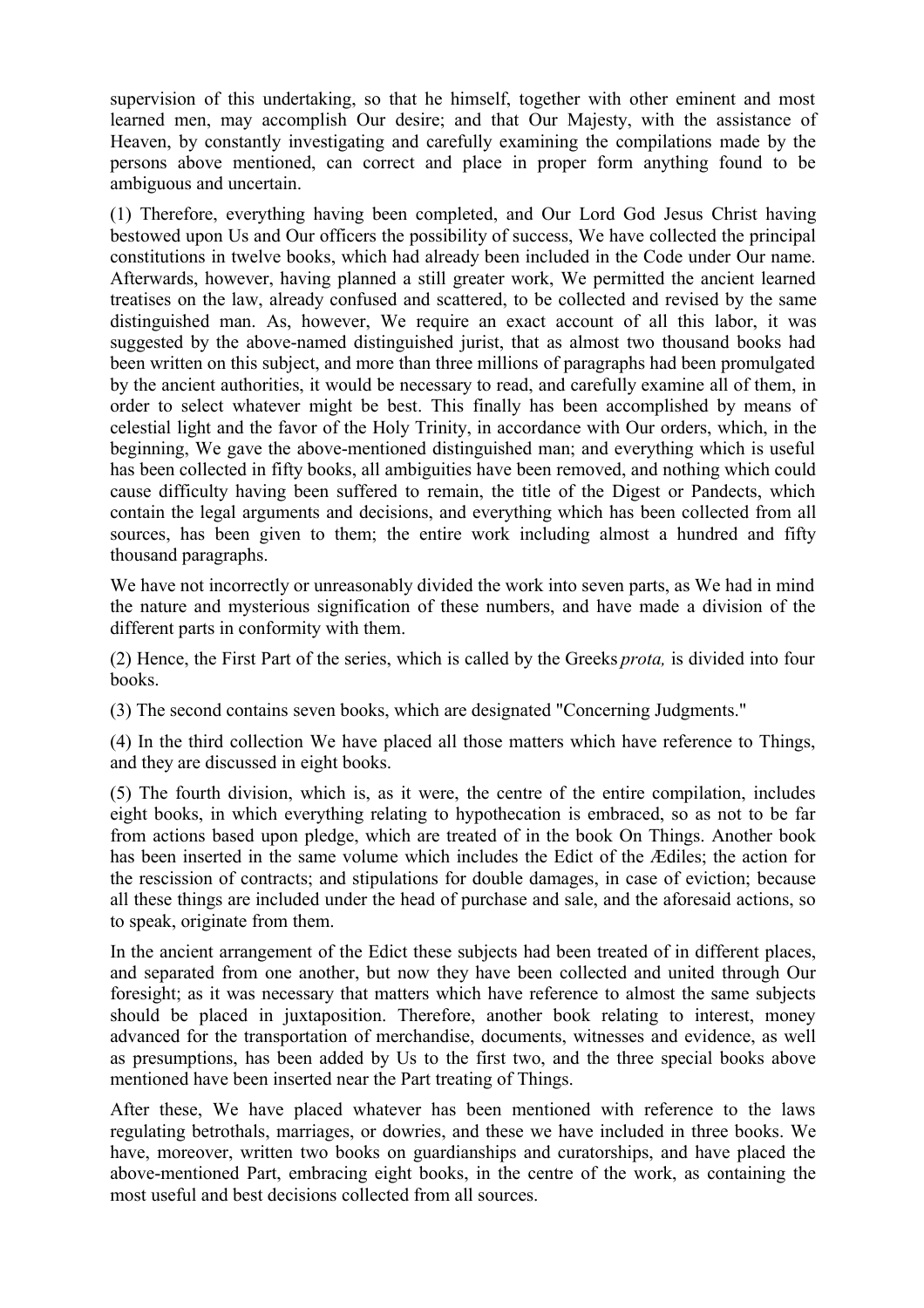(6) The fifth part of the Digest is entitled, "Concerning Wills," in which whatever rules have been established by the ancients with regard to the wills and codicils of civilians as well as of soldiers, has been inserted. Five books on legacies and trusts have also been added, and as it was not improper for the description of the Falcidian Law to be included in the treatises on legacies and trusts, and for the book on the Trebellian Decree of the Senate to be added, this was done, and the entire Fifth Part has been divided into nine books.

We have, however, thought that the Trebellian Decree of the Senate should alone be included, having rejected the captious subterfuges of the Pegasian Decree of the Senate, which were odious to the ancient authorities themselves; and having also omitted the superfluous and frivolous difference of the two degrees, We have ascribed to the Trebellian Decree of the Senate everything which was formerly included in both. Nothing, however, has been mentioned by Us in these books with reference to laws governing estates without owners, in order that, where affairs are not prosperous, there may be no cause for the increase of the calamities of the Roman people that, flourishing in civil war, have continued to exist in Our reign, an epoch which the favor of Heaven has strengthened with the security of peace, and rendered Us victorious over all nations, and in order that no mournful monument may cast its shadow over a joyful age.

(7) Next conies the Sixth Part of the Digest, in which prætorian possession of property which has reference to freeborn persons, as well as to freedmen, is embraced; so that the law which treats of degrees of relationship and affinity, legal inheritances, and intestate successions, under the Tertullian and Orphitian Decrees of the Senate, by which a mother and her children become heirs to one another, has been placed by Us in two books; We having reduced to a clear and concise arrangement the multitude of decisions relating to the prætorian possession of estates.

Next, We have compiled in a single book all decisions by the ancient authorities pertaining to notices of the construction of new works, wrongful damage, both concerning buildings which threaten to fall, as well as provisions made for taking care of rain-water, besides whatever We have found that the laws prescribed with reference to farmers of the revenue and donations, both those *inter vivos* and *mortis causa.*

Again, another book treats of manumissions and cases where freedom is involved, as well as many and various opinions relating to the acquisition of ownership, and the possession of property; and the titles under which these are contained are inserted in a single volume. In another book, those who have had judgment rendered against them, as well as those who have confessed in court are discussed, and the seizure and sale of property to prevent defrauding creditors, is treated of.

In the next place, interdicts of every description are combined, and after them come exceptions and prescriptions. Another book includes obligations and actions, so that the above-mentioned Sixth Part of the entire Digest is comprised of eight books.

(8) The Seventh and last Part of the Digest consists of six books which include everything relating to stipulations or verbal obligations, sureties and mandators, as well as novations, payments, releases, and prætorian stipulations; all of this being included in two volumes which it was not possible to enumerate in the ancient books on account of their multitude.

Next in order come two terrible books on private offences and extraordinary public crimes, which contain all the severity and atrocity which characterizes their penalties. Mingled with them are also provisions with reference to audacious men, who, by contumacy, endeavor to conceal themselves to escape punishment; and also concerning penalties inflicted upon condemned persons, or of concessions granted in their stead as well as the nature of the same. One book, having reference to appeals taken against final decisions in both civil and criminal cases, has been composed by Us. All other matters pertaining to municipal magistrates, or to decurions, public employments or works, markets, liabilities contracted by promises, various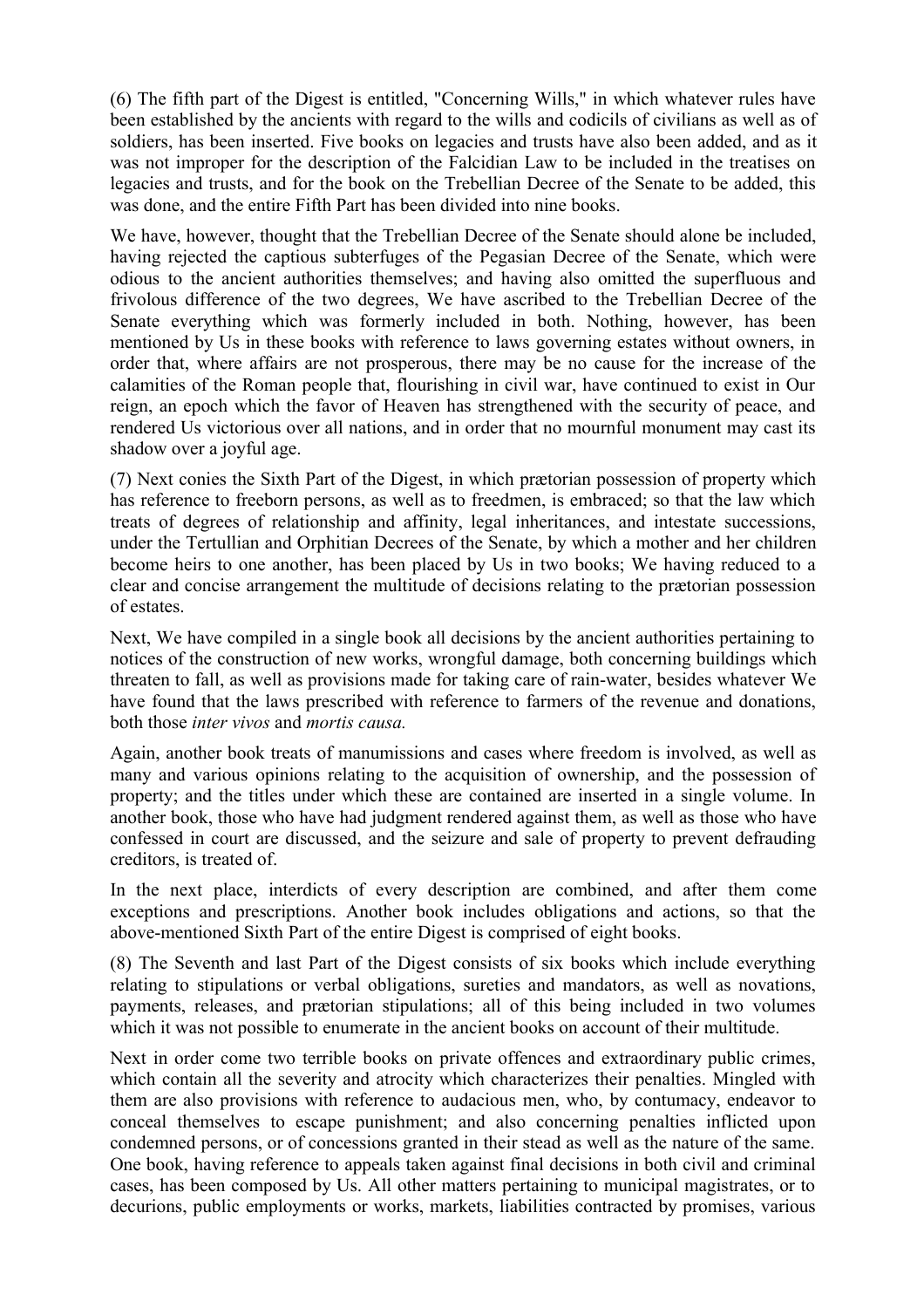judicial inquiries, the valuation of property, and the signification of terms as established by the ancients, and which have been regularly defined, are embraced in the fiftieth and last book of the entire compilation.

(9) All these things have been accomplished by the distinguished man and most learned Master, Ex-Quæstor, and Ex-Consul Tribonian, equally accomplished in the art of eloquence and the science of the law, prominent in knowledge of affairs, who has never considered anything of greater importance or dearer to his heart than obedience to Our commands. The work has also been perfected by other illustrious and most accomplished men, that is to say, the eminent Constantine, Count of the Sacred Largesses, and Master of Requests, who has always commended himself to Us on account of the good opinion We have had of him, and of his glory; and Theophilus, a brilliant man, and learned jurist of this Most Splendid City, who in a praiseworthy manner discharged his duty as expounder of the laws; and Dorotheus, an eminent man and a most capable Quæstor whom We have called to Our aid, while he was teaching students the laws in that magnificent City of Berytus, on account of his excellent reputation and distinction; and We have also made Anatolius, another illustrious man, a participant in this work, who himself was appointed interpreter of the law among the people of Berytus, and, having sprung from an ancient race of lawyers, was summoned to this task, for his father Leontius, and his grandfather Eudoxius, left behind them a distinguished and memorable reputation for legal knowledge, having succeeded Patricius of famous memory, as Quæstor and professor; and Leontius, a most eminent prefect of consular rank, and Patricius his son, along with Cratinus, an illustrious man, Count of the Sacred Largesses, and a distinguished teacher of this Fair City, all of whom have been selected for the abovementioned undertaking; together with Stephen, Menna, Prosdocius, Eutolmius, Timotheus, Leonidas, Leontius, Plato, James, Constantine, and John, men deeply learned in the law, who are employed in cases before the Grand Tribunal of the Prefecture, which takes precedence over all oriental prætorian jurisdictions.

These persons, having received on every hand the universal testimony of their worth, were selected by Us for the execution of this undertaking of such vast importance, and all, having assembled under the supervision of the distinguished Tribonian, in order that they might accomplish this work under Our auspices, and with the favor of God, it has been completed in the fifth books aforesaid.

(10) We have so much reverence for antiquity that We can, under no circumstances, endure that the names of persons learned in jurisprudence shall be abandoned to oblivion, but each one of them who was the author of the law is mentioned in Our Digest, and this has only been done by Us in order that if anything in these enactments should appear to be either superfluous, imperfect, or inapplicable, it may receive the necessary addition or diminution, and may be handed down with the most accurate laws; and where many points which are similar are opposed to one another, that which appears to be the most correct shall be preferred to the others, and the same authority conferred upon all; so that whatever is written therein may appear to be Ours and composed by Our direction; and no one shall be so bold as to compare the laws which antiquity possessed with those which Our authority introduced, for the reason that many of great importance have been changed on account of their usefulness to such an extent that even where an Imperial Constitution appeared in the old books, We have not spared it, but have thought that it should be amended and improved; but the names of the ancient legislators have been left, and whatever was proper and necessary for the truth of jurisprudence We have preserved with Our corrections; and therefore where any ambiguity existed between them, We have explained it perfectly, without permitting any doubt whatever to remain.

(11) But as We have recognized the fact that ignorant men are not suitable for the accomplishment of a task requiring so much wisdom and that those who, standing in the vestibule of legal learning, may hasten to enter still further, We have decided that another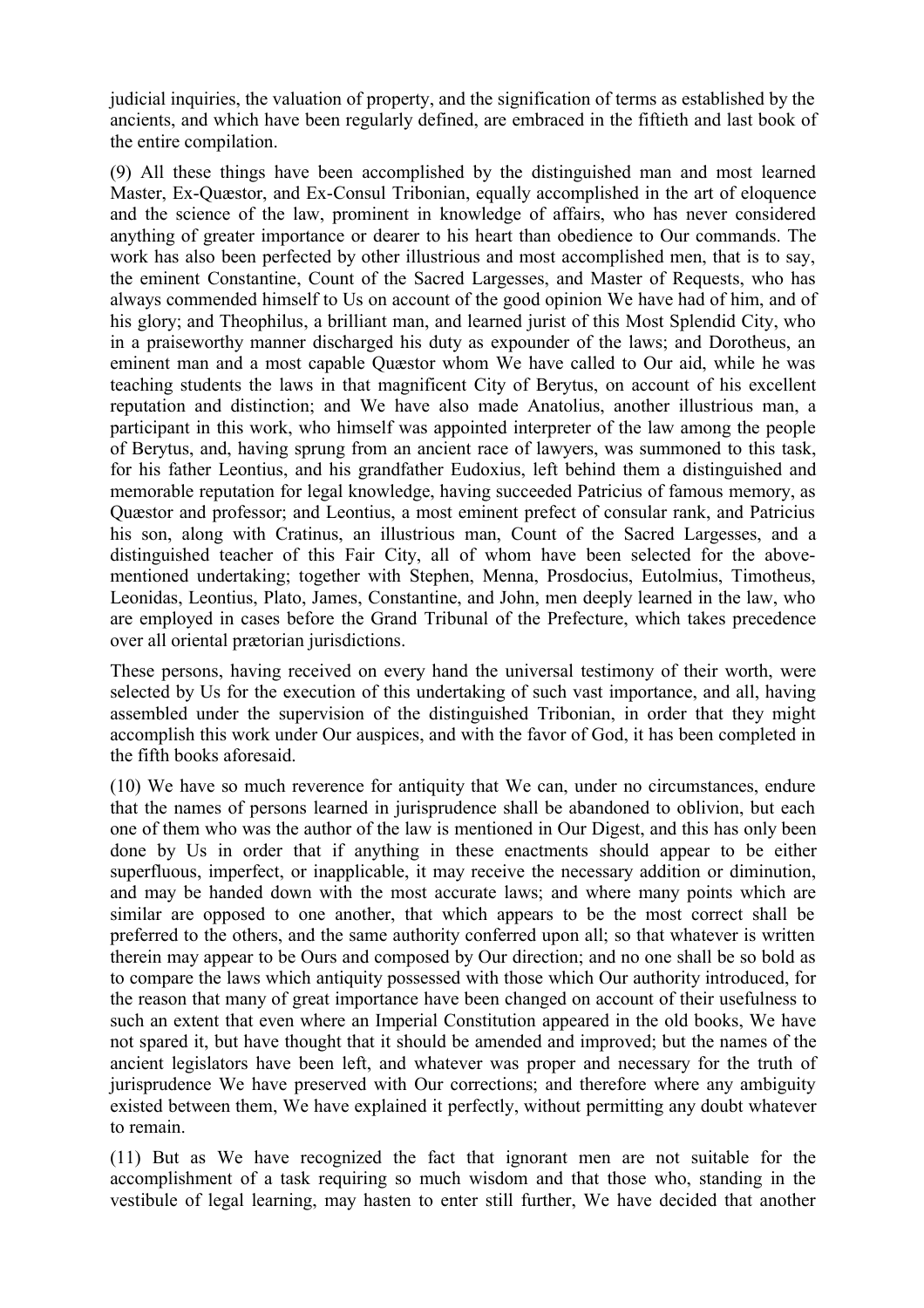moderate amendment should be prepared, so that those who are inclined to this study, and are, as it were, imbued with its principles, can penetrate its secret recesses, and view with open eyes the most excellent form of the laws; and We have therefore directed Tribonian, that eminent man, who has been selected for the supervision of the entire undertaking; along with Theophilus and Dorotheus, illustrious, and most learned professors of the law, who have been summoned for this purpose, to collect separately all the books that the ancients composed, which contained the first principles of jurisprudence, and are called "Institutes," and to take from them whatever might be useful, most appropriate, and adaptable to the practice of the present time; and that all found to be available should be carefully combined and arranged in four books, placing together the original foundations and elements of legal knowledge, supported by which young men could obtain a more extensive and perfect acquaintance with the laws.

We have, however, admonished them to be mindful of Our Constitutions which We have promulgated for the amendment of the law, and not to delay to insert them in the work (so that what was formerly ambiguous may be clear), as well as what was afterwards established.

This work, having been completed by them, has been offered to, and gone over as indisputable again by Us, and We have accepted it with willing mind, and decided that it is not unworthy of Our plan; and We have ordered that the aforesaid books shall be considered constitutions as was plainly stated in Our Decree, prefixed to the said books.

(12) Therefore, this compilation of the Roman law having been finished, and perfected in three parts, namely, the Institutes, the Digest or Pandects, and the Constitutions, and the task having been completed in three years, which, when it was originally undertaken, was not expected to be terminated in ten, We have given thanks to Almighty God who has offered us the opportunity to fortunately carry on war, as well as to enjoy an honorable peace, and to formulate a most excellent system of laws, not only for the use of the present age but for that of those which shall come hereafter, and with pious mind, We have offered this work for the benefit of man.

(13) We have considered it necessary to bring this decree to the notice of all men, in order that they may learn out of what vast confusion and prolixity the laws have been brought within reasonable bounds, and the truth established; and that they may hereafter have laws which are as similar as compact, and placed within the reach of all; so that men may be able to easily obtain possession of the books containing them, and will not be overwhelmed with expense in the acquisition of a multitude of volumes of superfluous enactments; but that they may be secured with but trifling expense by the rich as well as by the poor, and an immense fund of legal information be rendered available by the expenditure of a very small sum of money.

(14) If, however, in so extensive a collection of laws compiled from an enormous number of volumes, some repetitions may, perhaps, be encountered, no one will be justified in thinking that this work should be blamed, but this defect ought in the first place to be attributed to the weakness of human nature, which is but natural; for to possess a memory of all things and to err in nothing is rather an attribute of divinity, than of mortality, as has also been stated by our ancestors; and then it should be remembered that, in certain cases, and these very rarely occurring, repetition is not useless and contrary to Our design. For either it was necessary for the law to be formulated under the different titles to which it is applicable on account of the connection of various matters; or, where it had been mingled with other subjects, it was impossible to divide it into different parts to avoid producing confusion throughout the whole; and in those places in which the ideas of the ancients were most perfectly set forth, it would have been improper to divide and classify what had been scattered among them indiscriminately, otherwise, the understanding as well as the ears of those who read them would be disturbed.

In like manner, where anything was provided by the Imperial Constitutions this We have not,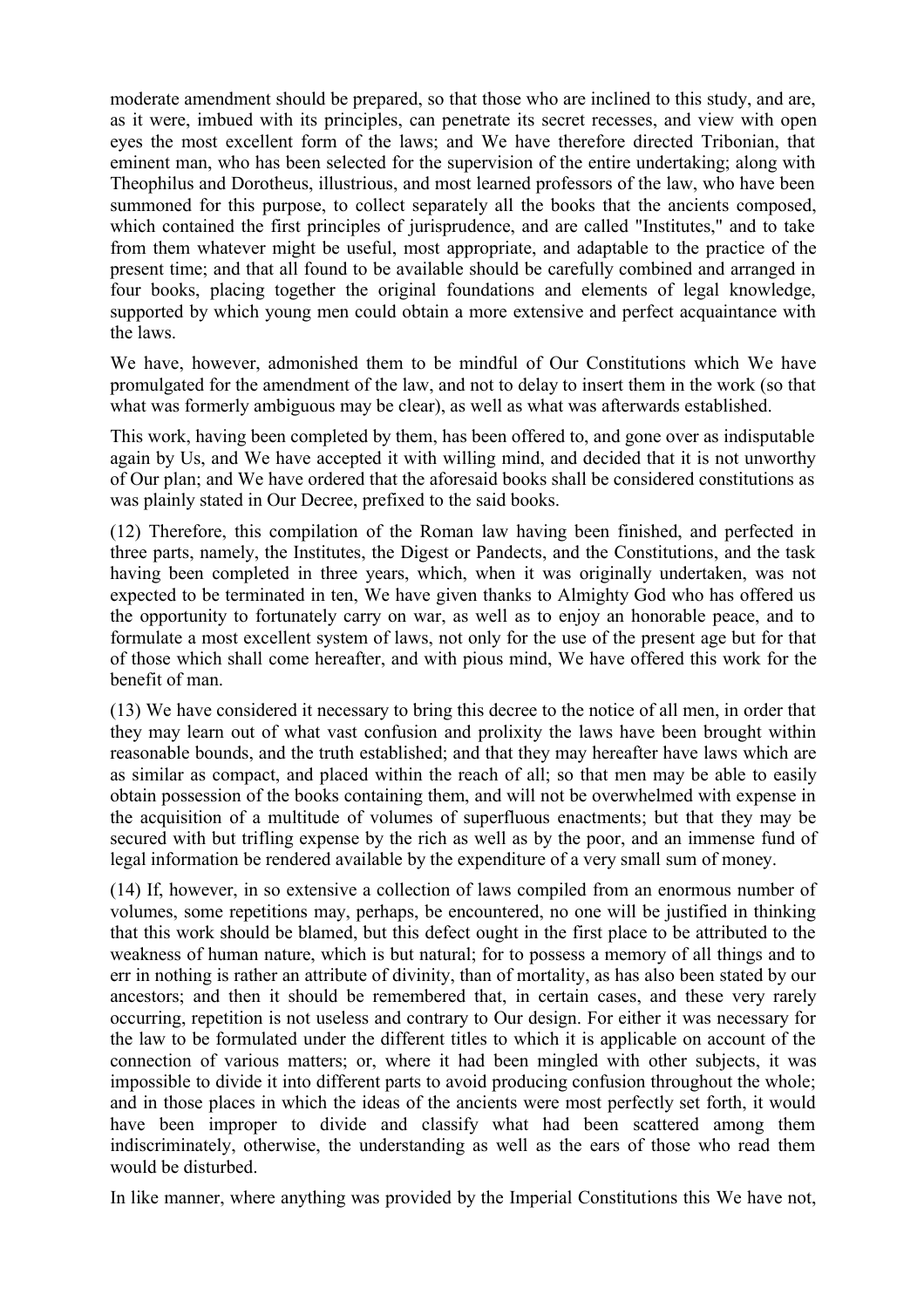under any circumstances, permitted to be included in the Digest, as it is sufficient for it to be laid down in the Constitutions, except, very rarely, in cases in which repetition was allowed.

(15) Nothing which is contradictory can claim a place for itself, or be found in this Code; for if anyone should, with careful reflection, seek out the reason for a seeming discrepancy, while doing so something new will be found, or a clause with a hidden meaning will dispose of the complaint of contradiction, and put an end to the apparent discord.

(16) If, however, anything should have been omitted, which was, as it were, concealed in the depths of so many volumes, and, while it was proper to be inserted, was necessarily abandoned on account of its being involved in obscurity, anyone who is actuated by just principles can understand that this has occurred on account of the weakness of the human mind, and also because of the defects of the matter itself, which, mingled with many useless matters, offered no opportunity for its extraction from them; and finally, for the reason that it is much more advantageous to omit a few things which are valuable than to overwhelm mankind with a vast number which are worthless.

(17) One remarkable fact, however, is disclosed by the perusal of these books, that is to say, the multitude of ancient laws is found to contain less than the present abridgment, for although many had already been enacted, still, persons who formerly engaged in litigation availed themselves of only a very few of these; either because it was impossible to procure them on account of the scarcity of books, or by reason of the ignorance of the parties litigant themselves; and hence actions were disposed of rather according to the arbitrary will of the judges, than by the authority of the laws. In the present compilation of Our Digest, however, the collection of legal enactments has been made from a great number of volumes the names of which We assert not only that the ancients were not acquainted with, but had not even heard of; and all of these have been assembled, and their substance thoroughly condensed, so that the multitude possessed by the ancients is found to be poor, and in comparison with it, our abridgment appears most opulent.

That most illustrious man, Tribonian, obtained a vast number of books containing the legal wisdom of former times, among which there were many unknown to even men most learned in the law; all of which having been carefully read, whatever they contained which was best was extracted, and inserted into Our excellent compilation. Those who were engaged in this work not only read over the volumes from which the laws were extracted, but also many others in which they found nothing either useful or new, and which, with excellent judgment, they rejected as not being entitled to a place in Our Digest.

(18) For the reason that only divine things are perfect, and that the course of human legislation has always a tendency to extend to infinity, and there is nothing in it which can endure for all time, for Nature herself hastens to bring forth many new forms, We think that matters may subsequently arise which have not, as yet, been provided for by Our laws. Therefore, if anything of this kind should happen, recourse must be had to the Emperor for a remedy, since God has placed his Imperial fortune above all human affairs, so that he can correct and arrange all new cases which may arise, and establish them by proper rules and regulations. This principle was not first promulgated by Us, but has descended from Our ancient race; for Julianus himself, the most wise author of laws and the Perpetual Edict, stated in his works that if anything should be found imperfect in Roman jurisprudence, it should be supplied by an Imperial Decree, and not stand alone without amendment; but the Divine Hadrian, also, in framing the Edict (and the decree of the Senate has followed it), stated most explicitly that if anything should take place which was not referred to in the Edict, the Emperor had authority to decide it by his own rules, opinions, and comparisons.

(19) For these reasons You, Conscript Fathers, familiar with all these matters, and all the men of the earth, should offer the fullest acknowledgments to the Supreme Divinity, who has reserved so salutary a work for your times, as Divine Power has conferred upon you that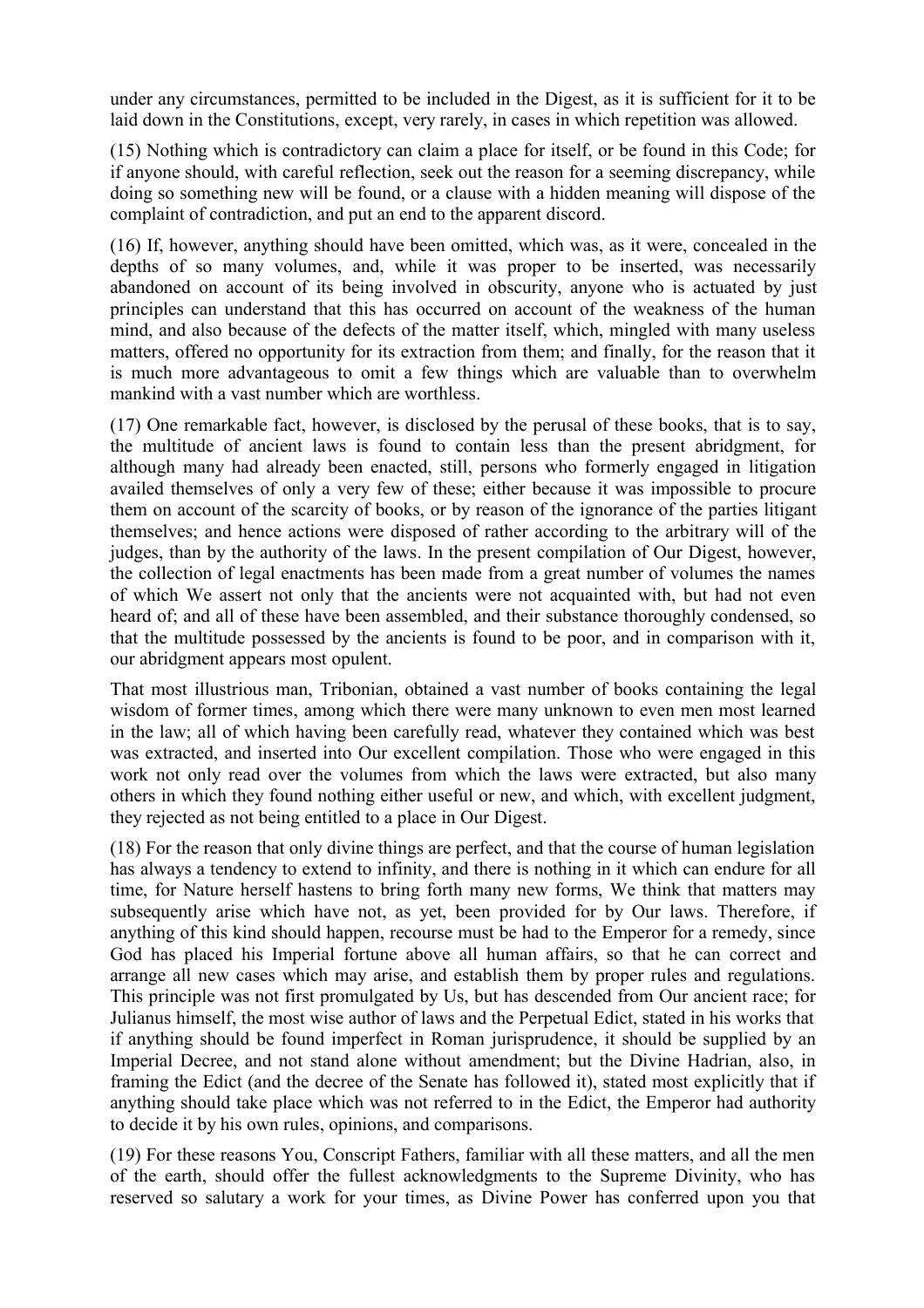which antiquity was not deemed by it worthy to receive. Therefore respect and obey these laws, without reference to such as are most ancient, and let none of you venture to compare them with former ones, or attempt to discover anything which may be conflicting in either, because We decree that all which has been inserted in Our collection shall alone be observed. And let nothing else either be cited, or produced, either in court or in any contest where laws are necessary, from any other books than these Our Institutes, Digest, and Constitutions composed and promulgated by Us, unless the rash person who does so desires to be rendered liable for the crime of forgery, and to suffer the severest penalties, together with any judge who suffers him to be heard.

(20) In order that you may not be ignorant from what books of the ancients this compilation has been made, We have ordered this to be inserted in the first part of Our Digest, in order that it may be perfectly clear by what legal authorities, and from what works of theirs, many thousands in number, this fabric of Roman jurisprudence has been constructed.

Moreover, We have chosen those legislators and commentators whose opinions were worthy of insertion in such an important compendium, and whom the most pious Emperors, Our predecessors, have not considered undeserving of credit, and have conferred upon them all the same weight, without according to any the right to claim the preference; for, as We have decreed that these laws shall take the place of constitutions, just as if they had been promulgated by Us, how could any greater or less authority be bestowed upon them, as the same dignity and power is conceded to all?

(21) It appears to Us to be timely to repeat here what We decreed in the first place, when, with the assistance of God, We ordered this work to be undertaken, namely that no one of those who is at present learned in the law, nor any person who may hereafter be born, shall presume to add any commentaries to these laws, unless .someone may desire to translate them into the Greek language, in the same order, and with the same arrangement in which they appear in the Roman idiom, which the Greeks call "Foot to foot" (*Katapo/ta*) and if they should desire to make any notes on titles, or to compose abridgments called para-titles, We do not grant them permission to make any other interpretations to the laws which are, in fact, perversions of the same; lest their verbosity may bring dishonor upon Our laws, on account of the confusion which may arise, as was caused by the ancient commentators on the Perpetual Edict, a work well drawn up, but which they extended immensely by distributing their conflicting opinions here and there throughout the text, so that almost all Roman jurisprudence remains in a chaotic condition.

If we have not been able to endure these discrepancies, how can the frivolous distinctions of those who come after Us be tolerated? They who may presume to do anything of this kind shall be considered guilty of forgery, and their work shall be entirely destroyed. If, however, anything should appear ambiguous, as has been previously stated, it must be referred by the judge to the decision of the sovereign, and it shall be explained by the Imperial Authority to whom alone has been granted the right to enact and interpret legislation.

(22) We have decided that the same penalty for forgery shall be inflicted upon those who hereafter shall dare to disfigure, or obscure our laws by means of abbreviations; for We desire that everything contained in them, that is to say, the names of the jurists, and the titles and numbers of the books, shall all fully be written out in letters, and not designated by abbreviations; and whoever prepares a work of this kind for himself, and inserts any such abbreviations in any part of the book or volume, is hereby notified that he is the owner of a worthless code, for We do not give permission for any citations to be made in court from one which contains in any part the defect of abbreviations. Any copyist who dares to transcribe these things shall not only be punished with a criminal penalty, as has been previously stated, but shall be compelled to restore to the owner double the value of the book, whether the owner himself ignorantly purchased it, or caused it to be made; which contingency has already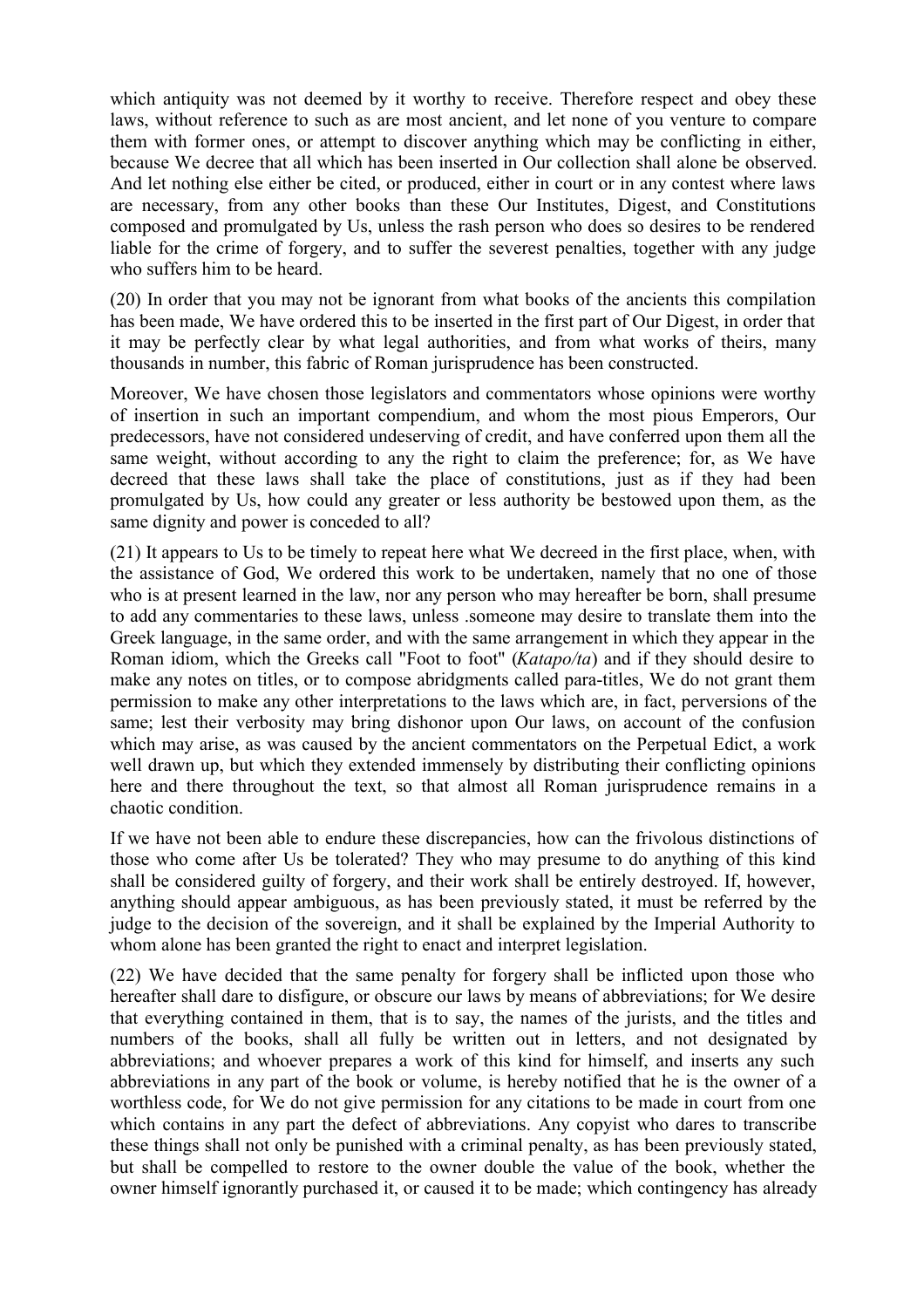been provided for and published by Us in a Latin and a Greek Constitution addressed to professors of law.

(23) Moreover, We order that the laws which We have collected in the above-mentioned Codes, that is to say, the Institutes or Elements, and the Digest or Pandects, shall obtain their authority from the date of Our Third most happy Consulate of the present twelfth indiction, the third of the *Kalends* of January; and shall be valid for all time, having the same force as Our Constitutions and exerting their authority in all cases in court, whether these may hereafter be brought, whether they are at present pending, or whether they are under the jurisdiction of the tribunal itself or have been submitted for arbitration; and as for those which have already been terminated by a judicial decision, or settled by amicable agreement, We decree that they shall, under no circumstances, be revived.

We have hastened to promulgate these laws during our Third Consulate, which We consider propitious for the reason that the most blessed aid of God and of our Lord Jesus Christ bestowed it upon the State, at the time when the Parthian War was terminated and followed by a lasting peace, and the third part of the world subjected to Our authority. For, in addition to Europe, Asia and all Lybia were then added to Our dominions, and this important legal work having been concluded, all the favors of Heaven were thus conferred upon Our Third Consulate.

(24) Therefore, all our judges shall receive these laws according to their jurisdiction, and shall cause them to be observed not only in their tribunals, but also in this Imperial capital, and the illustrious Prefect of this Fair City is hereby especially charged with their execution; and, moreover, the three eminent Prætorian Prefects of the East, of Illyria, and of Lybia, shall be careful to have them published and brought to the knowledge of all those subject to their jurisdiction.

Given on the seventeenth of the *Kalends* of January, during the third Consulate of our Lord Justinian, 533.

# CONCERNING THE CONFIRMATION OF THE DIGEST.

### *In the name of Our Lord God Jesus Christ.*

4. *The Emperor Cæsar-Flavius-Justinianus, Alamanicus, Gothicus, Francicus, Germanicus, Anticus, Alanicus, Vandalicus, Africanus, pious, fortunate, illustrious, victor and triumpher, always to be revered, and Augustus; to the great Senate and the people in all the cities of Our Empire.*

After having made peace with the Persians, and obtained trophies from the Vandals, with the acquisition of all Lybia, and having, for a second time, united the renowned City of Carthage to our Empire, God gave Us the opportunity to bring to its desired end the work of the revision of the ancient laws, an undertaking which no Emperor before Our age thought was possible either to be planned or executed by human genius. For it was a most extraordinary thing for all the Roman jurisprudence, from the foundation of the ancient city to the date of Our reign, a period of almost thirteen hundred years, which, in its various parts, was sometimes in agreement with and sometimes in opposition to the Imperial decrees, not only to have removed from it whatever was contradictory, but also to have suppressed whatever was found to be identical or similar, and thus to afford a varied idea of the beauty of the law itself, so that every enactment might seem to have been passed to meet the exigencies of each individual case. This was undoubtedly due to the superior divinity and benignity of God, and not attributable to the exertion of human thought or power.

Therefore We, in accordance with Our custom, having raised our hands to God, and besought Him that he would consider Us worthy of his assistance, began the undertaking, and have at last completed it, through the agency of Tribonian, that most illustrious Master, and Ex-Quæstor of Our Sacred Palace, and Ex-Consul, as well as by the efforts of certain other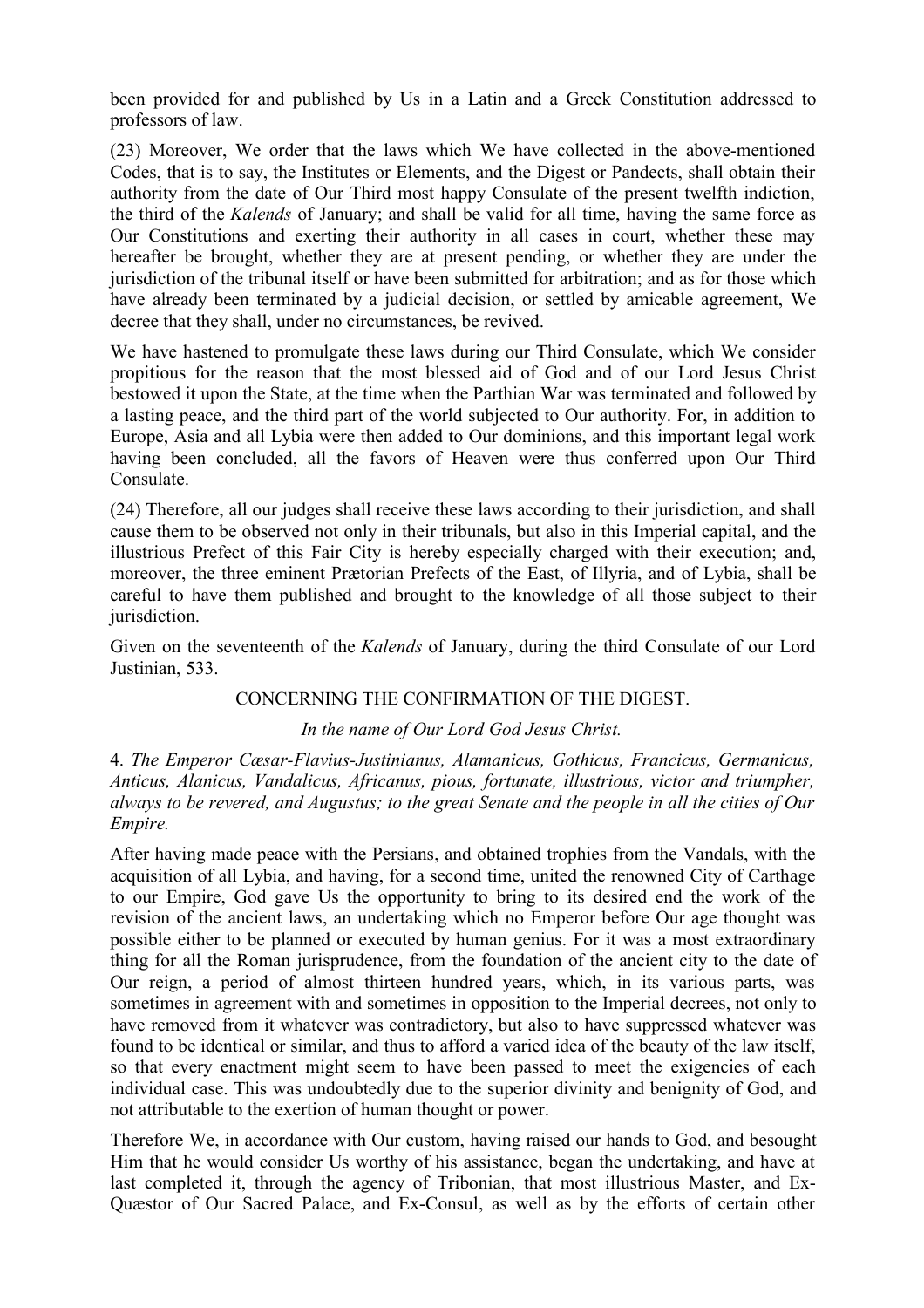eminent and learned men; and having diligently examined everything compiled by them, and carefully explained whatever was ambiguous, We have given to all the laws a suitable form, according to the knowledge and strength of intellect which has been bestowed upon Us by Our God and Our Saviour Jesus Christ.

(1) Therefore, We have inserted in the Code under Our name the Constitutions of the Emperors, formerly included in twelve books, and have collected in a single abridged and clear compendium all the opinions of the ancient founders of the law which are contained in almost two thousand volumes, and three millions of paragraphs, and, with the favor of Heaven, divided all these into fifty books, after having collected everything useful, and rejected everything ambiguous, without leaving anything contradictory. These books We designated the Digest or Pandects, for the reason that they contain divisions and decisions of the laws, and also because they have all the science of jurisprudence epitomized in them We have given them this appellation. They do not include more than a hundred and fifty thousand paragraphs, and We have divided them into seven treatises, which was not done improperly or unreasonably, but with reference to the nature and harmony of the number seven.

(2) Hence, We have divided into four books those things which are generally styled *prota,* or the first principles of the science.

(3) Next We have divided into another seven books those matters which treat of judgments.

(4) Likewise the part which treats of things only includes eight books.

(5) The following part of the work, which is the fourth and central one of all, We have divided into eight more books, in which the hypothecary action, which does not differ greatly from that on pledge, and the Edict of the Ædiles and the stipulation having reference to evictions are discussed, which two treatises are accessory to, and dependent upon sales; and although in the arrangement of the ancient laws they were widely separated, We have brought them together on account of their common relationship, and in order that what has reference to the same subject may not be far apart.

After these two books, We have introduced whatever has been written with reference to interest, to loans on land as well as on sea; and what relates to evidence and presumptions We have combined in a single book; and in each of these three matters closely connected with the treatise on things are discussed.

This having been done, We took up those laws which have reference to betrothals, marriages, and dowries, and to these subjects We have devoted three volumes in the order above stated. The two books which have reference to guardians of minors — I mean those which are ordinarily designated "On Guardianship" — We have included in an abridgment, and have completed the above-mentioned arrangement of eight books, and the central part of the entire work (as has already been stated), having inserted therein the most admirable and useful of all the laws.

(6) We have condensed everything relating to testaments, legacies, and trusts into nine books, at the beginning of which are placed those which relate to wills and codicils, not only of all civilians but also of soldiers who desire to make testamentary disposition of their estates, and these compose two books entitled "Concerning Wills."

The five following books contain matters which pertain to legacies and trusts, and everything which has been laid down with reference to their ambiguity; and as the explanation of the Falcidian Law is connected with, and dependent upon legacies and trusts, We have discussed it in its proper place, and have inserted it next to the treatise on legacies in *a* single book on the subject, with some brief additions.

Again, for the reason that the Trebellian Decree of the Senate has been introduced into trusts in the same way as the Falcidian Law, We have placed all that has been decided on this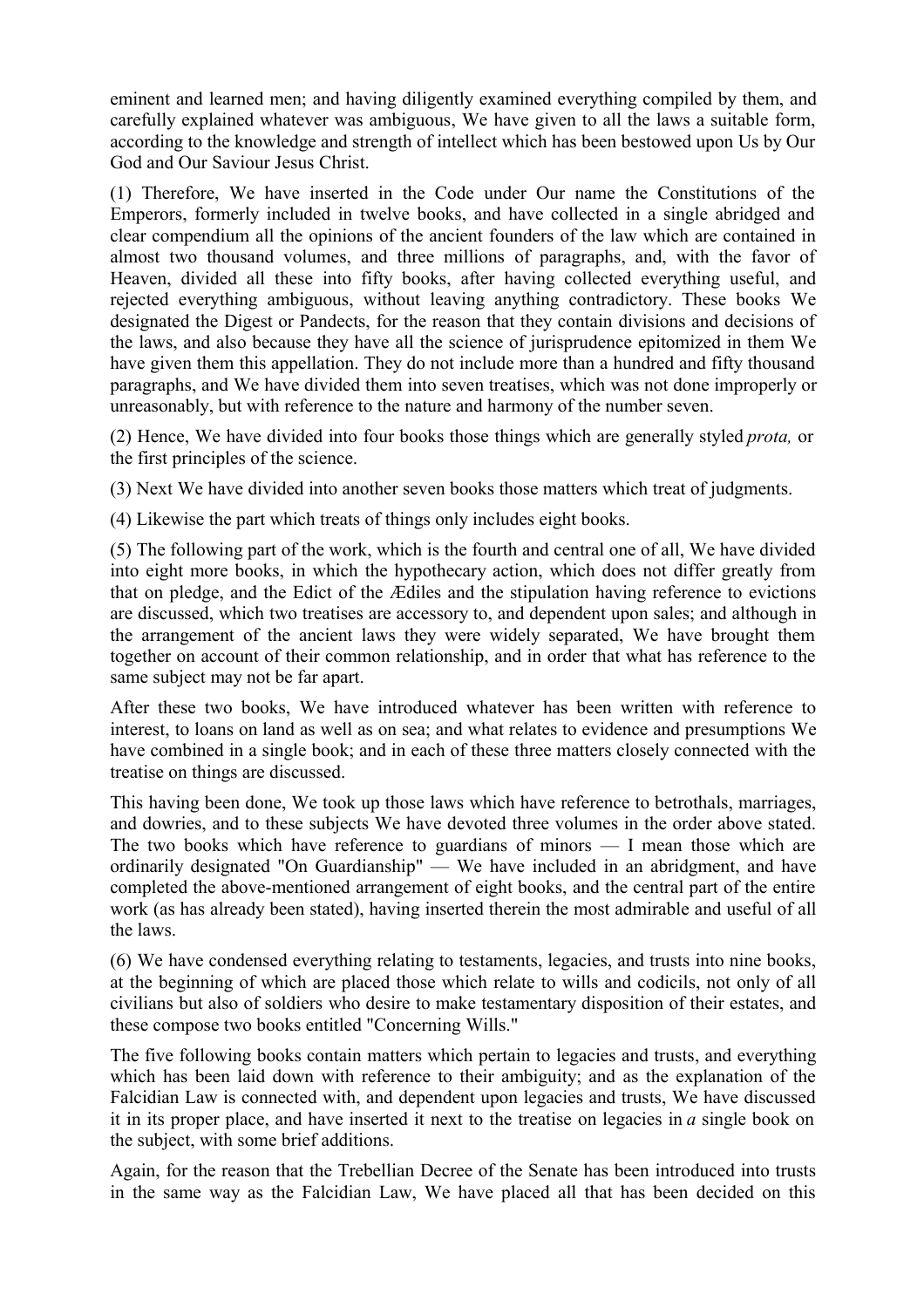subject under the Trebellian Decree of the Senate; considering that it is superfluous to give space to the Pegasian Decree of the Senate, and that the differences and agreements which have been established between these Decrees of the Senate are absurd, which, indeed, the ancients detested and called captious and wrongful. Having combined all these matters in a more simple form, and placed them under the head of the Trebellian Decree of the Senate, We perfected this Fifth Part of the entire arrangement in nine books. In these nine books, however, nothing has been said by Us with reference to estates which have no owners, and which were liable to confiscation, because this practice was only introduced during a period of public misfortune, and was a mournful monument of the Civil War; and it was not proper for it to continue to exist in these times, during which God gave Us peace at home and abroad, and when it was necessary to carry on war, enabled Us with His favor to prevail over, and conquer Our enemies.

(7) Next follows and appears the Sixth Part of Our entire compilation, included in eight books. These very properly begin with matters which treat of possession under the prætorian law, and, having examined them carefully in the same way as the others, We have classified not only those which have reference to freeborn persons, but also such as concern freedmen, rendering clear what in former times was doubtful, on account of its confusion and obscurity, being of the opinion that two books were sufficient for this purpose. We have also treated, in the same books, intestate successions, and the order of descent, inserting in one of them the different degrees of relationship, and at the end We have placed the Tertullian and Orphitian Decrees of the Senate, by which mothers and their children succeed to the estates of one another.

Next in order after these topics comes another book relating to the construction of buildings, and of security furnished on account of houses which have become ruinous, and threaten to fall; and concerning persons who have been guilty of deceit or fraud in cases of this kind, as well as those who injure their neighbors by the flow of water; which book also treats of collectors of the public revenues, and donations, both indefinite and simple, and as such being made in consideration of death, the laws provide for.

Again, whatever has reference to manumissions of every description and the actions brought on account of them are included in a single book. Further, all questions relating to possession, and the different grounds for obtaining it, We have inserted in a single treatise, or book. Moreover, everything pertaining to judicial decisions, and persons who have confessed anything against themselves in court, as well as matters having reference to assignments for the benefit of creditors, the detention of debtors, the sale, separation, and care of property, and measures to prevent the defrauding of creditors, are likewise collected in a single book.

We have only devoted one book to interdicts; and next, We come to prescriptions or exceptions, and the times prescribed for their operation. We then discuss the various kinds of obligations and legal procedure, and We have arranged the contents of this Part, which begins with prætorian possessions (as has already been stated), in eight books, constituting the Sixth Part of the entire work.

(8) The last Part of all, which is the Seventh, is composed of six books, beginning with stipulations, and then proceeding to the rules which have been laid down with reference to suretyship, the liability of debtors, payment by them, and their discharge; and also concerning agreements introduced by the authority of the Prætors; all of which has been condensed by Us into two books, which could not be said of those of the ancients, as there was an enormous number of them.

We next proceed to the description of crimes, and discuss whatever pertains to minor offences which are called private, as well as to such as are styled extraordinary; but this appellation, "extraordinary," also applies to public crimes which are most atrocious in their character, and demand exemplary punishment. Moreover, in the two books which include matters relating to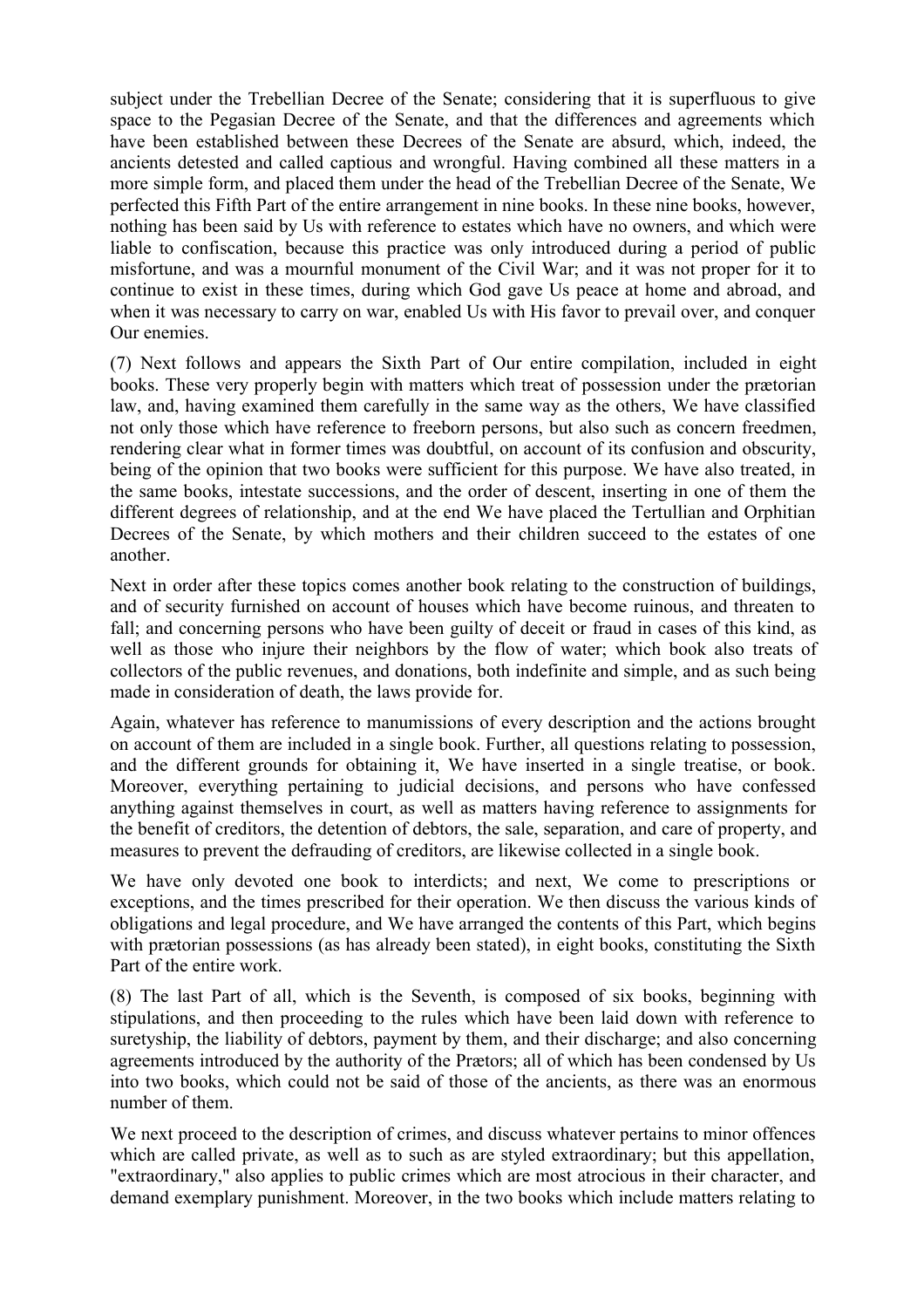offences and crimes are inserted those regulations which have been prescribed with reference to offenders against the law who attempt to conceal themselves, as well as respecting their property, and the penalty which should be inflicted upon them, or the pardon which they may be able to obtain.

In the beginning of the next book, appeals are discussed, a proceeding to which recourse is very frequently had for the annulling of pecuniary or civil decisions, as well as criminal ones. Again, whatever was provided by the ancient jurists with reference to citizens, municipal magistrates, decurions, offices and public works, markets, and promises of revenues and various judicial proceedings or examinations, the enumeration of citizens, the signification of terms, and the rules laid down by the ancients, are all contained in the last book. This one is the sixth of the compilation, beginning with stipulations, if reference is had to the beginning of that portion, but it is the fiftieth where the entire perfection or harmony of the compilation is considered.

(9) All these things have been compiled and elaborated in the very best manner possible, and as it was proper that it should be done in accordance with Our order, by the illustrious Tribonian, that most wise Master, Ex-Quæstor of Our Palace, and Ex-Consul, a man of experience in affairs, highly regarded for his eloquence, and well versed in the laws, and who has not disobeyed any of Our commands. He has also been assisted by others who have contributed their services to Us in this undertaking; namely, Constantine, the eminent Count of the Sacred Largesses, Master of Requests and Secretary of State, who in every respect has given Us a favorable opinion of himself; and Theophilus, the eminent master who, in a most praiseworthy manner, imparts legal instruction in this Imperial City with the greatest zeal and assiduity of which the occupation is worthy; and Dorotheus, the distinguished Quæstor, appointed Doctor of Laws in the city, by which We mean the venerated and splendid metropolis of Berytus, which itself has given him to Us on account of his high reputation and eminence, and has besought Us to make him a participant in this work; along with Anatolius, the most accomplished master, who himself, at Berytus, teaches in an elegant manner everything relating to the law, a man of the third generation of scholars renowned among the Phoenicians as interpreters of jurisprudence (for he traces his lineage to Leontius and Eudoxius, men of the most distinguished reputation, after Patricius, of illustrious memory, who held the offices of Quæstor and first Censor, and Leontius, the famous Ex-Prefect and Ex-Consul, as well as Patricious, his son, all of whom are worthy of the greatest admiration); and Cratinus, the eminent and learned Count of the Sacred Largesses, distinguished lecturer on the law in this Imperial City; and in addition to these, Stephen, Mena, Prosdocius, Eutolmius, Timotheus, Leonidas, Leontius, Plato, James, Constantine, and John; all men thoroughly versed in jurisprudence, advisers of Our Prefects in Our prætorian prefectures, and who have justly attained a high reputation for legal knowledge among all men, have been decided by Us to be worthy of being chosen as participants in an undertaking of this importance. Therefore, the compilation of the Digest has been made for Us by these most distinguished jurists.

(10) We have such respect for antiquity that We have not permitted the names of the ancient legislators to be omitted, but have inserted that of each one in the laws, changing, however, in the latter what did not seem to be correct; removing some portions, and adding others; selecting what was best from many of them, and giving equal force and power to all; so that whatever is laid down in this book may appear to be Our own opinion; and let no one dare to compare those things which are included in this work with what formerly appeared in others, because We have changed for the better many things which it would not be easy to enumerate; even if anything in one of the constitutions of preceding Emperors should have been expressed in different language, for, although We have preserved their names, We have assumed the right to establish the truth of their laws, and therefore, whenever anything contradictory existed in them (and, indeed, there was a great deal), it has been suppressed, and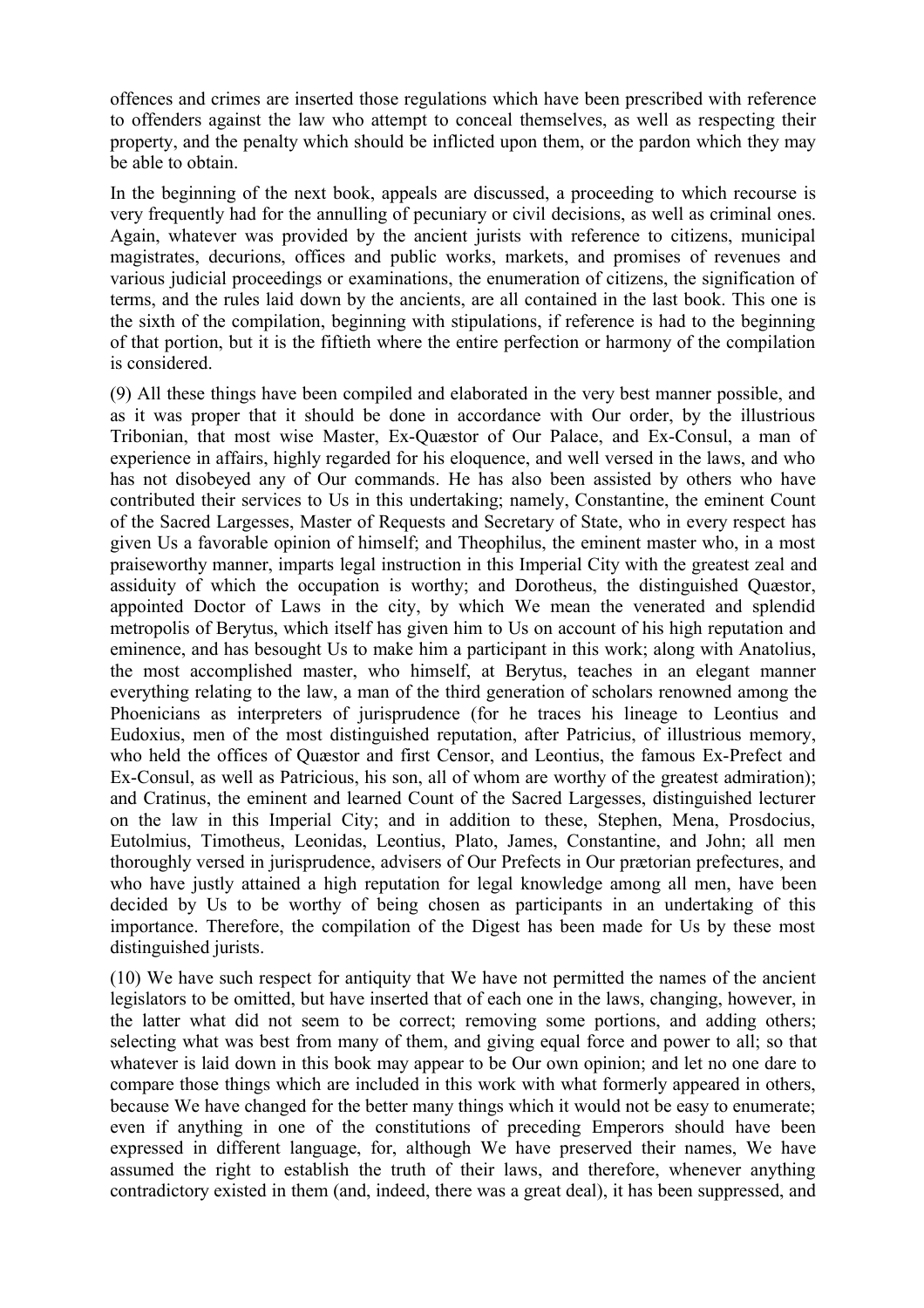every law has been clearly stated and brought to a definite conclusion.

(11) As, however, it was necessary to make a short abridgment for the benefit of those beginning the study of the law, who could not understand the higher branches of the science, We did not neglect this duty, and therefore. We directed the most eminent Tribonian, who was chosen for the supervision of this entire work, to be summoned with Theophilus and Dorotheus, most eminent and learned professors of the law, that they might select from the treatises composed by the ancients, all matters which were best adapted for the purpose, and of the most important in studies of this kind, so that they might collect them and offer them to Us, and mention Our Constitutions, which We promulgated for the improvement of the ancient law, and compile four books containing the first elements of legal science, which We have considered proper to designate as "Institutes." This compilation having been made, they presented it to Us, and We have carefully examined and weighed it, and have decided that it was not unworthy of Our design, and have ordered that it shall have all the force of Our Constitutions, and be considered as taking their place, which We have made clear to all from the introduction that we have prefixed to the said volume.

(12) Therefore the entire substance of the Roman law having been thus compiled in three parts, in an equal number of years (which, in the beginning, We considered to be beyond all hope of completion in ten years), but now, having been finished with such speed in three years, with the assistance of God, who has afforded Us the opportunity to make peace, and bring Our wars to a happy termination, and establish laws for the past, present and future, We have thought it to be proper to bring to the attention of all persons the zeal and wisdom which We have displayed in this undertaking. In this way it will become apparent how jurisprudence was rescued from the disorder and confusion in which it formerly existed, without the prospect of any end to this condition; and men will hereafter be able to make use of laws which are just, comprehensive, and present ready for the hands of all; a compendium admirably adapted to the purposes of litigation and easily to be acquired by those who may desire; so that there will be no longer need for larger sums of money to collect a vast number of worthless books, but, with the expenditure of a very small sum, not only the rich but also those in moderate circumstances will have an opportunity to purchase this work.

(13) If, indeed, out of the multitude of the subjects which have now been brought together and collected from so many thousands of volumes, any which are similar or identical should appear (which, however, We think can rarely occur), although, considering the weakness of human nature, this will not seem to be inexcusable; for to make no mistake, or to be irreprehensible, or unerring in every respect, is an attribute of God alone, and not one of mortal constancy or power, as has already been stated by the ancients. Where, then, We have assumed a similar position, or the exigency of the case required that the same thing should be repeated under different titles, or one subject should be mixed with another which had already been explained, it has been impossible to dispose of this resemblance, either because the continuity of the entire text had to be preserved, or to avoid distracting the attention of the reader by the removal of what already had been written; and if sometimes the necessity of the case required this to be done, still it was effected in a few words, and has but little significance.

(14) We have also observed this with reference to the Imperial Constitutions and the laws dependent upon the same; for whatever was provided in them We did not permit to be inserted in this collection, except where, on account of some circumstance, the point demanded repetition.

(15) No one will easily find among matters included in this compilation any conflicting laws, provided he directs his attention to the scrutiny of all the appearances of contradiction; but some distinctions do exist, which, however, when examined, clearly show that an apparent discrepancy in one place often, in reality, has reference to something entirely different in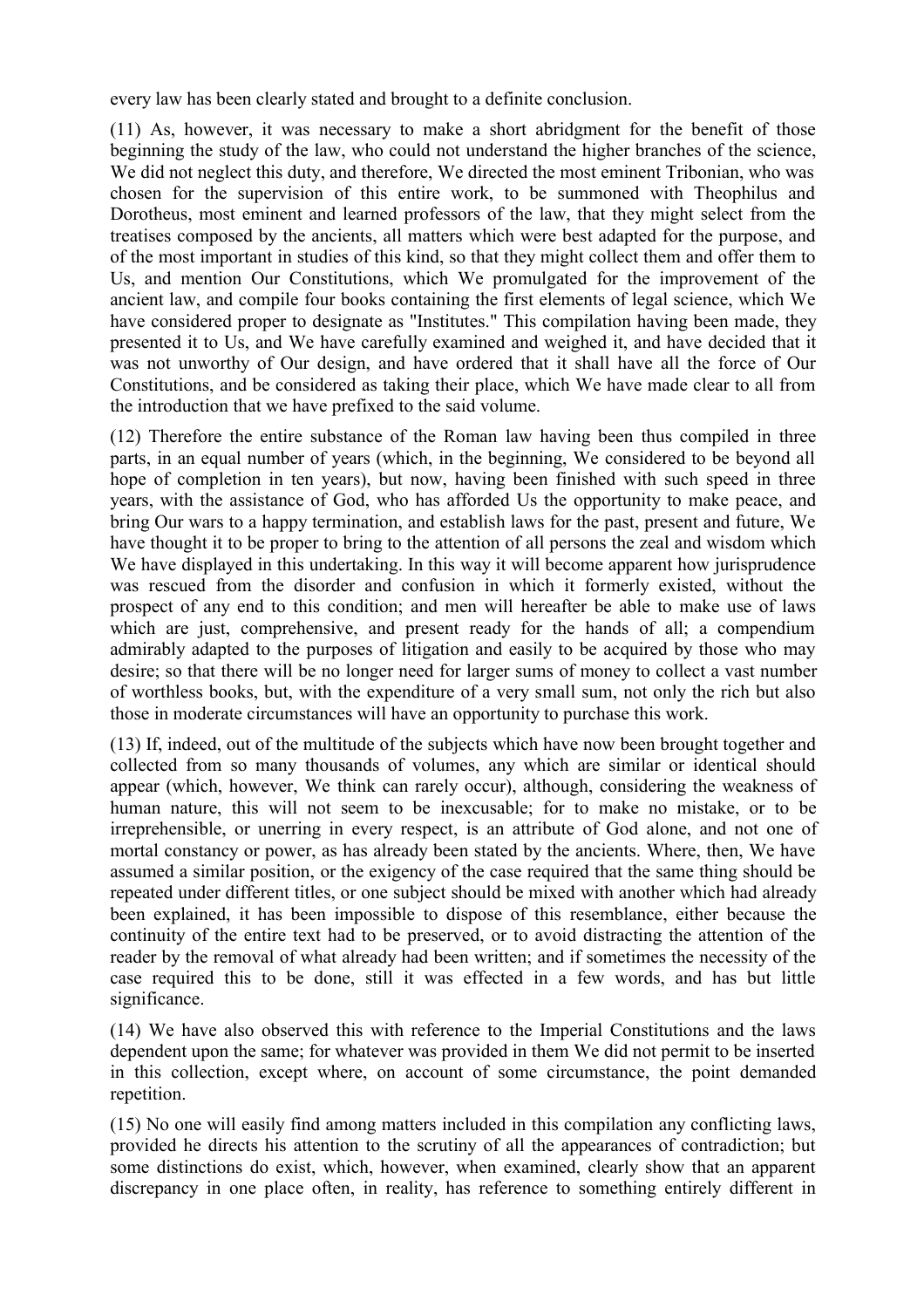another.

(16) If, indeed, anything which should be inserted has been omitted (and this might readily happen on account of the weakness of human nature), it will be much better for Our subjects to be freed from a multitude of worthless laws, even though they may be deprived of some few which appear to be useful, but which are buried and deposited in thousands of volumes, and probably would not have been noticed by any human being.

(17) For this reason, judges not having access to so many books (which it was formerly necessary to have copied), terminated actions too readily by making use of very few legal authorities, and rendered decisions in this manner either on account of their lack of works on jurisprudence, or because their strength was not sufficient to undergo the labor required for making such researches as were necessary to ascertain the numerous points which were useful. In the present compilation, however, a very large number of the laws in force have been collected from books which are extremely rare, and can hardly be obtained, and with whose very names many men most learned in the law are unacquainted. The materials for this, the above-mentioned illustrious Tribonian has furnished Us by providing an almost incalculable number of volumes, all of which, after being carefully read, have been assembled; and when those jurists who were called together by Us for this purpose encountered nothing either applicable or new in many different ones which had been collected, they, with excellent judgment, rejected any citations from them in the compilation of this work.

(18) Where, however, anything new subsequently arises, which becomes a subject of controversy, and does not appear to be determined by these laws (for Nature knows how to make many innovations), God has conferred imperial power upon man in order that it may settle questions which may come up, and dispose of defects in the law, and has prescribed certain rules and regulations for the purpose of explaining what is ambiguous in human nature. We do not now claim credit for this, as Julianus, the most learned of all the founders of the law who were formerly eminent for their wisdom, is alleged to have said the same thing, and to have had recourse to the imperial authority to supply the legal deficiencies existing in the case of pressing and doubtful questions; and the Divine Hadrian of pious memory, also, included in a small volume all the Edicts promulgated by the Prætors, and for many years employed the great Julianus for that purpose, having stated in a public address, which he made in ancient Rome, that if any point should arise which had not already been determined, it was proper for those who belong to the magistracy to attempt to decide it, and to find a remedy in accordance with the judgments previously rendered in cases of the same kind.

(19) Therefore, You being aware of all these things (for We are addressing You, the Great Senate, and all the subjects of Our Empire), should acknowledge your gratitude to God, who has preserved such a benefit for Our reign, and avail yourselves of Our laws without paying attention to any of those included in the ancient treatises, or making any comparison of them with those which form part of Our compilation; because if some of them should appear not to agree with one another, still you cannot fail to be aware that what was ancient has been discarded by Us as imperfect, and that Our present work must now be held to possess authority; for We forbid the works of the ancients to be used hereafter.

We, moreover, permit and decree that only the laws of this Our compilation shall be observed, and have authority in the State; so that anyone who attempts to make citations in court from the ancient treatises, and not from these two alone, and the book of Constitutions, compiled or drawn up by Us, or who has recourse to any other enactments, and any judge who allows them to be cited in his presence, shall be considered as guilty of forgery, and sentenced as a public criminal, and shall undergo the penalty prescribed for the same, which is manifest from the fact itself, even if We had not stated it.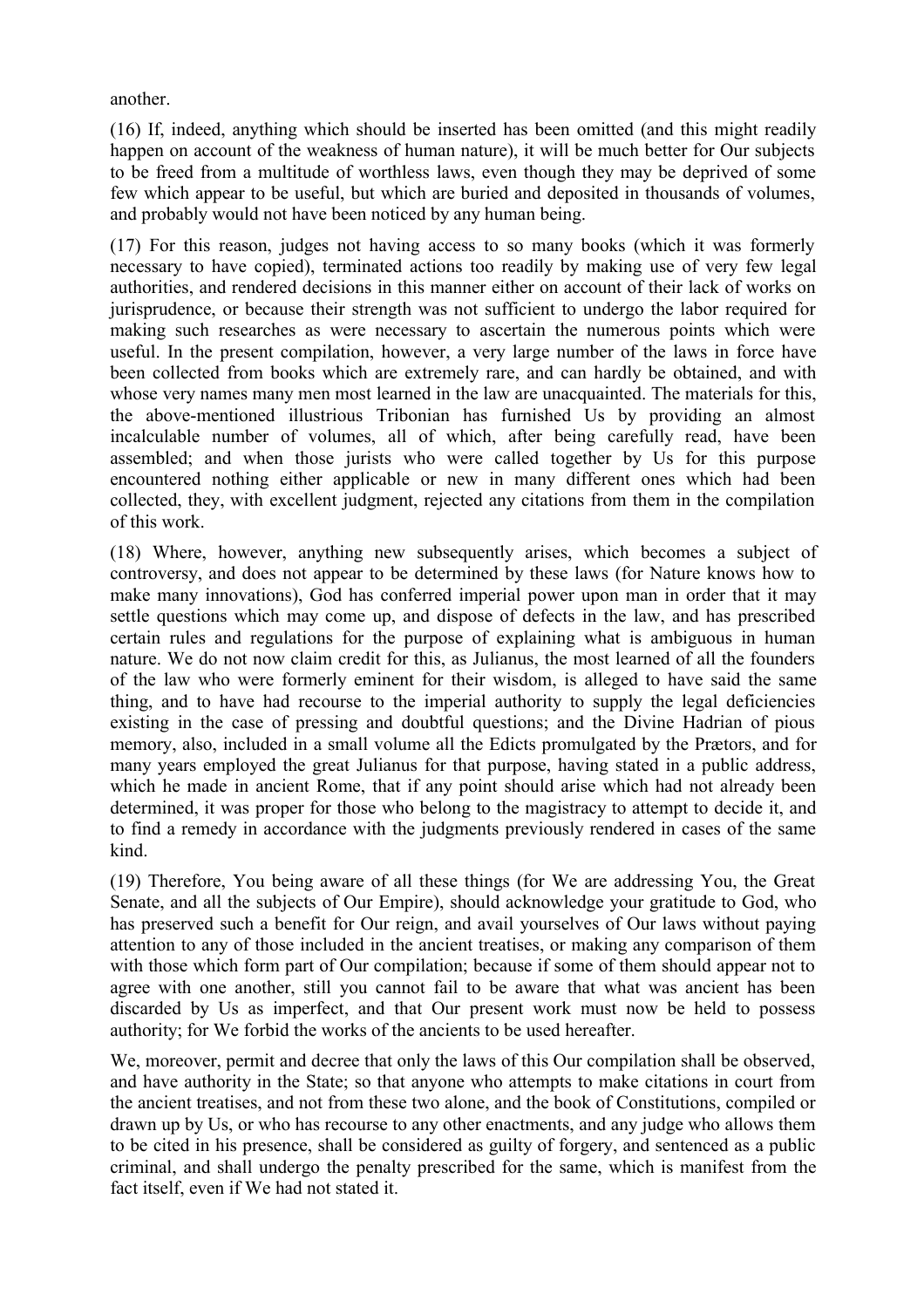(20) We have decided that it would be best to prefix to the Digest not only the names of the ancient founders of the law, but also the title of their works, from whence the body of laws now compiled by Us has been derived; and this We have ordered to be done. We have also, at the same time, directed that whatever has been drawn up with reference to these matters shall be added to this Our Divine Constitutions, in order that what was insufficient and uncertain in former times, and what has been contributed by Us, may be clear to all. We have also collected the treatises of those legislators or interpreters of the law which were approved and accepted by all persons, enjoyed the favor of former Emperors, and deserved to be quoted by them. When, however, any work was not known to the ancient legislators, We have forbidden it to be included in this compilation. We have conceded equal authority to all the treatises which We have made use of, without giving a greater preference to one than to the others; for if we have given the force of Imperial Constitutions to everything which has been written by all of them, why is it that anything contained therein should be entitled to more or less consideration than something else?

(21) We now repeat the order which We issued at the time when we ordered this compilation of the laws to be made; and We, a second time, sanction it by confirming it, and forbid all persons who are now in existence, or may hereafter exist, to compose any commentaries on these laws, except where someone desires to translate them into the Greek language, which We command to be done literally, or what is styled "foot by foot;" and if he should wish to avail himself of paratitles (as a matter of convenience), he can do so; but he shall not make any other alterations, no matter how trifling they may be, nor give occasion for contradictions, ambiguities, or infinite repetitions of laws to arise, which formerly occurred during the arrangement of the ancient Edict, so that this work, which was originally extremely short, through the differences and discrepancies of the various commentaries, was protracted to an infinite length. For if anything in Our compilation should appear ambiguous, either to the parties litigant, or to the magistrates having jurisdiction, it must be decided by the Emperor, for this privilege is granted by the laws to him alone. Therefore, if anyone should dare to add any commentary to this Our compilation of laws, or should state anything in opposition to the form of this Our Decree, he is hereby notified that he will be liable to punishment for forgery, and that what he has written shall be taken from him and absolutely destroyed.

(22) The same penalty shall be imposed upon those who make use of any abbreviations or notes, in copying the laws (which abbreviations are called *singulæ),* and to attempt to confuse the text; as well as upon those who do not write out in full, and in letters, the numbers and names of the ancient jurists, as well as all their laws. Let the purchasers of books of this kind also know that they are the owners of works of no value, for We do not consent that they shall quote such books in court, or employ them in any way, even if what is cited has reference to a part of the volume in which there is no such abbreviation or mark, or where no such abbreviation is found in any other part of the same, except the one from which the citation is taken. Hence the owner must consider the book as not having been written at all; and he who wrote it and delivered it to the ignorant purchaser shall pay double the amount of the damage sustained by him, and shall also be liable to a criminal penalty. We have already stated this in other constitutions, not only in those which have been promulgated in Latin, but also in others published in the Greek language, which We have addressed to professors of law.

(23) Therefore We order that these volumes (We refer to the Institutes and the Digest), shall have authority from the end of Our third most fortunate Consulate, that is to say from before the third of the *Kalends* of January of the present twelfth indiction; and shall be valid for all time, and have the same force and effect as the Imperial Constitutions, not only in cases which may hereafter arise, but also in those which are now pending in court, and which have not yet been amicably settled; for We do not permit any case which has been determined or settled to be revived.

God has, indeed, favored Us in this third most famous consulate, as, during it, peace has been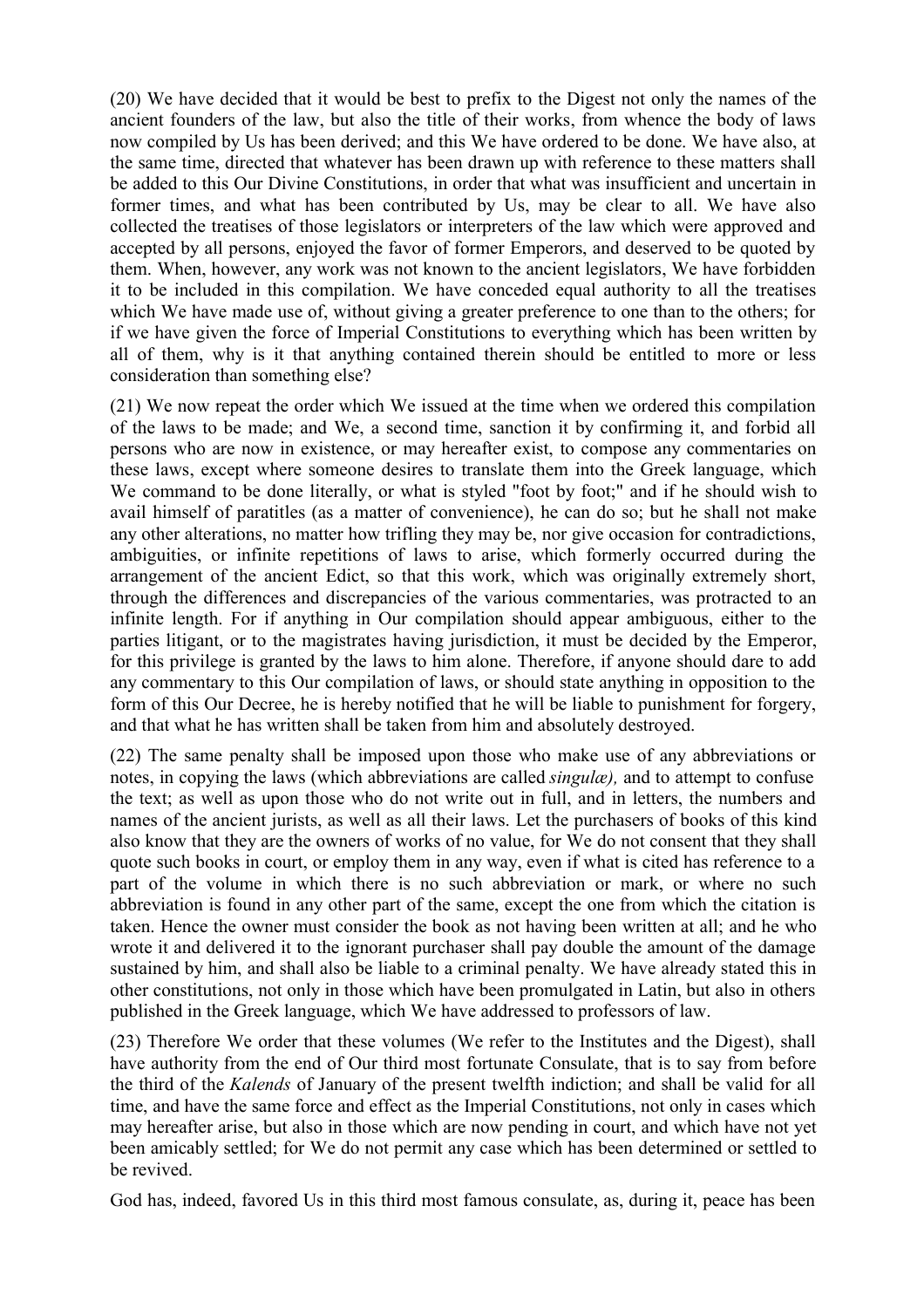concluded with the Persians; and this great work on the laws, which never was even imagined by any of Our predecessors, has been completed; and a third part of the world (We refer to all of Lybia), has been added to Our dominions, for all these benefits have been granted Us during Our third Consulate, by the grace of God and Our Saviour Jesus Christ.

(24) Therefore, all the worthy magistrates of Our Empire having received this, Our Divine Constitution must make use of Our aforesaid laws, each one in his own jurisdiction. The illustrious Prætorian Prefect of this Imperial City shall publish it, and Our most eminent and worthy Master of the Palace, and the renowned and fortunate Prefects of our Sacred Prefectures, not only of the Orient, but also those who have jurisdiction over Illyria and Lybia, must provide by their Edicts that these things shall be brought to the knowledge of those under their authority, so that none of all Our subjects can allege want of notice as an excuse.

Given on the seventeenth of the *Kalends* of January, during the third Consulate of our Lord Justinian, ever Augustus, 533.

# TITLE XVIII.

# CONCERNING IGNORANCE OF LAW AND OF FACT.

### 1. *The Emperor Antoninus to the Soldier Maximus.*

Although when you were conducting your case you may have omitted to make use of proper allegations through ignorance of the law, or because of your want of information as a soldier; still, if you have not yet satisfied the claim, I will permit you to avail yourself of all your means of defence, if proceedings have been begun to enforce the judgment.

Given on the seventh of the *Kalends* of May, under the Consulate of Asper, 213.

### *2. The Emperor Gordian to Juvenal.*

You cannot readily be excused on account of your ignorance of the law, if, after having passed the age of twenty-five years, you rejected the estate of your mother; for your application for relief will be too late.

Given on the twelfth of the *Kalends* of May, during the Consulate of Arian and Papus, 244.

# 3. *The Emperor Philip to Marcella.*

If, after having been emancipated by your father, you neglected to claim possession of his estate within a year from the time of his death, you can, under no circumstances, allege ignorance of the law.

Given on the sixteenth of the *Kalends* of July, during the Consulate of Peregrinus and Æmilianus, 245.

### 4. *The Emperors Diocletian and Maximian to Julian.*

If, after an estate has been divided, a defect should be discovered in the will, you will not be prejudiced by anything which has been done through ignorance. Therefore inform Our illustrious friend, the Governor, that the will is forged, or cannot stand under the law, so that the document which was produced as a will having been annulled, you may obtain the entire estate.

Given on the eighth of the *Ides* of July, during the Consulate of Diocletian and Maximian, 293.

### 5. *The Same, and Constantius and Maximian, Cæsars, to Martial.*

As the substance of the truth can, under no circumstances, be changed by false statements, you have done nothing by merely alleging that what really belonged to your father's estate formed part of that of your mother.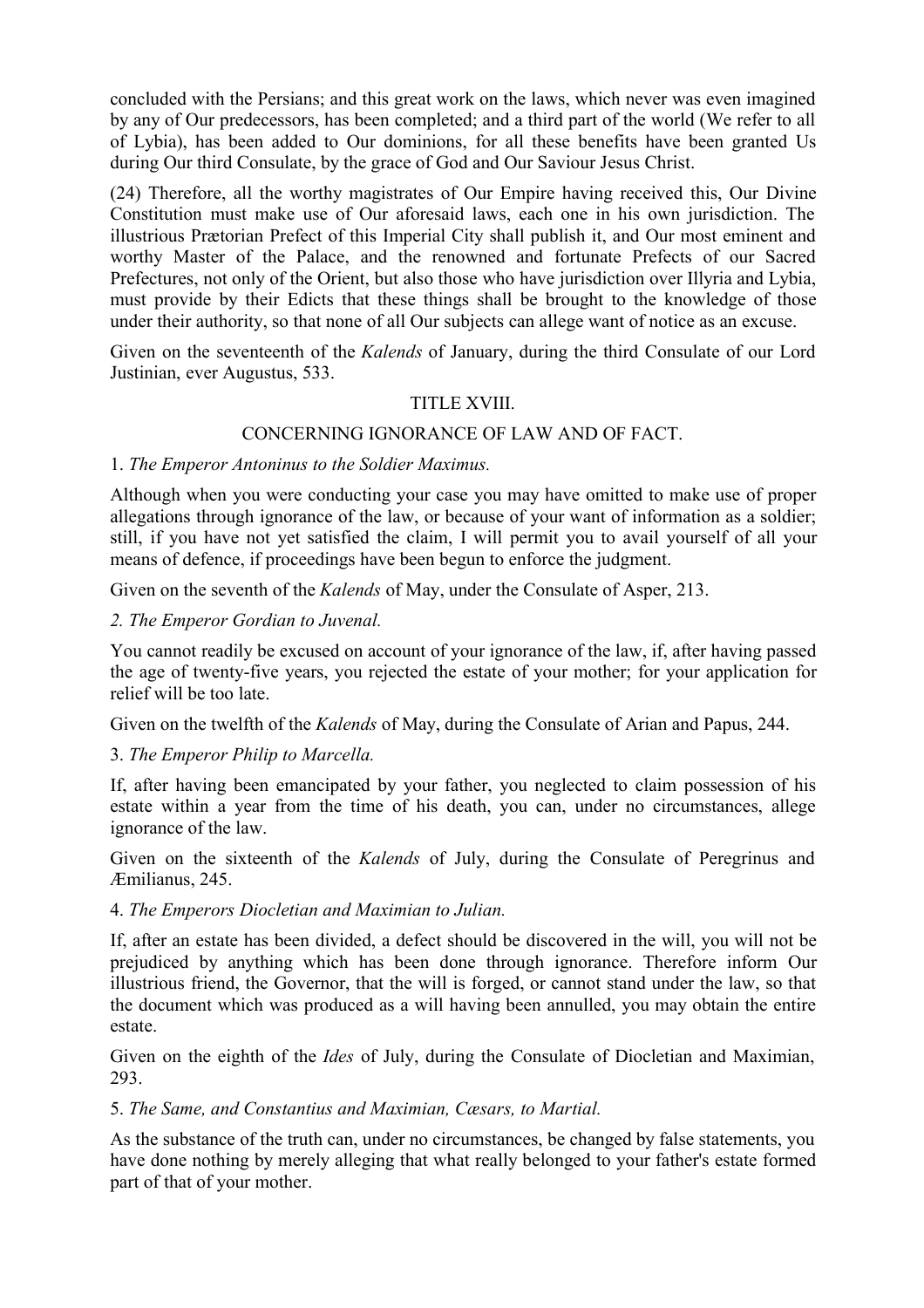Given on the day before the *Kalends* of January, during the Consulate of Diocletian, Consul for the fifth time, and Maximian, Consul for the fourth time, 293.

# 6. *The Same and the Cæsars to Taurus and Pollio.*

Where, as the result not of a business transaction, but through an error of fact, you have promised in a stipulation a certain amount of oil, which was not due, to Archonticus, and the Governor of the province is informed of your promise, after you have delivered what you owe, he shall hear you, if you demand to be released from delivery of the remainder.

Given on the fifth of the *Kalends* of May, 294.

### 7. *The Same Emperors and Cæsars to Zoa.*

An error of fact, so long as the business is not terminated, prejudices no one; but where a case has been decided, it cannot be reopened under a pretext of this kind.

Given on the sixth of the *Nones* of July, during the Consulate of the above-mentioned Cæsars.

### 8. *The Same and the Cæsars to Dionysia.*

When a testament is declared to be void, slaves who would have become free under it, if it had been valid, will not obtain their liberty by the mere statement of the heir at law, who erroneously referred to them as the freedmen of the testator, or his own freedmen; as the will of a person who is mistaken is of no effect.

Given on the fifth of the *Kalends* of September, during the fourth Consulate of the abovementioned Cæsars, 302.

### 9. *The Same and the Cæsars to Gaius and Anthemius.*

Although Sanius is said to have received a sum of money from you, as due from persons who are free, his heirs are not forbidden to raise the question of your status, as no one who is mistaken is considered to give his consent.

Given on the sixth of the *Ides* of December, during the fifth Consulate of the above-mentioned Cæsars, 305.

### 10. *The Same and the Cæsars to Araphia.*

Where anyone, who is ignorant of the law, pays money which is not due, he cannot recover it; for you are well aware that only ignorance of fact confers the right to recover money which has been paid when it was not due.

Given on the sixth of the *Kalends* of January, during the sixth Consulate of the abovementioned Cæsars, 306.

### 11. *The Emperor Constantine to Valerian, Deputy.*

Although it is not customary for relief to be granted to women who are ignorant of the law, in matters where they have been benefited, still, the constitutions of former Emperors stated that this rule does not apply to females who are minors.

Given on the third of the *Kalends* of May, during the Consulate of Gallicanus and Symmachus, 330.

12. *The Emperors Valentinian, Theodosius, and Arcadius to Flavian, Prætorian Prefect.*

We do not permit anyone to be, or pretend to be, ignorant of the Imperial Constitutions.

Given on the third of the *Kalends* of July, during the Consulate of Tatianus and Symmachus, 391.

13. *The Emperors Leo and Anthemius to Erythrius, Prætorian Prefect.*

In order that women may not be permitted indiscriminately to violate their contracts, in which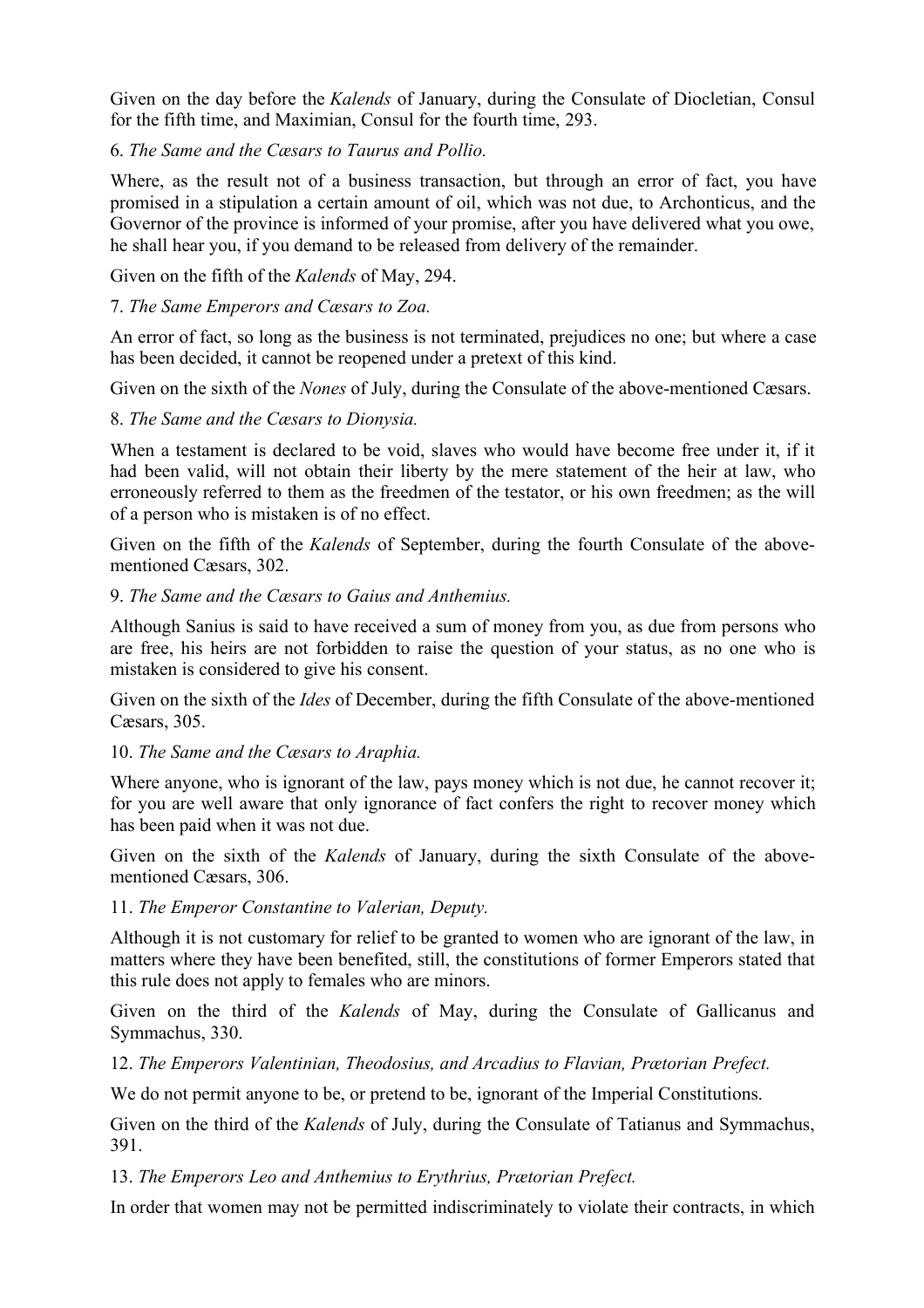they have omitted or ignored certain things, We decree that if they suffer any damage in their rights or property through their ignorance, relief shall be granted them only in cases where the authority of former laws favors them.

Given on the *Kalends* of July, during the Consulate of Martianus and Zeno, 469.

# TITLE XIX.

# CONCERNING THE PRESENTATION OF PETITIONS TO THE EMPEROR, AND WHAT THINGS MAY BE ASKED FOR AND WHAT MAY NOT.

# 1. *The Emperors Diocletian and Maximian to Firmena.*

Although a person in a servile condition is not generally considered capable of presenting a petition, still the atrocity of the crime which has been committed, and the praiseworthy example of fidelity which you have exhibited for the purpose of avenging the murder of your master, has prevailed upon Us to order the Prætorian Prefect, to whom you must apply, to make search for the culprits and see that the severest vengeance authorized by the law is inflicted, after those matters which you have inserted in your petition have been heard.

Given on the eighth of the *Ides* of October, during the Consulate of Diocletian, Consul for the sixth time, and Maximian, Consul for the third time, 296.

2. *The Emperor Constantine to Severus, Prefect of the City.* Whenever a dilatory exception is permitted by Our Rescript, access to Us shall be granted the petitioner; but an exception which puts an end to the entire affair, or exhausts its force, cannot be authorized without causing great loss to the other party; and therefore the relief of a peremptory exception shall not be applied for.

Given on the *Kalends* of July, during the Consulate of Paulinus and Julian.

# 3. *The Same to the People.*

Nothing which is injurious to the Treasury, or contrary to law, can be the subject of a petition.

Given on the day before the *Kalends* of October, during the Consulate of Constantine, Consul for the seventh time, and Constantine-Cæsar, Consul for the fourth time, 354.

### 4. *The Emperors Gratian, Valentinian, and Theodosius to Florian, Prætorian Prefect.*

All rescripts which have been promulgated for the purpose of granting delay in the case of debtors shall not be valid, unless security sufficient for the payment of the indebtedness is furnished.

Given at Constantinople, on the eighth of the *Kalends* of March, during the Consulate of Antony and Syagrius, 382.

5. *The Emperors Valentinian and Valens to Volusianus, Prætorian Prefect.*

When anyone has presented a petition against the decisions of the Prætorian Prefect, and has failed to have it received, he shall not have permission to again present a petition for the same purpose.

Given at Rome, on the fifth of the *Kalends* of October, during the Consulate of Valentinian and Valens, 365.

### *Extract from Novel 119, Chapter V. Latin Text.*

The petition shall be presented to the eminent Prefects or their councilors, or to the Masters of Requests, within ten days after judgment has been rendered. This having been done, execution shall not be ordered, unless the successful party furnishes sufficient security for the restoration of the property with its lawful increase, as has been set forth in the judgment, where the decision, for just cause, may be set aside. Unless a petition is presented with these formalities,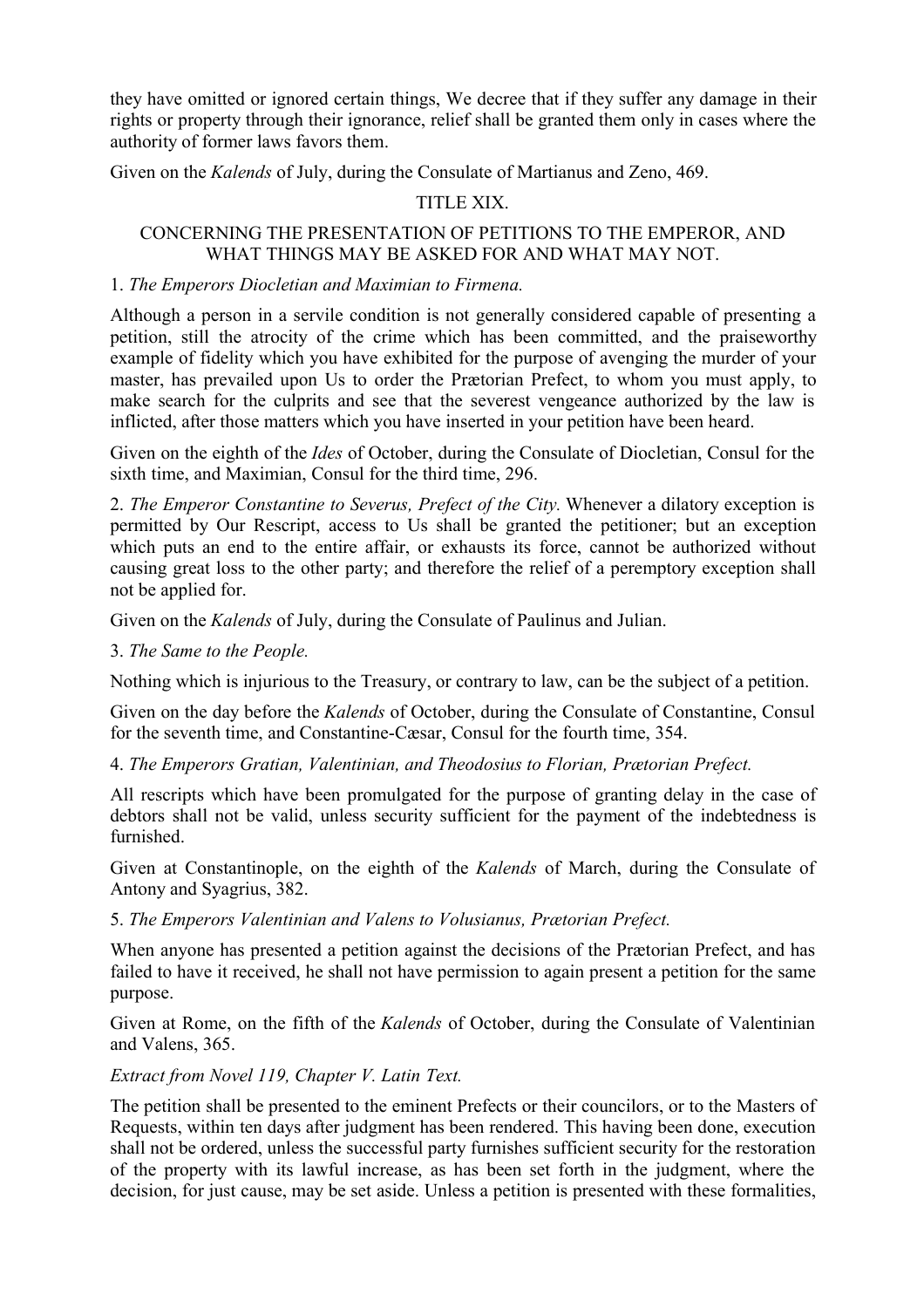the execution of the judgment shall proceed without any security, and the right of the party who considers himself aggrieved to again petition shall be preserved, so that he can apply to the Emperor within the term of two years.

# 6. *The Emperors Honorius and Theodosius to Isidor, Prætorian Prefect.*

We grant as a privilege to all persons, without distinction, that, where a constitution has been obtained by anyone who is free, or a rescript has been issued to a slave upon his petition, no inquiry shall be made to ascertain by whom the request was made.

Given on the third of the *Ides* of November, during the Consulate of Theodosius, Consul for the seventh time, and Palladius, 416.

# 7. *The Emperors Theodosius and Valentinian to the Senate.*

We order that rescripts which have been obtained contrary to law shall be rejected by all judges, unless they include something which may be of benefit to the petitioner, and does not injure anyone else; or when they pardon the crime of those making the request.

Given at Ravenna, on the eighth of the *Ides* of November, during the Consulate of Theodosius, Consul for the twelfth time, and Valentinian, Consul for the second time, 426.

8. *The Same to Florentius, Prætorian Prefect.*

It is of no advantage to attach copies of documents to petitions, but their substance must be stated, so that the truth of the petition may explain the facts to the Emperor, and he may be able to answer; and only where necessity requires it should words be inserted in the petition of whose meaning the parties are in doubt, to enable Us to render Our decision in accordance with reason.

Given at Constantinople, on the sixth of the *Kalends* of April, during the Consulate of Florentius and Dionysius, 429.

# TITLE XX.

# WHEN A PETITION PRESENTED TO THE EMPEROR CAUSES A JOINDER OF ISSUE.

# 1. *The Emperors Arcadius and Honorius to Remigius, Prætorian Prefect.*

There is no doubt that issue is understood to be joined in a case, even after a petition has been presented to Us, and that it also affects the heir of him against whom it was directed, as well as the heir of him who presented it.

Given on the twelfth of the *Kalends* of April, during the Consulate of Arcadius and Honorius, Consuls for the fifth time, 396.

# 2. *The Emperor Justinian to Menna, Prætorian Prefect.*

We have considered it necessary to define temporary actions which become perpetual through the presentation of petitions, and rescripts issued on account of them, in order that no one may think that this only applies to such as are limited by time. Therefore, let all persons know that actions are perpetuated only through the presentation of petitions and rescripts which are issued concerning them, where they have been decided by the Prætor, and are restricted to the term of one year.

Given at Constantinople, on the *Kalends* of April, during the fifth Consulate of Decius, 529.

# TITLE XXI.

# NO ONE HAS A RIGHT TO PRESENT A PETITION TO THE EMPEROR WHILE A CASE IS PENDING, OR AFTER AN APPEAL HAS BEEN TAKEN, OR FINAL JUDGMENT HAS BEEN RENDERED.

1. *The Emperor Alexander to Caperius.*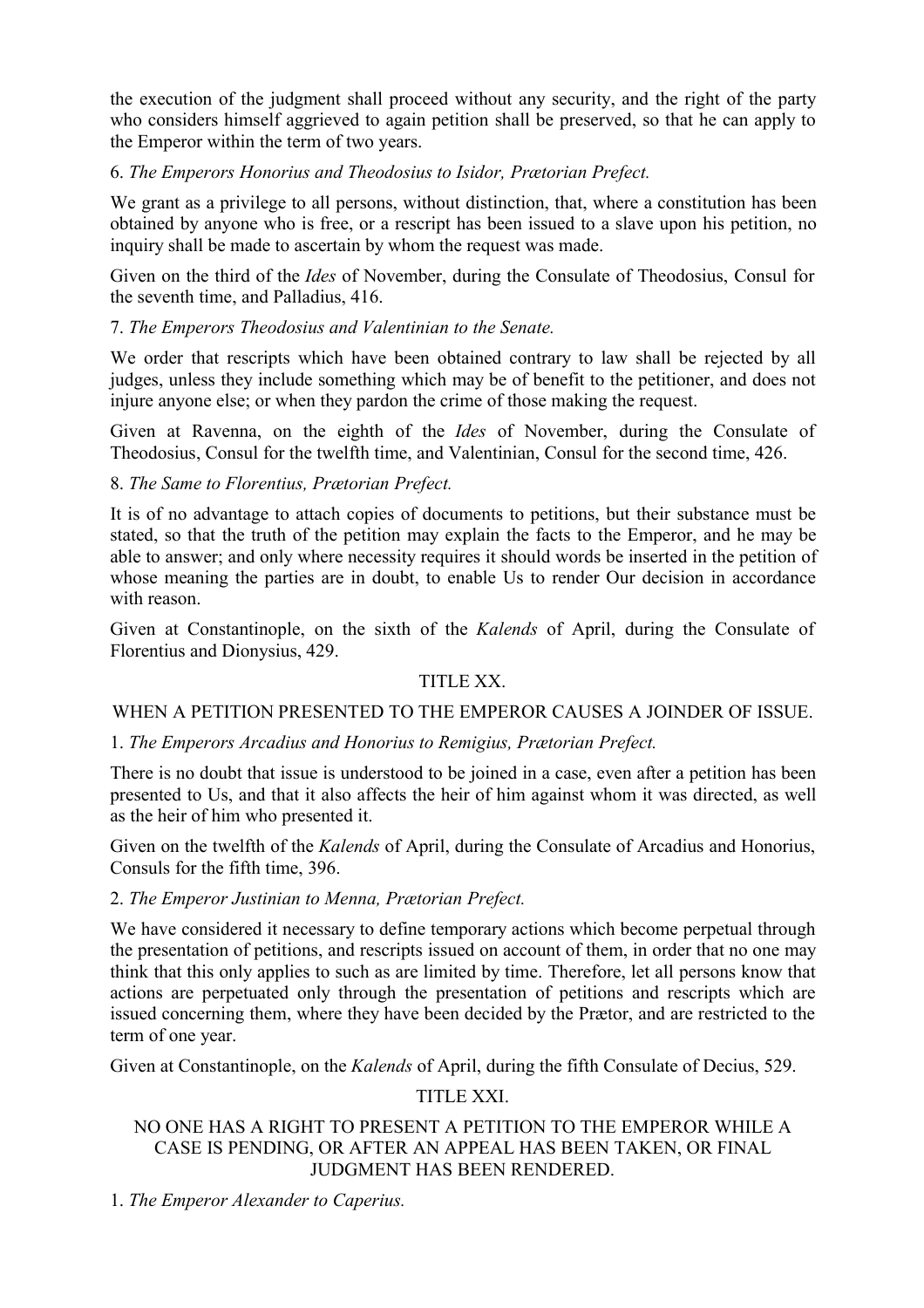Although the illustrious Governor of the province may have rendered a decision after you presented your petition, and before you obtained a rescript; still, as you did not appeal from his decision, the rescript, which you say you have subsequently obtained, will not have the effect of revoking what has been decided by the decree.

Given on the *Kalends* of March, during the Consulate of Lupus and Maximus, 233.

# 2. *The Emperor Constantine to Probianus.*

It is not allowed to present a petition while a case is pending, unless the delivery of the documents, or the communication of the decree is refused. Moreover, anyone, who attempts by the aid of a rescript or a consultation to revive a question which has already been decided, shall immediately have judgment rendered against him for all the costs of the case, in favor of his adversary; and all indulgence shall be denied him, if, in violation of this provision, he attempts to present a petition.

Given on the *Ides* of August, under the Consulate of Severus and Rufinus, 316.

### 3. *The Same to All the People of the Provinces.*

Anyone who fails to take an appeal which is proper must always remain silent, and cannot impudently solicit Our aid by means of a petition; and if he should do so, he will not only fail to obtain his wish, but he will be branded with infamy.

Given on the *Kalends* of November, during the Consulate of Bassus and Ablavius, 331.

# TITLE XXII.

### WHERE ANYTHING CONTRARY TO LAW OR THE PUBLIC WELFARE IS FRAUDULENTLY INCLUDED IN, OR OBTAINED BY A PETITION.

### 1. *The Emperors Diocletian and Maximian and the Cæsars to Gregorius.*

He, to whom jurisdiction has been granted by Our Rescript, must, none the less, decide the case, even where you state that some matters relating to the transaction have been omitted from the petition.

Given on the fifth of the *Nones* of May, during the Consulate of Diocletian, Consul for the fourth time, and Maximian, Consul for the third time, 290.

### 2. *The Same, and the Cæsars, Constantine and Maximian, to Statia.*

An exception on the ground of falsehood may be filed where duplicity has been detected in a statement of law or of fact, or where fraud has been committed by remaining silent; and the judge who has been appointed must render his decision in accordance with the truth, and not base it upon the allegations of the party who opposes the exception.

Given at Sirmium, during the Consulate of the above-mentioned Cæsars, 294.

3. *The Emperor Constantine to Bassus, Prætorian Prefect.*

We order that judges who forbid the falsity of petitions to be established shall be punished with a fine of ten pounds of gold.

Given on the *Kalends* of October, during the Consulate of Constantine, and Licinius-Cæsar, Consuls for the third time, 313.

### 4. *The Same to Pompay.*

When an exception is ordered, even if no judicial investigation has taken place, it will be necessary to inquire with reference to the truth of the allegations and petitions, so that, if fraud should exist, the judge may take cognizance of the entire matter.

Given on the third of the *Ides* of November, during the Consulate of Dalmatius and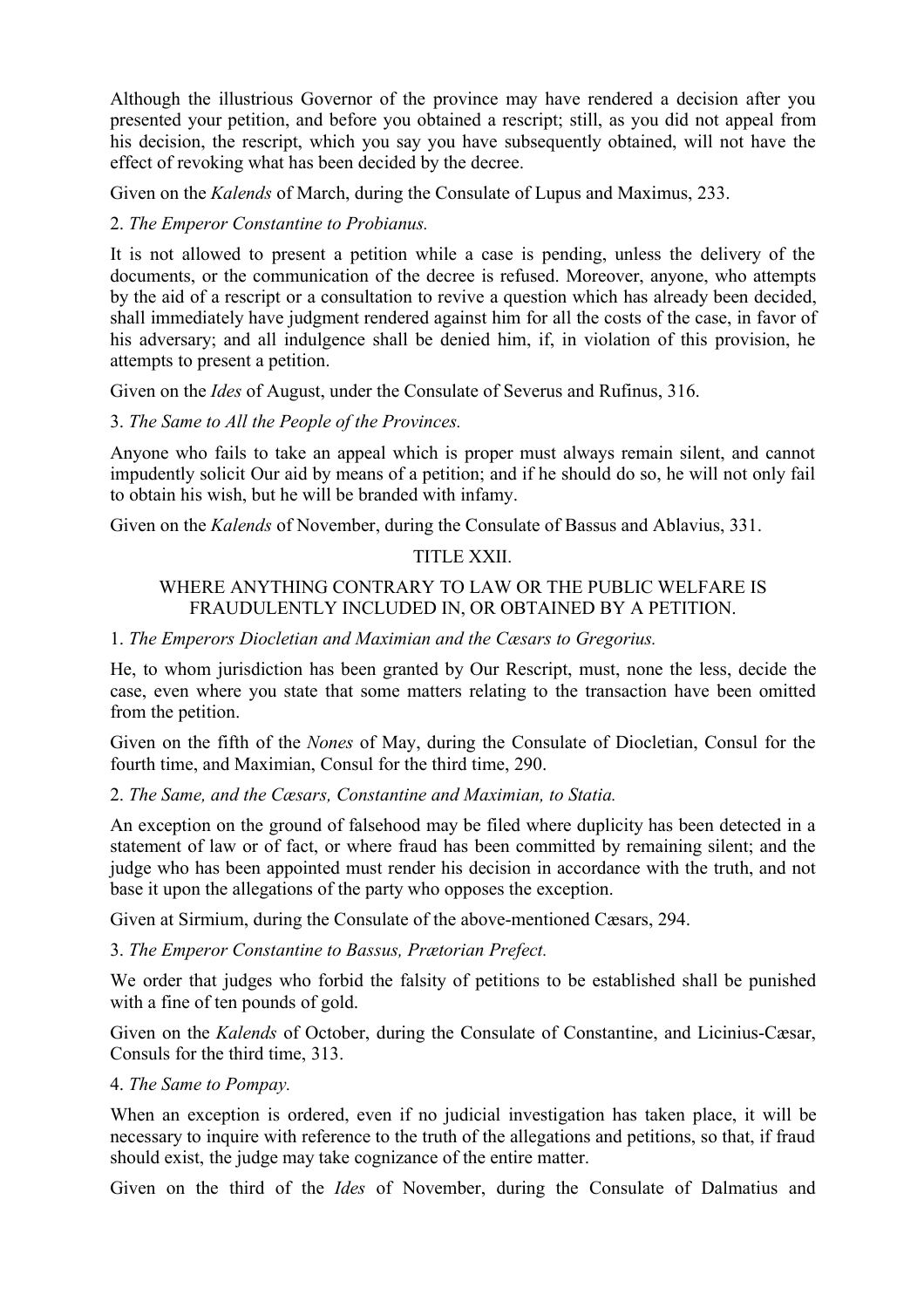### Zenophilus, 333.

### 5. *The Emperors Theodosius and Valentinian to the Senate.*

If a mendacious petitioner should obtain an Imperial Rescript in conformity with the laws, he shall not have the benefit of it; and where excessive perversity is found in his falsehoods, he shall be abandoned to the severity of the judge.

Given on the seventh of the *Ides* of November, during the Consulate of Theodosius, Consul for the twelfth time, and Valentinian, Consul for the second time, 426.

### 6. *The Emperor Anastasius to Matronianus, Prætorian Prefect.*

We notify all the judges of Our Empire, of both superior and inferior jurisdiction, not to permit any rescript, pragmatic sanction, or Imperial annotation, which appears to be contrary to general law or to the public welfare, to be produced in the argument of any case; but they shall not hesitate, under all circumstances, to observe the general Sacred Constitutions.

Given on the *Kalends* of July, at Constantinople.

# TITLE XXIII.

# CONCERNING DIFFERENT RESCRIPTS AND PRAGMATIC SANCTIONS.

### 1. *The Emperor Alexander to Superus.*

If you and your brother should present a petition with reference to a matter in which you are both interested, although the rescript may be directed to only one of you, it will, nevertheless, be intended for both.

Given on the *Ides* of July, during the Consulate of Alexander, Consul for the second time, and Marcellus, 227.

# 2. *The Emperor Claudius to Epagathus.*

It is falsely asserted that rescripts have no authority after a year has elapsed, for whatever is stated in a rescript which has reference to the law should be eternal; provided the time in which it must be produced or heard is not limited.

Given on the seventh of the *Kalends* of November, during the Consulate of Antiochianus and Orphitus, 271.

3. *The Emperors Diocletian and Maximian to Crispinus, Governor of the Province of Phoenicia.*

We order that the authentic and original rescripts signed by Our own hand, and not copies of them, shall have authority.

Given on the day before the *Kalends* of April, during the Consulate of Hannibal and Asclepiodotus, 292.

4. *The Emperor Constantine to the People of Lusitania.*

Rescripts which confer personal privileges shall have no force if they do not contain the date, and the name of the Consul under whom they were issued.

Given on the fifth of the *Kalends* of August, during the Consulate of Probianus and Julianus, 322.

5. *The Emperors Valentinian, Theodosius, and Arcadius to Nicentius, Prætorian Prefect of Subsistence.*

To oppose Divine Rescripts promulgated for the benefit of some administration or office, resembles sacrilege.

Given at Milan on the *Kalends* of February, during the Consulate of Arcadius and Bauto, 385.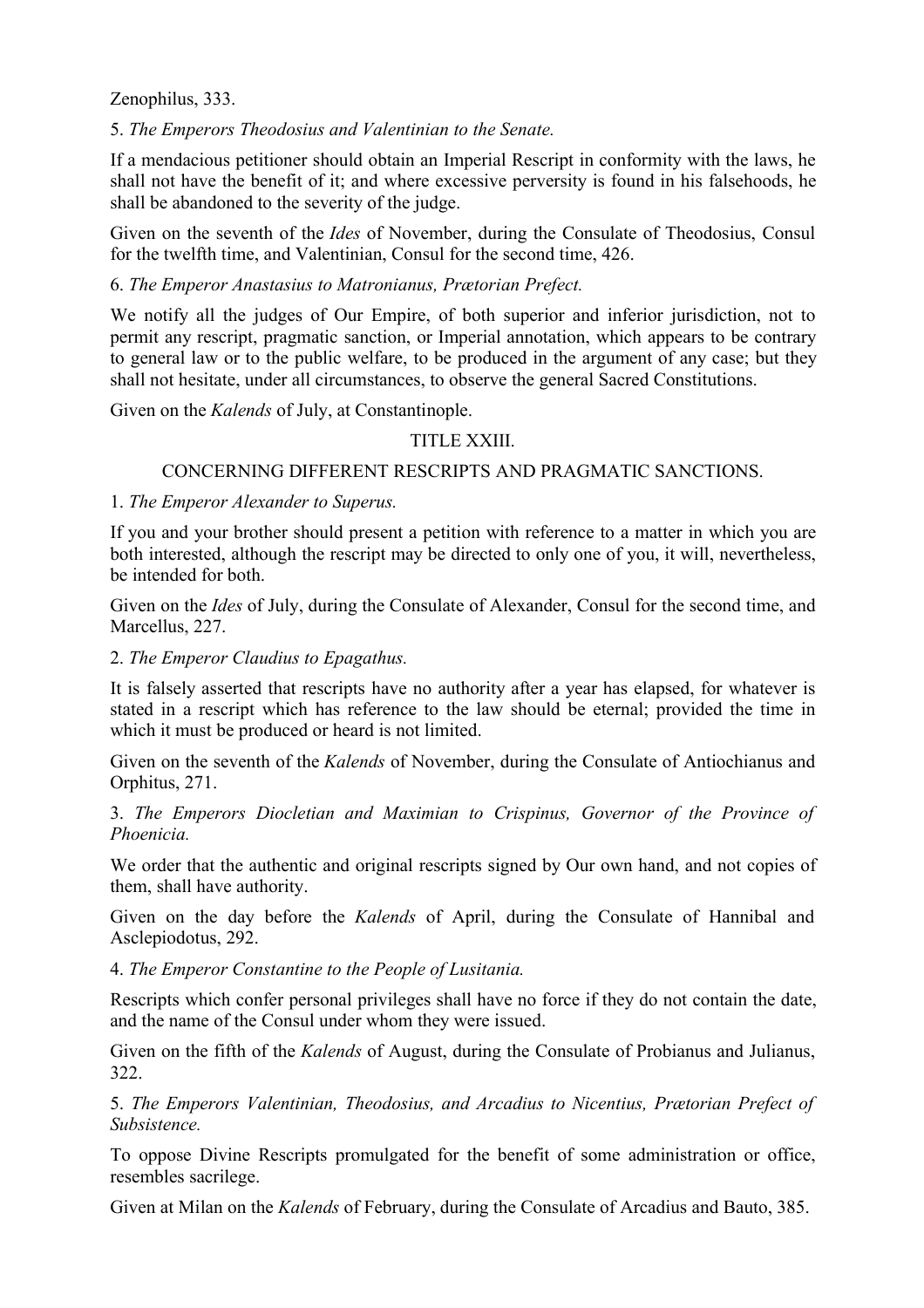# 6. *The Emperor Leo to Hilarian, Master of the Offices, and Patrician.*

All documents of every description, which proceed from Us, shall not be of any other color than purple, made of the ashes of two kinds of shell-fish called *murex* and *conchylus.* It shall only be lawful to produce or cite rescripts in any judicial proceeding which have been drawn up on paper or parchment, and to which Our signature is attached. It shall not be lawful for, or permitted to anyone, to have or to seek for any dye of this kind, or to expect to obtain it from any source, and he who audaciously violates this rule shall be condemned to death, after the confiscation of all his property.

Given on the sixth of the *Kalends* of April, during the Consulate of Jordanus and Severus, 470.

*Extract from Novel 114, Chapter I. Latin Text.* The signature of our most illustrious Quæstor is necessary, no matter what the contents of the rescript may be, or with reference to what parties it has been issued, or to what judge it has been addressed; otherwise, it should not be accepted by any magistrate; and anyone who violates this law shall be fined twenty pounds of gold, and his office shall be condemned to the same penalty.

### 7. *The Emperor Zeno to Sebastian, Prætorian Prefect.*

We order that all rescripts, whether they have been sent to the petitioners themselves, or to some judge (even if they contain an annotation or a pragmatic sanction), shall be produced only under the condition that they conform to the truth; nor shall a petitioner obtain any benefit from a rescript (even though he proves the truth of his statements in court), unless the allegations that the petition was presented in good faith is inserted in the rescript granted by Our Imperial Beneficence; for the illustrious Quæstor and the Masters of the Offices who draw up any Imperial Rescript whatsoever, without including in it the above-mentioned statement, and the judges who receive such a rescript, shall be reprimanded; and anyone who has dared to write down in an unlawful manner what has been dictated, whether they are the secretaries of a bureau, legal advisers, or their assistants, shall be punished with the loss of their office.

We also order that pragmatic sanctions shall not be granted in answer to the petitions of individuals relating to private matters but only where some corporate body, office, *curia,* municipality, province, or association of men has presented a petition involving the public welfare, and we decree that a pragmatic sanction shall be issued. The allegation of the truth of its contents must also be inserted in the petition.

Given at Constantinople, on the tenth of the *Kalends* of January, after the Consulate of Basilicus, Consul for the second time, and Armatius, 470.

### TITLE XXIV.

### CONCERNING STATUES AND PICTURES.

### 1. *The Emperors Arcadius and Honorius to Theodore, Prætorian Prefect.*

Where any judge is ascertained to have permitted a statue of brass, silver, or marble to be erected to him during his term of office, without the permission of the Emperor, he is hereby notified that he must pay into our Treasury a fine of quadruple the amount of all the emoluments which he has received while in the office which he has polluted with his extortions or insolence, and shall also suffer the penalty of loss of reputation. For We do not wish those persons to be immune from the risk of infamy who, with the desire of flattery, or through the fear of being considered slothful, have attempted to perform acts which are prohibited.

Given at Milan on the twelfth of the *Kalends* of January, during the Consulate of Honorius, Consul for the fourth time, and Eutychianus, 398.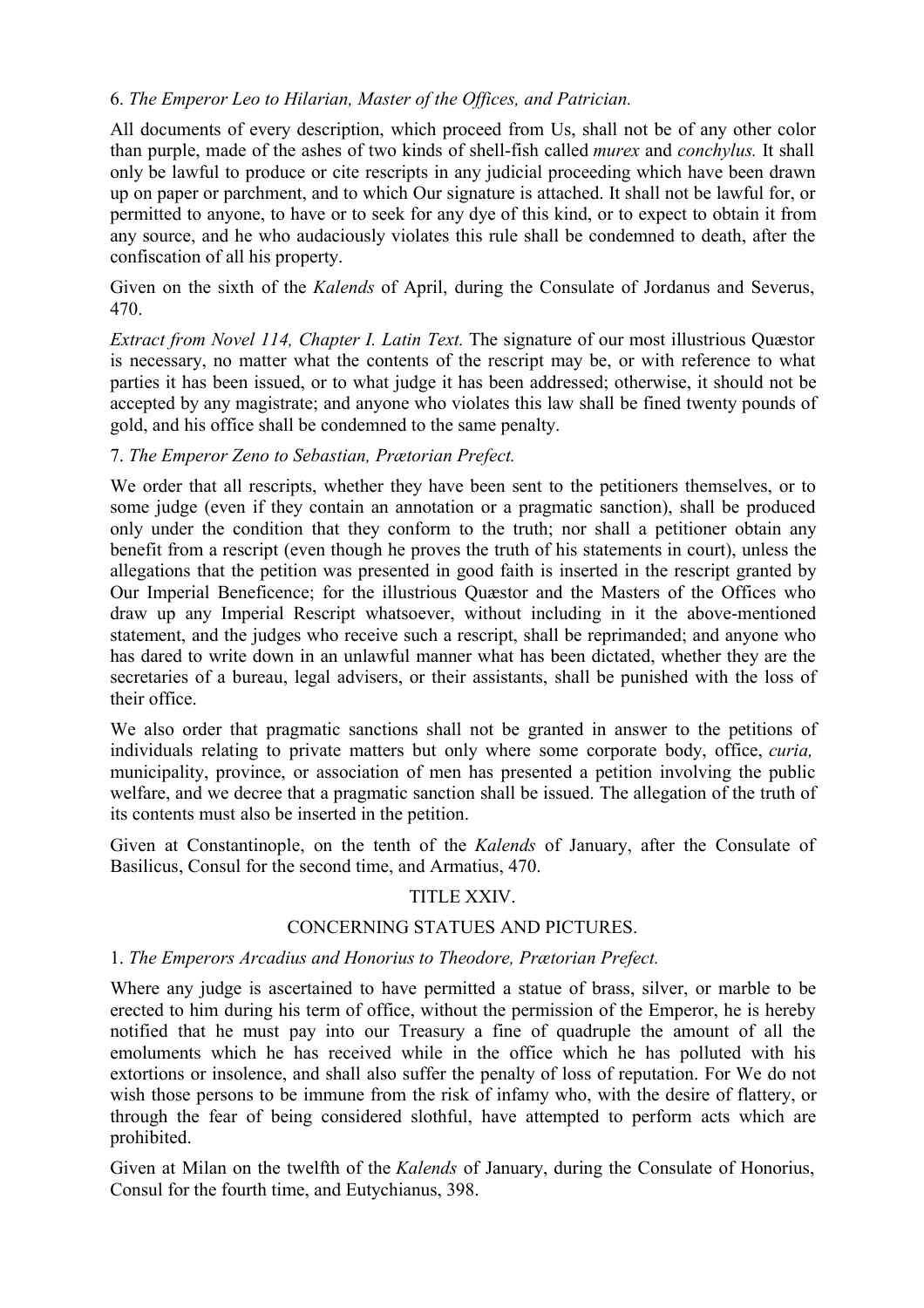# 2. *The Emperor Theodosius and the Cæsar Valentinian, to Ætius, Prætorian Prefect.*

Whenever any statues are erected, or pictures are publicly placed in Our honor, whether this is done on festival days (as is customary), or on ordinary days, a judge shall be there, without, however, permitting the inappropriate ceremony of adoration; so that by his presence he may honor the date and the place consecrated to Our memory.

Given on the third of the *Nones* of May, during the Consulate of Theodosius, Consul for the eleventh time, and the Cæsar Valentinian, 425.

### 3. *The Same Emperor and Cæsar to Florentius, Prætorian Prefect.*

We order that when pictures or statues are to be erected or publicly placed in Our honor, they shall not be taken from a private collection, in order to prevent the collector of the same from claiming any one of them as. his own.

Given on the third of the *Nones* of April, during the Consulate of Theodosius, Consul for the seventeenth time, and Festus, 429.

### 4. *The Same Emperor and Cæsar to Nomus, Count, and Master of the Offices.*

It is proper that the rewards of virtue should be bestowed upon deserving persons, but it is not necessary that honors conferred upon some should result in injury to others. Therefore, when a statue is erected to one of our judges, or to anyone else, by some association or office, either in this most Holy City or in one of the provinces, We do not permit the expenses of the same to be collected from others, but order that the statues shall be erected at the expense of the person in whose honor this was done.

Given on the fifth of the *Kalends* of April, during the Consulate of Theodosius, Consul for the eighteenth time, and Albinus, 444.

# TITLE XXV.

### CONCERNING THOSE WHO TAKE REFUGE AT THE STATUES OF THE EMPEROR.

### 1. *The Emperors Theodosius, Valentinian, and Arcadius to Cynegius, Prætorian Prefect.*

Where those who flee for refuge to the statues of the Emperor, either through fear of others, or for the purpose of arousing hatred against them, if they have good reason for doing so, they shall be judged according to equity, and the laws; but, if they are proved to have intended by artifice to excite animosity against their enemies, an avenging sentence should be pronounced against them.

Given at Constantinople, on the day before the *Nones* of July, during the Consulate of Our Emperor Honorius, and of Evodius, 386.

### TITLE XXVI.

### CONCERNING THE OFFICE OF PRÆTORIAN PREFECT OF THE EAST AND ILLYRIA.

### 1. *The Emperor Alexander to Theodore.*

A petition presented to the Prætorian Prefect shall not be considered sufficient ground for a joinder of issue.

Given on the day before the *Kalends* of October, during the Consulate of Agricola and Clementinus, 231.

### 2. *The Same to Restitulus.*

The rules promulgated by the Prætorian Prefect, even though they may be general in their character, must be observed, unless they contain something contrary to the laws or the constitutions, if they have not subsequently been annulled by My authority.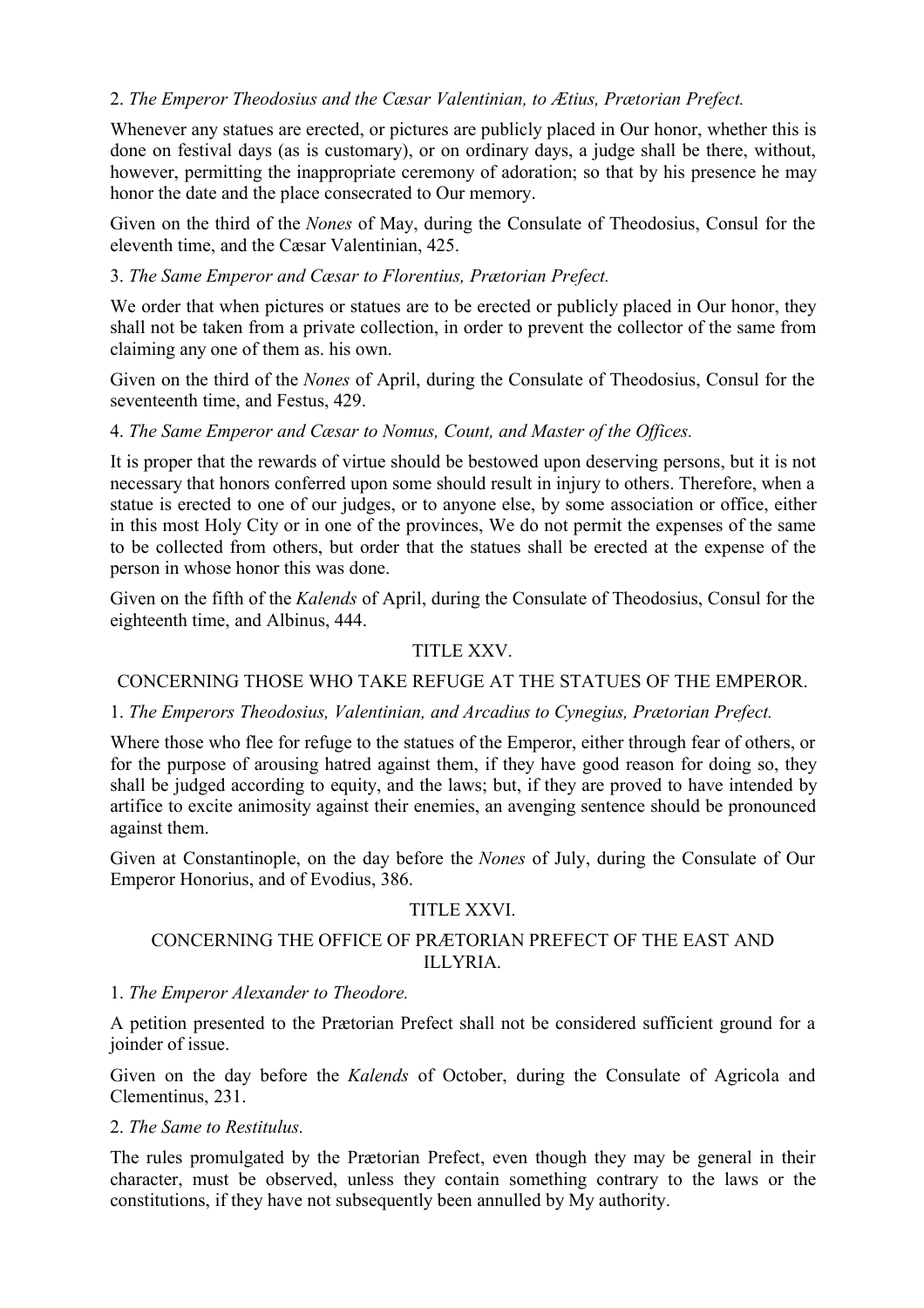Given on the *Ides* of August, during the Consulate of Severus and Quintianus, 236.

3. *The Emperors Valentinian, Theodosius, and Arcadius to Titian, Prætorian Prefect.*

If Your Excellency should ascertain that any judges, on account of long-continued illness, negligence, theft, or some other vice of this kind, should not retain their office, after having removed them, and appointed others in their stead, and imposed upon them the penalties of the law prescribed for theft, they shall be sent to Us, not to be punished for their crime, but that vengeance may be inflicted upon them.

Given on the fifth of the *Ides* of December, during the Consulate of Arcadius and Bauto, 385.

4. *The Same to Addeus, Count, and Commander of Both Armies.*

The illustrious prefecture always has jurisdiction over an ordinary judge, even though he may have been guilty of injustice toward a military man.

Given at Constantinople, on the day before the *Kalends* of January, during the Consulate of Theodosius, Consul for the third time, and Habundantius, 393.

5. *The Emperors Arcadius, Honorius, and Theodosius to Anthemius, Prætorian Prefect.*

Where any persons are hereafter oppressed with unjust burdens, and think they should have recourse to petitions, either on account of matters relating to navigation, or the transportation of merchandise, all rescripts which may be issued with reference to matters of this kind must be addressed to your eminent tribunal.

Given on the *Ides* of December, during the Consulate of Stilicho, Consul for the second time, and Anthemius, 404.

### TITLE XXVII.

### CONCERNING THE OFFICE OF PRÆTORIAN PREFECT OF AFRICA, AND THE CONDITION OF ALL THE PROVINCES OF HIS JURISDICTION.

### *In the Name of Our Lord Jesus Christ.*

1. *The Emperor Cæsar-Flavius-Justinianus, Alemannicus, Gothicus, Germanicus, Francicus, Anticus, Alanicus, Vandalicus, Africanus, pious, fortunate, illustrious, victor and triumpher, ever Augustus, to Archelaus, Prætorian Prefect of Africa.*

Our mind cannot conceive nor Our tongue express the thanks and the praise which We should manifest to Our Lord Jesus Christ; for We have previously received many benefits from God, and acknowledge that We have obtained many favors from Him, for which We admit that We have done nothing to render Us worthy; and now what Almighty God has deemed proper to manifest by Our agency for His own praise, and the glory of His Name, exceeds by far all the wonderful occurrences which have taken place during this century; as Africa through Our efforts has received her freedom within a short time, after having for ninety years previously been held in captivity by the Vandals, who are at the same time enemies of both the soul and the body, since by rebaptism they have brought to their perfidious belief such souls as were not able to endure the tortures and punishments inflicted upon them, and the bodies of the latter, illustrious by birth, were subjected to their barbaric yoke, by the exercise of the greatest severity; and some of the Holy Churches of God were profaned with their perfidy, and others were turned into stables. We saw venerable men who with difficulty related their sufferings, whose tongues had been cut out by the roots; and others who, after having endured various cruelties, and having been dispersed through different provinces, passed their lives in exile. In what terms, and with what labor could We give proper thanks to God, who rendered Me, the most humble of His servants, worthy to avenge the wrongs of His Church, and to rescue the people of so many provinces from the bond of servitude?

Our predecessors did not deserve this favor of God, as they were not only not permitted to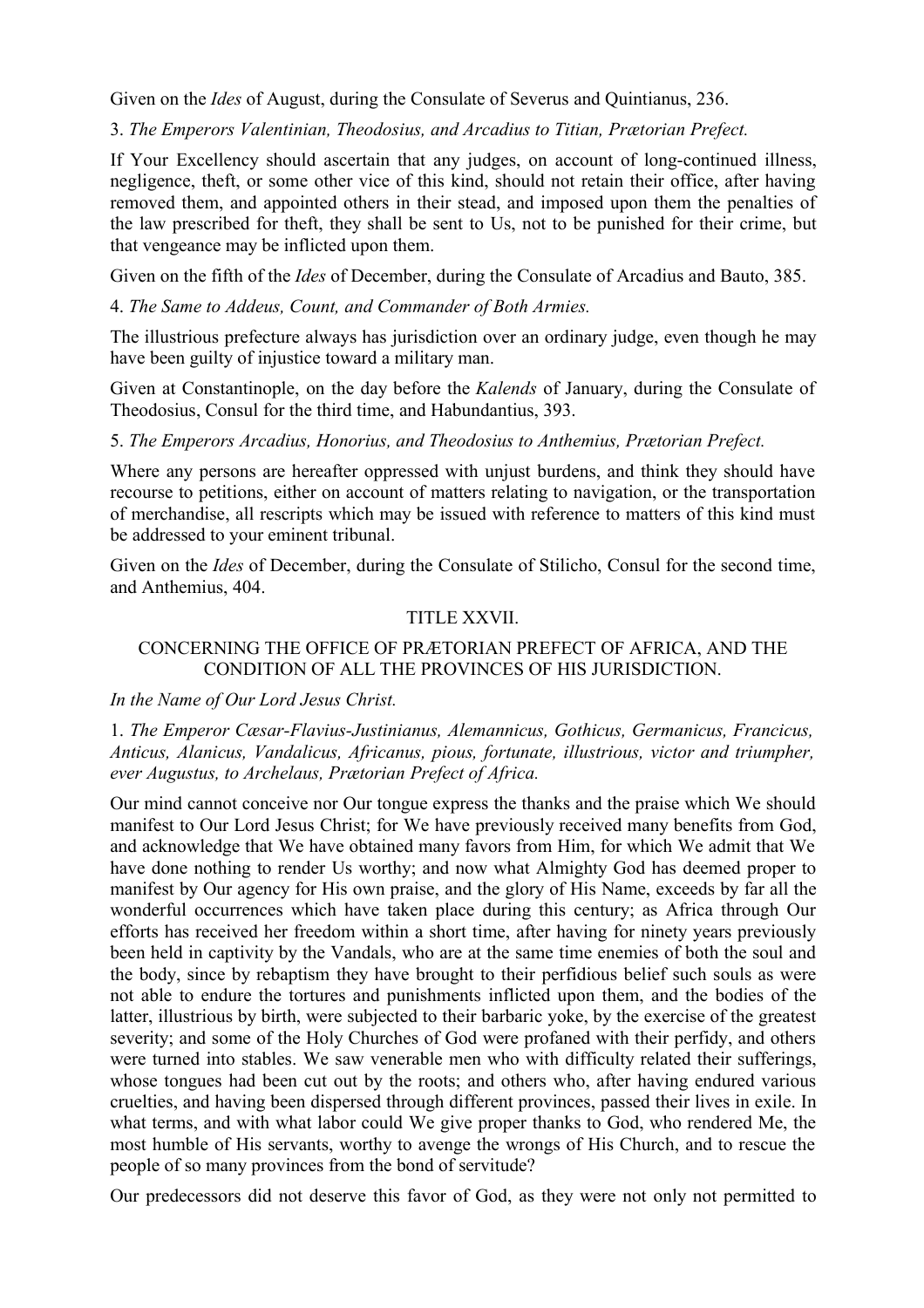liberate Africa, but even saw Rome itself captured by the Vandals, and all the Imperial insignia taken from thence to Africa. Now, however, God, in his mercy, has not only delivered Africa and all her provinces into Our hands, but the Imperial insignia as well, which, having been removed at the capture of Rome, He has restored to us.

Therefore after Divinity has conferred upon Us so many benefits, We implored the mercy of our Lord God, to keep firm and unimpaired the provinces which He deigned to restore to Us, and that He would enable Us to govern them according to His will and pleasure; so that all Africa might experience the mercy of the Almighty, and its inhabitants might realize from what a severe captivity and barbaric yoke they had been released, and with what freedom they were entitled to remain under Our most fortunate Empire.

With the intercession of the Holy, Glorious, and Immortal Virgin Mary, the Mother of God, We implore and pray that God will, in His Name, through Us the most humble of His servants, restore everything which has been taken from Our Empire, and will render Us worthy of serving Him.

(1) With the assistance of God, and for the happiness of the State, We order by this divine law that all Africa, which God in His mercy has conferred upon Us, shall enjoy perfect order and have a prefecture of its own; so that, like that of the Orient and of Illyria, Africa, by Our indulgence, may be adorned with the highest prætorian dignity, whose seat We direct to be at Carthage, and that its name be joined with those of the other prefectures, in the preamble of public documents; and We now decree that Your Excellency shall govern it.

(2) From the aforesaid city, with the aid of God, seven provinces with their judges shall be controlled, of which Tingi, Carthage, Bysatium, and Tripoli, formerly under the jurisdiction of Proconsuls, shall have consular rulers; while the others, that is to say, Numidia, Mauritania, and Sardinia shall, with the aid of God, be subject to Governors.

(3) We decree that three hundred and ninety-six persons, distributed among the different bureaus and military departments, shall be attached to your office, as well as to that of all other succeeding Prætorian Prefects of Africa. We also decree that fifty subordinates shall be attached to the office of each of the provinces presided over by consular rulers, or Governors.

(4) The notice appended hereto specifies the emoluments to which You yourself, as well as the said consular rulers and Governors, and each of their employees, shall be entitled from the Public Treasury.

(5) We desire then that all Our judges shall, in accordance with the will and fear of God, and Our choice and direction, endeavor to discharge their duties in such a way that no one may be actuated by cupidity, commit violence himself, or allow other judges or their subordinates, or any persons associated with them to do so. For We shall have reason to rejoice if We should have, throughout the provinces, with the assistance of God, officials free from reproach; and We especially provide for the interests of those tributary to the African jurisdiction, who, with God's assistance, can now perceive the light of freedom after so long a captivity. Therefore, We order that all violence and avarice shall cease, and that justice and truth shall prevail among all Our tributaries, so that God will be pleased, and Our subjects themselves can more rapidly be relieved and prosper, as do the others of Our Empire.

(6) We order the tax designated *sportulæ* to be collected not only by the illustrious Prætorian Prefect of Africa, but also by the other judges, in the way provided for by Our laws, which should be obeyed throughout all Our Empire, and that no one shall presume at any time or in any way to increase the amount of said tax.

(7) We have thought it best to prescribe by the present law that judges shall not be obliged to incur great outlay for their letters or commissions, either in Our court, or in the offices of the Prætorian Prefect of Africa; because if they are not burdened with expense they will have no reason to oppress Our African subjects. Therefore, We order that the judges of the African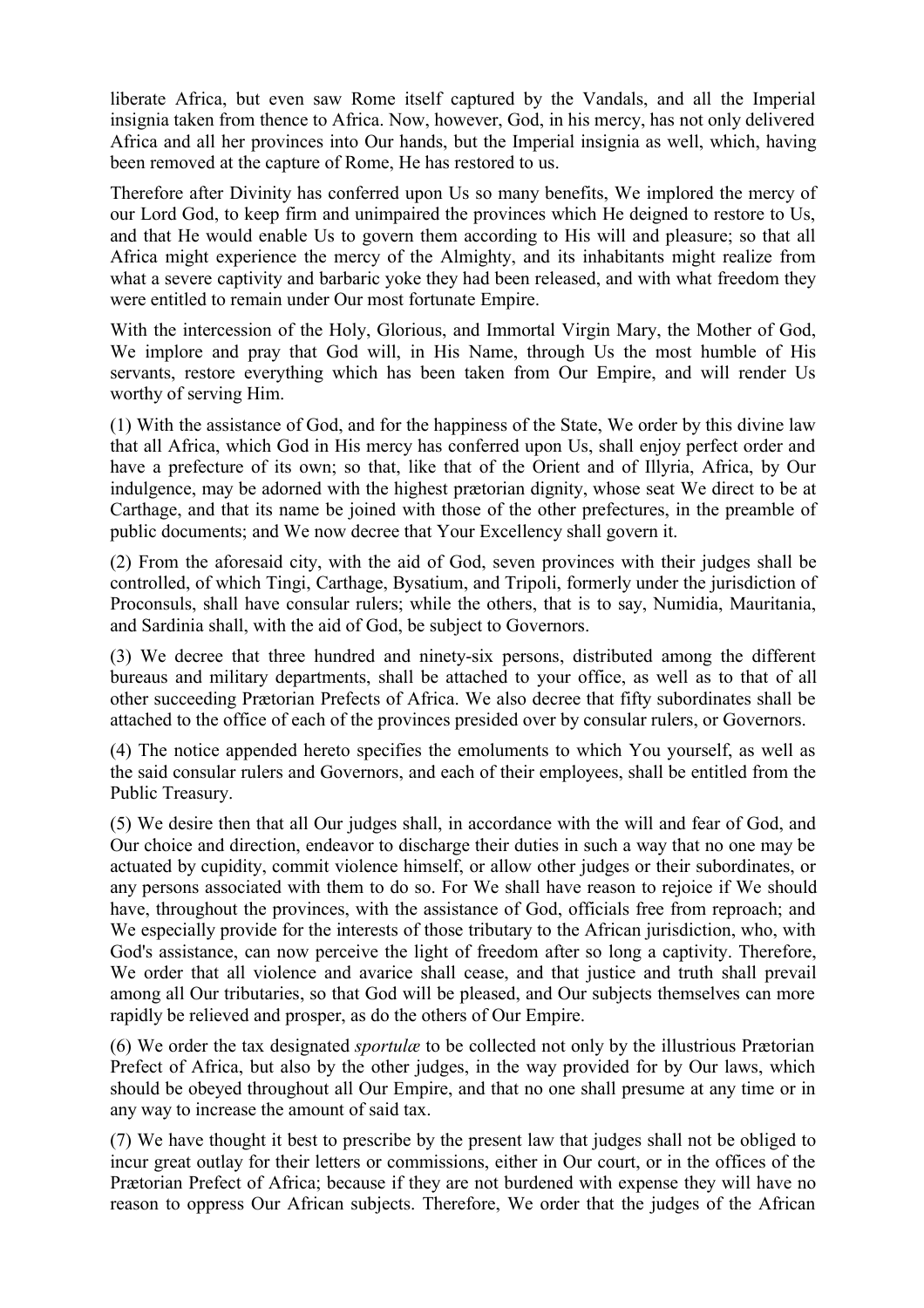jurisdiction, civil and military, shall not, in Our court, be charged more than six *solidi* for their commissions, and the letters authorizing their promotion; and that, in the office of the prefecture, they shall not be obliged to pay more than twelve *solidi.*

If any judge should exceed the amount of the above-mentioned tax, he shall be required to pay a fine of thirty pounds of gold, and he will not only be liable to this fine, but also to the punishment of death. For if anyone should dare to violate Our commands, and should not, with the fear of God, hasten to observe them, he will run the risk of losing his office, and his property, as well as of undergoing the extreme penalty.

(8) The notice above referred to, and which We, with the assistance of God have drawn up, is as follows.

We have by this Divine Constitution fixed these sums to meet the expenses of the civil magistrates of Africa and their subordinates, not only those attached to the different departments of the prefecture itself but also to other tribunals. Your Excellency shall see that they are paid and carried into effect beginning with the *Kalends* of September of the thirteenth coming indiction, and you are hereby directed to give notice of this in public edicts addressed to all persons.

We order, by the present Divine Constitution, that these regulations, promulgated by you, shall be established for all time; and with the assistance of God, by Our decree, We have also formulated them with reference to military judges and their subordinate officials, and the remainder of Our army.

# 2. *The Same to Belisarius, General of the Army of the East.*

In all Our designs and undertakings, We proceed in the name of Our Lord Jesus Christ, from whom We have received the rights of empire, through whom We have established a lasting peace with the Persians, and with His aid, We have defeated the most inveterate enemies and powerful tyrants, and have surmounted the greatest difficulties; and also, by means of His aid, it has been granted Us to defend Africa, and bring it under Our control. Likewise, with His assistance, We trust that it will be governed properly under Our direction, and firmly protected; wherefore, We have already, by the grace of God, appointed judges of civil administration, and established offices in each of the provinces of Africa, assigning to them such emoluments as each should receive; and, committing Our soul to His Divine power, We are now about to make a disposition of the various armies and their leaders.

(1) We order that the commander of the army of the Province of Tripoli shall have his headquarters in the city of Leptis Magna. The military commander of the Province of Byzacene shall alternately reside at Capsal, and the other Leptis. The military commander of the Province of Numidia shall reside in the city of Constantine. The military commander of the Province of Mauritania shall have his headquarters in the city of Cæsarea.

(2) We also order you to station at the point opposite Spain, which is called Septa, a considerable body of troops with their tribune, who must be a prudent man, and one who is devoted to Our Empire, who can always guard the strait, and give information of everything that occurs in Spain, Gaul, or the country of the Franks, to his commander, in order that he may communicate the information to you; and you shall cause to be prepared for service in the strait as many swift vessels as you may deem expedient.

(3) We order Your Excellency to appoint a military commander in Sardinia, and provide as many soldiers as may be necessary to guard the places in his jurisdiction, who shall be stationed near the mountains where the people of Barbary are known to reside.

(4) Let those men to whose care the defence of the provinces has been entrusted be vigilant and protect our subjects from being injured by incursions of the enemy, and be ready to implore the aid of God, by day and by night, and exert all their efforts to extend the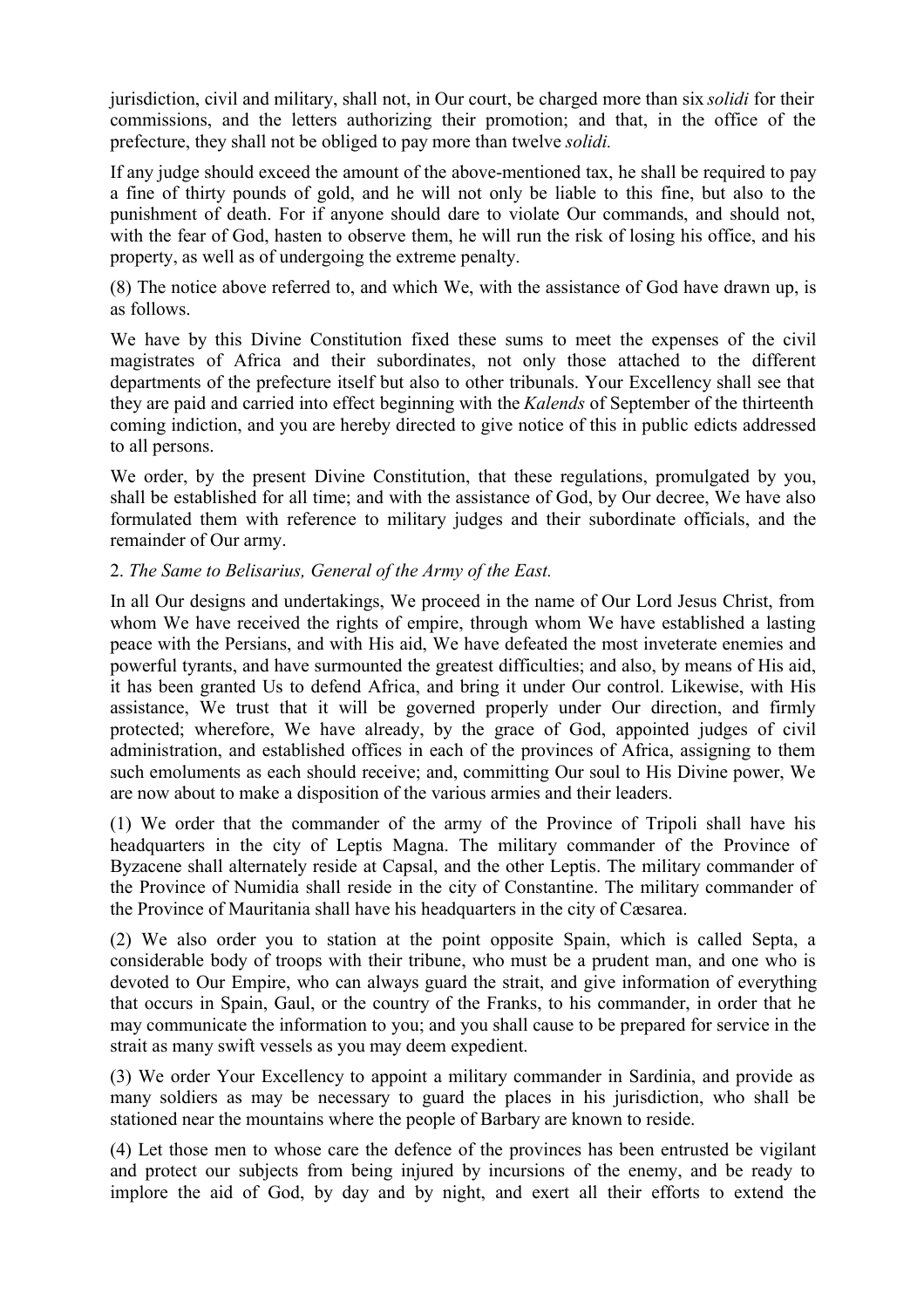boundaries of the provinces of Africa to that point where the Roman Empire had its limits before the invasion of the Vandals and the Moors, and where the ancient guards were posted; as is shown by the forts and defences; and, moreover, let them, by all means, hasten to inclose and fortify those cities which formerly were situated near the fortifications which were erected when those regions were under Roman domination, when with God's assistance the enemy was expelled from the said provinces. And, let them dispatch officers and soldiers to those points where their boundaries were situated at a time when all the provinces of Africa formed a part of the Roman Empire, as, with the aid of God, through whose favor they have been restored to Us, We hope speedily to be successful.

In order that these provinces may be preserved in security and peace, within their ancient limits, through the vigilant efforts of our most devoted soldiers, and may remain intact under the care of Our illustrious generals, it is proper that guards should always be stationed at the boundaries of each province; in order that no opportunity may be afforded to the enemy to invade or lay waste those places which are possessed by Our subjects.

(5) Your Excellency must determine, arrange, and report to Us, the number of soldiers, either infantry or cavalry, which it is necessary to post at the boundary for the purpose of guarding provinces and cities, so that if We consider the provision which you have made to be sufficient, We may confirm it; but if We think that something more should be done, We can increase the number.

(6) What the general is required to do with reference to himself and the men under his command, and what his duty is is set forth in the following notice.

(7) Therefore, as has already been stated, while the officers and soldiers are taking their positions in the places or towns to which We have ordered them to go, in accordance with Our disposition of them; then, with the aid of God and by Our efforts they can be stationed in those portions of Our dominions whose former boundaries were defined, when the abovementioned provinces constituted an integral part of the flourishing Roman Empire.

(8) In order to maintain the boundaries it seemed necessary to Us that other soldiers, in addition to those in the camps, should be posted along them, who could defend the camps and cities situated there, as well as cultivate the soil; so that, other inhabitants of the provinces, seeing them there, might betake themselves to those places. We have made a list of the number of soldiers to be appointed to guard the frontiers, to enable Your Excellency, in accordance with the said list which We send to you, to make provision for their distribution through the camps and other places; so that, if you should find suitable detachments in the provinces, or where a military force was formerly stationed, you can fix the number of frontier guards for each boundary; and if any trouble should arise, these soldiers can, with their leaders, and without the aid of those in the camps, defend the points where they have been distributed; and neither they themselves nor their officers should extend the boundaries; and all this must be done in such a way that the aforesaid frontier guards may not be subjected to any expense by their officers and the latter may not fraudulently convert any of their pay to their own use.

(9) We desire that these rules shall not only be observed by soldiers appointed to guard the frontier, but also by those who are stationed in camp; and We order that every commander, and the tribunes of said soldiers shall constantly subject them to military exercises, and not permit them to wander about, so that, if necessity should arise, they can offer resistance to the enemy. And no general or tribune shall venture to give them leave of absence, lest while they attempt to earn money for themselves, they may leave Our provinces unprotected; for if any of the above-mentioned officers or their subordinates, or the tribunes, should unlawfully attempt to withhold any pay from the soldiers, or to acquire any profit from their emoluments, We order that they shall not only be condemned to publicly repay fourfold the amount appropriated, but shall also be deprived of their offices; for the generals and tribunes should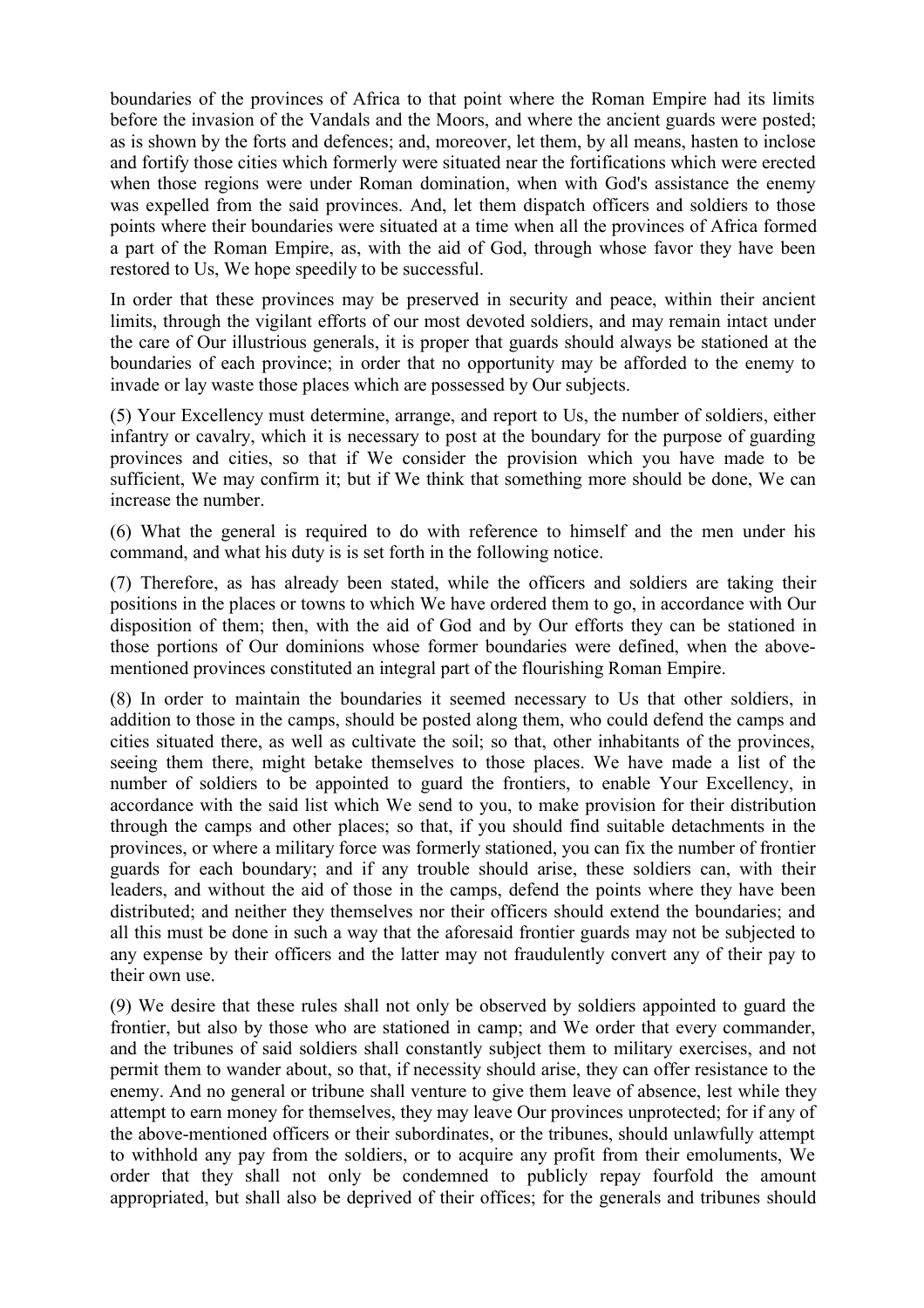expect a greater remuneration from Our liberality, in accordance with their services, than any profit they could acquire in the manner above stated; as the soldiers are appointed for the defence of the provinces, and We certainly furnish sufficient pay to their generals and other officers, and always make provision for their promotion to higher rank, and more important positions, in proportion to their efficiency.

(10) After it may have pleased God for all the boundaries to be restored to their ancient condition, and properly defined; and whenever necessity may arise, the generals, in their turn, when the case requires it, can, with the assistance of God, contribute by their vigilance and care to preserve the provinces or their frontiers unimpaired.

(11) As We order Our judges and soldiers to be bold and fierce towards the enemy; so We desire them to be gentle and kind towards Our subjects, and to cause them no damage or injury. If, however, any soldier should dare to inflict any wrong upon one of Our tributaries, he shall be punished in a manner worthy of the commander, the tribune, and the Emperor, so that Our tributaries may be secure from injustice.

(12) But if they should be interrogated before Our judges in any legal proceeding, We order the bailiffs not to receive any more *sportulæ*, than are prescribed by Our laws, under penalty of suffering the punishment prescribed by the said laws for their violation.

(13) Therefore when, with the aid of God, Our African provinces have been placed at Our disposition by your grandeur, and their boundaries re-established, and all Africa restored to its former condition; and these matters have been disposed of and effected by you with Divine assistance; and you have reported to Us the establishment of all the dioceses of Africa, that is, how many, and what soldiers have been stationed in certain places or towns, and what frontier guards have been posted in what places, and to what branch of the service they belong; We order that you shall then return to Our presence.

(14) In the meantime, however, if Your Excellency should ascertain that certain cities or castles situated near the boundaries are of too great extent to be properly defended, you will take measures to have such fortifications constructed as can be well garrisoned with a small number of men.

(15) When Your Excellency, having disposed of all these matters, has been ordered to return to Us, the commanders of each boundary, whenever it becomes necessary to make any new arrangements with reference to cities or camps, and they have need of money to pay the troops, or for provisions, shall notify the Illustrious Prefect of Africa, so that he may immediately do whatever is requisite, in order that no injury may result to the province through delay.

(16) The said illustrious Prætorian Prefect of Africa, and the commanders of the army, must frequently report to Us what they have effected, and what remains to be accomplished, as well as everything which is taking place there; in order that We may approve what has been properly done, and that what is suitable to do hereafter may be carried out in accordance with Our wishes.

(17) We also decree that the judges appointed to preside over the frontiers of Africa shall not pay to anyone, no matter what his rank or dignity, in Our Most Sacred Palace in the Prætorian Prefecture of Africa, any more than the amounts contained in the notice hereto annexed. For if anyone should unlawfully take or accept any more than is specified in the said notice, he shall pay thirty pounds of gold by way of fine, and, in addition, run the risk of Our resentment; and no person, no matter what his rank or dignity may be, shall receive anything from the said judges, with the exception of those whose names are included in the notice hereto attached.

(18) For this purpose We (with the assistance of God) order that every military commander and his subordinates shall, in accordance with the notice hereto annexed, receive their pay from the tributes of the Province of Africa, from the *Kalends* of next September, of the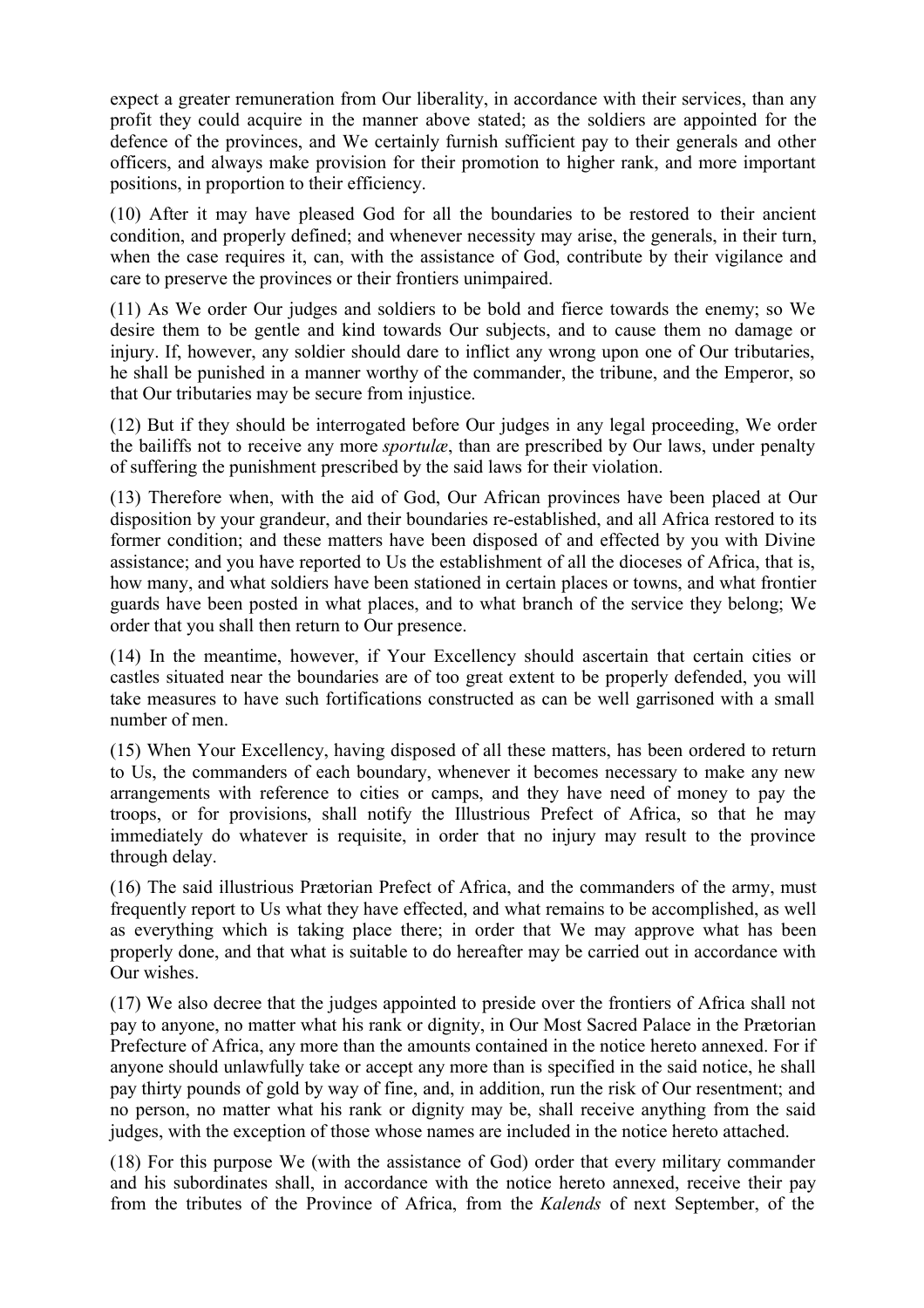thirteenth most fortunate indiction.

(19) This notice, God willing, shall be sent to the military commanders and their offices established in Africa, to secure their support and payment each year.

# TITLE XXVIII.

# CONCERNING THE DUTIES OF THE PREFECT OF THE CITY.

### 1. *The Emperors Valentinian and Valens to Volusianus, Urban Prefect.*

Desiring to firmly establish the condition of the City, and the distribution of provisions, it has occurred to Us that this duty should not be entrusted to everyone; and in order that the Prefecture of the City may not think that any of its functions have been abrogated, if the entire obligation of providing for subsistence should be taken from it, We direct that it shall all be committed to the supervision of the prefecture; not in such a way, however, that the office of the Prefecture of Subsistence may lie dormant, but that the two offices may have charge of the distribution of provisions, according to the interest of each of them, and that the official duties may jointly be discharged by them in such a way that the one of inferior rank may recognize the superiority of the other, and the one of greater authority may be conducted so that it may be known what is due to the Prefect of Subsistence, without mentioning the fact.

### 2. *The Same to Ampelius, Urban Prefect.*

Although you are not ignorant of what has been stated in Our Rescript with reference to laws which have been promulgated, it is proper that you should observe them, in accordance with what We have stated, and not think that you can summon before you any other persons of the province except your subordinates, and men belonging to the populace of this Fair City, who have been accused of sedition.

### 3. *The Emperors Valens, Gratian, and Valentinian to Rufinus, Urban Prefect.*

The Urban Prefecture shall take precedence in dignity and power over all the remaining ones of the City, no matter from what source they are derived; provided it does not, by usurping honors or functions belonging to others, cause injury and wrong.

Given on the sixth of the *Kalends* of July, during the Consulate of Valens and Valentinian Junior, 368.

### 4. *The Emperors Valentinian, Theodosius, and Arcadius to Severinus, Count of the Sacred Largesses.*

Know that every kind of corporate body which exists in the City of Constantinople, and all the citizens and populace, are subject to the jurisdiction of the Urban Prefecture.

### 5. *The Emperor Theodosius to Constantine, Urban Prefect.*

The *Primicerius?* who has been the assistant of your office for two years, and who, in accordance with the custom of ancient times, has discharged his duties for that period, shall have charge of Our correspondence, provided he abandons all usurpation and corrupt intriguing for office; and it should be added, that if anyone belonging to the order above mentioned is shown to have lost his rank in the army either by death, or for any other reason, his place must be supplied without paying attention to the aspirations of anyone, by the appointment of him who occupies the highest position in the public register.

# TITLE XXIX.

# CONCERNING THE OFFICE OF GENERAL OF THE ARMY.

# 1. *The Emperors Valentinian, Gratian, and Theodosius to Eugenius, Prætorian Prefect.*

The illustrious counts and commanders of infantry and cavalry have absolutely no authority over the people of the provinces, nor has the prefecture any over the soldiers.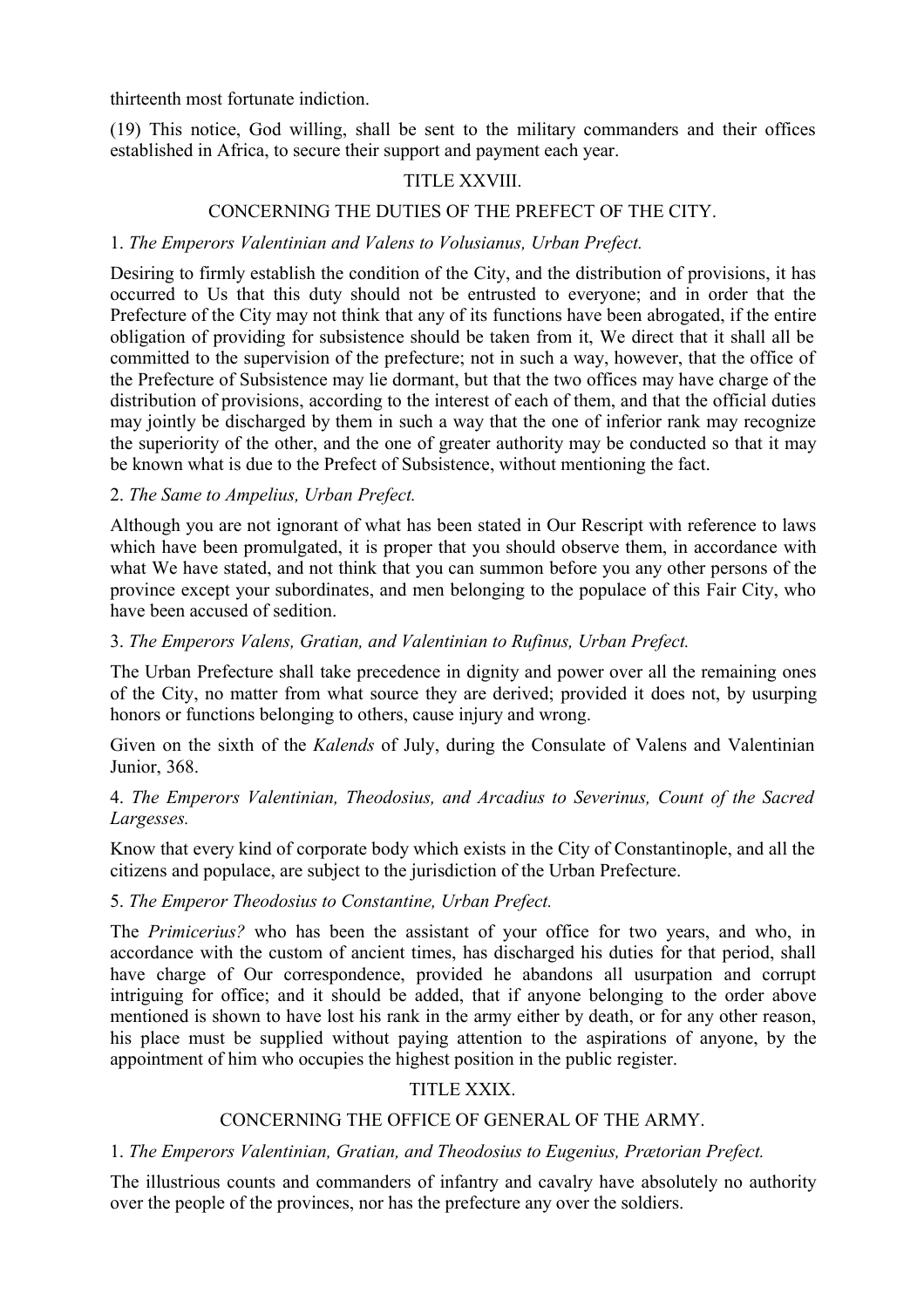# 2. *The Emperors Honorius and Theodosius to Hypatius, General of the East.*

The subordinates of your office appointed throughout the East shall not be summoned before any other tribunal than yours. Know, therefore, that they must bring their actions before you, whether they be civil or criminal.

### 3. *The Emperor Zeno to Sebastian, Prætorian Prefect.*

We order that all subordinates who have been appointed to office under the command of the General of the East shall be subject to the jurisdiction of all civil judges in any matter in which they are interested; as there is no doubt that those of them who are tributary are not obliged to obey the decisions of civil judges.

### 4. *The Emperor Anastasius to John, Military Commander of Illyria.*

We order that soldiers shall not be transferred from the points where they are at present stationed, to other places, without Our express authority, nor shall their pay be diminished while they remain in the same garrison; but if anything urgent or necessary should arise requiring their removal, application should be made, without delay, to the Prætorian Prefect, as well as to yourself, where the public welfare and safety are involved; in order that you may bring the facts to Our notice, stating the places from which the soldiers should be transferred, as well as those to which they ought to be sent, and the names of the principal commanders under whose orders the said soldiers shall be, as well as the amount of provisions required; and, above everything else, for what reason the said soldiers should be transferred, so that, after having received this information, proper measures may be taken by Us.

### 5. *The Emperor Justinian to Zeta, Military Commander of Armenia, Pontus, and elsewhere.*

The government of the Roman Empire having been conferred upon Us through the favor of the Almighty, with a view to administering it with zealous care and cautious diligence, We have deemed it necessary to appoint by this law a military commander for Armenia, Pontus, and other provinces; and, confiding in your great abilities, which have been brought to Our knowledge by your former achievements, We have selected you as being fitted for the office; and, having entrusted to your care certain provinces, that is to say, those of Greater Armenia, which is called Central Armenia, namely, Anzitena, Acilisena, Hobordena, Sophena and First and Second Armenia, as well as Polemoniac Pontus, together with their Governors; the Count of Armenia having been removed, We place under your command all bodies of soldiers, not only those which We have raised at the present time, but also those already in service in the East and elsewhere. We did not diminish their number but have even added to it, without imposing an additional burden upon the State; and although We have discharged some without additional expense, even after their dismissal the number still remains larger than at the time of Our accession to the throne.

# TITLE XXX.

# CONCERNING THE DUTIES OF QUÆSTOR.

### 1. *The Emperor Theodosius to Salustius, Quæstor.*

Know that the charge of the entire smaller register of the names of public officials is committed to your charge, so that all the offices contained therein, that is to say, the prefectures, the tribuneships, and the commanders of camps, shall be bestowed in accordance with your judgment, and afterwards, as is customary, sent to Us for confirmation.

Given at Constantinople, on the sixth of the *Kalends* of May, under the Consulate of Castinus and Victor, 424.

### 2. *The Same to Helio, Count, and Master of the Offices.*

I hereby decree that all the offices enumerated in the smaller register, which were formerly considered to be under the care and in charge of the illustrious Quæstor, and were afterwards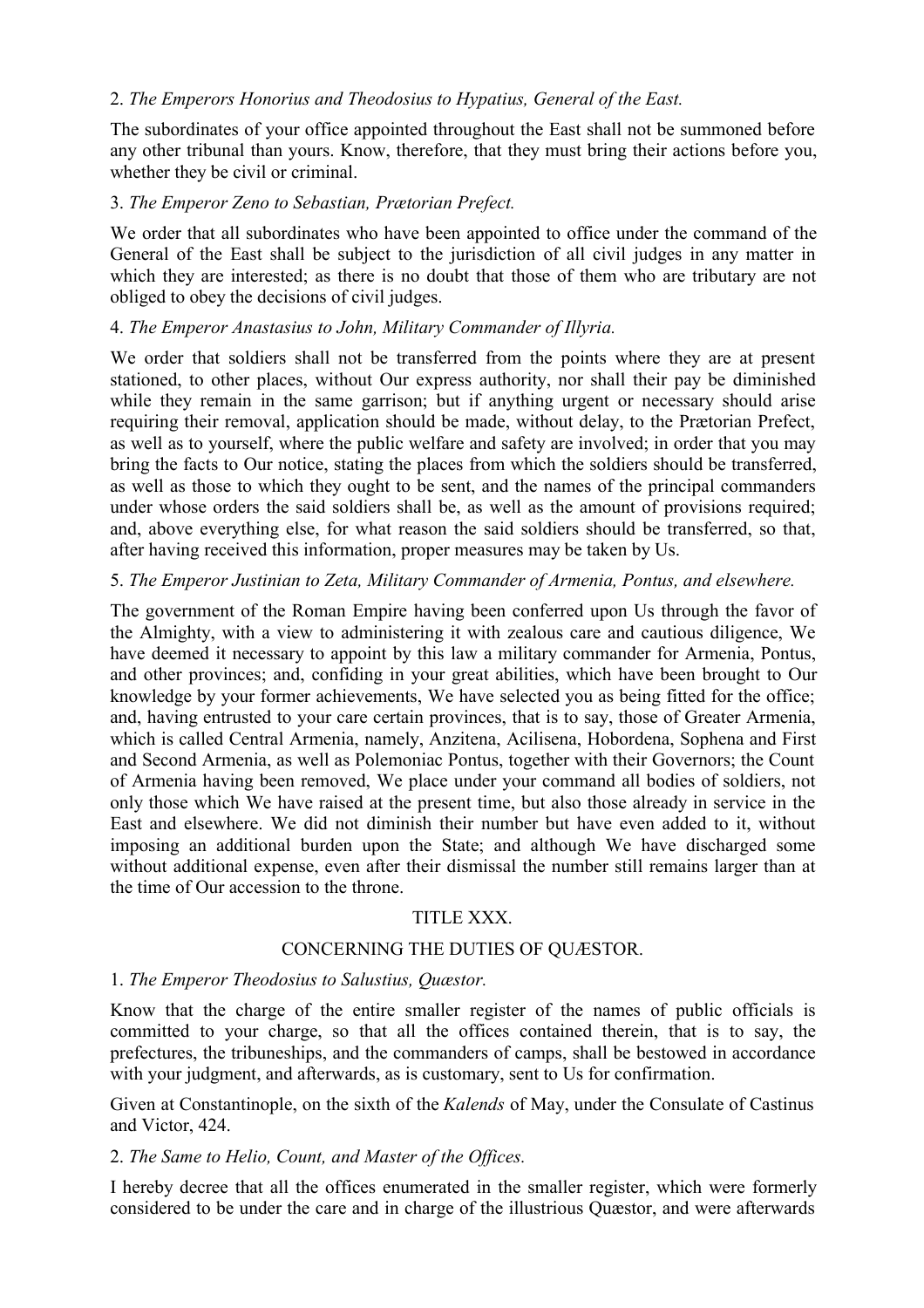transferred with the authority attaching thereto, and either wholly or in part placed at the disposition of military commanders, shall hereafter be subject to the control of the Quæstor, in accordance with the custom of ancient times.

Given on the third of the *Kalends* of May, during the above-mentioned Consulate, 424.

3. *The Emperor Anastasius to Eusebius, Master of the Offices.*

It shall be lawful for no one, under any circumstances whatsoever, without Our written authority duly signed by Us, to discharge the various duties of the offices belonging to Our Bureau of Petitions; and anyone who hereafter may be convicted of this offence, shall be punished with the confiscation of his property; and if any person in the province should dare, on his own responsibility, to usurp these functions, and the Governor of said province should fail to obtain for him the alleged rescript upon which he based his authority, he shall be punished with a fine of three pounds of gold.

Given at Constantinople, on the *Kalends* of March, during the Consulate of Anastasius and Rufinus, 492.

# TITLE XXXI.

# CONCERNING THE DUTIES OP MASTER OF THE OFFICES.

### 1. *The Emperor Constantine to Those who Transact the Public Business.*

The privileges formerly granted to your class are preserved intact, but no one shall obtain the employment of *Ducenarius, Centenarius,* or *Hiarchia,* by favor, but through merit; and your superior shall be appointed according to his place upon the register, so that those who are entitled to the position, as well as their assistants, may discharge their duties in accordance with priority of service. Moreover, the condition of the entire class, and the security of the chief, demand that the latter be a man of good morals, and endowed with the proper qualifications, and that he be presented to Us by the Master in order to be confirmed, if We should deem it proper.

### 2. *The Emperors Valentinian, Arcadius, and Theodosius, to Patricius, Master of the Offices.*

No one belonging to the class of Public Business Agents shall violate the rules prescribed for promotion in the civil or military service, even though he may have fraudulently obtained Our authority to do so; and if anyone should be proved to have been guilty of conduct of this kind, he shall be degraded to the position from which he was illegally promoted, so that he who is entitled to preference, either through his services or his labors, may be advanced in rank.

### 3. *The Emperors Theodosius and Valentinian to Pleitius, Count and Master of the Offices.*

The devotion shown by Our *scholarii* to Our ancestors has caused Us to entertain the greatest affection for them, and therefore We have thought that anything which has reference to the maintenance and preservation of their privileges should be granted without hesitation. Hence, approving your suggestion, We refuse the said *scholarii* permission to whip or degrade Senators and *Ducenarii;* and We desire that information of any offences which deserve such punishment shall be given to your tribunal.

### 4. *The Same to Nomus, Master of the Offices.*

We have thought that it should be made a part of the duties of your office to file an annual report, stating the number of soldiers on every boundary subject to your jurisdiction, as well as the condition of the camps and fortresses situated there.

Given at Constantinople, on the second of the *Ides* of September, before the Consulate of Maximus, Consul for the second time, and Paterius, 443.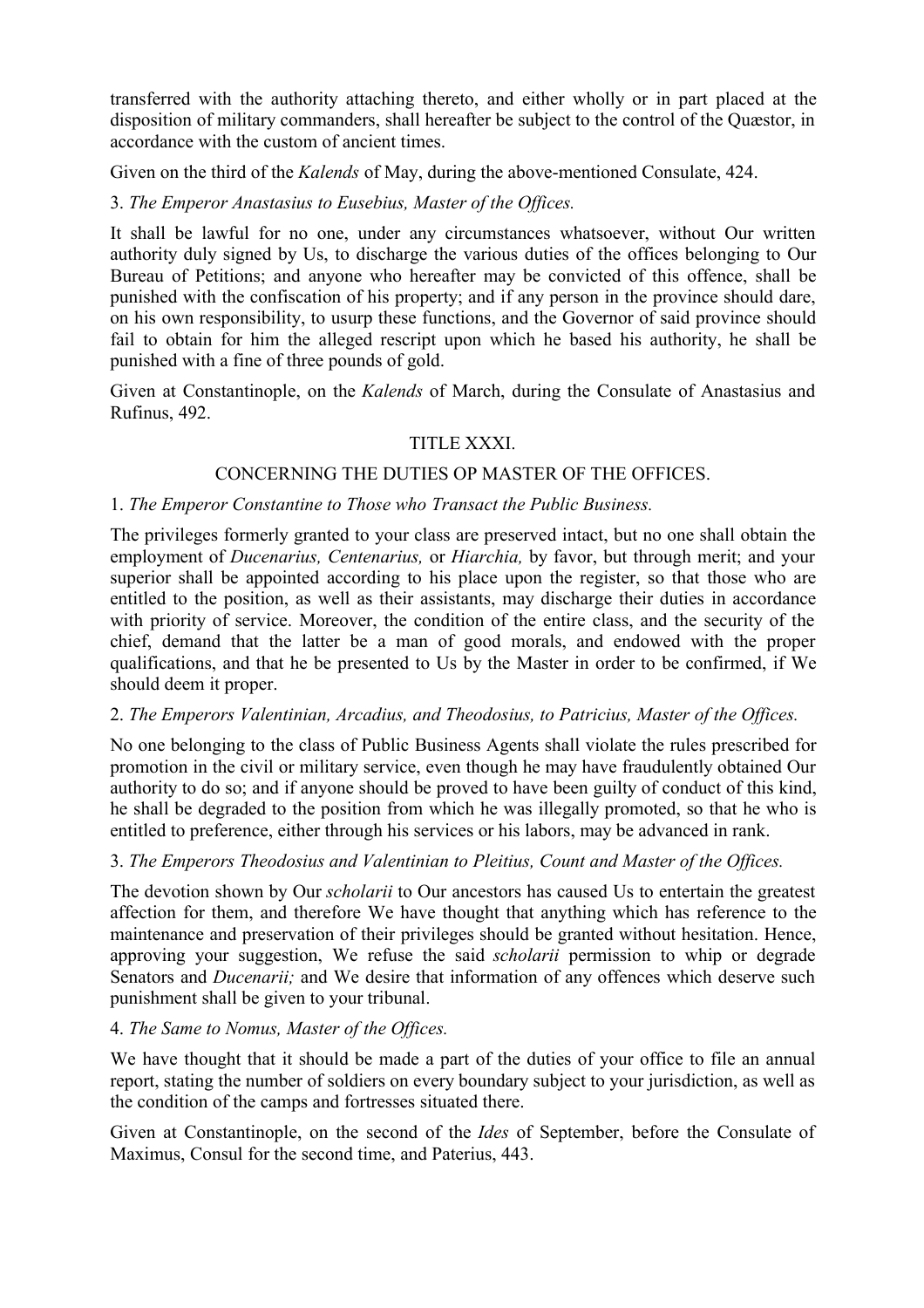# 5. *The Emperor Justinian to Tatian, Master of the Offices.*

We order that only those shall be included in a body of Our devoted *scholarii* who merit Our favor, and that anyone who has the administration of your tribunal temporarily shall not be allowed to admit a member into this respectable Order without Our approval, and he who, without the authority of a rescript, dares to assume this rank, is hereby notified that he shall not only be deprived of it, but shall also be subjected to a fine of twenty pounds of gold.

(1) We also wish the following rule to be observed, namely, that when anyone vacates the office or place of a *scholarius,* he whom We have authorized by Our Rescript to occupy the vacant position shall be appointed in his stead.

(2) We desire that, so long as you exercise the functions of Master of the Offices, you will make a report every four months of the condition of the *scholarii.* This report should be sent to, and deposited in the Bureau of Registers, in order that We may always have information of the said *scholarii,* and that no injury may result to the State.

Given on the tenth of the *Kalends* of May, at Constantinople, during the Consulate of Mavortius, 523.

### TITLE XXXII.

### CONCERNING THE DUTIES OF COUNT OF THE SACRED LARGESSES.

### 1. *The Emperors Arcadius and Honorius to Count Limenius.*

The principal duty of the Palatines is at their own risk to give Us information of the negligence of judges through the notaries designated for that purpose, so that, if the case demands it, their failure to perform their duty may not go unpunished.

(1) It is also proper for them to report the names of judges who pay more attention to their own business than to the public welfare; and they are hereby notified that, every four months, they must send reports to the office of the Palatines, and that any money collected by them must be forwarded without delay to the Treasury of the Sacred Largesses.

Given on the third of the *Kalends* of May, during the Consulate of Honorius, Consul for the seventh time, and Theodosius, Consul for the second time, 407.

### TITLE XXXIII.

### CONCERNING THE DUTIES OF COUNT OF PRIVATE AFFAIRS.

### 1. *The Emperors Valentinian and Valens to Honoratus, of Consular Rank, at Bysantium.*

Where transactions have taken place on account of which it is evident that something is owing to the Treasury, you shall transmit information of the same to the office of the Count of Private Affairs, so that he may make an investigation, and ascertain by the aid of the law what is due.

Given on the sixth of the *Kalends* of January, during the Consulate of Valentinian and Valens, Consul for the second time, 368.

### TITLE XXXIV.

### CONCERNING THE DUTIES OF COUNT OF THE IMPERIAL PALACE.

### 1. *The Emperors Arcadius and Honorius to Minervius, Count of the Palace.*

The duty of collecting what is due to Us, as well as any revenue from perpetual leases, that is to say, from emphyteutical contracts, belongs to the Palatines.

Given at Milan, on the *Kalends* of January, during the Consulate of Cæsarius and Atticus.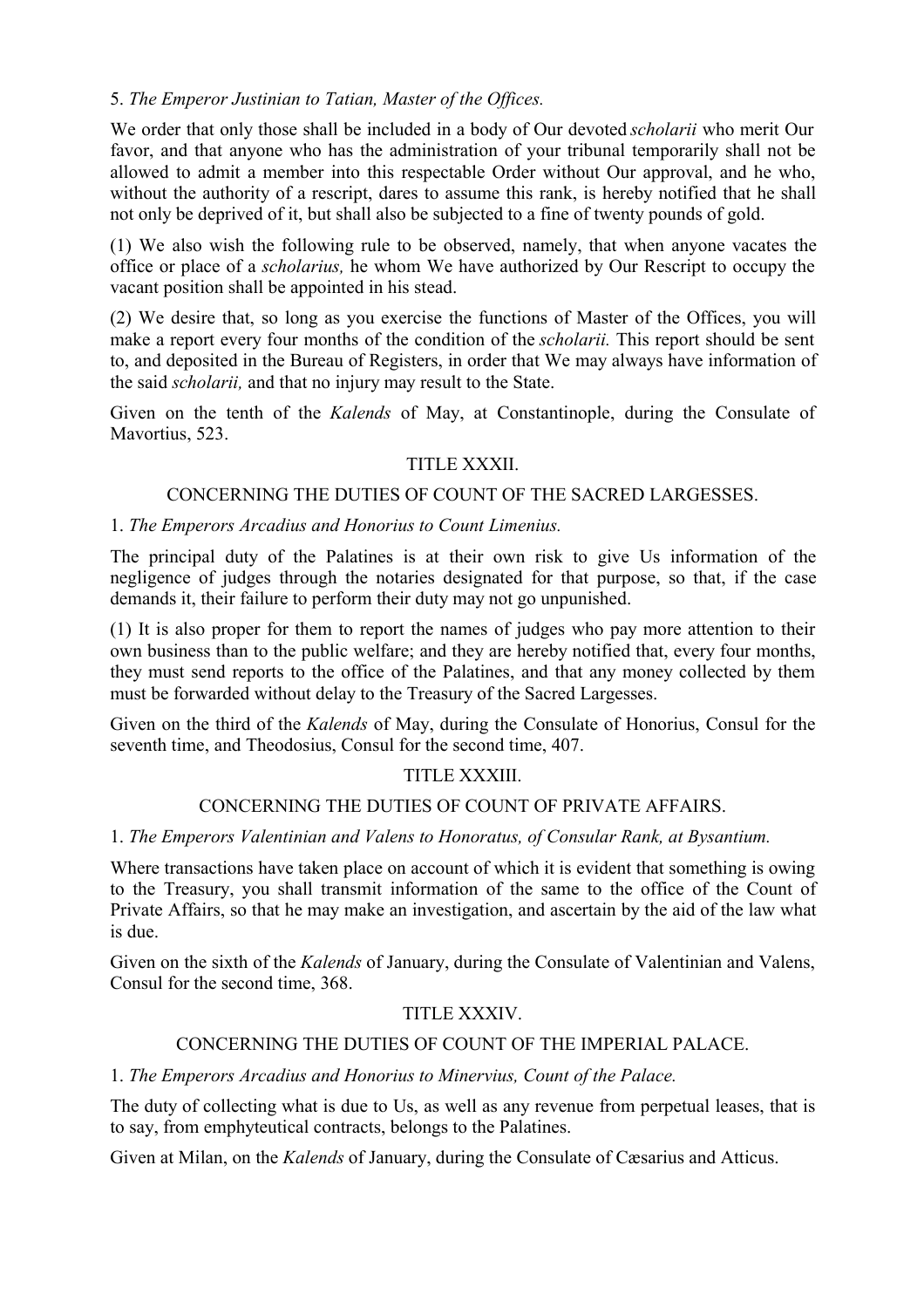2. *The Same to Ursatius, Count of Private Affairs.* If any illustrious judge, or Prefect of the City, thinking that he had jurisdiction of some matter which belongs to the Department of

Private Affairs, should claim it for himself, or if he should resist any decision of the tribunal aforesaid, his office shall be liable to the penalty of fifty pounds of gold, which must be collected without delay, and paid into Our Treasury.

Given at Ravenna, on the sixth of the *Ides* of August, during the Consulate of Constantius and Constantine, 397.

### TITLE XXXV.

#### CONCERNING THE DUTIES OF PROCONSUL AND DEPUTY.

#### 1. *The Emperor Constantine to Ælianus, Proconsul of Africa.*

Imperial Deputies shall not only hear civil but also criminal cases, and if they find that sentence should be passed upon the culprits, they must not delay to send them to the Proconsul.

### TITLE XXXVI.

### CONCERNING THE DUTIES OF THE COUNT OF THE IMPERIAL PATRIMONY.

### 1. *The Emperors Honorius and Theodosius to Simplicius, Proconsul of Asia.*

The Governor of the Hellespont having gone to Our Father, and informed him of the inconvenience to which he had been subjected by the subordinates of the Deputy, asked for authority to appear before your tribunal, and that pious prince being influenced by his representations granted him permission. This rule We decide shall stand.

### TITLE XXXVII.

### CONCERNING THE DUTIES OF COUNT OF THE EAST.

### 1. *The Emperor Leo to Useus, Prætorian Prefect.*

We order that information shall be furnished Us with reference to those who have been appointed to the government of Lycia and Syria, in Upper Syria, by the Count of the East, as well as by the illustrious Governor of the province. Let the supervision of the games of Lycia be entrusted to the care of the Count of the East, and those of Syria be placed under the supervision of the illustrious Governor of the province, and let permission be refused the members of the *curiæ* to discharge this duty or enjoy this honor, even if they desire to do so. Given on the fifth of the *Ides* of November, during the Consulate of Basilicus and Armerus.

### TITLE XXXVIII.

### CONCERNING THE OFFICE OF AUGUSTAL PREFECT.

### 1. *The Emperors Valentinian, Theodosius, and Arcadius to Florentius, Augustal Prefect.*

We order that all tributes due by the Department of Egypt shall be committed by yourself to the collection of the governors of those provinces. If any possessors of property, whether they are soldiers or not, shall dare to refuse to pay what is due, We order that they shall be compelled to do so by the aid of military force, if the case demands it.

### 2. *The Emperors Theodosius, Arcadius, and Honorius to Rufinus, Prætorian Prefect.*

The Augustal Prætorian Prefect shall have power to inquire into any crimes committed by judges under his jurisdiction, and to make reports with reference to them, but he shall not have power to remove them from office or punish them.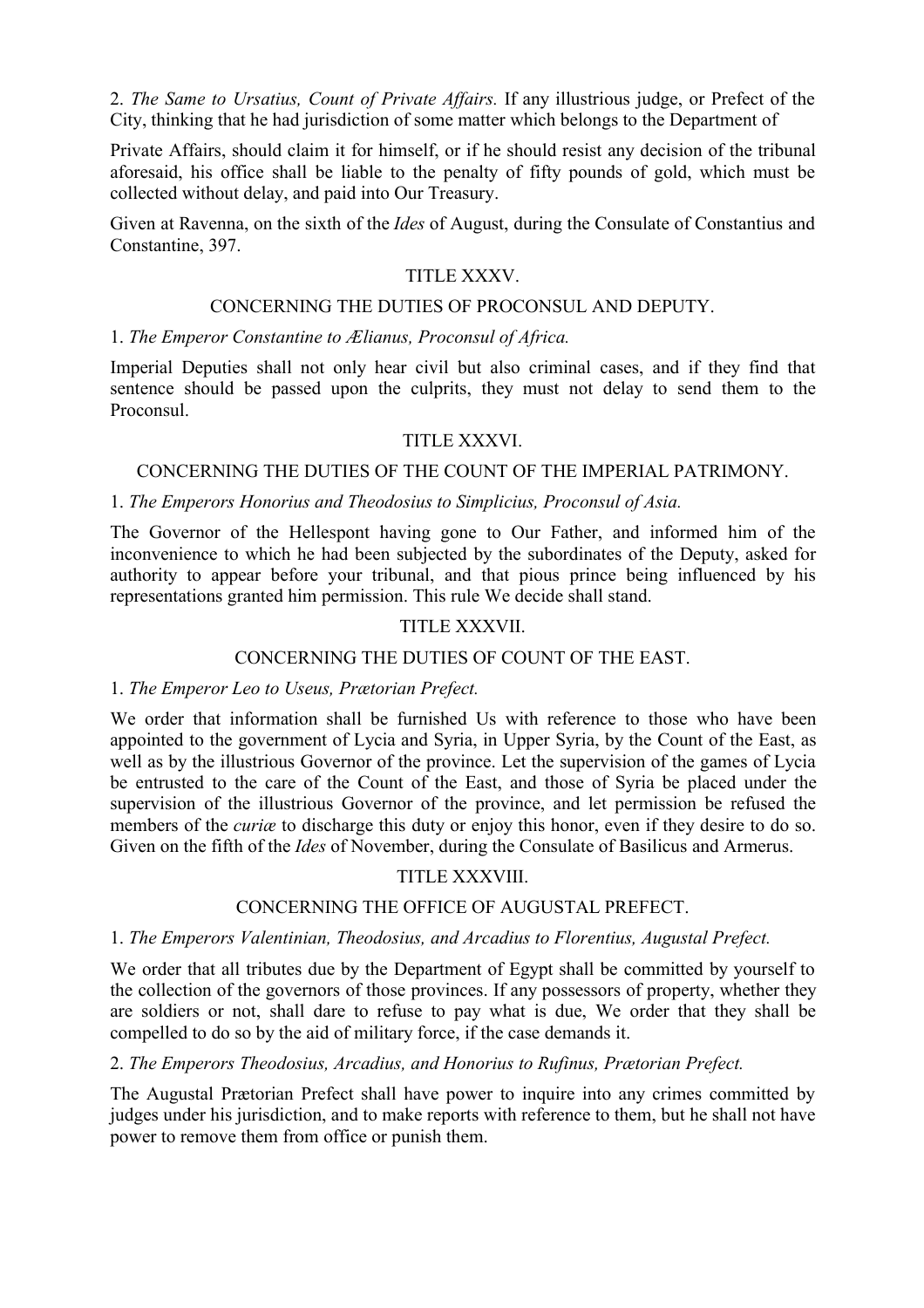### TITLE XXXIX.

#### CONCERNING THE OFFICE OF VICEGERENT.

#### 1. *The Emperors Valentinian, Valens, and Gratian to Antony, Prætorian Prefect.*

In the investigation of civil matters, it is proper that vicegerents should take precedence of military counts, and that the latter should have priority in affairs relating to the army. Whenever they are associated in rendering decisions, the vicegerent shall take precedence, and the count shall be considered as assistant; for as the office of Prefect is superior to others, so that of vicegerent discloses by its name that it possesses a portion of its pre-eminence, is clothed in Imperial power, and usually represents the respect due to Our jurisdiction.

#### 2. *The Same to Hesperius, Prætorian Prefect.*

The reports of vicegerents, when circumstances demand it, shall be referred to Us, for We willingly hear the reports of judges, since the authority of their administration might seem to be diminished if We rejected their applications, as We do the petitions presented by ordinary persons.

### TITLE XL.

#### CONCERNING THE DUTIES OF PRÆTOR.

#### 1. *The Emperor Constantine to the Senate.*

Jurisdiction is conferred upon the Prætor, by Our order, to hear and examine matters having reference to freedom. It is eminently proper that judgment should be rendered by him, for if a case involving complete restitution has been referred to him, and the reasons for the same are approved, he should render a decree; or where a guardian is to be appointed, or a curator confirmed, he must also interpose a decree, just as where a slave can, with the consent of his patron, be liberated in his presence. The duties of parents to their children do not, however, cease on this account, when they release them from their power, but still maintain control over them; as they understand that their children owe them even more submission when they remember that they have been released from parental authority by them.

### 2. *The Emperors Valentinian and Martian to Tatian, Prætorian Prefect.*

We order that only three Prætors shall be elected and appointed by the Senate for this City every year, who shall hear and determine all proper causes and actions which may be brought before them; but only those shall be appointed who have their residence in this Fair City, and not in the provinces.

No one shall be appointed to the office of Prætor who has happened to come for other purposes from any other province to this City, but only those (as has already been stated), who have their domicile here; still, they should not be compelled to incur any expense against their will, but are free to dispense such liberality as they may desire.

Given at Constantinople, on the fifteenth of the *Kalends* of January, during the Consulate of Valentinian, Consul for the seventh time, and Avienus, 450.

### TITLE XLI.

### CONCERNING THE DUTIES OF THE GOVERNOR OF A PROVINCE.

### 1. *The Emperor Alexander to Julian.*

The Governor of a province who has cognizance of a case of forgery can decide any question of ownership involved in the transaction.

Given on the sixth of the *Kalends* of April, during the Consulate of Maximus, Consul for the second time, and Urbanus, 225.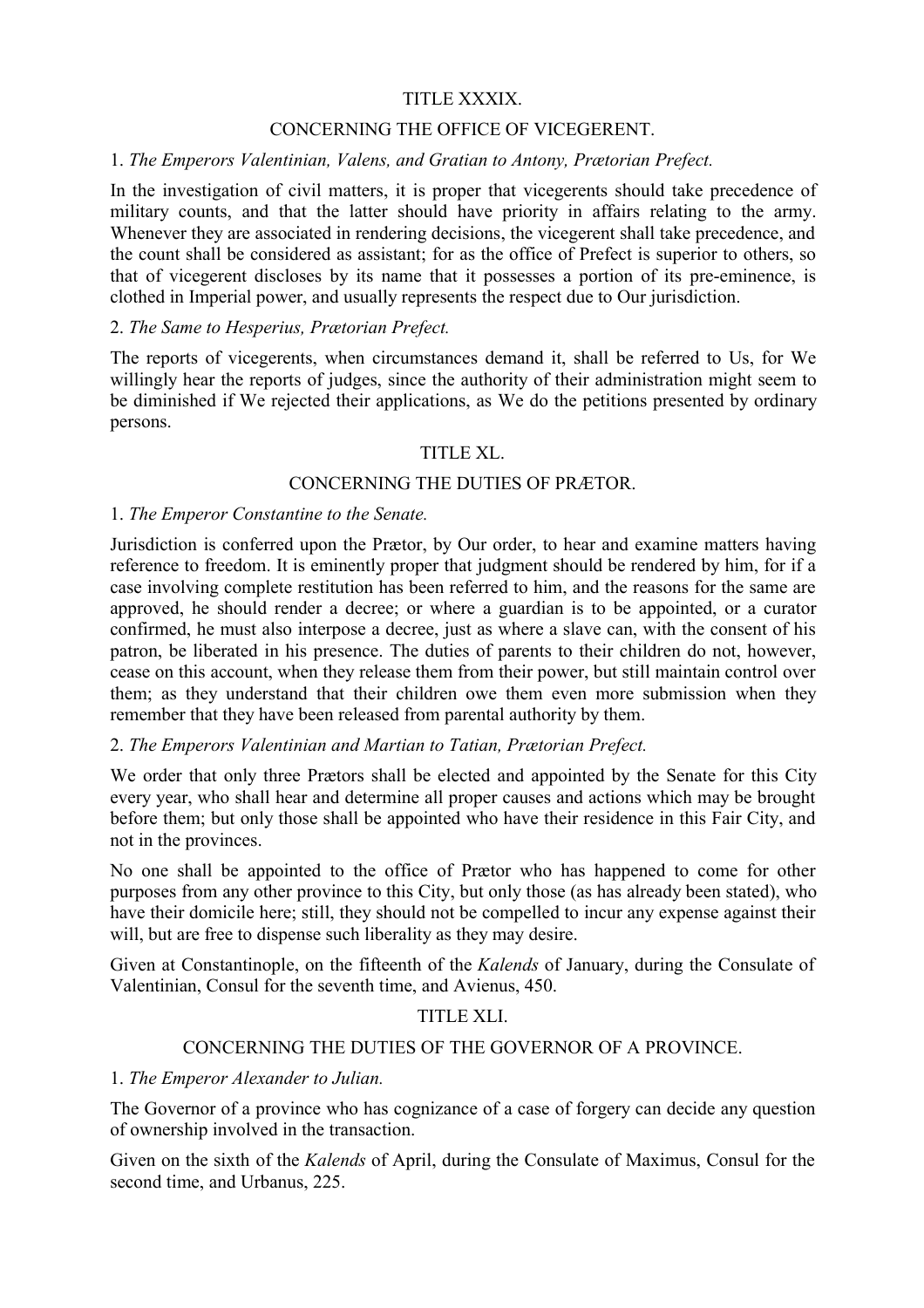# 2. *The Emperor Constantine to Maximian, Governor of the Province.*

Governors of provinces must neither hear nor determine cases in which any powerful person is interested whom they cannot punish, but must report him to Us, or give notice of the case to the Prætorian Prefecture, by which provision may be made for the maintenance of public order, and for the redress of wrongs inflicted upon persons who are weak.

Given on the fifth of the *Kalends* of May, during the Consulate of Probiamus and Julian, 322.

# 3. *The Same to the People of the Provinces.*

We grant to all persons permission to praise just and vigilant judges by their acclamations, to enable Us to promote and increase their distinction; and on the other hand, We allow those who are unjust and malevolent to be publicly denounced, so that the severity of Our censure may be visited upon them; for if the complaints are true and are not attributable to the irregularities of clients, We shall make a diligent investigation, and for this reason the Prætorian Prefects and the counts appointed for the provinces must bring the complaints of Our provincials to Our notice.

Given at Constantinople, on the *Kalends* of November, during the Consulate of Bassus and Ablavius, 331.

### 4. *The Same to Pericles, Governor of the Province.*

We have conferred upon you authority to punish the officers of prefects who disturb the public order, or plot against the general welfare, in order that you may convince the prefects of their guilt.

Given on the tenth of the *Kalends* of November, during the Consulate of Constantius and Albinus, 335.

# 5. *The Emperors Valentinian and Valens to Apronian, Urban Prefect.*

Proper respect must be shown by inferior judges to their superiors. Where, however, the public welfare is concerned, and a judge of inferior rank is investigating the truth of a case, no wrong is committed against his superior. It is certain that anyone who performs the functions of his office in such a way as to believe that he ought to heap unmerited abuse upon persons who are lawfully invested with official authority will not escape the effects of Our resentment.

Given on the tenth of the *Kalends* of May, during the Consulate of Arinthius and Modestus, 372.

# 6. *The Emperors Valentinian, Oration, and Theodosius to Cynegius, Prætorian Prefect.*

The city of the Rhodians has made complaint of its injury in an improper manner, and too late. Wherefore, We decree by this law, which must inviolably be observed, that, as during the season of winter navigation is always dangerous and frequently uncertain, the judges shall sit in the five cities which are considered to be the principal ones, by turns, passing one winter in one, and another in another. If anyone should be convicted of violating this Our decree, he shall be fined fifty pounds of silver, and his office a hundred (if it was involved in such a breach of the law), to be paid into Our Treasury.

### 7. *The Emperors Valentinian, Theodore, and Arcadius to Synegius, Prætorian Prefect.*

When anyone invested with ordinary authority is guilty of any wrong, under the pretext that he should be transferred, he shall be compelled to remain in the province, and make good out of his own property, and at the expense of his reputation and fortune, the injuries which he has committed.

Given at Constantinople, on the seventh of the *Kalends* of June, during the Consulate of the Most Noble Youth Honorius, and Evodius, 396.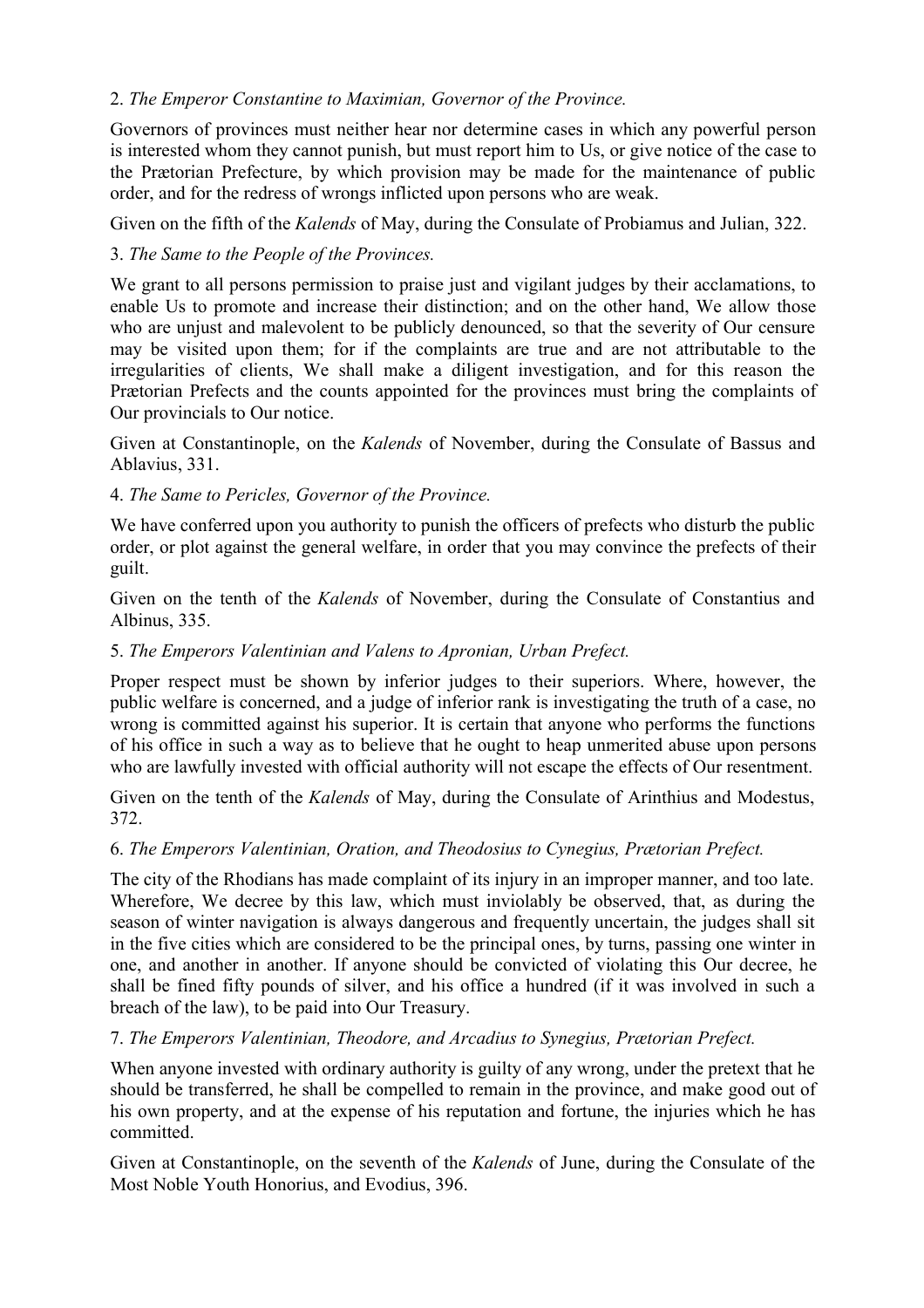### 8. *The Same to Cynegius, Prætorian Prefect.*

Let no judge think that he has the right to appoint in his province anyone attached to the prefecture, the palace, or the army, or who may have previously held offices of this kind, a surety or an attorney to represent a litigant in some private or public matter; for he who does so will commit an offence against Our authority, and will not only be subjected to the loss of reputation, but also to the impairment of his estate.

Given at Constantinople, on the *Nones* of August, during the Consulate of our Emperor Honorius and Evodius, 395.

# 9. *The Same to Polemius, Prætorian Prefect.*

Let no Governor of a province presume to come to this most August City without Our order, for if anyone should be proved to have done so contrary to the provisions of Our decree, he shall be punished with a suitable penalty.

Given at Milan, on the tenth of the *Kalends* of January, after the Consulate of Timasius and Promotus, 390.

### 10. *The Emperors Arcadius and Honorius to Limenius, Count of the Sacred Largesses.*

We desire that no commerce should exist with the Palatines who are subject to your order, and the people of the province; but the judges should know that they are especially required to demand and collect the usual taxes from the latter; and the possessor of property should not be prejudiced against the Palatine who is instructed to warn him, not for himself, but as the representative of the judges and their officers.

Given on the sixth of the *Kalends* of April.

11. *The Emperors Arcadius, Honorius, and Theodosius to Theodore, Prætorian Prefect.*

We order that the Governors of provinces shall see that the agents of powerful persons are not guilty of anything wrong or unjust.

Given at Ravenna, on the sixth of the *Kalends* of December, during the Consulate of Bassus and Philip, 408.

# 12. *The Emperors Honorius and Theodosius to Monachius, Prætorian Prefect.*

We order that all the subordinate provincial officials who have abused their authority shall, in the discretion of the judge, be deprived of their offices, and if the case demands it, be beaten with rods, in order that this sentence of a criminal judgment may be the more easily executed, the insolence of officials repressed, and the consideration to which judges are entitled be restored by this act of severity.

Given on the sixth of the *Kalends* of January, during the Consulate of Honorius, Consul for the ninth time, and Theodosius, Consul for the fifth time, 412.

### 13. *The Emperor Leo to Constantine, Prætorian Prefect.*

If anyone, while still attached to the public service, should in any way obtain the government of a province, or any military office whatsoever, he shall be deprived of it as having usurped or obtained it contrary to law, even if he should voluntarily renounce the right of governing the province, or the military or other employment conferred upon him by Our liberality.

Given on the seventh of the *Ides* of August, during the Consulate of Leo, Consul for the fourth time, and Probian, 471.

### 14. *The Same to the Same Prætorian Prefect.*

It shall be lawful for no judge, having jurisdiction in any province, or residing in any city in which are situated Imperial or prætorian palaces, to leave the latter, and demand the houses of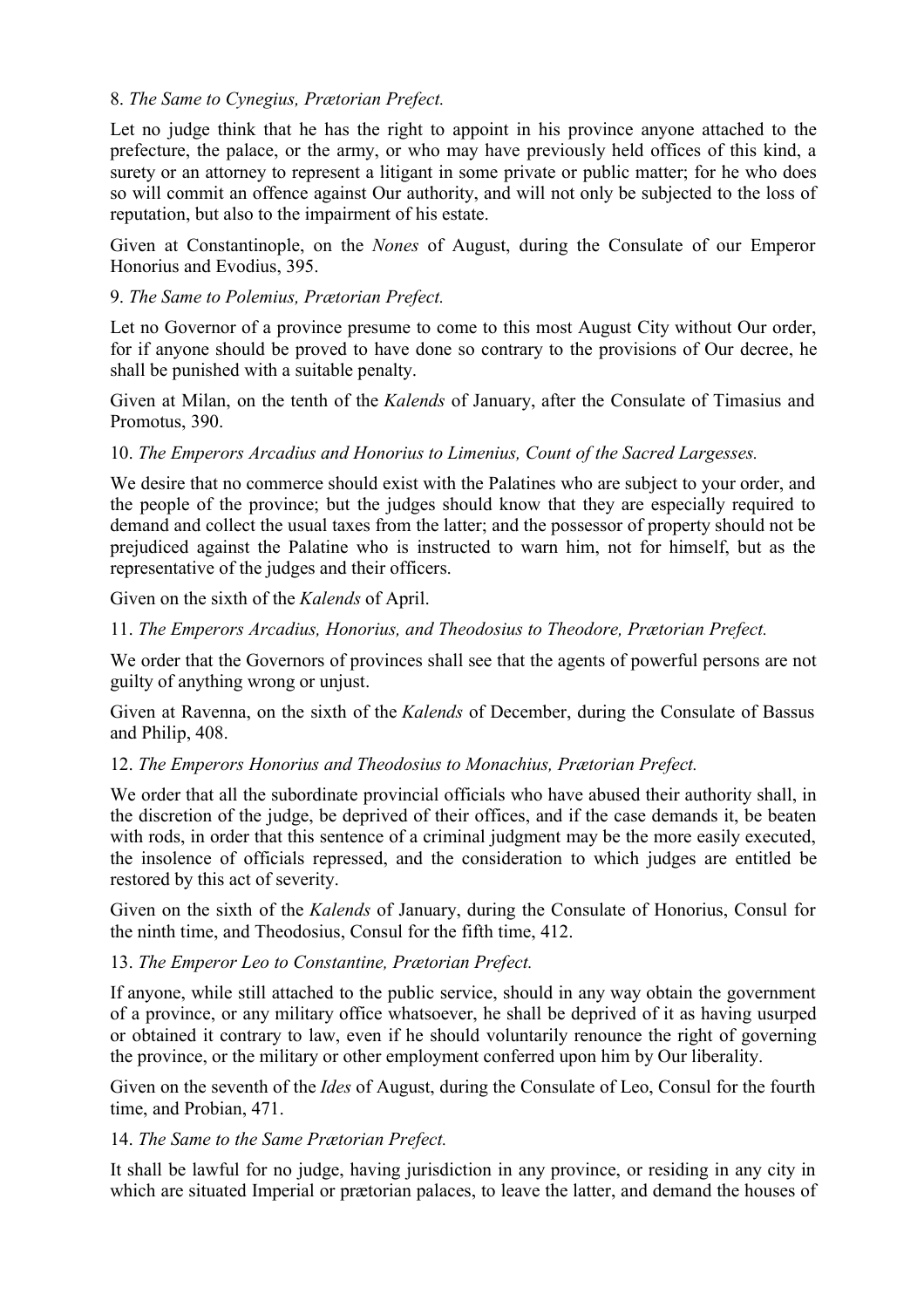private individuals for the purpose of residing or holding court therein; but judges shall, under all circumstances, be compelled to reside in the Imperial or prætorian palaces, and are required to make all necessary repairs in them. When, however, there is both an Imperial and a prætorian palace in the city, the Imperial palace shall be set apart for the residence of the Governor, and the prætorian palace shall be used as a warehouse to receive and keep safely public property, or anything else which may be necessary.

If anyone, at any time, should attempt to violate this law, We order that he, as well as his office, shall be fined fifty pounds of gold for the purpose of repairing the palace which he neglected.

Given on the seventh of the *Ides* of February, during the Consulate of Clementinus and Probus.

### TITLES XLII AND XLIII.

### THE LATIN TEXTS OF THESE TWO TITLES ARE MISSING.

### TITLE XLIV.

### CONCERNING THE OFFICE OF THE PREFECT OF THE WATCH.

#### 1. *The Emperors Theodosius and Arcadius to Nephridius, Prefect of the Watch.*

The prefects of the watch of this City ought not to decide capital cases by their own authority, but if anything of this kind should arise, they must refer it to your tribunal, so that judgment may be rendered by you in the above-mentioned cases.

### TITLE XLV.

### CONCERNING THE DUTIES OF CIVIL JUDGES.

#### 1. *The Emperors Arcadius, Honorius, and Theodosius to Curtius, Prætorian Prefect.*

Advocates who are known to have charge of cases shall not be permitted to remain with the judges during the hours, or at the times when the merits or the facts of the said cases are examined by them.

Given at Ravenna, on the third of the *Nones* of February, during the Consulate of Bassus and Philip, 408.

#### 2. *The Emperors Honorius and Theodosius to Anthemius, Prætorian Prefect.*

If anyone desires to defend himself by the payment of a sum to which he is liable on account of malfeasance in office, he must go to the judge and explain his errand to him; and if the judge should be unwilling to hear him (which we do not think probable), he himself shall be fined thirty pounds of gold, and his subordinate officer fifty.

Given at Constantinople, on the thirteenth of the *Kalends* of August, during the Consulate of Honorius, Consul for the eighth time, and Theodosius, Consul for the third time, 409.

### TITLE XLVI.

# CONCERNING THE DUTIES OF MILITARY JUDGES.

1. *The Emperors Valentinian, Theodosius and Arcadius to the Commanders and Counts of both Corps of the Army.*

Neither military defence nor execution shall, under any circumstances, ever be employed in the affairs of private persons.

Given at Constantinople, on the day before the *Ides* of February, during the Consulate of Theodosius, Consul for the third time, and Abundantius, 393.

2. *The Emperors Honorius and Theodosius to Monachius, Prætorian Prefect.*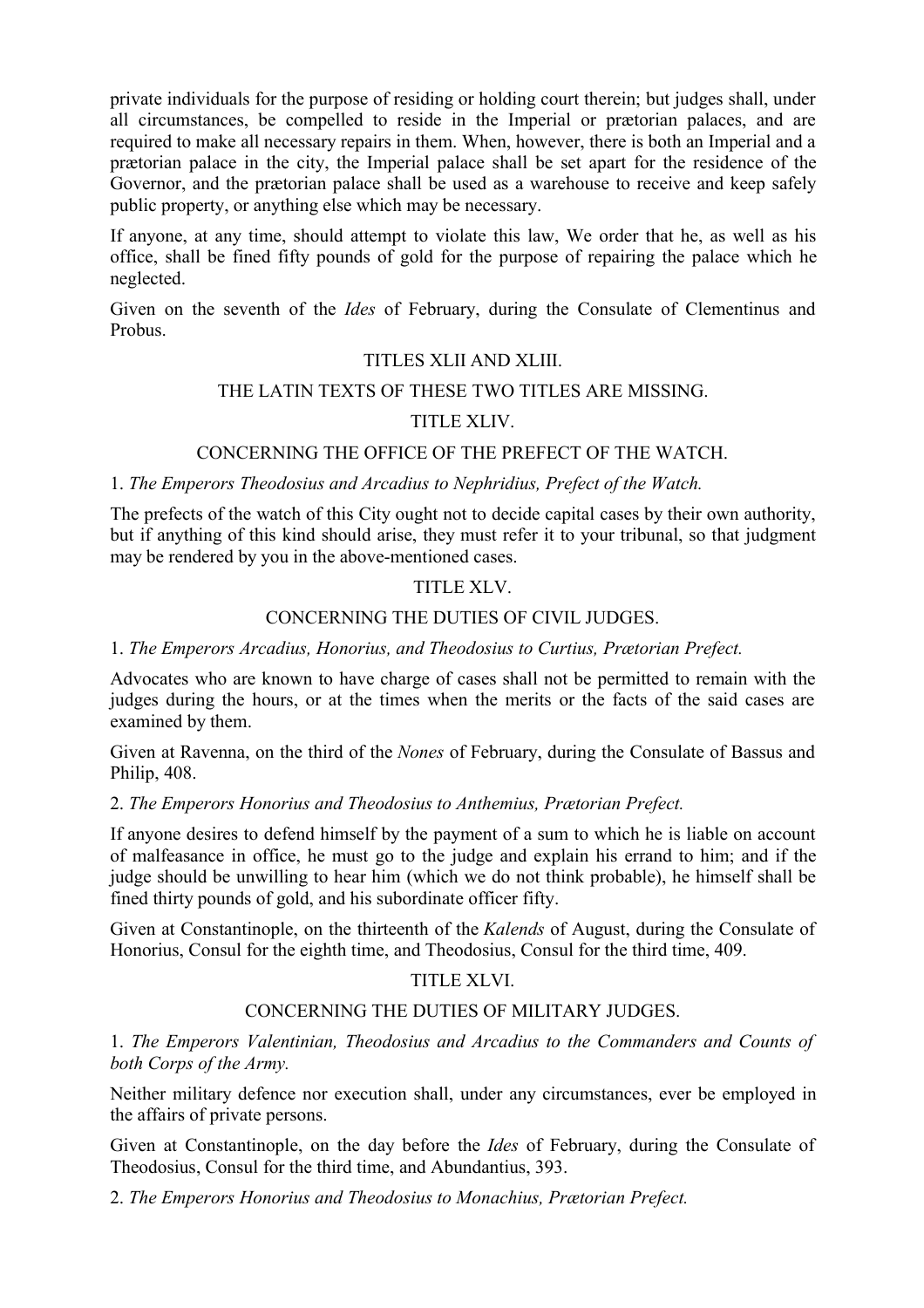We order that neither members of the *curiæ* nor private persons shall be summoned before a military tribunal, or be compelled to defend actions, or litigate before such a court. Moreover, when anything is done contrary to this law, We decree that the tribunal of the count responsible for it shall be fined fifty pounds of gold.

Given on the sixth of the *Kalends* of September, during the Consulate of Theodosius, Consul for the seventh time, and Balladius, 416.

# 3. *The Emperors Theodosius and Valentinian to Anatolius, Commander of the Army.*

No one who has served under the orders of distinguished leaders shall, under any pretext whatsoever, be admitted to the Association of Agents of Public Affairs after the number is complete; nor shall he have authority to act in the place of the illustrious chief of that body.

If anyone should attempt to violate this Our Decree, he shall not only be discharged from the army, but also suffer the penalty of confiscation of a third part of his property.

Given at Constantinople, on the fifth of the *Kalends* of February, during the Consulate of Maximus, Consul for the second time, and Peterius, 433.

# 4. *The Same to Nomus, Master of the Offices.*

We order that the generals of the army, and particularly those stationed near peoples who are especially distrusted, shall remain on the same frontiers, and, with the other officers, maintain the proper number of soldiers; and that they shall practice their daily exercises, and, moreover, that the camps shall be repaired and kept clean. On account of the various and arduous duties of the guards of the frontiers, We allot to the commanders of camps the twelfth part of the supplies destined for that purpose, which should be distributed among them according to the judgment of the commander-in-chief.

Given at Constantinople, on the second of the *Ides* of September, during the Consulate of Maximus, Consul for the second time, and Paterius, 443.

# TITLE XLVII.

# BATHS SHALL NOT BE FURNISHED TO MILITARY COUNTS OR TRIBUNES.

### 1. *The Emperors Arcadius, Honorius, and Theodosius to Anthemius, Prætorian Prefect.*

We order that no inconvenience shall be caused to either the *curiæ* or the cities, and that no private bath shall be furnished by them for the use of tribunes or any other military officers, and that no additional compensation shall be granted on this account. For We confer this privilege only upon distinguished counts and generals of the army (if they desire it), and We order that those who violate this law shall have a penalty of double damages imposed upon them.

Given on the fifth of the *Kalends* of December, during the Con- . sulate of Arcadius, Consul for the fifth time, and Probus, 406.

### TITLE XLVIII.

# CONCERNING THE DUTIES OF VARIOUS JUDGES.

### 1. *The Emperor Constantine to Domitius Celsus, Vicegerent.*

Let no judge think that an officer may be sent with an order to a house in which the mother of a family resides, for the purpose of publicly arresting her, as it is certain that the debts of one who, on account of her sex, remains at home, can be paid by the sale of her house, or any of her property; because if anyone should, after this, believe that the mother of a family can be publicly arrested, he shall be reckoned among the greatest of criminals, and be condemned to the penalty of death, without any indulgence whatever.

Given on the fourth of the *Ides* of August, during the Consulate of Sabinus and Rufinus, 316.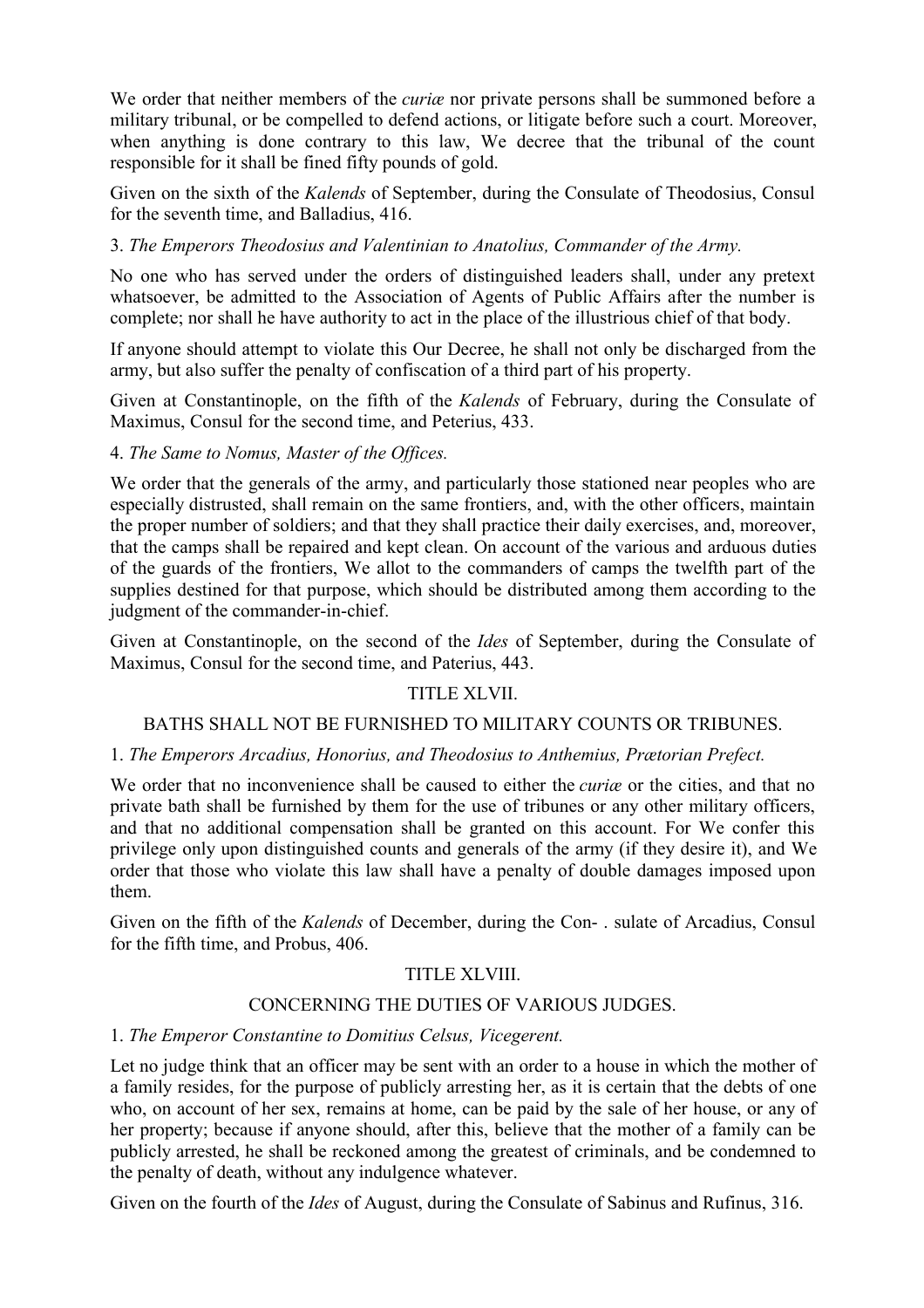# *Extract from Novel 134, Chapter IX. Latin Text.*

At present, however, in accordance with the new law, no woman can be imprisoned either for a debt due to the Treasury, or for a private obligation; but she should either appear herself, or by her attorney, or send one or more persons, according to the number legally required under the circumstances. If anything is done contrary to this law, superior judges shall be punished with a fine of twenty pounds of gold, and inferior ones with a fine of ten. Moreover, those who have obeyed them shall be deprived of office, subjected to corporeal penalties, and condemned to exile.

### 2. *The Emperors Valentinian, Theodosius, and Arcadius to Principius, Urban Prefect.*

All judges are hereby notified that honor should be paid to persons of exalted rank, and to such of these as are sometimes brought into court, nor shall they presume to style them brothers in their official documents; and the subordinate officials charged with this duty shall be fined if they violate the law.

Given on the *Ides* of February, during the Consulate of Richomer and Clearchus, 324.

### 3. *The Same to Constantius, Prætorian Prefect of the Gauls.*

Let all generals, trumpeters, commanding officers, and judges know that they will be condemned to a fine of three pounds of gold, to be collected out of their property, if entrance to the private office of judges is refused those eminent personages who have the right of admission to Our Council Chamber; or the respect due to them is not shown in saluting them; or the privilege of sitting with the judges is denied them.

Given on the fifth of the *Ides* of November, during the Consulate of Trimasius and Promotus, 389.

### TITLE XLIX.

### ALL JUDGES, CIVIL AS WELL AS MILITARY, SHALL REMAIN FOR FORTY DAYS AFTER THEIR TERM OF OFFICE HAS EXPIRED IN THE TOWNS OR PLACES WHERE THEY DISCHARGED THEIR DUTIES.

### 1. *The Emperor Zeno to Sebastian, Prætorian Prefect.*

No illustrious Governor of a province, consular ruler, magistrate, or anyone who has received the insignia of the administration of a higher office, that is to say, the illustrious proconsuls, augustal prefects, Counts of the East, or deputies of provinces, or any general or commander of a division of the army, or any count of the Imperial Palace, shall after he has been succeeded, presume to leave the place which he is known to have ruled before the prescribed term of fifty days has elapsed; but, during that time, Governors and consular rulers, the distinguished judges civil as well as military, and other magistrates, shall reside openly in the principal city where they have exercised jurisdiction, and shall not conceal themselves in their own houses, or on the frontiers, or in any fortified buildings, but shall appear before all the persons whom they formerly governed, and in the most public places; so that every one may have ample opportunity to file complaints against them, for theft or other crimes; and that everyone may be defended from injury by his successor; and if he should be accused, it will be at the risk of his office, as well as of that of the *curia* and the defender of the city; and, having given his oath as security, after he has been brought into court, he can defend himself against those who complain of him (as already stated), and protect himself by means of the law.

No excuse shall be allowed him for departing from the province before the prescribed time has elapsed, either on account of an Imperial summons, or because of the offer of another administration in compliance with an order from your illustrious tribunal, appointing him to the place of a Governor of another province in obedience to a notice from the above mentioned, or any other civil or military authority whatsoever (no matter what public office he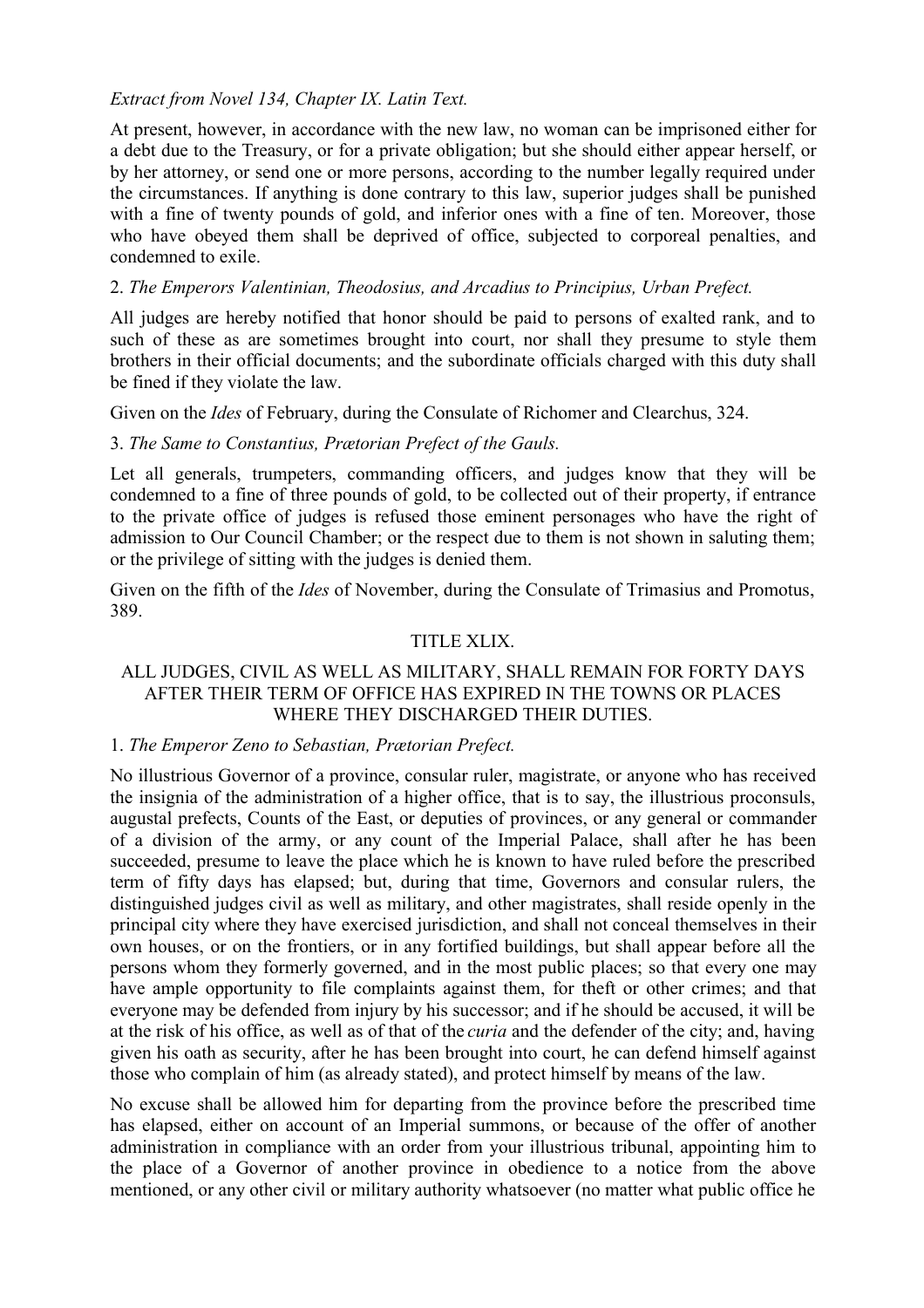holds), which may be either produced or drawn up; and finally, the practice of any stratagem or artifice of any kind must be excluded, so that Our commands may take effect in every way by which We provide for the safety of all Our provinces.

If, however, anyone should, with a rashness worthy of punishment, think that this most salutary law may be evaded or violated, although he may not unreasonably be considered guilty of high treason, still, he shall be compelled to pay a fine of fifty pounds of gold to the Public Treasury, and a similar penalty shall be imposed upon the official who succeeded him, and did not adopt proper measures to place him under restraint, or neglected immediately to give information of his flight.

(1) We do not wish for an official to surrender his administration before his successor has reached the boundaries of the province, even though he may have been notified by letters, or an Edict addressed to his office or to the people of the province, that he has been superseded.

(2) Anyone, then, who by taking to flight, does not observe the present law, can be brought back by your order, or that of the illustrious Governor of the province, from wherever he may be found, even in this Most Flourishing City, and conducted without any obstacle to the place which he has ruled, and be compelled to remain there for the space of six months; so that, in the meantime, any crimes or thefts which he may have committed may not remain concealed, and the official who did not prevent him from departing against the tenor of the law (as he was in honor bound to do), shall be fined thirty pounds of gold.

(3) If, however, during the said term of fifty days, he should be accused before the abovementioned time has elapsed, and the case should not be terminated, and he should be civilly prosecuted for theft, and have appointed an attorney, after the fifty days have expired, he shall have the right to depart; but if he has been criminally accused, and there is documentary evidence against him, he will be compelled to remain in that place until the trial has been concluded.

(4) All judges, before whom, on account of their right of jurisdiction, or by the order of your illustrious tribunal, either civil or criminal cases may be brought, are hereby notified that they must end the above-mentioned litigation within twenty days after it has been begun; and if they should permit this time to be exceeded, We direct that they themselves shall be sentenced to pay a fine of ten pounds of gold, and any criminal prosecution or civil action which has been instituted before their courts shall be legally terminated by the lapse of the aforesaid term.

Given at Constantinople, on the fifth of the *Ides* of October, during the Consulate of Zeno, Consul for the second time, 479.

# *Extract from Novel 8, Chapter IX. Latin Text.*

If, however, the judge, having taken to flight before the expiration of the fifty days aforesaid, should be detained by persons in the province, everything which has been illegally paid on this account shall be collected by an action of theft, and the case shall be heard without committing the proceedings to writing, in the presence of the bishop alone.

# TITLE L.

# CONCERNING THE DUTIES OF ONE WHO TAKES THE PLACE OF A JUDGE OR A GOVERNOR.

### 1. *The Emperor Gordian to Domitius, Prætorian Prefect.*

No doubt has ever arisen that the official who administers the affairs of a province in the place of a Governor can take cognizance of matters which have reference to the public welfare. For it is certain that if the rights of the State have in any way been infringed, the public defenders can, after having notified the Emperor, demand the relief of restitution (provided they think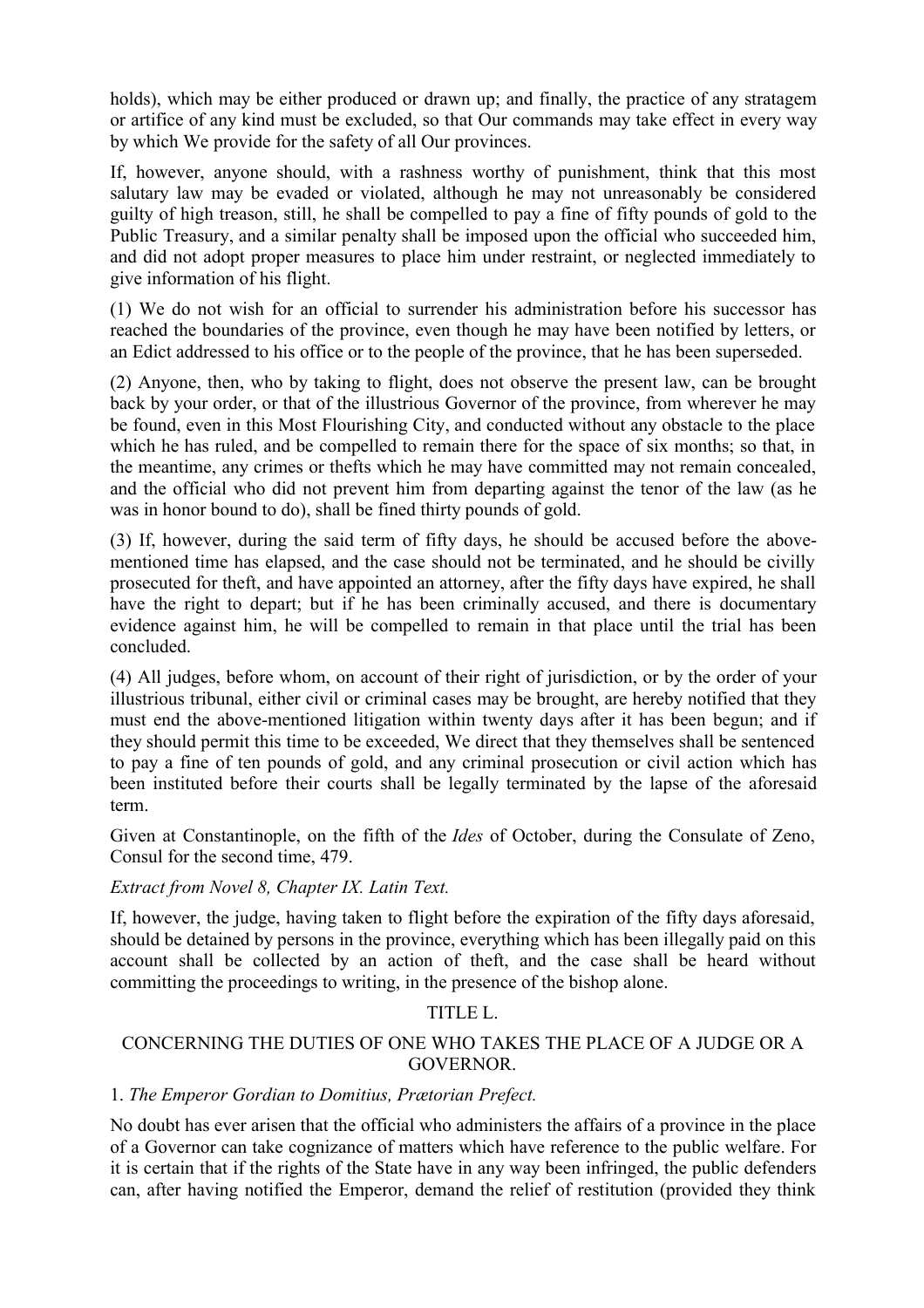that the case requires it).

Given on the third of the *Nones* of November, during the Consulate of Sabinus, Consul for the second time, and Venustus, 241.

# 2. *Mandates of the Emperors Theodosius and Valentinian, sent to Antiochus and other Prætorian Prefects.*

They are as follows: "Your Highness having suggested that the Imperial Majesty, having been informed, should grant authority to those who, by the order of the Emperor, or by that of your tribunal, are known to hold the office of Governors of provinces, to appoint guardians or curators for those persons demanding them, and to interpose their decrees where the alienations of minors and other persons of this kind are concerned, and invest them with the authority of persons belonging to the *curiæ,* and allow them to grant emancipations, and to do all other things pertaining to the jurisdiction of the Governor of a province; in accordance with the statements of Your Highness, We have deemed it proper to order that they shall have permission to perform all acts of this kind above mentioned."

Given at Constantinople, on the day before the *Ides* of October, during the Consulship of Hierius and Ardaburius, 427.

# TITLE LI.

### CONCERNING ASSESSORS, ATTENDANTS AND THE CHANCELLORS OF JUDGES.

# 1. *The Emperors Diocletian and Maximian to Paulinus, Prætorian Prefect.*

The labor of study is meritorious, so that where those who are appointed to public office desire to have associated with them persons who can give them advice, they may call to their aid men whose wisdom they think is essential, whom they should inspire with the hope of rewards and honors, and not compel their services by arousing a terrible fear and necessity which is inconsistent with freedom.

Given on the day before the *Ides* of July, during the Consulate of Tiberius and Maximus.

# 2. *The Emperor Constantine to Bassus, Urban Prefect.*

Governors must sign documents, not by their assessors, but with their own hands, but if any one of them should allow an assessor to attach his signature without having consulted Us, the assessor who signed the document shall be sent into exile; and We order that the name of the Governor shall be communicated to Us, in order that he may be severely punished.

Given on the fifteenth of the *Kalends* of September, during the Consulate of Constantine, Consul for the sixth time, and Constantine-Cæsar, 329.

### 3. *The Emperors Arcadius and Honorius to Messala, Prætorian Prefect.*

We order that counsellors of judges, chancellors, and those who perform the duties of attendants, shall remain for the term of fifty days in the province, after their term of office has expired. If any one of these, having been accused, should take to flight, he will be considered to have confessed, and We order that he shall restore fourfold the sum which he is said to have appropriated, so that the person who has been robbed may receive double the amount, and our Treasury the same.

Given at Milan on the sixth of the *Kalends* of January, during the Consulate of Theodosius and Rumoridius, 403.

### 4. *The Same and Theodosius to Cælicianus, Vicegerent.*

A court bailiff is not permitted to transact public business, and if he should be convicted of having meddled with it, he must immediately be examined by the Governor, in order that he may inflict suitable punishment upon him.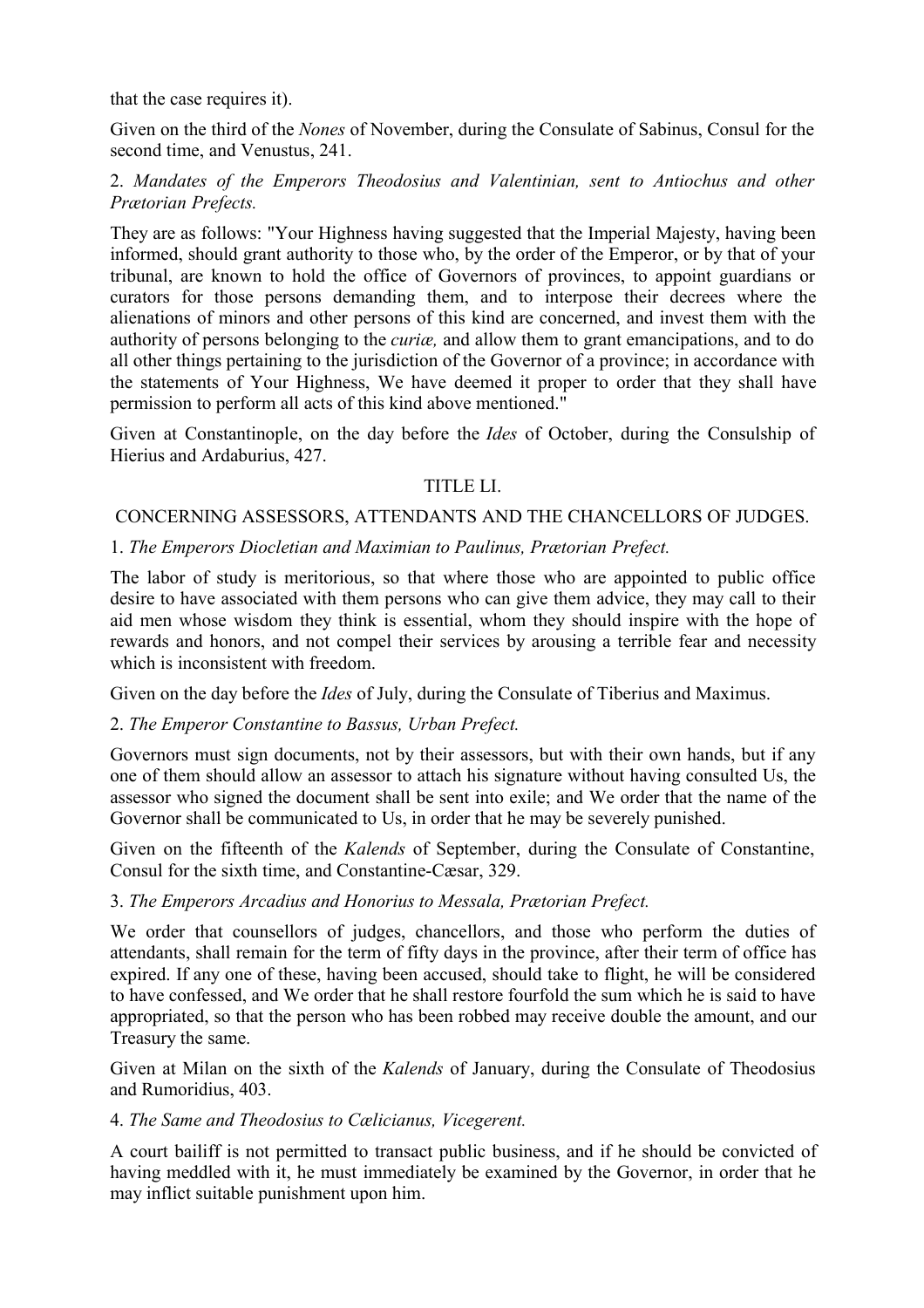Given on the sixth of the *Ides* of April, during the Consulate of Honorius, Consul for the sixth time, and Aristenetus, 404.

### 5. *The Emperors Honorius and Theodosius to Seleucus, Prætorian Prefect.*

No one who has once performed the duties of bailiff or chancellor in the provinces is permitted to do so again under any circumstances whatever.

Given at Ravenna, on the third of the *Ides* of December, during the Consulate of Honorius, Consul for the tenth time, and Theodosius, Consul for the sixth time.

6. *The Same to Vitalianus, Commander of Lydia.* No subordinate of a general or other military commander, who is included among his retinue, shall venture to aspire to the same office a second time, after his term has expired; and anyone who presumes to violate this law shall be condemned to pay a fine of ten pounds of gold, and the same penalty shall be imposed upon the office to which he is attached, if it has rashly consented to any of these things through desire for popularity, or avarice.

Given on the eighth of the *Kalends* of November, during the Consulate of Honorius, Consul for the eleventh time, and Constantius, Consul for the second time, 417.

### 7. *The Same to Eustachius, Prætorian Prefect.*

When assessors, who are sons under paternal control, have been accustomed to aid their superior officials with their advice, and have been able to acquire anything by lawful and honorable means, they can claim it as *castrense peculium,* even after the death of their fathers.

Given at Constantinople, on the *Kalends* of April, during the Consulate of Honorius, Consul for the thirteenth time, and Theodosius, Consul for the tenth time, 422.

### 8. *The Same to Asclepiodotus, Prætorian Prefect.*

No judge shall presume to take anyone with him to the province whose jurisdiction has been entrusted to him in order to invest him with the title of bailiff, or chancellor; nor shall he induce anyone to come to him from any place whatsoever for this purpose, lest he be branded with infamy, and have his property confiscated; for We order that chancellors shall be selected on the responsibility of, and after investigation by chief officials, so that after their terms of office have expired they may not depart, but remain in the province, in order that the opportunity to accuse them may be furnished those who desire to do so; for if the case should demand it, they must be subjected to torture for the purpose of detecting the crimes of the judge.

Given on the day before the *Kalends* of July, during the Consulate of Asclepiodotus and Marinianus, 423.

### 9. *The Emperors Theodosius and Valentinian to Taurus.*

If, after their term of office has expired, the complaints of the people of the province or of the *curiæ,* or any other public necessity should demand the presence of the judges, or the production of their bailiffs, they shall be given up to the court and the laws, by the same officials whose attendants they were.

Given at Constantinople, on the fifth of the *Nones* of July, during the Consulate of Theodosius, Consul for the fourteenth time, and Maximus, 433.

### 10. *The Same to Florentius, Prætorian Prefect.*

With reference to consular rulers who, in opposition to ancient laws and the Imperial decrees, remain in office longer than four months under their superiors, We order that they shall be liable to confiscation of their property, and accusation of public crime, unless they can defend themselves by means of a rescript, or an order issued by your tribunal.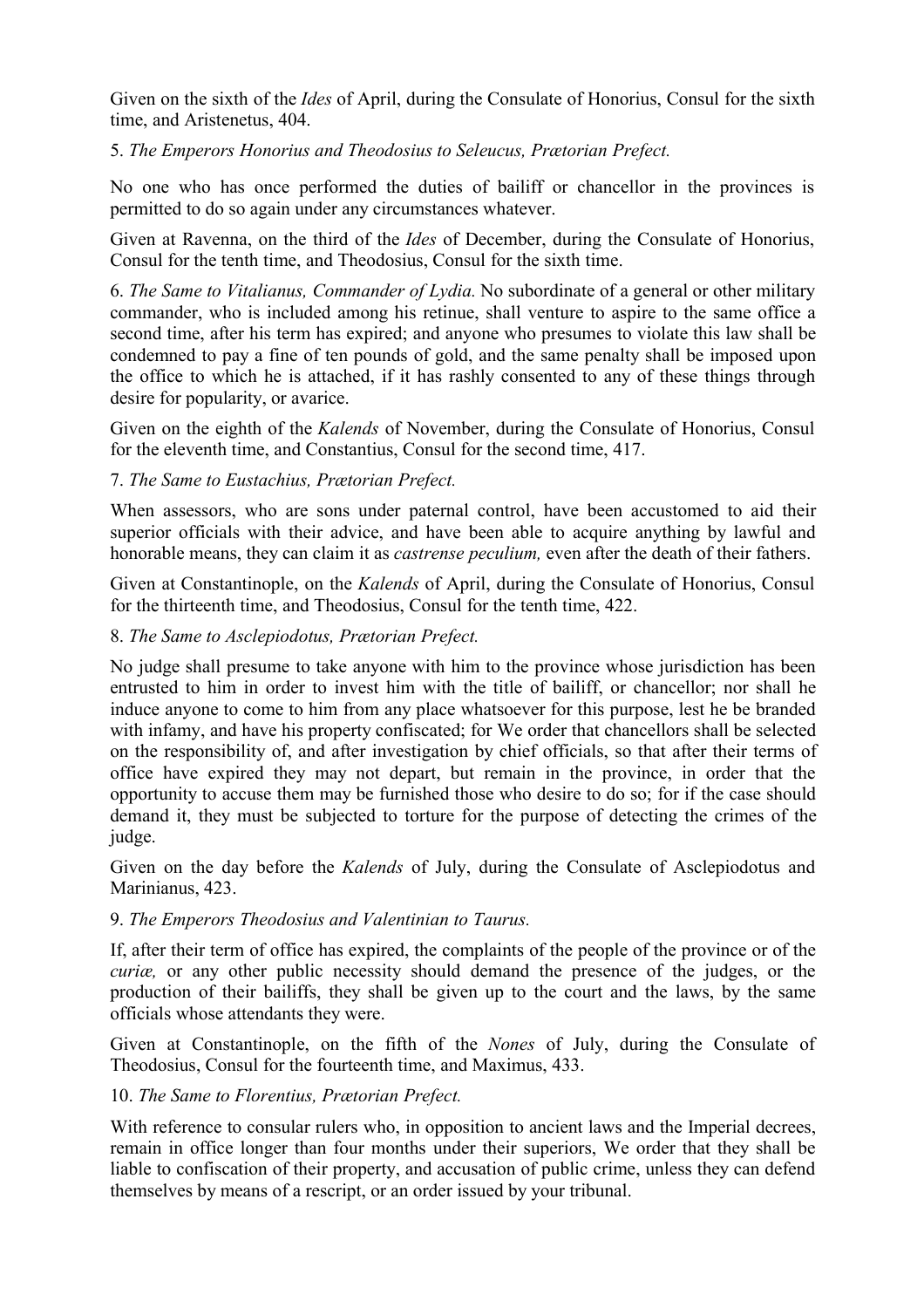Given on the thirteenth of the *Kalends* of February, during the Consulate of Theodosius, Consul for the seventeenth time, and Festus, 439.

# 11. *The Same to Zoilus, Prætorian Prefect of the East.*

The liberality of Our benevolence must be manifested none the less towards the assessors of the higher magistrates than towards the judges themselves; and therefore We order that the counsellors of illustrious officials, not only of the Prætorian Prefects of this Renowned City and the distinguished commanders of the army, but also of the Masters of the Offices, whether they have already performed the duties of said employment, or expect to perform them hereafter, when their terms have expired, shall be relieved of all taxes; and We order that every civil or military judge shall hereafter be entirely immune from the same; and in order that you may suffer no annoyance from this source, your office shall be fined fifty pounds of gold if it permits anything to be done contrary to this Our law.

Given on the fifth of the *Kalends* of March, during the Consulate of Theodosius, Consul for the eighteenth time, and Albinus, 444.

### 12. *The Emperors Valentinicm and Martian to Palladius, Prætorian Prefect.*

All eminent judges shall be allowed to appoint the same counsellors for themselves a second and a third time, and even more frequently; because what once has been recognized as just should not, for this reason alone, be disapproved.

### 13. *The Emperor Justinian to Demosthenes, Prætorian Prefect.*

No one of those who is, or has been appointed an advocate to conduct cases either in this Royal City or in any court in one of the provinces subject to Our Empire, shall presume at one and the same time to practice as advocate, and discharge the functions of counsellor of any magistrate, to whom the conduct of public affairs has been entrusted; as, in order for the duties of an advocate or an assessor to be thoroughly performed it is abundantly sufficient to have those of each office done by one person, lest if anyone should apply himself to both he may discharge those of neither in a proper manner. If, however, the party in question prefers to act as advocate, he can do so with the requisite skill, and if he selects the office of assessor, he should confine himself to it; so that, after having laid aside the office of counsellor, he can resume the employment of advocate.

(1) Nor shall anyone be permitted to act as the assessor of two magistrates, and perform the duties of both offices at the same time (for it cannot easily be believed that one man is able to properly discharge the duties of two different necessary employments; for when he is assisting one judge, he must necessarily be absent from the other, and this will not be entirely satisfactory to both), but where one office is entirely taken from him he should be content with being attached to a single magistrate.

(2) And let no one think that this law can be evaded by any cunning devices, as, for instance, instead of placing the signature of the counsellor at the end of documents, as is customary, a person may imitate another signature, thinking that he can discharge the duties of the abovementioned office, and conceal himself under the shadow of a fraud of this kind; as all those who attempt to evade the law and its force by cunning and unscrupulous arts are guilty of its violation.

And let no one flatter himself that he can evade the present law, as has been the case with former ones enacted with reference to this subject. For if anyone should be convicted of such an offence, he is hereby notified that his name shall be immediately erased from the roll of advocates, and that he shall be sentenced to pay a fine of ten pounds of gold into the Treasury of Our Private Largesses, which penalty shall be exacted by the Illustrious Count of Private Affairs; and he shall even be liable to a more severe one, nor shall the judge himself who permitted this to be done, and acted knowingly and deliberately, go unpunished. The same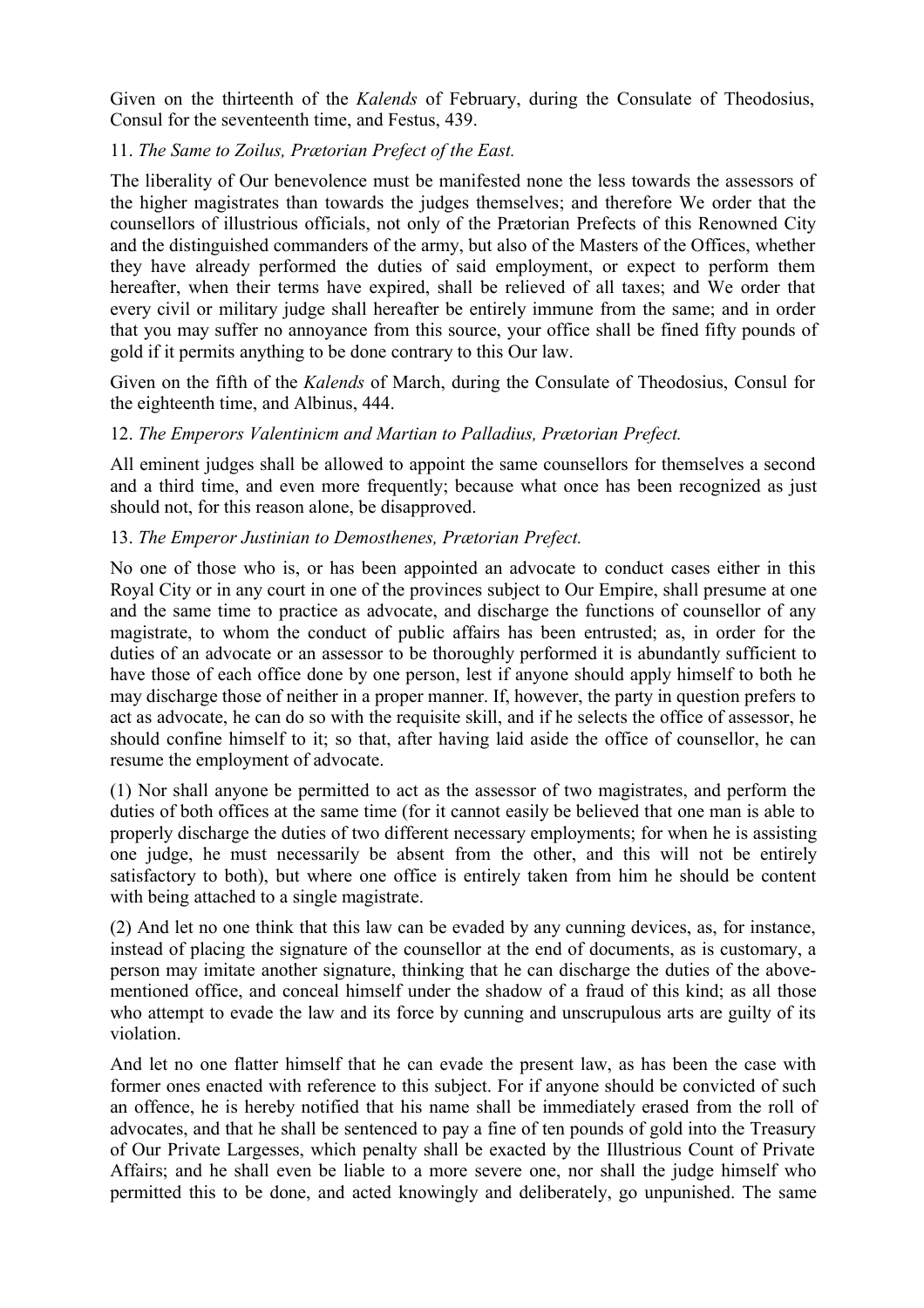penalty shall be inflicted upon the person or persons who, being either assessors or magistrates, have presumed to render judgment in cases in which they have appeared as advocates; lest the remembrance of their friendly disposition, or of their assistance as advocates, may not permit them to sustain the part of an incorruptible judge.

Given at Chalcedon, on the fifth of the *Kalends* of October, during the Consulate of Decius, Consul for the fifth time, 529.

### TITLE LII.

### CONCERNING PROVISIONS AND THE CAPITATIONS OF CERTAIN OFFICIALS AND THEIR ASSESSORS, AND OF THOSE EXERCISING OTHER PUBLIC EMPLOYMENTS, OR WHO HAVE BEEN APPOINTED TO OFFICE.

### 1. *The Emperors Theodosius and Valentinian to Florentinus, Pretoria/n Prefect.*

An established and positive rule must be observed with reference to all eminent officials, as well as illustrious judges who administer military or civil affairs in the province, including the Count of Commerce, the Master of the Mint, and the Treasurer of Private Affairs, of the district of Pontus, and Asia; as well as the assessors of the judges, in the payment of their allowances for provisions and capitations, so that they may obtain from these sources that to which by their rank they are entitled, which is ordinarily stated in their commissions.

Given at Constantinople, on the third of the *Kalends* of June, during the Consulate of Theodosius, Consul for the seventeenth time, and Festus, 439.

### TITLE LIII.

# CONCERNING THE CONTRACTS OF JUDGES AND THEIR SUBORDINATES, AND THE PROHIBITION OF DONATIONS TO THEM, AND THE PROVISION THAT, DURING THEIR TERM OF OFFICE, THEY CANNOT BUILD HOUSES OF THEIR OWN WITHOUT A PRAGMATIC SANCTION.

1. *The Emperor Justinian to Menna, Prætorian Prefect.* Those who administer public affairs in this Most Flourishing City cannot purchase any movable or immovable property, or build any houses without obtaining from Us a special rescript authorizing them to do so.

(1) Moreover, they must refuse donations of every description, knowing that they are not valid, no matter what they may consist of, and what their value is, unless the donor specially ratifies the donation in writing, after the term of office of the person who received the gift has expired, or the term of five years has elapsed, during which no complaint has been made with reference to the said donation, either by the donor himself or by his successors.

(2) We absolutely forbid Governors of provinces not only to receive donations, but also to make purchases of any property either movable or immovable (except such as may be required for food and clothing), or to construct houses, even though they may be authorized to do any of these things by a rescript; and anything which has been given or transferred to them by sale shall not be ratified, even though the term of five years may have passed from the time they surrendered their office, and the consent of the donor or vendor may have been obtained after the said term of office has expired.

(3) We consider it necessary for this rule also to apply to their bailiffs and counsellors, adding that none of these acts can be performed through the intervention of a third party without involving the risk of punishment.

(4) We order that this law shall have a retroactive effect, except where matters have been settled by a compromise, or a judgment.

Given at Constantinople, on the fifth of the *Ides* of December, during the Consulate of Our Lord Justinian, Consul for the second time.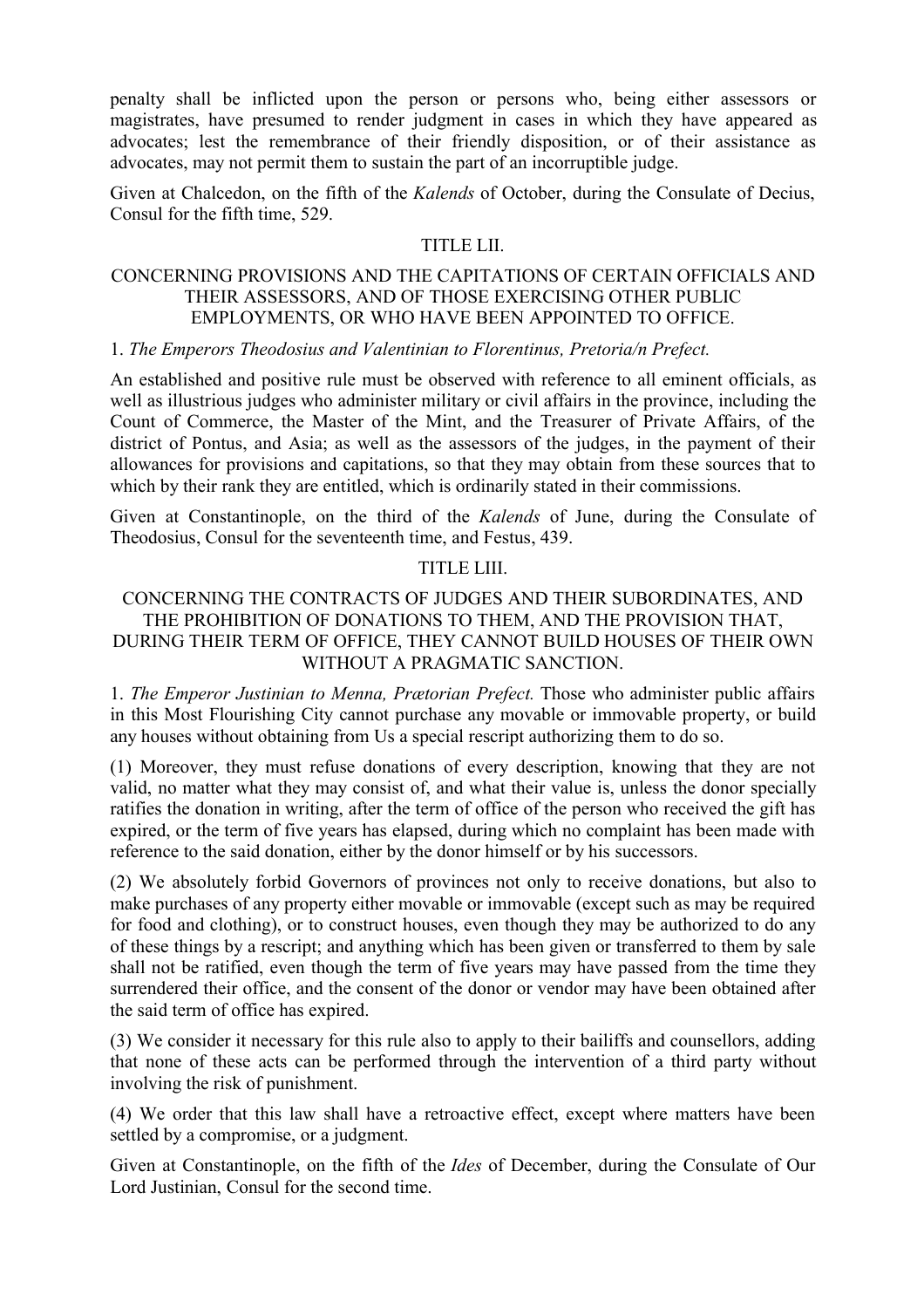# TITLE LIV.

## CONCERNING THE MANNER IN WHICH FINES SHALL BE IMPOSED BY JUDGES.

1. *The Emperors Severus and Antoninus to Firmus.*

The imposition of a fine does not carry with it the stigma of infamy. Given on the fifth of the Ides of April, during the Consulate of Antoninus and Geta, Consuls for the second time, 206.

2. *The Emperor Alexander to Decimius, Prætorian Prefect.*

It has often been stated in rescripts that My agents, or receivers of public money, have no right to impose fines.

Given on the thirteenth of the *Kalends* of September, during the Consulate of Modestus and Probus, 229.

3. *The Emperor Gordian to Celer, Prætorian Prefect.*

The Curator of the Government, styled in Greek *logista,* has no right to impose a fine.

Given during the *Ides* of September, during the Consulate of Gordian and Aviola, 240.

4. *The Emperors Gratian, Valentinian, and Theodosius to Eutropius, Prætorian Prefect.*

We have authorized the illustrious Prætorian Prefect to impose a fine not to exceed fifty pounds of gold, when the offence is an exceedingly serious one.

Given on the eighth of the *Ides* of January, during the Consulate of Gratian and Theodosius, 380.

## 5. *The Emperors Valentinian, Theodosius, and Arcadius to Prætextatus, Prætorian Prefect.*

There is no one who does not know that the exact amount of fines received must be turned over to Our Treasury; unless the judge has specially allotted the fine paid for the commission of an offence, either to the public works, the public race-course, or to other necessary objects.

Given on the fifth of the *Ides* of September, during the Consulate of Richomer and Clearchus, 384.

### 6. *The Emperors Arcadius and Honorius to Messala, Prætorian Prefect.*

We do not allow the ordinary Governors of provinces to impose a fine of more than two ounces of gold upon such persons as have rendered themselves liable to a pecuniary penalty.

(1) Where a fine is prescribed, the Proconsul shall have authority to impose one of six ounces of gold, and this rule also applies to the Count of the East, as well as to the Augustal Prefect.

(2) Other judges, and those who have undertaken the administration of military affairs in Our stead, are notified that they are refused permission to impose a fine of more than three ounces of gold.

(3) We decree that it shall be observed by judges that, when the repetition of an offence demands it, the same person may be fined three times during the same year, in accordance with the above-established scale.

(4) If any one should exceed the amounts above mentioned, he shall be condemned to twofold restitution, and shall be required to pay into Our Treasury the sum which he imposed under the name of a fine.

(5) Those who have been convicted of peculation or robbery, that is to say, of depredation, corruption, or other crimes which ought to be punished with exemplary severity, must not think that they are entitled to the moderate penalties of the present law. Sentence shall always be passed by the above-mentioned judges, after having been committed to writing, and at the expense of the party against whom it is directed.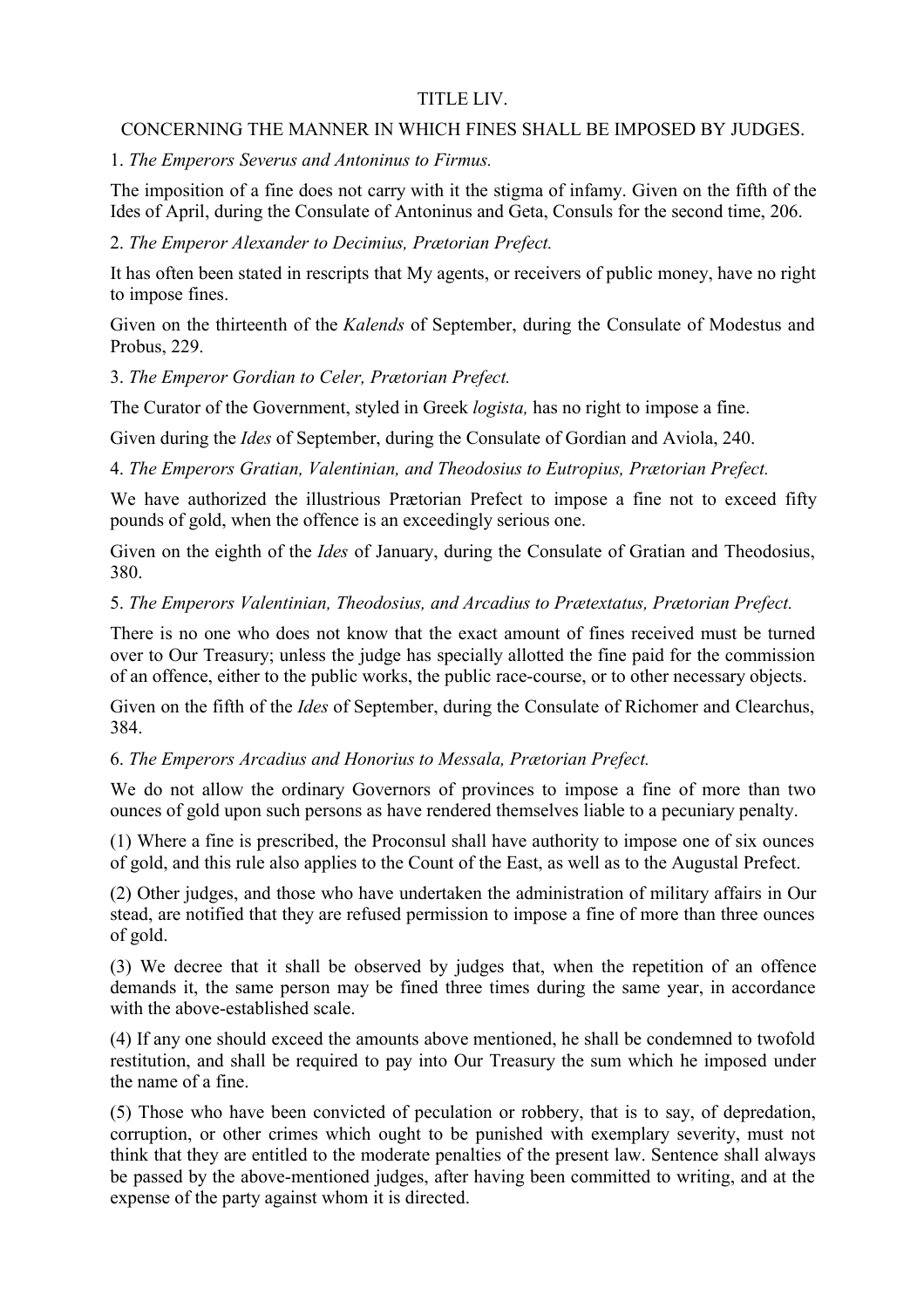(6) Nor shall they think that they have a right to condemn anyone not guilty of a serious offence with too great readiness, or precipitation; or that what they have ordered can be changed by the mere will of the judge, unless the poverty of the person who has been convicted induces him to do so.

Given on the twelfth of the *Kalends* of September, during the Consulate of Theodosius, Consul for the second time, and Cynegius, 388.

### TITLE LV.

### CONCERNING THE DEFENDERS OF CITIES.

#### 1. *The Emperors Valentinian and Valens to Seneca, Defender.*

If anyone thinks that you should be consulted with reference to trifling and unimportant matters, that is to say, those in which an amount under fifty *solidi* is involved, in other words, where anyone demands that you, by your decree, collect for him a debt which is due, or restore a slave who has escaped by flight, or any other thing of this kind, he may then institute proceedings before you; other cases, however, which appear worthy of a higher tribunal should be sent to the ordinary Governor of the province.

Given on the fifteenth of the *Kalends* of January, during the Consulate of Valentinian and Valens, 365.

### 2. *The Same to Probus, Prætorian Prefect.*

The defenders of cities shall not be appointed from the classes of decurions or attendants of public functionaries, but from other persons qualified for the duties of the office.

Given on the third of the *Nones* of November, during the same Consulate, 365.

### 3. *The Same and Gratian to the Senate.*

It has seemed to be reasonable that innocence and rustic quiet should enjoy the benefit of protection; that is to say, be entitled to the services of the public defender of the district, and have the power to appear before him in pecuniary cases.

Given on the fourth of the *Ides* of August, during the second Consulate of Valentinian and Valens, 368.

### 4. *The Emperors Gratian, Valentinian, and Theodosius to Theodore, Defender.*

The following rule must be observed, as well as the term of five years by defenders of all provinces, that is to say you must, in the first place, act as the father of the people, and not suffer the residents of either the country or the town to be subjected to too heavy charges; and you must always oppose the insolence of officials, and the arrogance of judges (showing them, however, the respect to which they are entitled), and you shall have the power of appearing before them whenever you may wish; but you must prevent persons from exacting excessive damages or demanding more than they ought from them whom you should regard in the place of children; and you shall not permit anything over and above their dues to be collected from them, as it is certain that they cannot be protected except by a remedy of this kind.

Given at Constantinople, on the eleventh of the *Nones* of January, during the Consulate of Arcadius and Bauto, 385.

### 5. *The Emperors Valentinian, Arcadius, and Theodosius, to Potamius, Augustal Prefect.*

Defenders shall claim nothing for themselves in an insolent manner, nor anything to which they are not entitled, and they can only discharge the duties of their office in their own names; they cannot inflict penalties or severe torture; and they must protect the people as well as the decurions from the insolence and rashness of wicked persons, so that they may not fail to be what their name implies.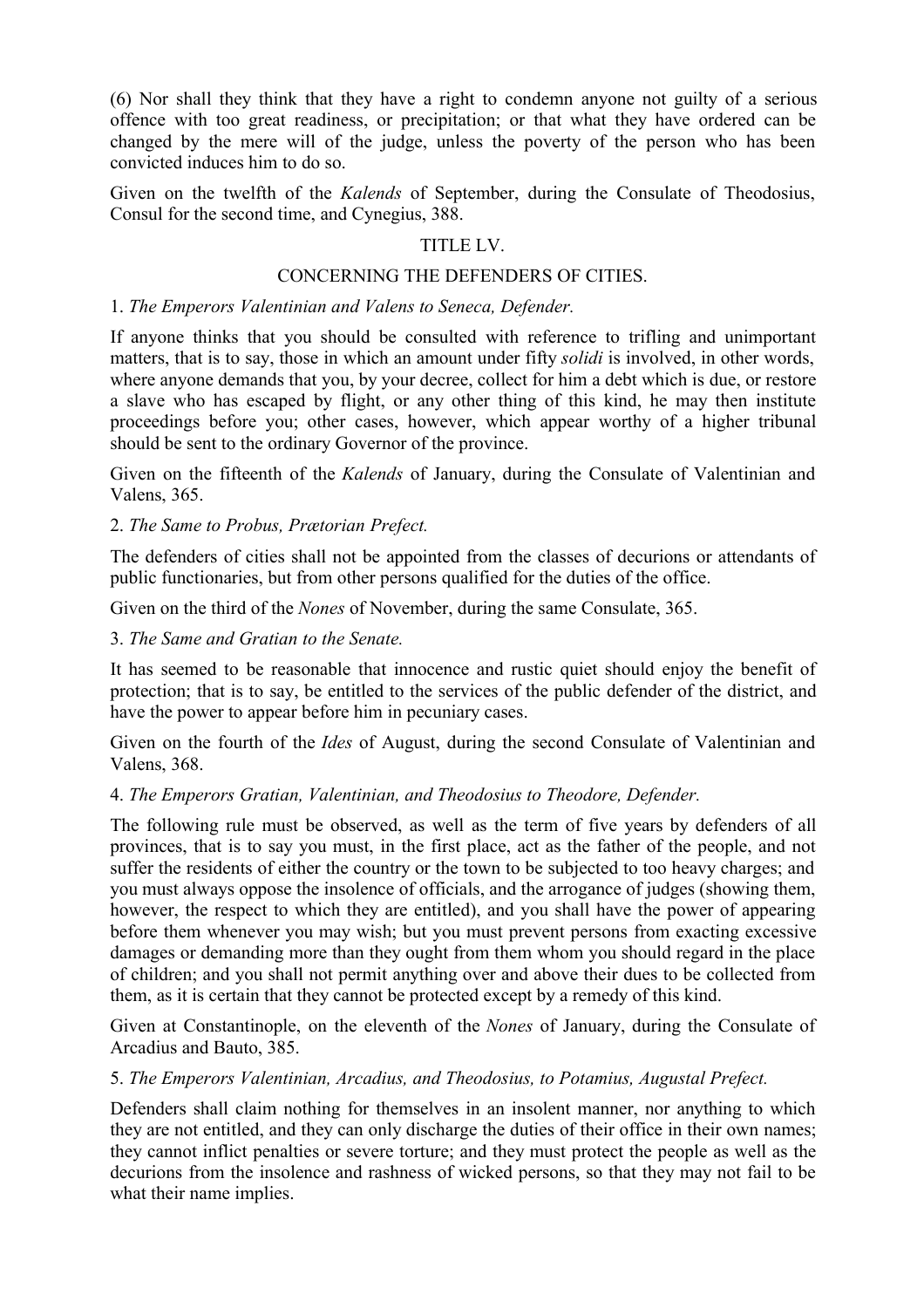Given at Constantinople, on the third of the *Nones* of March, during the second Consulate of Arcadius and Rufinus, 332.

## 6. *The Same to Tatian, Prætorian Prefect.*

Defenders of well-approved and resolute character shall be appointed in all those regions in which the ferocious and reckless madness of robbers is displayed; and they must exercise supervision over all daily occurrences, and not permit crimes to go unpunished, but remove all persons who, by favoring criminals, and by affording encouragement to wicked persons, permit offences to be perpetrated.

Given on the fifth of the *Ides* of April, during the Consulate of Arcadius, Consul for the second time, and Rufinus, 392.

## 7. *The Emperors Honorius and Theodosius to Cæcilianus, Prætorian Prefect.*

When persons are accused of robbery or violence, or have committed homicide, or rape, and have been arrested and brought before the defenders, if the crime should be proved by those who have made the accusation, they shall immediately send the culprits under a suitable guard before the judges.

Given at Ravenna, on the twelfth of the *Kalends* of February, during the Consulate of Honorius, Consul for the eighth time, and Theodosius, Consul for the third time, 405.

## 8. *The Emperors Honorius and Theodosius to Cæcilius, Prætorian Prefect.*

We order that municipal defenders shall be chosen from those who have been initiated into the sacred mysteries of the orthodox religion, and appointed by a decree of the Most Reverend Bishops, clerks, persons of honorable rank, possessors of property and *curiæ.* The selection shall be referred to the illustrious Prætorian Prefect, in order that the appointment may be confirmed by him in writing.

(1) If, however, the defenders should ascertain that anything has been done by any person whomsoever against the public welfare, and to the injury of possessors of property, they are hereby authorized to notify the illustrious and eminent Prætorian Prefect, and the illustrious commanders of cavalry and infantry, as well as the Masters of the Offices and the Counts of the Imperial Largesses, as well as those of Private Affairs.

Given at Ravenna, on the fifteenth of the *Kalends* of February, during the Consulate of Honorius, Consul for the eighth time, and Theodosius, Consul for the third time, 409.

### 9. *The Same to Cæcilius, Prætorian Prefect.*

We order defenders, by the exercise of care and vigilance, to prevent owners of property from being oppressed by collectors of taxes, through the use of excessive measures and weights, and if the latter should be detected, they shall be sent to the judges with the evidence of the fraud which they have committed.

(1) Whenever Our provincial subjects are refused by defenders the right to claim damages from those who have injured them, if they desire to do so, permission shall be granted them to draw up their own complaints at the time when the case is to be heard, and to present them publicly in the most frequented places in the cities, and to notify the scribes, notaries, and other public officials, by whom their complaints should be received; so that in spite of the above-mentioned persons, proceedings may be instituted against those who are guilty, and the good faith of the complaints may be examined, and if it should be found to be proper, the power of the judges shall be vigorously exerted against those who refused to receive the complaints.

Given at Ravenna, on the eleventh of the *Kalends* of February, under the Consulate of Honorius, Consul for the eighth time, and Theodosius, Consul for the third time, 409.